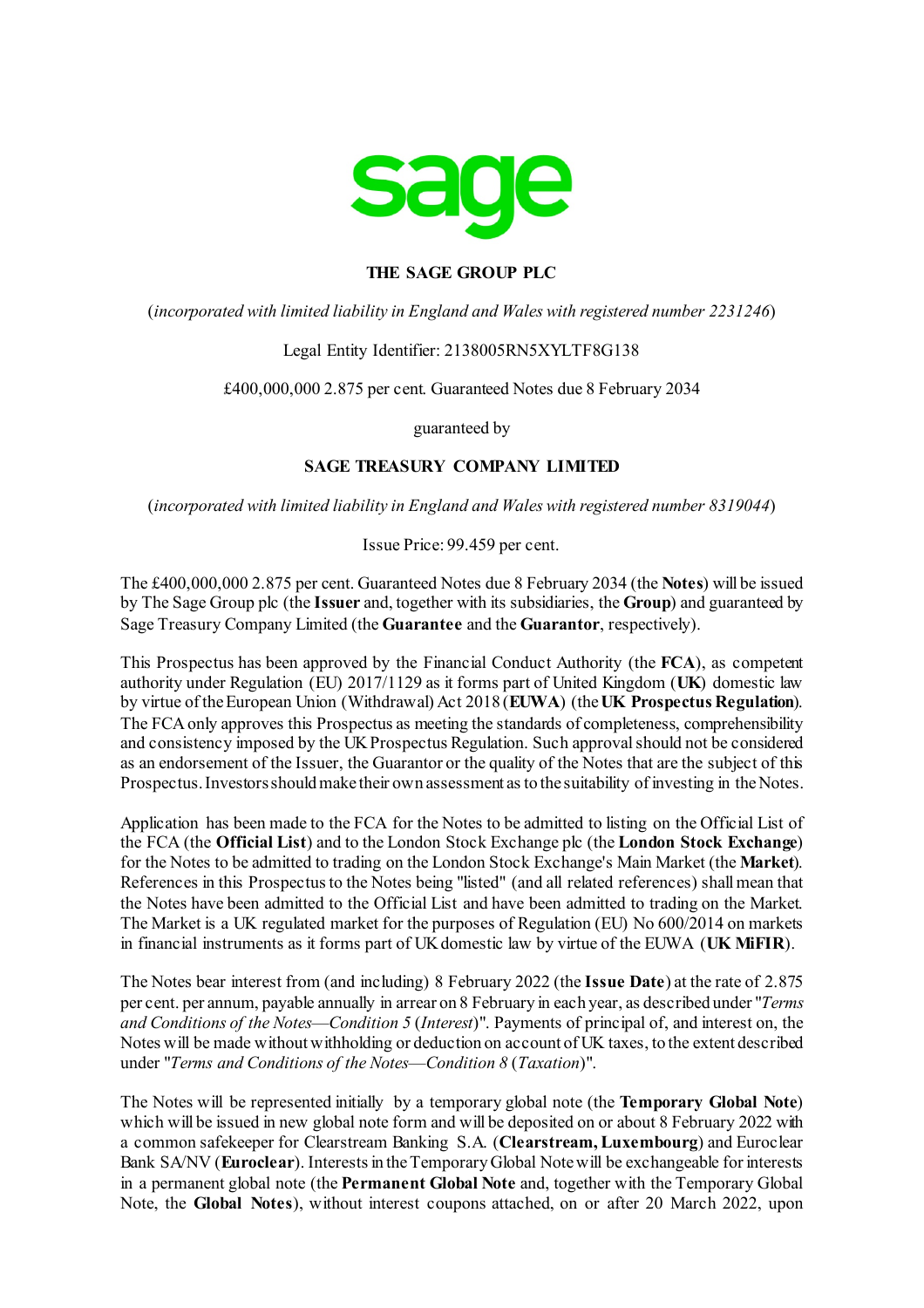certification of non-U.S. beneficial ownership. The Permanent Global Note will be exchangeable for Notes in definitive form only in certain limited circumstances. See "*Summary of Provisions relating to the Notes while in Global Form*".

**UK MiFIR professionals / ECPs only / No UK PRIIPs KID** – The manufacturers' target market is eligible counterparties, as defined in the FCA Handbook Conduct of Business Sourcebook (**COBS**) and professional clients, as defined in UK MiFIR (all distribution channels). No key information document, within the meaning of Regulation (EU) No 1286/2014 as it forms part of UK domestic law by virtue of the EUWA (the **UK PRIIPs Regulation**), has been prepared as the Notes are not available to retail investors in the UK.

**No PRIIPs KID** – No key information document, within the meaning of Regulation (EU) No. 1286/2014 (as amended, the **PRIIPs Regulation**), has been prepared as the Notes are not available to retail investors in the European Economic Area (the **EEA**).

Unless previously redeemed or purchased and cancelled, the Issuer will redeem the Notes at their principal amount on 8 February 2034. The Notes are subject to early redemption, in whole or in part, (i) at the option of the Issuer (A) at any time up to (and including) the date falling three months prior to the Maturity Date (as defined below) at the relevant make-whole redemption amount plus a margin of 0.250 per cent.; or (B) at any time thereafter at par, in each case together with any accrued interest; (ii) at the option of the Issuer at any time in the event of certain changes affecting taxes of the UKat par together with any accrued interest; and (iii) at the option of Noteholders if a Change of Control Put Event (as defined in Condition [7.6](#page-41-0) (*[Redemption at the Option of the Noteholders on a Change of](#page-41-0)  [Control](#page-41-0)*), shall occur. See Conditio[n 7](#page-39-0) (*[Redemption and Purchase](#page-39-0)*).

The Notes are expected on issue to be rated BBB+ by S&P Global Ratings UK Limited (**S&P**). A rating is not a recommendation to buy, sell or hold securities and may be subject to revision, suspension or withdrawal at any time by the assigning rating organisation. S&P is established in the UK and is registered in accordance with Regulation (EC) No. 1060/2009 as it forms part of UK domestic law by virtue of the EUWA (the **UK CRA Regulation**).

S&P is not established in the European Union and has not applied for registration under Regulation (EC) No. 1060/2009 of the European Parliament and of the Council of 16 September 2009, as amended (the **EU CRA Regulation**). The ratings issued by S&P have been endorsed by S&P Global Ratings Europe Limited in accordance with the EU CRA Regulation. S&P Global Ratings Europe Limited is established in the European Union and registered under the EU CRA Regulation. As such, S&P Global Ratings Europe Limited is included in the list of registered credit rating agencies published at the website of the European Securities and Markets Authority (**ESMA**) on its website (at http://www.esma.europa.eu/page/List-registered-and-certified-CRAs) in accordance with the EU CRA Regulation.

**An investment in the Notes involves certain risks. Prospective investors should have regard to the factors described under the section headed "***[Risk Factors](#page-13-0)***" in this Prospectus.**

**Joint Lead Managers**

**BofA Securities HSBC J.P. Morgan** 

**NatWest Markets**

Prospectus dated 4 February 2022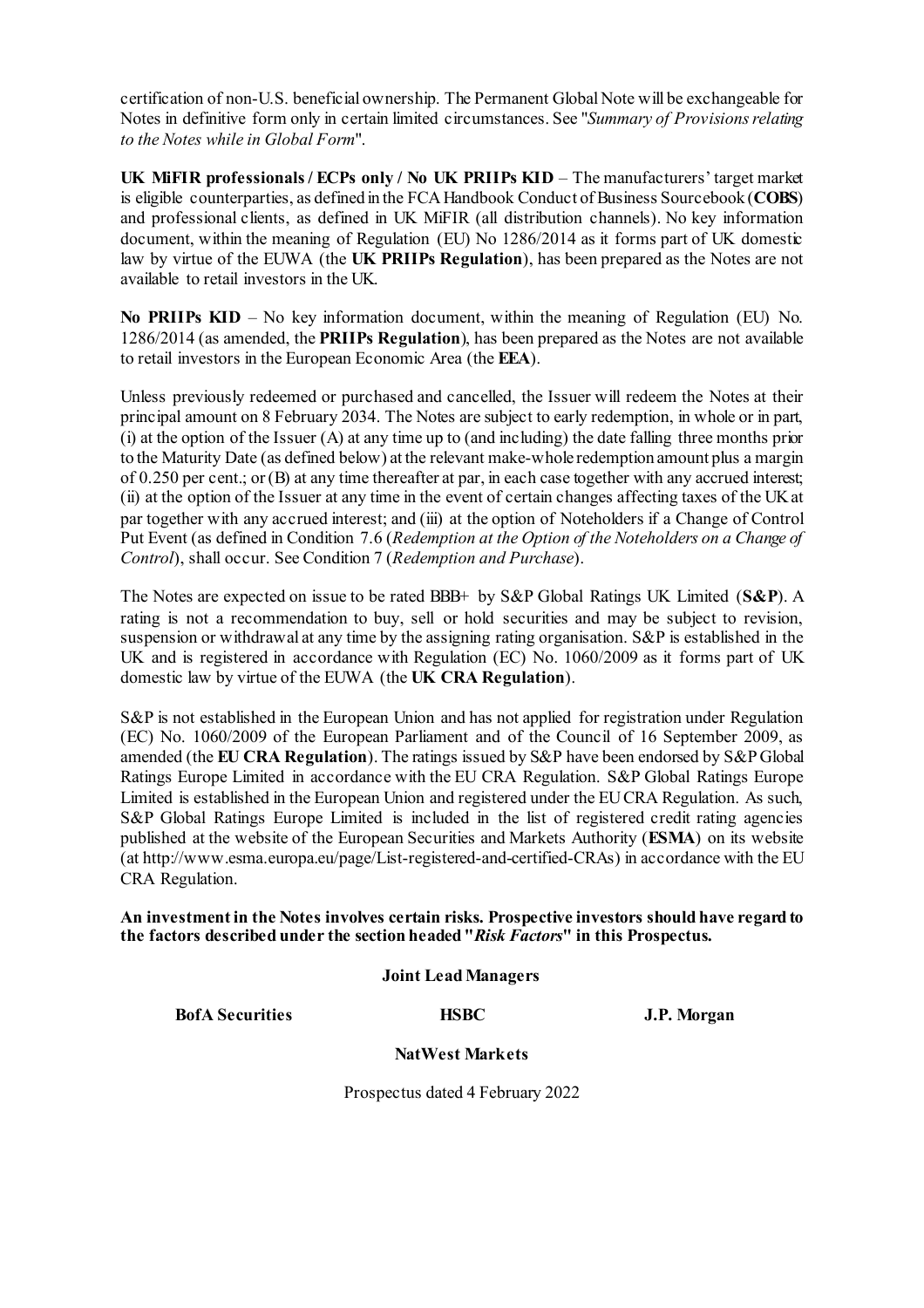**This Prospectus comprises a prospectus for the purposes of Article 8 of the UK Prospectus Regulation. This Prospectus has been prepared for the purpose of giving information with regard to the Issuer, the Guarantor, the Groupand the Notes, which according to the particular nature and circumstances of the Issuer, the Guarantor, the Group and the Notes, is necessary information which is material to an investor formaking an informed assessment of (i) the assets and liabilities, financial position, profit and losses and prospects of the Issuer and the Guarantor; (ii) the rights attaching to the Notes; and (iii) the reasons for the issuance and its impact on the Issuer.** 

**Each of the Issuer and the Guarantor accepts responsibility for the information contained in this Prospectus. To the best of the knowledge of each of the Issuer and the Guarantor, the information contained in this Prospectus is in accordance with the facts and this Prospectus makes no omission of anything likely to affect the import of such information.** 

**This Prospectus is to be read in conjunction with all documents which are deemed to be incorporated herein by reference (see "***[Documents Incorporated by Reference](#page-11-0)***"). This Prospectus should be read and construed on the basis that such documents are incorporated and form part of the Prospectus.**

**Other than in relation to the documents which are deemed to be incorporated by reference (see "***[Documents Incorporated by Reference](#page-11-0)***"), the information on the websites to which this Prospectus refers does not form a part of this Prospectus and has not been scrutinised or approved by the FCA.**

**Neither the Joint Lead Managers (as described under "[Subscription and Sale](#page-76-0)" below) nor HSBC Corporate Trustee Company (UK) Limited (the Trustee) have independently verified the information contained herein. Accordingly, no representation, warranty or undertaking, express or implied, is made and no responsibility or liability is accepted by the Joint Lead Managers or the Trustee as to the accuracy or completeness of the information contained or incorporated in this Prospectus or any other information provided by the Issuer or the Guarantor in connection with the offering of the Notes. Neither the Joint Lead Managers nor the Trustee accept any liability in relation to the information contained or incorporated by reference in this Prospectus or any other information provided by the Issuer or the Guarantor in connection with the offering of the Notes or their distribution.**

**No person has been authorised to give any information or to make any representation not contained in and not consistent with this Prospectus, in connection with the offering of the Notes and any such information or representations must not be relied upon as having been authorised by or on behalf of the Issuer, the Guarantor, the Joint Lead Managers or the Trustee. Neither the delivery of this Prospectus nor any sale made in connection herewith shall, under any circumstances, constitute a representation or create any implication that there has been no change since the date hereof in the affairs of the Issuer, the Group or the Guarantor or that information contained herein has remained accurate and complete.** 

**This Prospectus does not constitute an offer to sell or an invitation by or on behalf of the Issuer, the Guarantor or the Joint Lead Managers to subscribe for, or purchase, any of the Notes. The distribution of this Prospectus and the offering of the Notes in certain jurisdictions may be restricted by law. Persons into whose possession this Prospectus comes are required by the Issuer, the Guarantor and the Joint Lead Managers to inform themselves about and to observe any such restrictions.**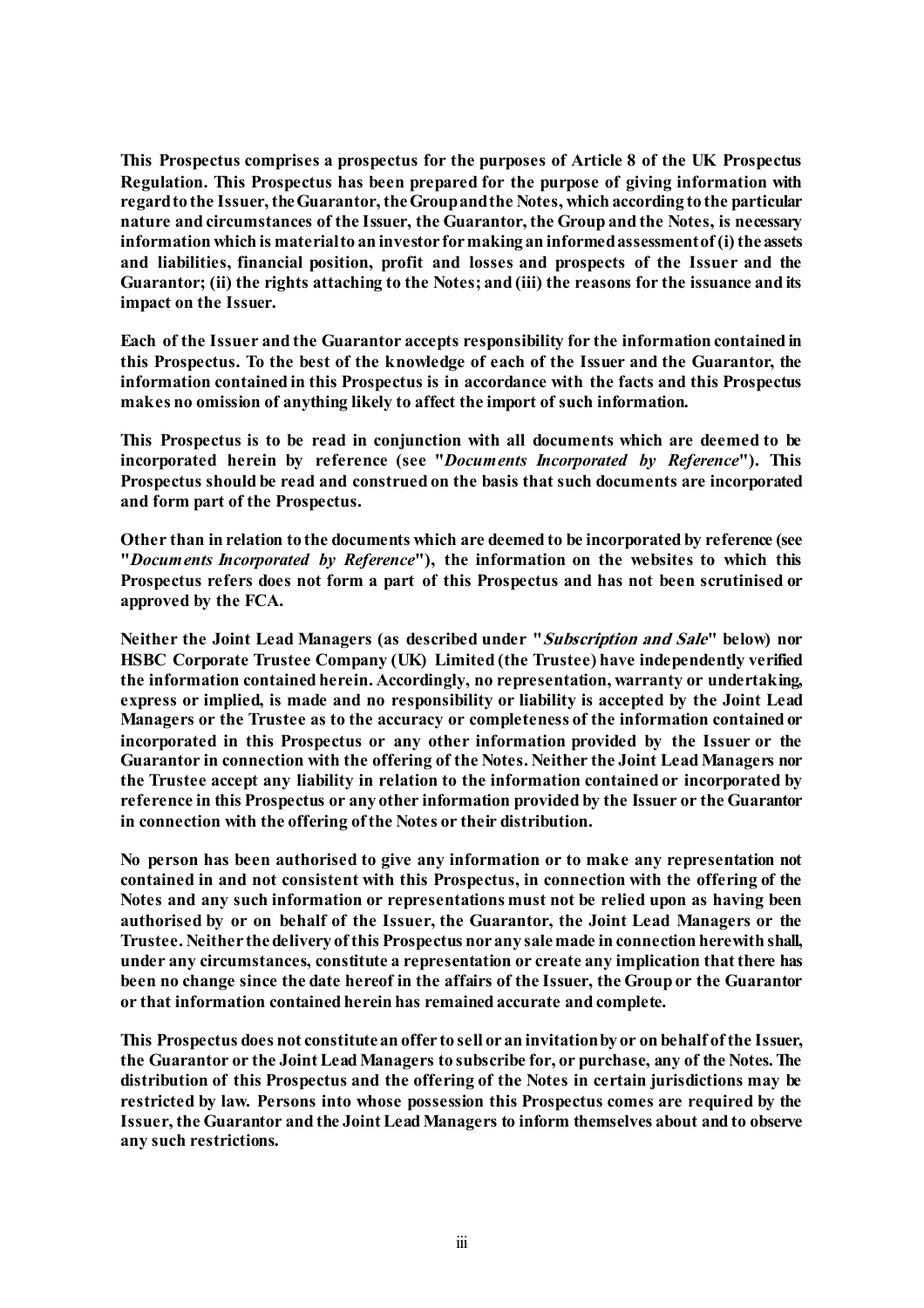**The Notes and the Guarantee have not been and will not be registered under the U.S. Securities Act of 1933, as amended (the Securities Act) or under any relevant securities laws of any state or other jurisdiction of the United States, and are subject to U.S. tax law requirements. The Notes may not be offered, sold or delivered within the United States or to, or for the account or benefit of, U.S. persons (as defined in Regulation S under the Securities Act (Regulation S)) except pursuant to an applicable exemption from, or in a transaction not subject to, the registration requirements of the Securities Act and in accordance with applicable U.S. state securities laws. For a description of certain restrictions on the offer, sale and delivery of the Notes and on the distribution of this Prospectus, see** *"***[Subscription and Sale](#page-76-0)".**

**PRIIPs Regulation / Prohibition of Sales to EEA retail investors – The Notes are not intended to be offered, sold or otherwise made available to and should not be offered, sold or otherwise made available to any retail investor in the EEA. For these purposes, a retail investor means a person who is one (or more) of: (i) a retail client as defined in point (11) of Article 4(1) of EU Delegated Directive 2017/593 (MiFID II); or (ii) a customer within the meaning of Directive (EU) 2016/97 (the Insurance Distribution Directive), where that customer would not qualify as a professional client as defined in point (10) of Article 4(1) of MiFID II. Consequently, no key information document required by the PRIIPs Regulation for offering or selling the Notes or otherwise making them available to retail investors in the EEA has been prepared and therefore offering or selling the Notes or otherwise making them available to any retail investor in the EEA may be unlawful under the PRIIPs Regulation.**

**UK PRIIPs Regulation / Prohibition of Sales to UK retail investors –The Notes are not intended to be offered, sold or otherwise made available to and should not be offered, sold or otherwise made available to any retail investor in the UK. For these purposes, a retail investor means a person who is one (or more) of: (i) a retail client, as defined in point (8) of Article 2 of Regulation (EU) No 2017/565 as it forms part of UK domestic law by virtue of the EUWA; or (ii) a customer within the meaning of the provisions of the Financial Services and Markets Act 2000 (as amended, the FSMA**) **and any rules or regulations made under the FSMA to implement the Insurance Distribution Directive, where that customer would not qualify as a professional client, as defined in point (8) of UK MiFIR. Consequently, no key information document required by the UK PRIIPs Regulation for offering or selling the Notes or otherwise making them available to retail investors in the UK has been prepared and therefore offering or selling the Notes or otherwise making them available to any retail investor in the UK may be unlawful under the UK PRIIPs Regulation.**

**UK MiFIR product governance professional investors and ECPs only target market – Solely for the purposes of each manufacturer's product approval process, the target market assessment in respect of the Notes has led to the conclusion that: (i) the target market for the Notes is only eligible counterparties, as defined in the COBS, and professional clients, as defined in UK MiFIR; and (ii) all channels for distribution of the Notes to eligible counterparties and professional clients are appropriate. Any distributor should take into consideration the manufacturers' target market assessment; however, a distributor subject to the FCA Handbook Product Intervention and Product Governance Sourcebook is responsible for undertaking its own target market assessment in respect of the Notes (by either adopting or refining the manufacturers' target market assessment) and determining appropriate distribution channels.**

**Each potential investor in any Notes must determine the suitability of that investment in light of its own circumstances. In particular, each potential investor may wish to consider, either on its own or with the help of its financial and other professional advisers, whether it: has**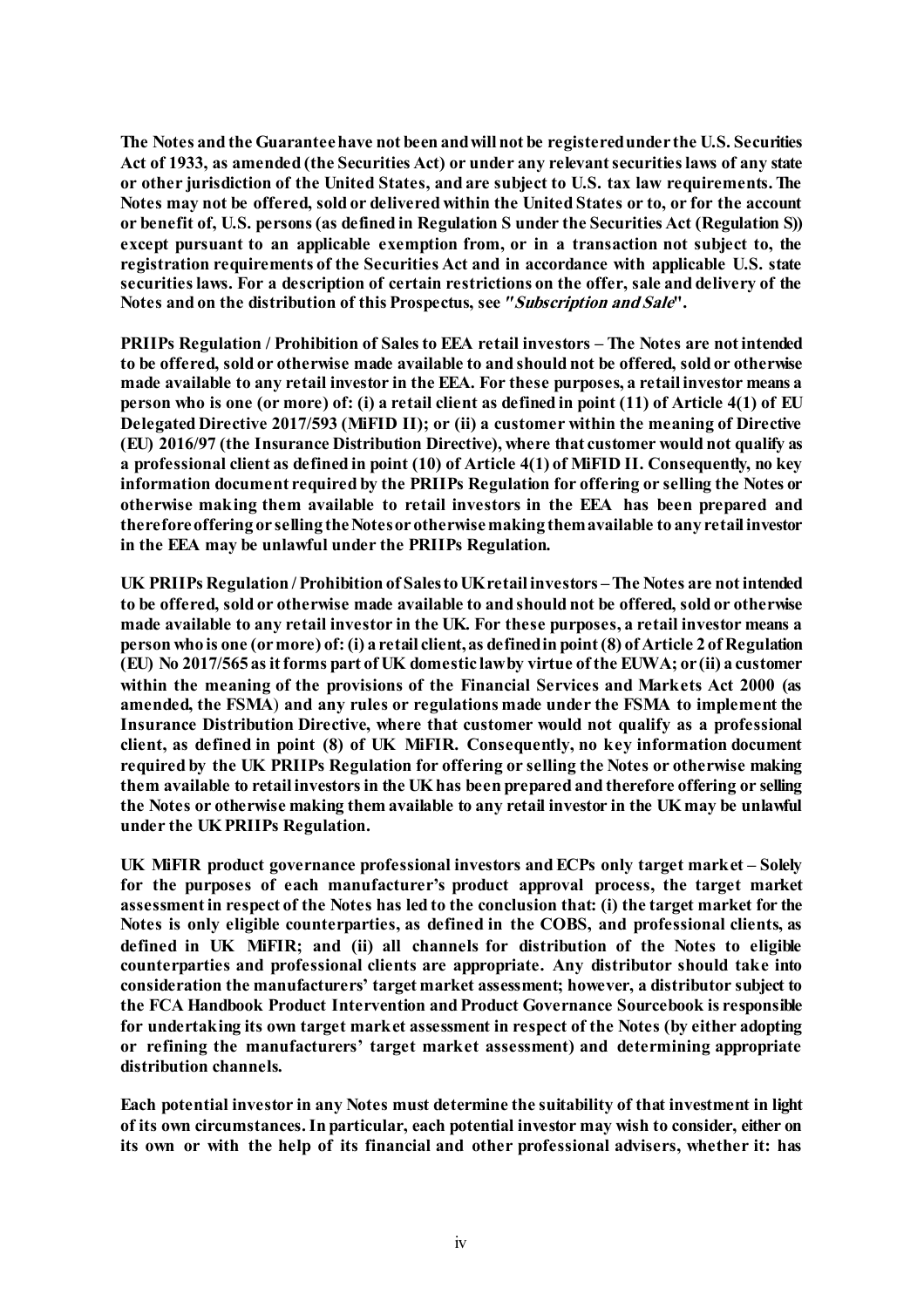**sufficient knowledge and experience to make a meaningful evaluation of the Notes, the merits and risks of investing in the Notes and the information contained or incorporated by reference in this Prospectus or any applicable supplement; has access to, and knowledge of, appropriate analytical tools to evaluate, in the context of its particular financial situation, an investment in the Notes and the impact such investment will have on its overall investment portfolio; has sufficient financial resources and liquidity to bear all of the risks of an investment in the Notes, including where the currency for principal or interest payments is different from the potential investor's currency; understands thoroughly the terms of the Notes and is familiar with the financial markets; and is able to evaluate (either alone or with the help of a financial adviser) possible scenarios for economic, interest rate and other factors that may affect its investment and its ability to bear the applicable risks. Prospective investors whose investment activities are subject to investment laws and regulations or to review or regulation by certain authorities may be subject to restrictions on investments in certain types of debt securities. Prospective investors should review and consider such restrictions prior to investing in the Notes. Prospective investors should consider the tax consequences of investing in the Notes and consult their own tax advisers with respect to the acquisition, sale and redemption of the Notes in light of their personal situations.**

**IN CONNECTION WITH THE ISSUE OF THE NOTES, J.P. MORGAN SECURITIES PLC AS STABILISATION MANAGER (THE STABILISATION MANAGER) (OR ANY PERSON ACTING ON BEHALF OF THE STABILISATION MANAGER) MAY OVER-ALLOT NOTES OR EFFECT TRANSACTIONS WITH A VIEW TO SUPPORTING THE MARKET PRICE OF THE NOTES AT A LEVEL HIGHER THAN THAT WHICH MIGHT OTHERWISE PREVAIL. HOWEVER, STABILISATION MAY NOT NECESSARILY OCCUR. ANY STABILISATION ACTION MAY BEGIN ON OR AFTER THE DATE ON WHICH ADEQUATE PUBLIC DISCLOSURE OF THE TERMS OF THE OFFER OF THE NOTES IS MADE AND, IF BEGUN, MAY CEASE AT ANY TIME, BUT IT MUST END NO LATER THAN THE EARLIER OF 30 DAYS AFTER THE ISSUE DATE OF THE NOTES AND 60 DAYS AFTER THE DATE OF ALLOTMENT OF THE NOTES. ANY STABILISATION ACTION OR OVER-ALLOTMENT MUST BE CONDUCTED BY THE STABILISATION MANAGER (OR PERSONS ACTING ON BEHALF OF THE STABILISATION MANAGER) IN ACCORDANCE WITH ALL APPLICABLE LAWS AND RULES.**

#### **PRESENTATION OF CERTAIN INFORMATION**

#### **Certain non-IFRS financial information**

This Prospectus includes and incorporates by reference certain financial information which has not been prepared in accordance with International Financial Reporting Standards (**IFRS**) but which has been derived from the audited financial statements. The glossary of these alternative performance measures for the purposes of the ESMA Guidelines on Alternative Performance Measures (**APMs**) set out on pages 249 to 250 of the Issuer's 2021 Annual Report (as defined below) is incorporated by reference in this Prospectus (see "*[Documents Incorporated by Reference](#page-11-0)*").

#### *Underlying and organic results*

The Group's consolidated income statements are presented on both an underlying and a statutory basis. Statutory results reflect the Group's results prepared in accordance with the requirements of IFRS. Underlying results and underlying as reported results are APMs and not IFRS measures. Adjustments are made to statutory results to arrive at an underlying result which is in line with how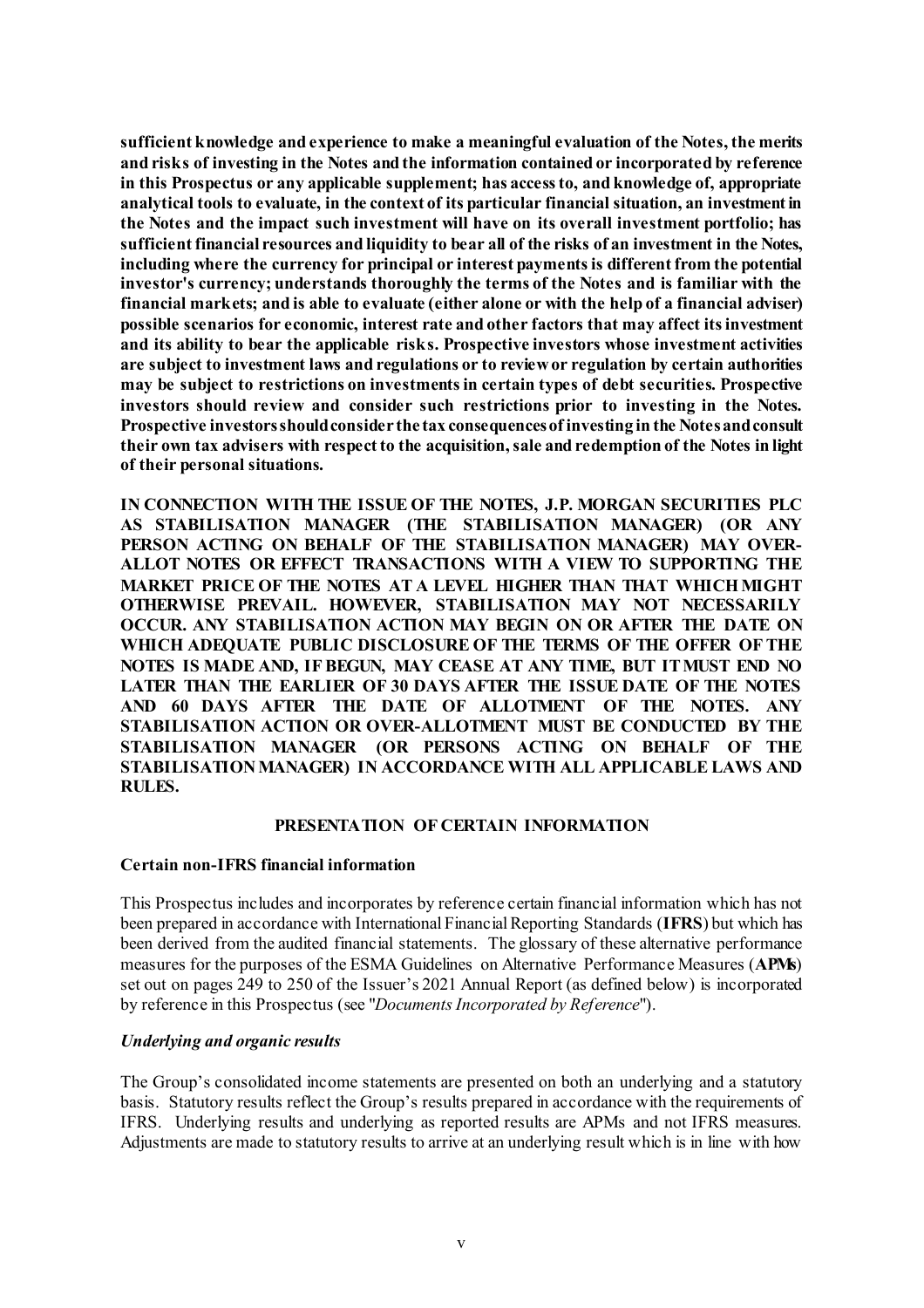the business is managed and measured on a day-to-day basis. Adjustments are made for items that are individually important in order to understand the financial performance. If included, these items could distort understanding of the performance for the year and the comparability between periods. Management applies judgement in determining which items should be excluded from underlying performance.

In addition, the prior year underlying amounts are translated at current year exchange rates, so that exchange rate impacts do not distort comparisons. Prior year underlying amounts at prior year exchange rates are referred to as "underlying as reported"; prior year and current year amounts at current year exchange rates are referred to as "underlying".

In addition, the Group refers to organic measures, such as organic revenue and organic operating profit, in this Prospectus and in the Group's financial statements. Organic measures are also APMs and non-IFRS measures. When determining organic measures, in addition to the adjustments made to the underlying measures, the contributions from discontinued operations, disposals and assets held for sale of standalone businesses are excluded in the current and prior period. Results from acquired businesses are excluded in the year of acquisition. Adjustments are made to the comparative period to present prior period acquired businesses as if these had been part of the Group throughout the prior period. Acquisitions and disposals which occurred close to the start of the opening comparative period where the contribution impact would be immaterial are not adjusted. Organic measures allow management and investors to understand the like-for-like revenue and current period margin performance of the continuing business.

Reflecting the above factors, the Group has presented certain of its FY2020 financial information in this Prospectus on both an original and a comparative basis or just on a comparative basis when it is being compared solely to financial information for FY2021. Where FY2020 financial information is not identified as either original or comparative in this Prospectus, this means that there is no difference between the Original FY2020 financial information and the FY2020 financial information.

Financial information described in this Prospectus as **FY2020** or as being presented on a comparative basis has been derived from the Group's audited consolidated financial statements for the financial year ended 30 September 2021 which are incorporated by reference in this Prospectus and is directly comparable with the Group's financial information for FY2021 which has also been derived from those financial statements.

Financial information described in this Prospectus as **Original FY2020** or as being presented on an original basis has been derived from the Group's audited consolidated financial statements for the financial year ended 30 September 2020 which are incorporated by reference in this Prospectus and is directly comparable with the Group's financial information for FY2019 which has also been derived from those financial statements.

Unless otherwise specified, all financial information in this Prospectus for FY2019 or as at any date in FY2019 has been derived from the Group's audited consolidated financial statements for the financial year ended 30 September 2020 which are incorporated by reference in this Prospectus and is directly comparable with the Group's financial information for FY2020 which has also been derived from those financial statements. Certain FY2019 comparative amounts presented in the FY2020 audited consolidated financial statements have been restated, on a constant currency basis, for disposals made in the period and assets held for sale to provide more direct comparability with the Group's FY2020 results; such comparative figures are not audited.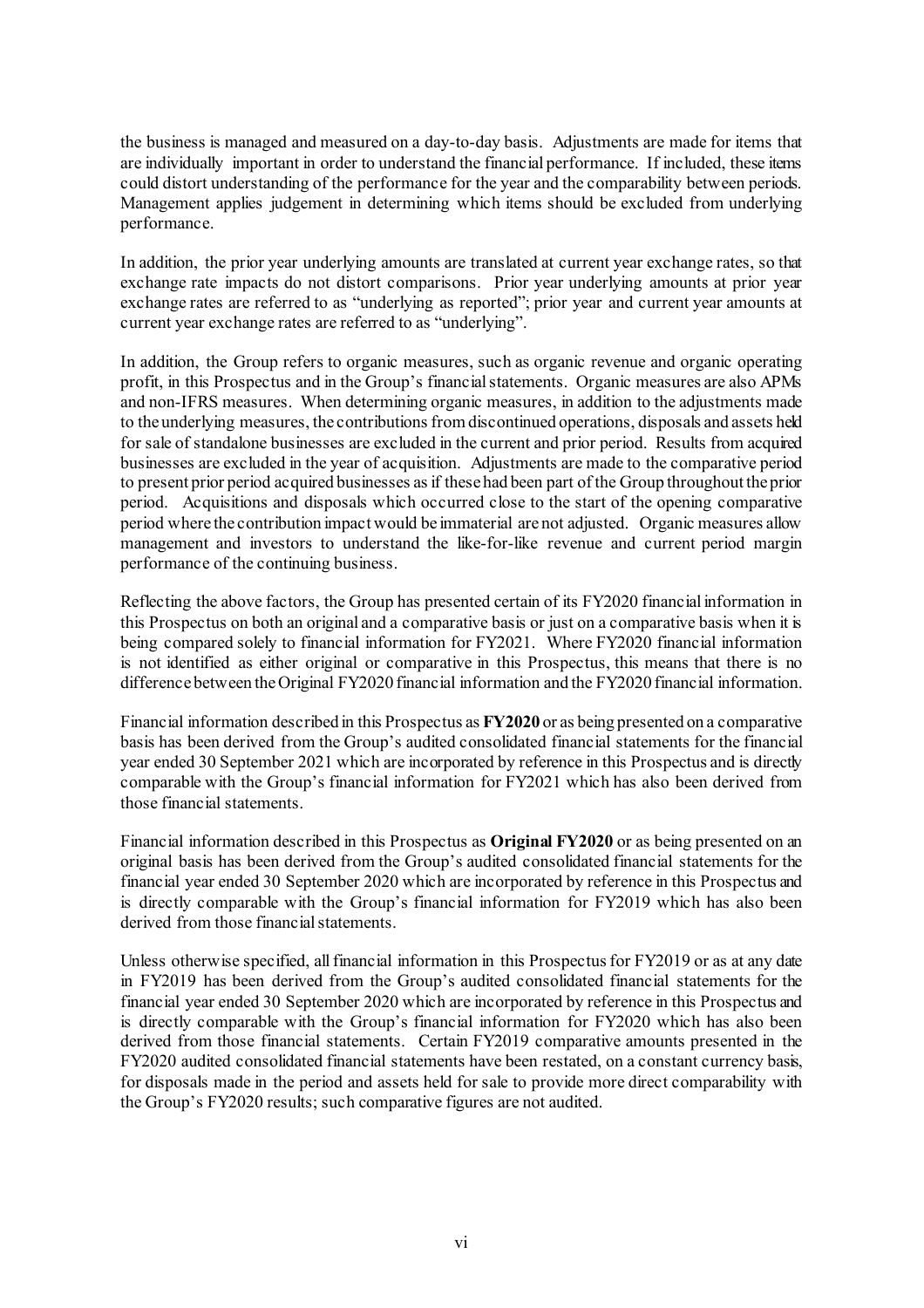The table below shows reconciliations of the Group's underlying and organic measures to the statutory results for each of FY2021, FY2020, Original FY2020 and FY2019.

|                                                        | FY2021  |                     |         | <b>FY2020</b>       |              | Original FY2020     |         | <b>FY2019</b>       |
|--------------------------------------------------------|---------|---------------------|---------|---------------------|--------------|---------------------|---------|---------------------|
|                                                        | Revenue | Operating<br>profit | Revenue | Operating<br>profit | Revenue      | Operating<br>profit | Revenue | Operating<br>profit |
|                                                        |         |                     |         |                     | (f. million) |                     |         |                     |
| <b>Statutory</b>                                       | 1,846   | 373                 | 1,903   | 404                 | 1,903        | 404                 | 1,936   | 382                 |
| Recurring items <sup>(1)</sup>                         |         | 40                  |         | 53                  |              | 53                  |         | 52                  |
| Net gain on disposal of subsidiaries                   |         | (126)               |         | (141)               |              | (141)               |         | (28)                |
| Impairment of assets held for sale                     |         |                     |         |                     |              |                     |         | 14                  |
| Asia goodwill impairment                               |         |                     |         | 19                  |              | 19                  |         |                     |
| Property restructuring costs                           |         |                     |         | 21                  |              | 21                  |         | 16                  |
| Employee restructuring costs                           |         | 62                  |         | 22                  |              | 22                  |         |                     |
| Office relocation                                      |         | 9                   |         | 33                  |              | 33                  |         | 12                  |
| Impact of foreign exchange <sup><math>(2)</math></sup> |         |                     | (46)    | (11)                |              |                     | (32)    | (7)                 |
| Underlying                                             | 1,846   | 358                 | 1,857   | 400                 | 1,903        | 411                 | 1,904   | 441                 |
| Disposals                                              | (40)    | (7)                 | (103)   | (14)                | (37)         | (5)                 | (103)   | (16)                |
| Held for sale                                          | (28)    | (8)                 | (29)    | (6)                 | (98)         | (15)                | (100)   | (18)                |
| Acquisitions                                           |         |                     |         | -                   |              |                     | 4       | (1)                 |
| Organic                                                | 1,778   | 343                 | 1,725   | 380                 | 1,768        | 391                 | 1,705   | 406                 |

Notes

 $\frac{1}{2}$ 

(1) Recurring items are detailed in note 3.6 to the financial statements for the financial year ended 30 September 2021 and note 3.6 to the financial statements for the financial year ended 30 September 2020.

(2) Impact of retranslating FY2020 results at FY2021 average rates and FY2019 results at FY2020 average rates.

#### *Operating margins*

This Prospectus contains references to the Group's operating margins, which are APMs and not measures of financial performance under IFRS. In determining its operating margins, the Group divides its operating profit by its revenue. The Group's statutory operating margins were 20.2 per cent. in FY2021, 21.3 per cent. in FY2020 (on both an original and comparative basis) and 19.7 per cent. in FY2019. The Group's underlying operating margins were 19.4 per cent. in FY2021, 21.6 per cent. in Original FY2020, 21.6 per cent. in FY2020 and 23.2 per cent. in FY2019. The Group's organic operating margins were 19.3 per cent. in FY2021, 22.1 per cent in Original FY2020, 22.0 per cent. in FY2020 and 23.8 per cent. in FY2019.

The Group believes that the presentation of its operating margins is helpful to investors because these and other similar measures enable understanding of like-for-like comparison of performance of the continuing business.

#### *Other APMS*

Certain other APMs are referred to elsewhere in this Prospectus. These include:

• annualised recurring revenue (**ARR**), which is the normalised organic recurring revenue in the last month of the reporting period, adjusted consistently period to period, multiplied by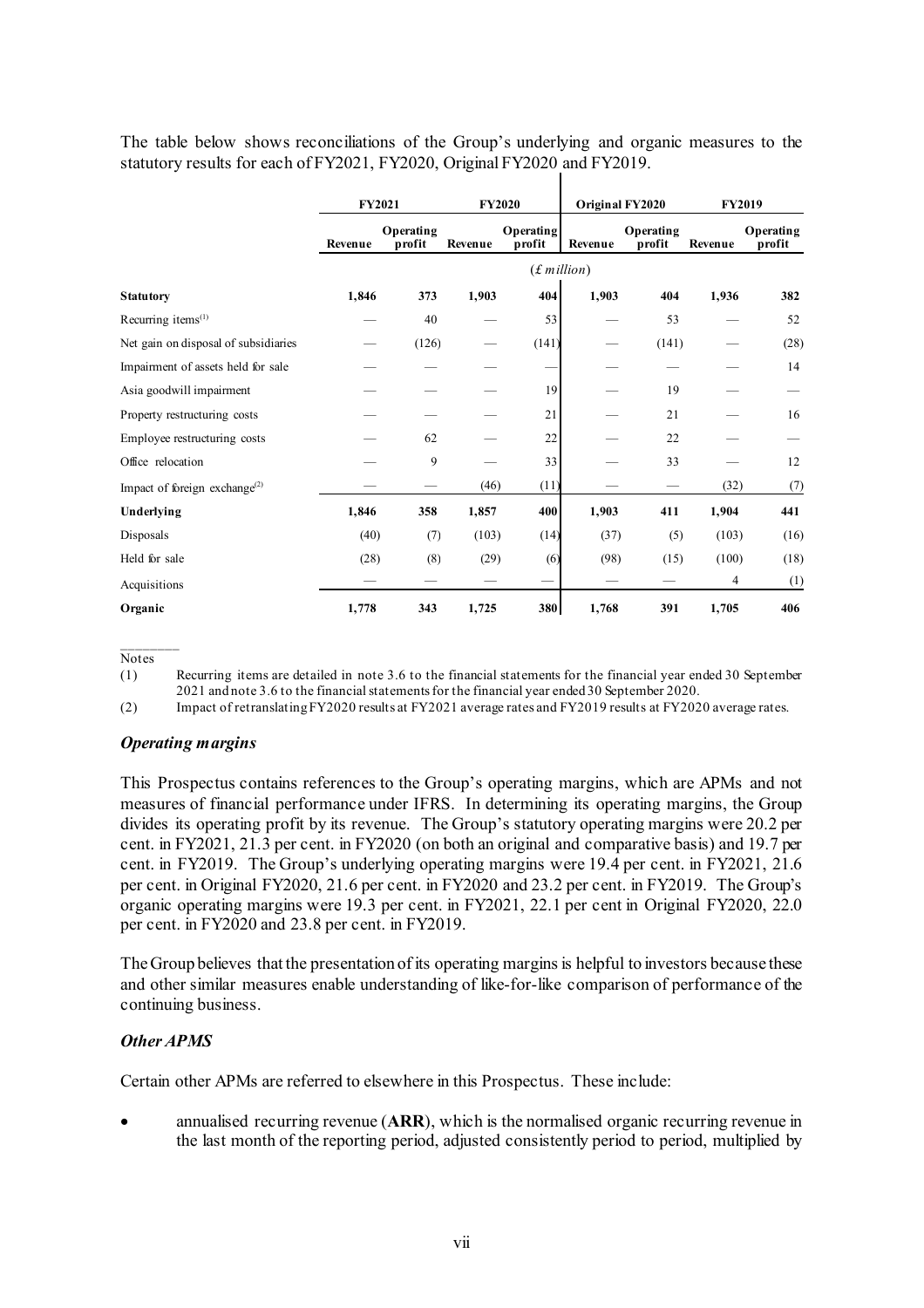12. Adjustments to normalise reported recurring revenue include those components that management has assessed should be excluded in order to ensure the measure reflects that part of the contracted revenue base which (subject to ongoing use and renewal) can reasonably be expected to repeat in future periods (such as non-refundable contract sign-up fees). ARR represents the annualised value of the recurring revenue base that is expected to be carried into future periods, and its growth is a forward-looking indicator of reporting recurring revenue growth;

- software subscription penetration, which is organic software subscription revenue expressed as a percentage of organic total revenue. The Group uses this APM to measure the progress of migrating its customer base from licence and maintenance to a subscription relationship;
- Sage Business Cloud penetration, which is organic recurring revenue from the Sage Business Cloud (native and connected cloud) expressed as a percentage of the organic recurring revenue of the Future Sage Business Cloud Opportunity. Future Sage Business Cloud Opportunity is defined as revenue from customers using products that are currently part of, or that management currently believe have a clear pathway to, Sage Business Cloud. The Group uses this APM to measure the progress in the migration of its revenue base to the Sage Business Cloud by connecting its solutions to the cloud and/or migrating its customers to cloud connected and cloud native solutions; and
- renewalrate by value, which is the ARR from renewals, migrations, upsell and cross-sell of active customers at the start of the year, divided by the opening ARR for the year. This APM is used as an indicator of the Group's ability to retain and generate additional revenue from its existing customer base through up and cross-sell.

Each of these measures is a strategic key performance indicator (**KPI**) monitored and reported by management to demonstrate the Group's strategic progress, showing how it achieves success and reinforcing the quality of its performance.

In addition, the Group monitors and reports its underlying cash flow from operations, its free cash flow and its underlying cash conversion. Underlying cash flow from operations is the Group's underlying operating profit adjusted for non-cash items, net capital expenditure (excluding business combinations and similar items) and changes in working capital and it shows the cash flow generated by the Group's operations and enables the calculation of underlying cash conversion. Underlying cash conversion is the Group's underlying cash flow from operations divided by its underlying (as reported) operating profit and informs management and investors about the cash operating cycle of the business and how efficiently operating profit is converted into cash. Free cash flow is calculated as underlying cash flow from operations minus net interest paid, income tax paid and adjusted for non-recurring cash items (which excludes net proceeds on disposals of subsidiaries) and profit and loss foreign exchange movements and measures the cash generated by the Group's operating activities during the period that is available to repay debt, undertake acquisitions or distribute to shareholders.

The table below shows the Group's calculation of underlying cash flow from operating activities and free cash flow for each of FY2021, FY2020 and FY2019.

|                                           | <b>FY2021</b> | <b>FY2020</b>                                    | <b>FY2019</b> |  |
|-------------------------------------------|---------------|--------------------------------------------------|---------------|--|
|                                           |               | $(f.$ million, except where otherwise indicated) |               |  |
| Underlying operating profit (as reported) | 358           | 411                                              | 448           |  |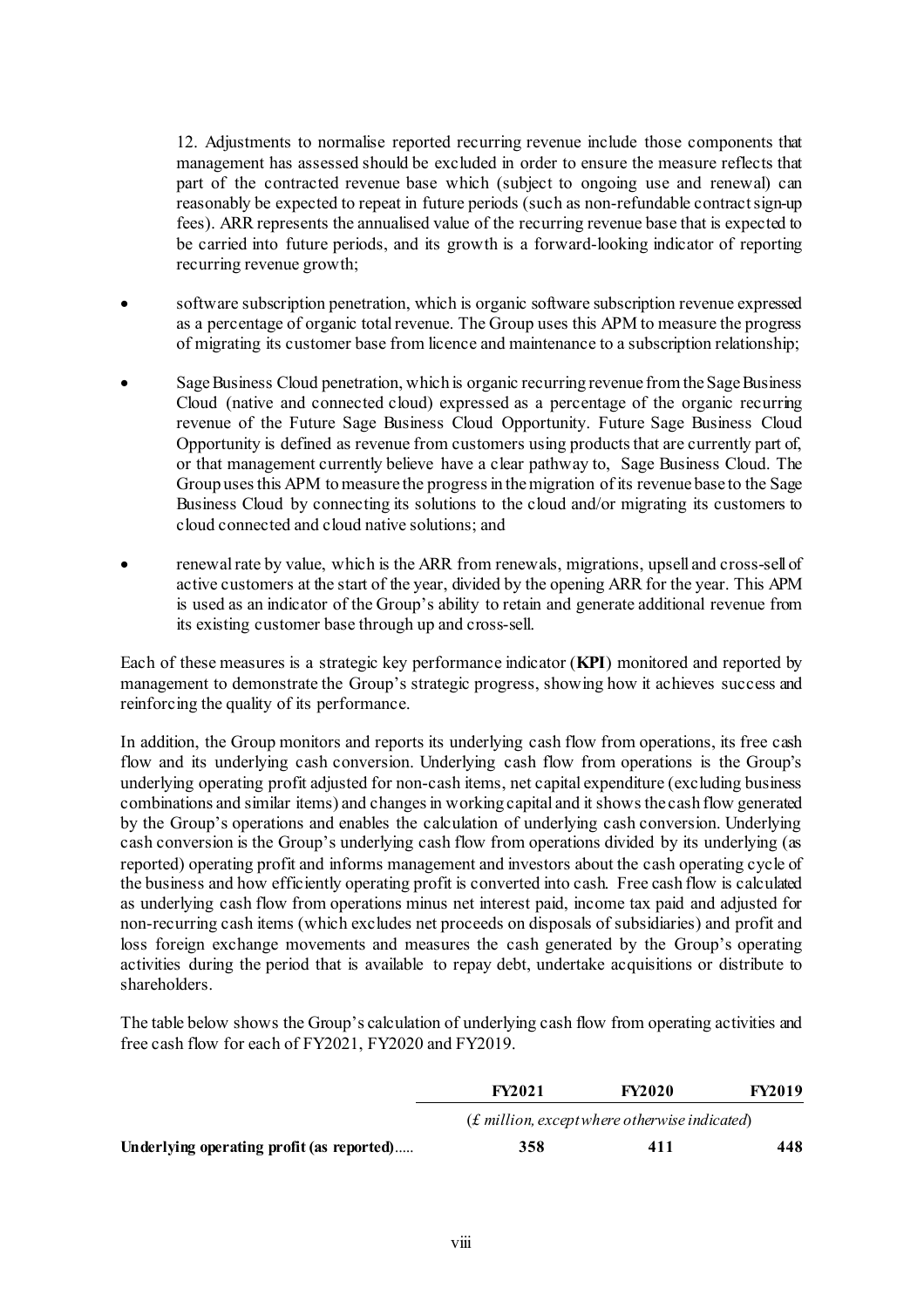| Depreciation, amortisation and non-cash items |      |      |      |
|-----------------------------------------------|------|------|------|
|                                               | 47   | 56   | 33   |
|                                               | 36   | 29   | 26   |
|                                               | 65   | 45   | 108  |
|                                               | (55) | (36) | (38) |
| Underlying cash flow from operations          | 451  | 505  | 577  |
| Underlying cash conversion (per cent.)        | 126% | 123% | 129% |
|                                               | (9)  | (4)  | (24) |
|                                               | (19) | (26) | (21) |
|                                               | (81) | (93) | (88) |
| Profit and loss foreign exchange movements    | (3)  |      | (1)  |
|                                               | 339  | 382  | 443  |

Further, the Group also monitors and reports its leverage ratio, which is defined as net debt divided by EBITDA. Net debt is determined as total borrowings less cash and cash equivalents inclusive of the impact of businesses categorised as held for sale and EBITDA is determined as underlying operating profit excluding depreciation, amortisation and share-based payments. In addition to enabling the calculation of the leverage ratio, EBITDA also shows profitability before the impact of major non-cash charges.

The table below shows the Group's calculation of EBITDA and its leverage ratio for each of FY2021, FY2020, Original FY2020 and FY2019.

|                                | Original      |                                                  |               |               |
|--------------------------------|---------------|--------------------------------------------------|---------------|---------------|
|                                | <b>FY2021</b> | <b>FY2020</b>                                    | <b>FY2020</b> | <b>FY2019</b> |
|                                |               | $(f.$ million, except where otherwise indicated) |               |               |
| Underlying operating profit    | 358           | 400                                              | 411           | 441           |
| Depreciation and amortisation  | 49            | 57                                               | 58            | 35            |
| Share-based payments           | 36            | 29                                               | 29            | 26            |
| <b>EBITDA</b>                  | 443           | 486                                              | 498           | 502           |
| Net debt                       | 247           | 151                                              | 151           | 393           |
| Net debt/EBITDA leverage ratio | 0.6x          | 0.3x                                             | 0.3x          | 0.8x          |

#### **Third party and market share data**

This Prospectus contains information regarding the Group's business and the industry in which it operates and competes, which the Group has obtained from third party sources. Where third party information has been used in this Prospectus, the source of such information has been identified.

In some cases, independently determined industry data is not available. In these cases, any Group market share data included in this Prospectus is referred to as having been estimated. All such estimates have been made by the Group using its own information and other market information which is publicly available. The Group believes that these estimates of market share are helpful as they give prospective investors a better understanding of the industry in which the Group operates as well as its position within that industry. Although all such estimations have been made in good faith based on the information available and the Group's knowledge of the market within which it operates,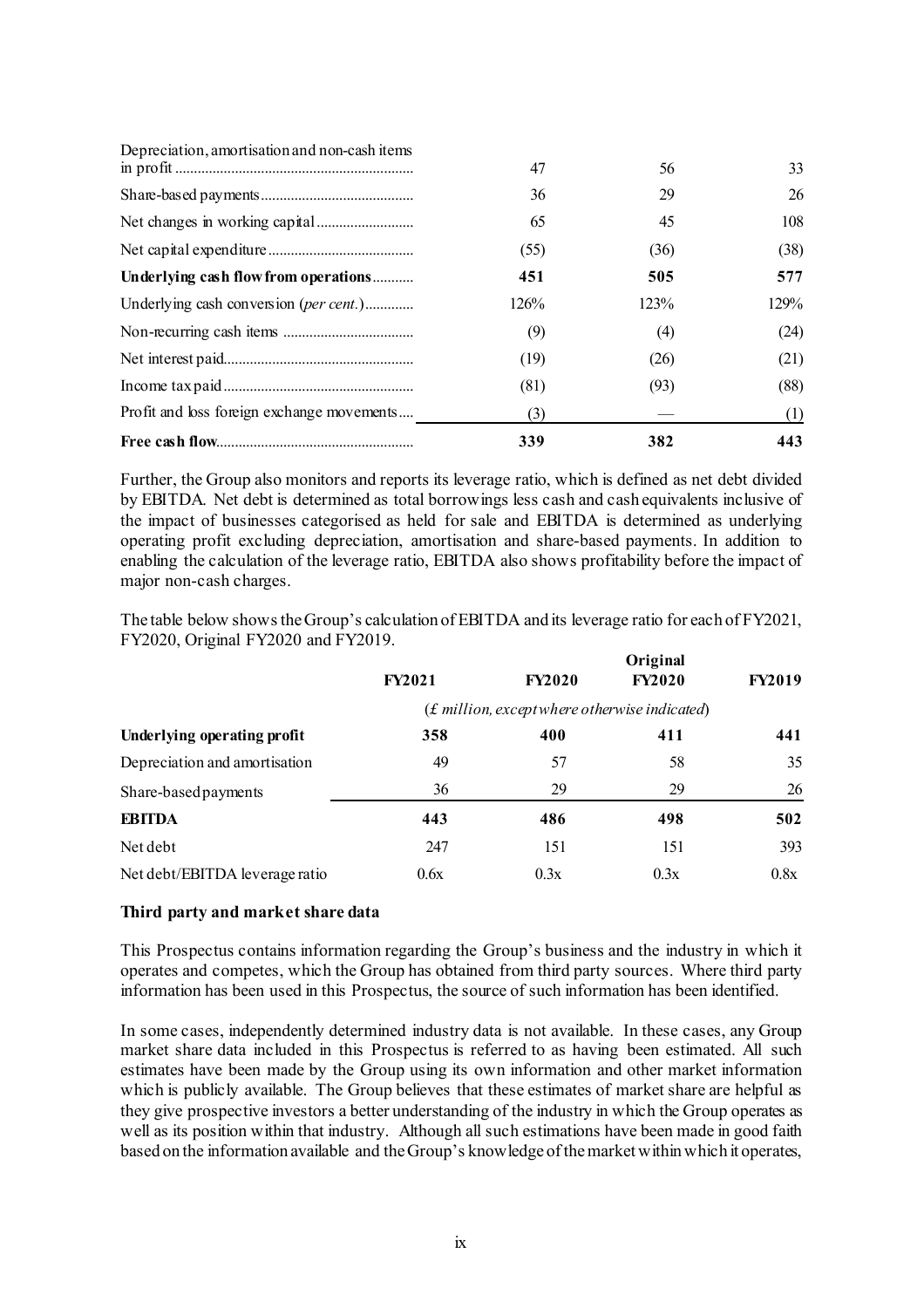the Group cannot provide any assurance that a third-party expert using different methods would reach the same conclusions.

Where information has not been independently sourced, it is the Group's own information.

### **No incorporation of website information**

The Group's website is www.sage.com. The information on this website or any other website mentioned in this Prospectus or any website directly or indirectly linked to these websites has not been verified and is not incorporated by reference into this Prospectus, and investors should not rely on it.

# **Certain defined terms and rounding**

All references in this Prospectus to:

**FY2022** are to the financial year ended 30 September 2022;

**FY2021** are to the financial year ending 30 September 2021;

**FY2020** are to the financial year ended 30 September 2020;

**FY2019** are to the financial year ended 30 September 2019;

**FY2018** are to the financial year ended 30 September 2018; and

**GBP, sterling, pounds** and **£** are to the currency of the United Kingdom.

Certain figures and percentages included in this Prospectus have been subject to rounding adjustments; accordingly, figures shown in the same category presented in different tables may vary slightly and figures shown as totals in certain tables may not be an arithmetic aggregation of the figures which precede them.

In this Prospectus, unless the contrary intention appears, a reference to a law or a provision of a law is a reference to that law or provision as extended, amended or re-enacted.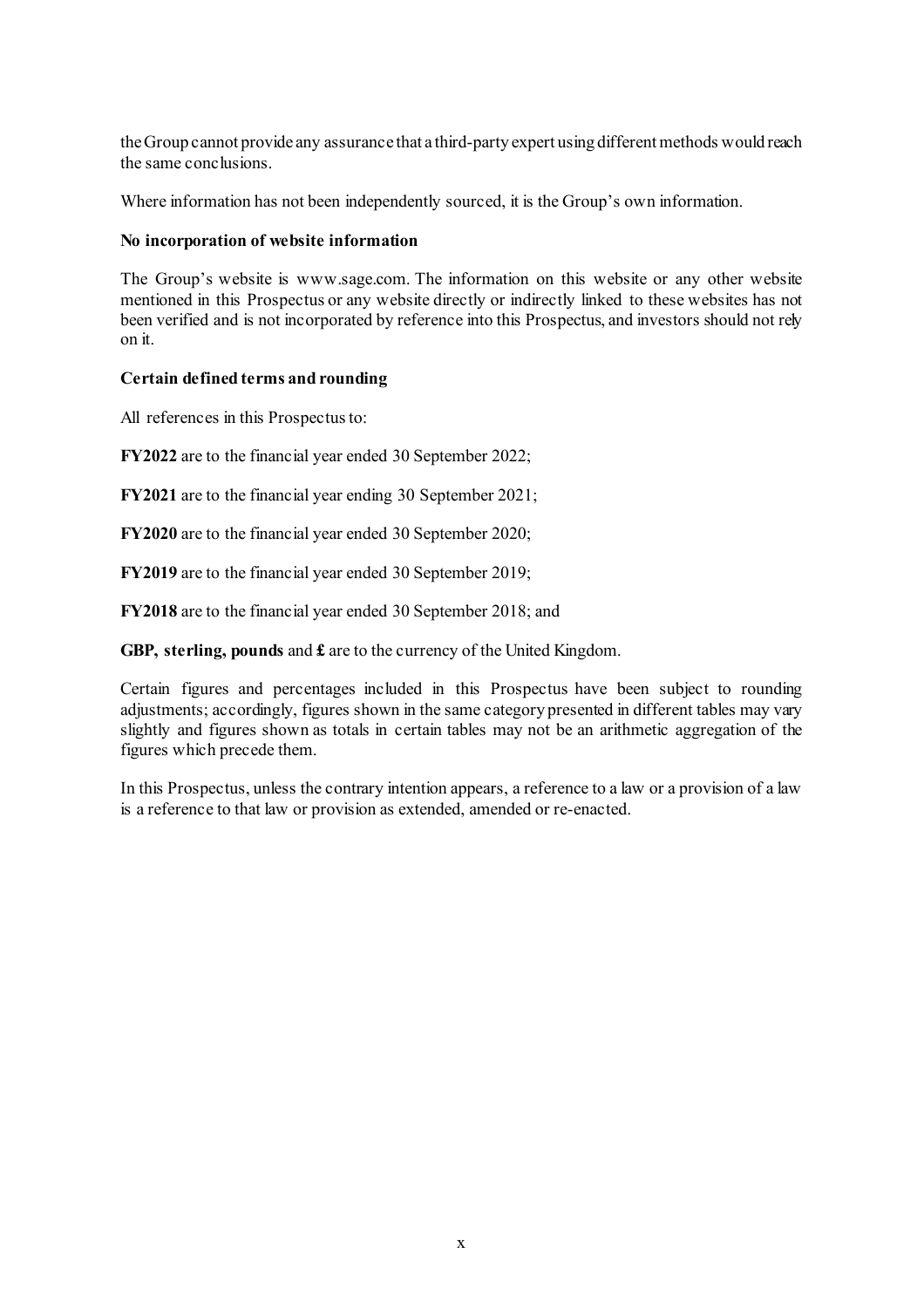# **TABLE OF CONTENTS**

Page

| SUMMARY OF PROVISIONS RELATING TO THE NOTES WHILE REPRESENTED BY THE |  |
|----------------------------------------------------------------------|--|
|                                                                      |  |
|                                                                      |  |
|                                                                      |  |
|                                                                      |  |
|                                                                      |  |
|                                                                      |  |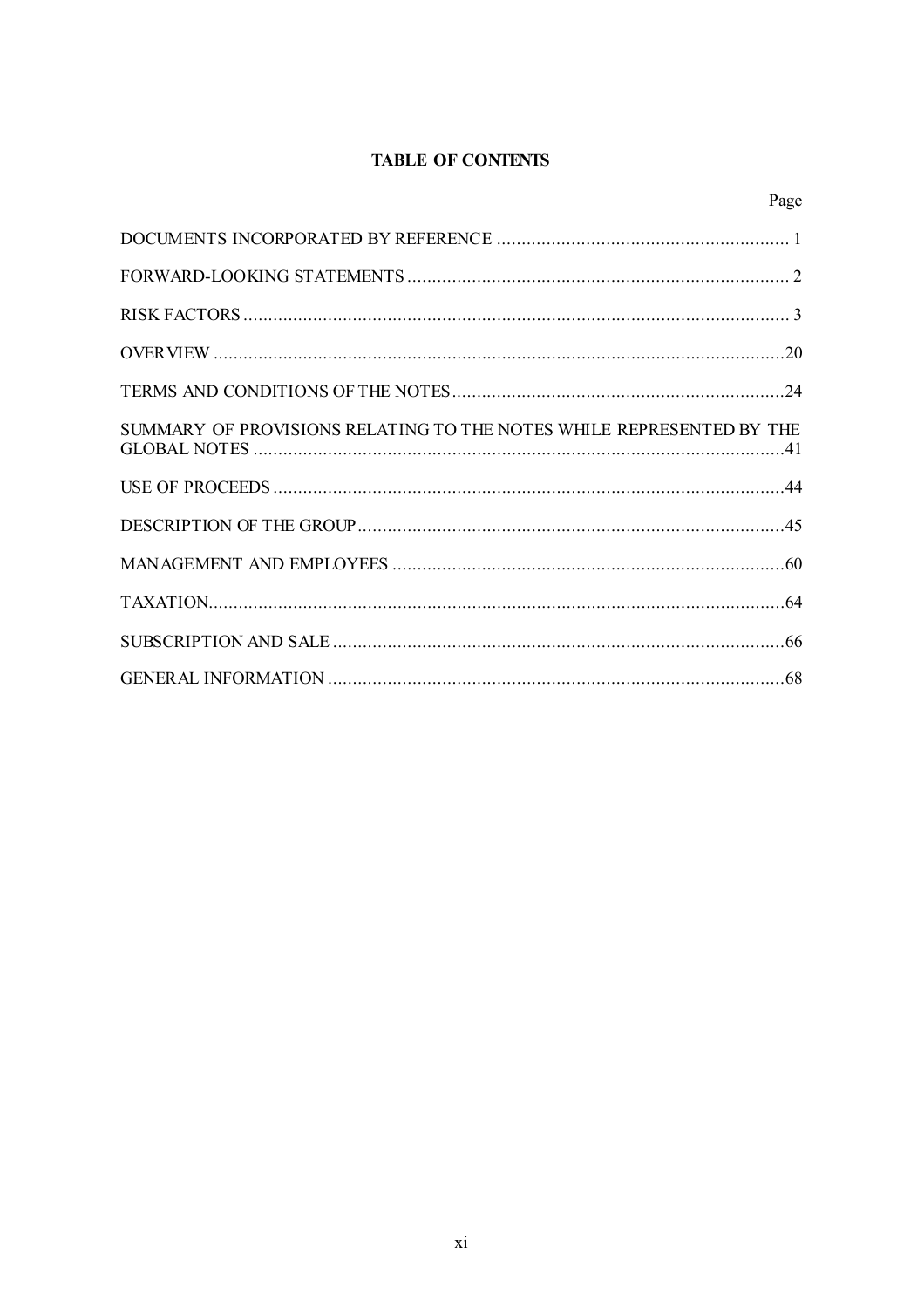### **DOCUMENTS INCORPORATED BY REFERENCE**

<span id="page-11-0"></span>This Prospectus should be read and construed in conjunction with the following documents, which have been previously published or are published simultaneously with this Prospectus. The following documents shall be incorporated in, and form part of, this Prospectus:

- (a) the audited consolidated financial statements of the Issuer for the financial year ended 30 September 2021, together with the auditor's report thereon (which can be found at pages 166 – 240 of the Annual Report of the Issuer for the financial year ended 30 September 2021) (which can be accessed from the following hyperlink: https://www.sage.com/investors/can be accessed from the following [/media/files/investors/documents/pdf/overview/financial-statements-2021.pdf](https://www.sage.com/investors/-/media/files/investors/documents/pdf/overview/financial-statements-2021.pdf));
- (b) the audited consolidated financial statements of the Issuer for the financial year ended 30 September 2020, together with the auditor's report thereon (which can be found at pages 156 - 232 in the Annual Report of the Issuer for the financial year ended 30 September 2020) (which can be accessed from the following hyperlink: [https://www.sage.com/investors/-](https://www.sage.com/investors/-/media/files/investors/documents/pdf/overview/financial-statements-2020.pdf) [/media/files/investors/documents/pdf/overview/financial-statements-2020.pdf](https://www.sage.com/investors/-/media/files/investors/documents/pdf/overview/financial-statements-2020.pdf));
- (c) the audited financial statements of the Guarantor for the financial year ended 30 September 2021, together with the auditor's report thereon (which can be accessed from the following hyperlink: [https://www.sage.com/en-gb/-/media/Files/Investors/Documents/PDF/Debt/guarantor](https://www.sage.com/en-gb/-/media/Files/Investors/Documents/PDF/Debt/guarantor-financial-statements-fy21.pdf)[financial-statements-fy21.pdf](https://www.sage.com/en-gb/-/media/Files/Investors/Documents/PDF/Debt/guarantor-financial-statements-fy21.pdf)); and
- (d) the audited financial statements of the Guarantor for the financial year ended 30 September 2020, together with the auditor's report thereon (which can be accessed from the following hyperlink: [https://www.sage.com/investors/-/media/files/investors/documents/pdf/debt/guarantor](https://www.sage.com/investors/-/media/files/investors/documents/pdf/debt/guarantor-financial-statements-fy20.pdf?la=en-gb)[financial-statements-fy20.pdf?la=en-gb](https://www.sage.com/investors/-/media/files/investors/documents/pdf/debt/guarantor-financial-statements-fy20.pdf?la=en-gb)).

Any documents or information that are incorporated by reference into the documents listed above do not form part of this Prospectus. Any information contained in any of the documents specified above which is not expressly incorporated by reference in this Prospectus does not form part of this Prospectus and is either not relevant to investors or is covered elsewhere in this Prospectus.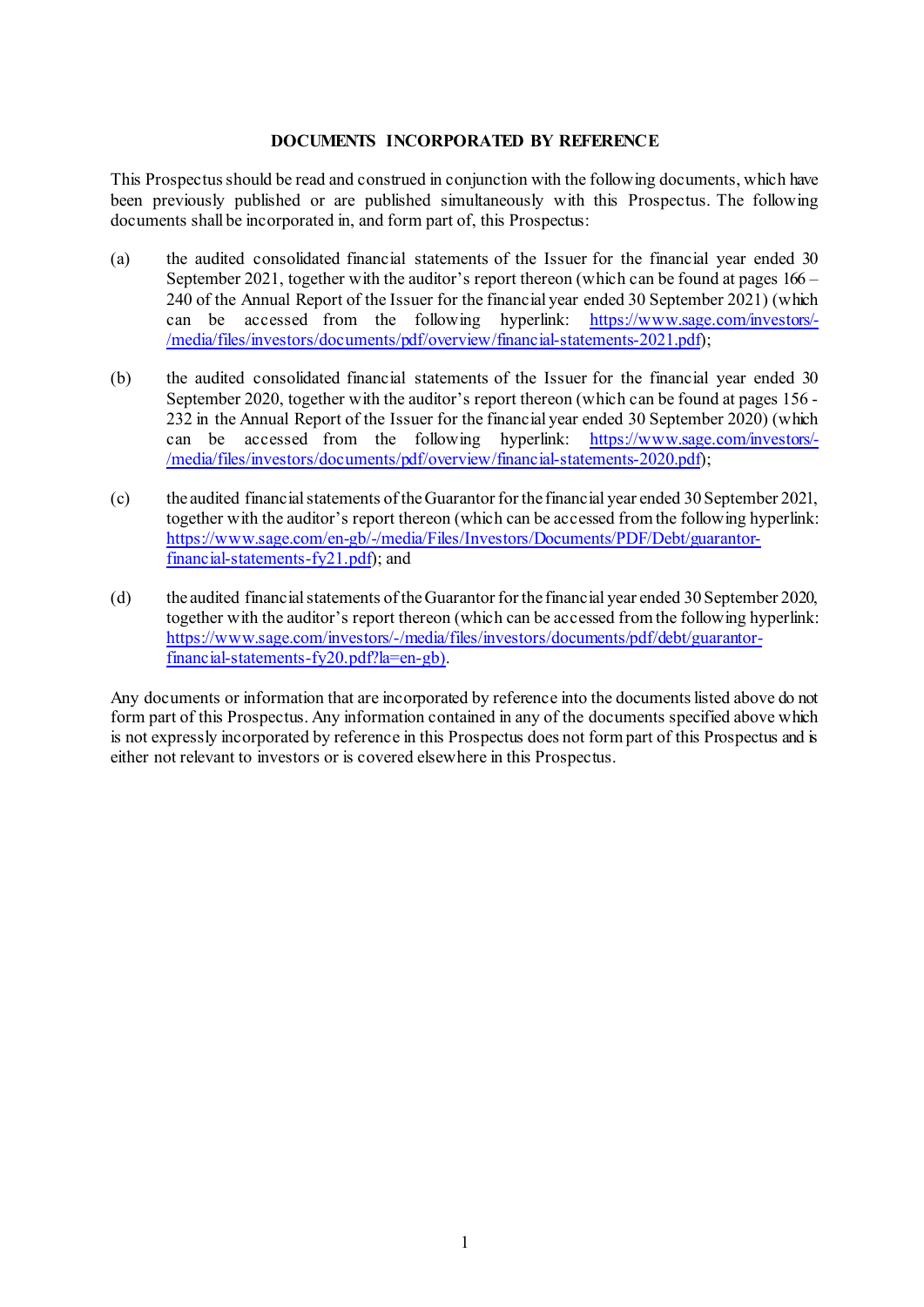#### **FORWARD-LOOKING STATEMENTS**

Certain statements included in this Prospectus may constitute "forward-looking statements". Forwardlooking statements are all statements in this Prospectus that do not relate to historical facts and events, and include statements concerning the Issuer's plans, objectives, goals, strategies and future operations and performance and the assumptions underlying these forward-looking statements. The Issuer uses the words "may", "will", "could", "believes", "assumes", "intends", "estimates", "expects", "plans", "seeks", "approximately", "aims", "projects", "anticipates" or similar expressions, or the negative thereof, to generally identify forward looking statements.

Forward-looking statements may be set forth in a number of places in this Prospectus, including (without limitation) in the sections "*[Risk Factors](#page-13-1)*" and "*[Description of the Group](#page-55-0)*". The Issuer has based these forward-looking statements on the current view with respect to future events and financial performance. These views involve uncertainties and are subject to certain risks, the occurrence of which could cause actual results to differ materially from those predicted in the forward-looking statements contained in this Prospectus and from past results, performance or achievements. Although the Issuer believes that the estimates and the projections reflected in its forward-looking statements are reasonable, if one or more of the risks or uncertainties materialise or occur, including those which the Issuer has identified in this Prospectus, or if any of the Issuer's underlying assumptions prove to be incomplete or incorrect, the Issuer's actual results of operations may vary from those expected, estimated or projected.

These forward-looking statements are made only as at the date of this Prospectus. Except to the extent required by law, the Issuer is not obliged to, and does not intend to, update or revise any forward-looking statements made in this Prospectus whether as a result of new information, future events or otherwise. All subsequent written or oral forward-looking statements attributable to the Issuer, or persons acting on the Issuer's behalf, are expressly qualified in their entirety by the cautionary statements contained throughout this Prospectus. As a result of these risks, uncertainties and assumptions, a prospective purchaser of the Notes should not place undue reliance on these forward-looking statements.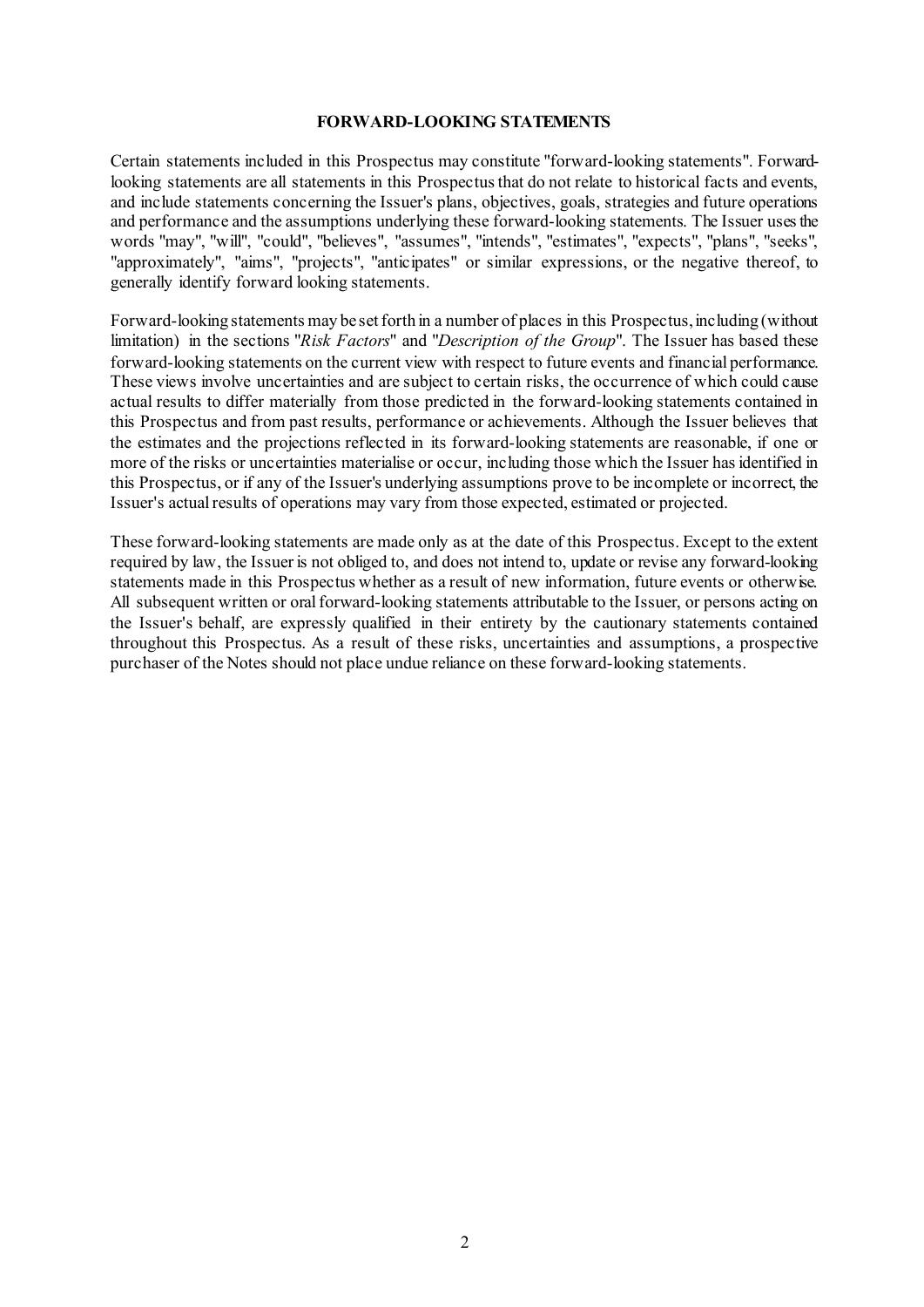### **RISK FACTORS**

<span id="page-13-1"></span><span id="page-13-0"></span>*The purchase of any Notes may involve substantial risks and is suitable only for sophisticated investors who have the knowledge and experience in financial and business matters necessary to enable them to evaluate the risks and merits of an investment in such Notes. Before making an investment decision, prospective purchasers of any Notes should consider carefully, in the light of their own financial circumstances and investment objectives, all of the information in this Prospectus. If any, or a combination of, these risks occurs, the Group could be materially adversely affected in the manner described in each individual risk. For the purposes of this section, the indication that a risk, uncertainty or problem may or will have a "material adverse effect" on the Group or that the Group may be "materially adversely affected" means that the risk, uncertainty or problem could have a material adverse effect on the Group's business, financial condition, results of operations, cash flows, liquidity, reputation and/or prospects and/or on the Group's ability to make payments under any Notes and/or on the market price of any Notes, except as otherwise indicated or as the context may otherwise require.*

*The Issuer believes that the factors described below represent all the material risks inherent in investing in the Notes, but the inability of the Issuer to pay amounts due under any Notes may occur for other reasons which may not be considered significant risks by the Issuer based on information currently available to it or which it may not currently be able to anticipate.*

*Prospective investors should also read the detailed information set out elsewhere in this Prospectus and reach their own views prior to making any investment decision.*

### **RISKS RELATING TO THE GROUP**

### **The Group's success depends upon its ability to develop new products and services, integrate acquired products and services and enhance its existing products and services**

Rapid technological advances, changing delivery models and evolving standards in computer hardware and software development and communications infrastructure, changing and increasingly sophisticated customer needs and frequent new product introductions and enhancements characterise the industry in which the Group competes. If the Group:

- fails to anticipate, understand or deliver the products and services its current and future customers need in order to be successful in a timely manner; or
- fails to position and price its products and services to meet current and future customer demand,

customers may not purchase or subscribe to its software or cloud offerings or renew software support or cloud subscription contracts which could adversely affect its reputation, revenue and, potentially, profitability. Renewals of these contracts are critical to the growth of the Group's business.

The Group remains focused on refreshing and releasing new offerings of cloud products and services. A key component of the Group's continued success as a software as a service (**SaaS**) company is the delivery of cloud connected and cloud native products. To achieve this, the Group will need to execute on a prioritised product strategy that moves its product portfolio to cloud native solutions. If the Group is unable to develop new or sufficiently differentiated products and services, including both cloud connected and cloud native solutions, that are aligned with the Group's goals and deliver against its customers' needs, or if its products and services do not enhance and improve its existing product offerings and support services in a timely manner, there is a significant risk that customers will migrate to other providers that better meet their existing and future needs which could adversely affect the Group's reputation, revenue and, potentially, profitability.

The Group's business, including its reputation, revenue and profitability, may also be adversely affected if: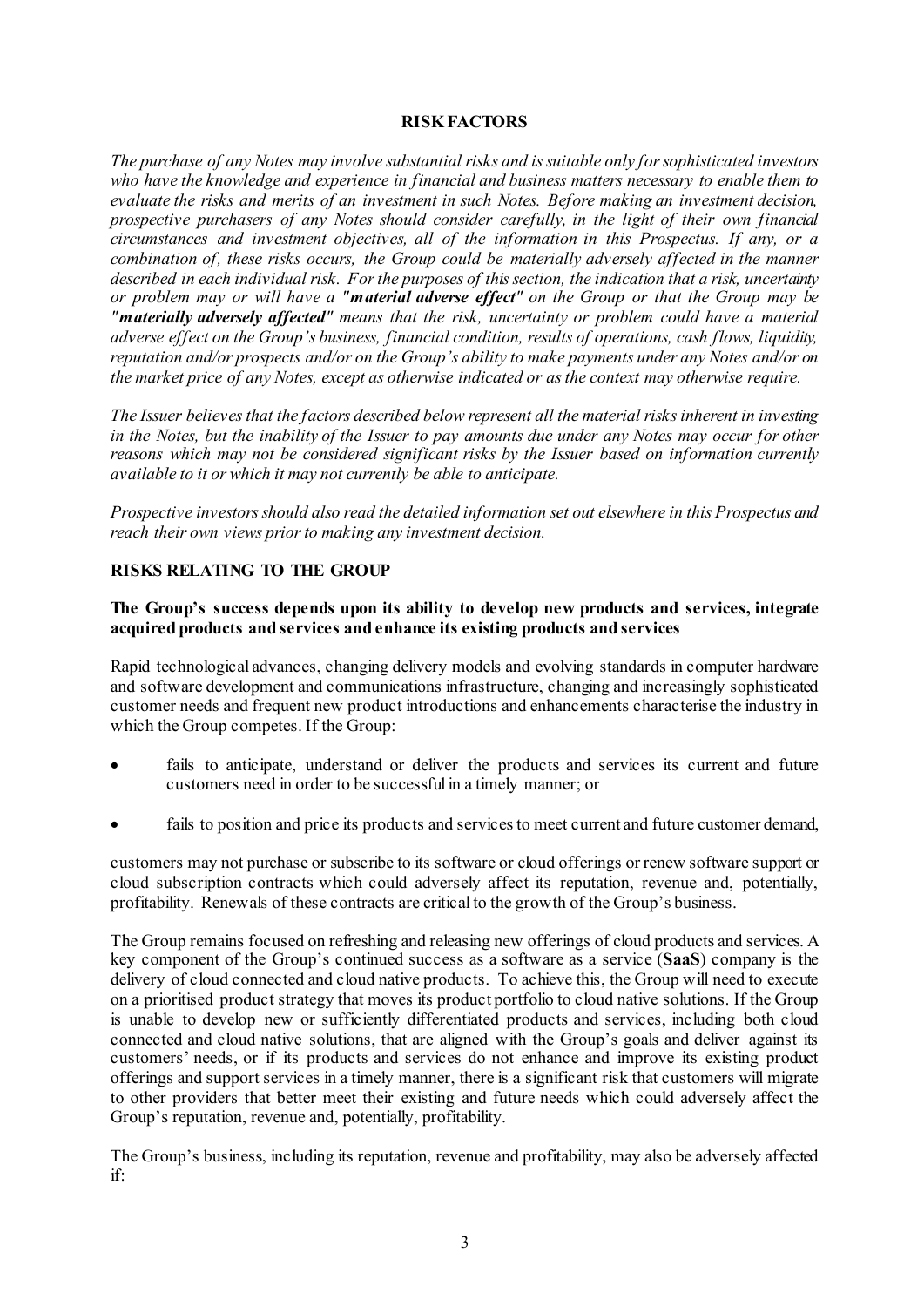- it does not continue to develop and release new or enhanced cloud-based products and services within the anticipated time frames;
- there is a delay in market acceptance of new, enhanced or acquired product lines or services;
- there are changes in information technology (**IT**) trends that the Group does not adequately anticipate or address with its product development efforts; or
- the Group does not optimise complementary product lines and services on a timely basis.

### **The Group's cloud strategy, including its SaaS offering, may adversely affect its revenues and profitability if it is unable to sustain the required levels of innovation**

The Group is increasingly providing services to customers worldwide through cloud-based SaaS offerings. As discussed above under "*The Group's success depends upon its ability to develop new products and services, integrate acquired products and services and enhance its existing products and services*", as this business model continues to evolve, the Group must be able to rapidly deploy new innovations, whether relating to new technologies or services, or new ways of working with the Group, to its customers and partners. In addition, as the Group continues to accelerate growth in cloud native and cloud connected solutions, there is a greater focus on ensuring that it is able to continue to scale its services environment in a robust, agile, and speedy manner to ensure the delivery of a consistent and robust cloud experience. This delivery could relate to new technologies, operating practices and services.

If the Group is unable to deploy new innovations or appropriately scale its live services environment, it may not be able to compete effectively, generate significant recurring revenue or maintain the profitability of its cloud offering. If the Group does not successfully execute its cloud computing strategy or anticipate the cloud computing needs of its current and future customers, its reputation as a provider of cloud-based products and services could be harmed and its revenue and profitability could decline.

Customers generally purchase the Group's cloud offering on a subscription basis and revenue from this offering is generally recognised rateably over the term of each subscription. Consequently, any deterioration in sales activity associated with the Group's cloud offering may not be immediately observable in its consolidated income statement, notwithstanding that the Group reports both recurring revenue and annualised recurring revenue (**ARR**). This is in contrast to revenue associated with the Group's on-premise licence arrangements which are generally recognised in full at the time of delivery of each licence. In addition, the Group incurs certain expenses associated with the infrastructure and marketing of its cloud offering in advance of its ability to recognise the revenue associated with this offering.

# **If the Group's live services environment fails this could result in loss of revenue and additional cost**

If the Group suffers an event that causes the live services environment to fail, for example due to the operating environment being changed internally through product or system changes, through external or internal cyber-attack or other malicious attack or through a key third party provider being impacted, this could result in reputational damage and loss of revenue and could materially increase the Group's costs, thereby negatively impacting its profitability.

### **Sales and implementation of the Group's products and services, including through the cloud, are subject to a number of significant risks sometimes beyond the Group's direct control**

A core element of the Group's business is the successful implementation of software and service solutions to enable its customers to run their businesses. The implementation of the Group's software and cloud-based service deliveries is led by the Group, its partners and customers. In implementing new products and services in the medium business segment in particular (which is one of the Group's five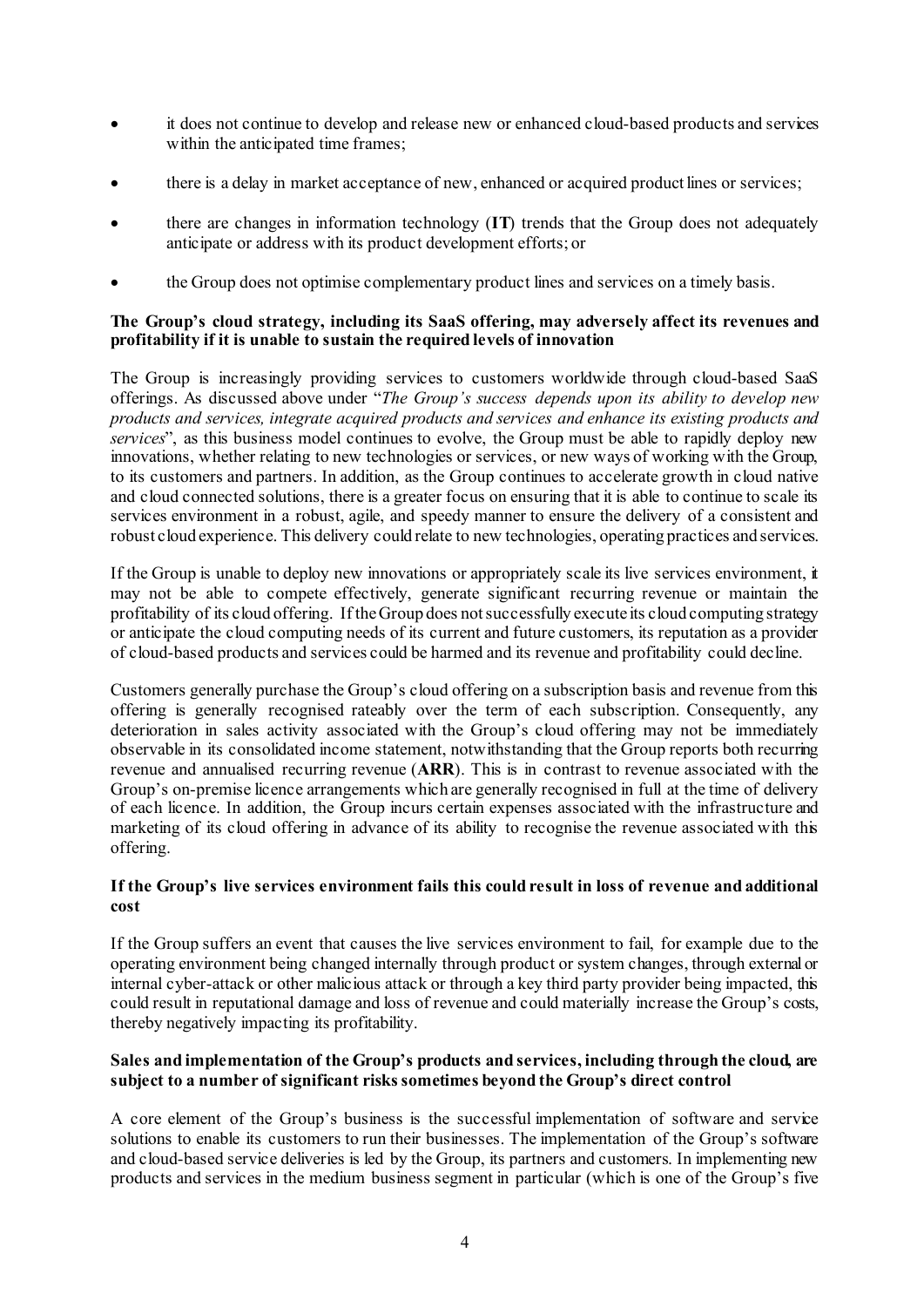strategic priorities), the Group is exposed to a number of risks that may fall outside its direct control, including implementations taking longer than planned, costing more than anticipated or failing to generate the profit expected.

Further, if the Group fails to encourage and sustain the innovation that is required to create disruptive technologies, processes and services, its ability to deliver on its commercial goals will be adversely affected. In addition, if the Group fails to identify, develop and maintain a blend of channels to market, including through offering appropriate internal support, market data and intelligence to its partners, its ability to sell and support the right products and services to the right customers at the right time will be impaired.

In addition, if the Group fails to maintain a sharp focus on the relationship it has with its customers, including through aligning its front and back office activities to deliver the products, services and proactive support which its customers need to be successful, it will not be able to achieve sustainable growth. This also includes ensuring that the Group's partners are similarly aligned, and able to deliver effectively against the Group's expectations.

If any of the above risks materialise, this could have a material adverse effect on the Group's reputation and revenue and could materially increase its costs, thereby negatively impacting its profitability.

### **If the Group is unable to maintain and enhance an effective partner ecosystem, its revenue might not increase as expected**

The Group believes that an open and vibrant partner ecosystem is a fundamental pillar of its success and growth strategy. The Group has entered into partnership agreements that drive co-innovation on its platforms, profitably expand all its routes to market to optimise market coverage, optimise cloud delivery and provide high-quality services capacity in all market segments. Partners play a key role in driving market adoption of the Group's solutions portfolio, by co-innovating on its platforms, embedding its technology and reselling and/or implementing its software.

However, if the Group is unable to develop, manage and maintain strong relationships with the partners who are critical to the delivery of its products and services, and are critical to its profile in the market, it could experience significant reputational and financial damage.

The Group's sales partnerships and delivery partnerships expose it to a range of risks primarily including, but not limited to:

- the Group's failure to maintain a network of qualified and fully committed delivery partners supporting its needs, which could result in the Group's products or services being less strategic and/or attractive than those of its competitors;
- partners not renewing agreements with the Group, or not entering into new agreements on terms acceptable to the Group or at all, or starting to compete with the Group;
- partners not developing a sufficient number of new solutions and content on the Group's platforms or not providing high-quality products to meet customer expectations;
- partners not embedding the Group's solutions sufficiently enough to profitably drive product adoption, especially with innovations such as the Group's cloud platform;
- partners failing to adhere to applicable legal and compliance regulations or failing to meet the quality requirements or other customer expectations of the Group's customers; and
- partners not transforming their business models in accordance with the transformation of the Group's business model in a timely manner.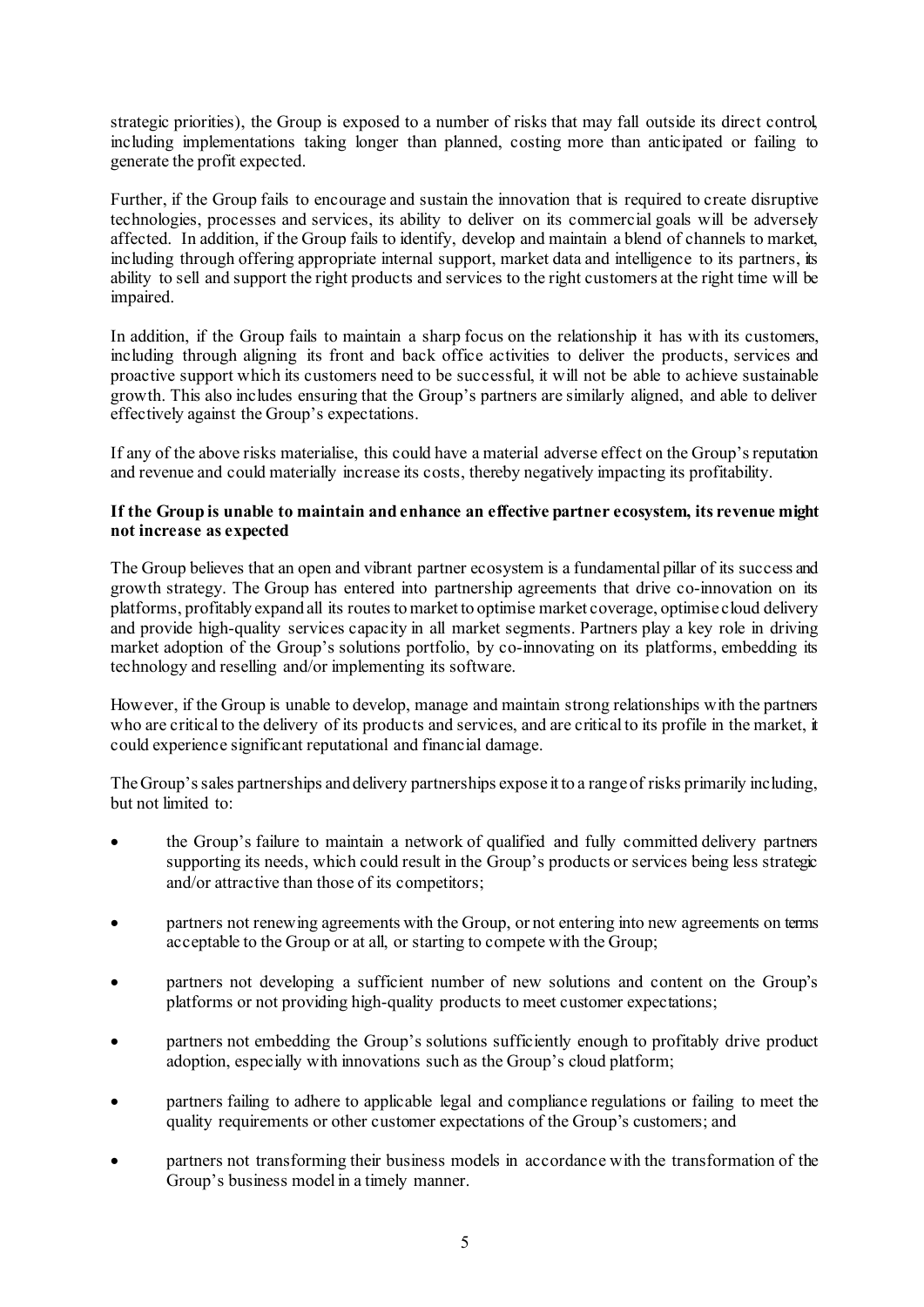If one or more of these risks materialise, this could have an adverse effect on the demand for the Group's products and services as well as the partners' loyalty and ability to deliver.

**If the confidentiality, integrity or availability of data stored or processed by the Group's products and services is compromised for any reason, service delivery to customers could be impacted, the Group's reputation and brand could be damaged, and its customers could stop using its products and services, all of which could reduce the Group's revenue and profitability, increase its expenses and expose it to legal claims and regulatory action**

The Group operates in the data-driven technology sector in conjunction with products and components across a broad ecosystem. Its products and services, including its cloud services, store, retrieve, manipulate and manage its and its customers' information and data as well as external data.

The Group has a reputation for secure and reliable product offerings and related services and has invested significant time and resource in protecting the integrity and security of its products, services and the internal and external data that it manages.

At times, the Group encounters attempts by third parties (which may include individuals or groups of hackers and sophisticated organisations, such as state-sponsored organisations, nation states and individuals sponsored by them) to identify and exploit product and service vulnerabilities, penetrate or bypass the Group's security measures, and gain unauthorised access to the Group's or its customers', partners' and suppliers' software, hardware and cloud offerings, networks and systems, as well as third party data, products or services incorporated into, or that are designed to interact with, the Group's portfolio of products. Data may also be accessed, disclosed or modified improperly (including loss or deletion without authorisation) as a result of customer, partner, employee or supplier error or malfeasance, and third parties may attempt to fraudulently induce customers, partners, employees or suppliers into disclosing sensitive information, such as user names, passwords or other information, in order to gain access to the Group's data, its customers', suppliers' or partners' data or the IT systems of the Group and its customers, suppliers or partners.

If successful, any of these could lead to the compromise of personal data or the confidential information or data of the Group or its customers, create system disruptions and cause shutdowns or denials of service. This, in turn, could cause the Group to suffer significant damage to its brand and reputation, become subject to regulatory investigations and monetary penalties under applicable data protection legislation, and receive complaints or claims from both customers and individuals. Customers could also lose confidence in the security and reliability of the Group's products and services, including its cloud offerings, and perceive them to be insecure. This could lead to fewer customers using the Group's products and services and result in reduced revenue and profitability. The costs the Group would incur to identify, address and remediate these security incidents, including any legal and administrative costs in responding to customers, individuals and regulators, would increase its costs and expenses. These types of security incidents could also lead to loss or destruction of information, inappropriate use of proprietary and sensitive data, lawsuits, indemnity obligations, regulatory investigations and financial penalties, and claims and increased legal liability, including in some cases contractual costs related to customer notification and fraud monitoring. These costs can potentially be very significant, and may exceed amounts covered by the Group's insurance. For example, non-compliance with certain obligations under the EU GDPR and UK GDPR (as defined below) may result in monetary penalties of up to 4 per cent. of the Group's worldwide turnover in the preceding financial year.

Because the techniques used to obtain unauthorised access to, or sabotage, IT systems change frequently, grow more complex over time and often are not recognised until launched against a target, the Group may be unable to identify, anticipate or implement adequate measures to prevent against such techniques. The Group's internal IT systems continue to evolve and it is often an early adopter of new technologies. However, its business policies and internal security controls may not keep pace with these changes as new threats emerge. In addition, the Group may not discover any security breach and loss of information for a significant period of time after the security breach.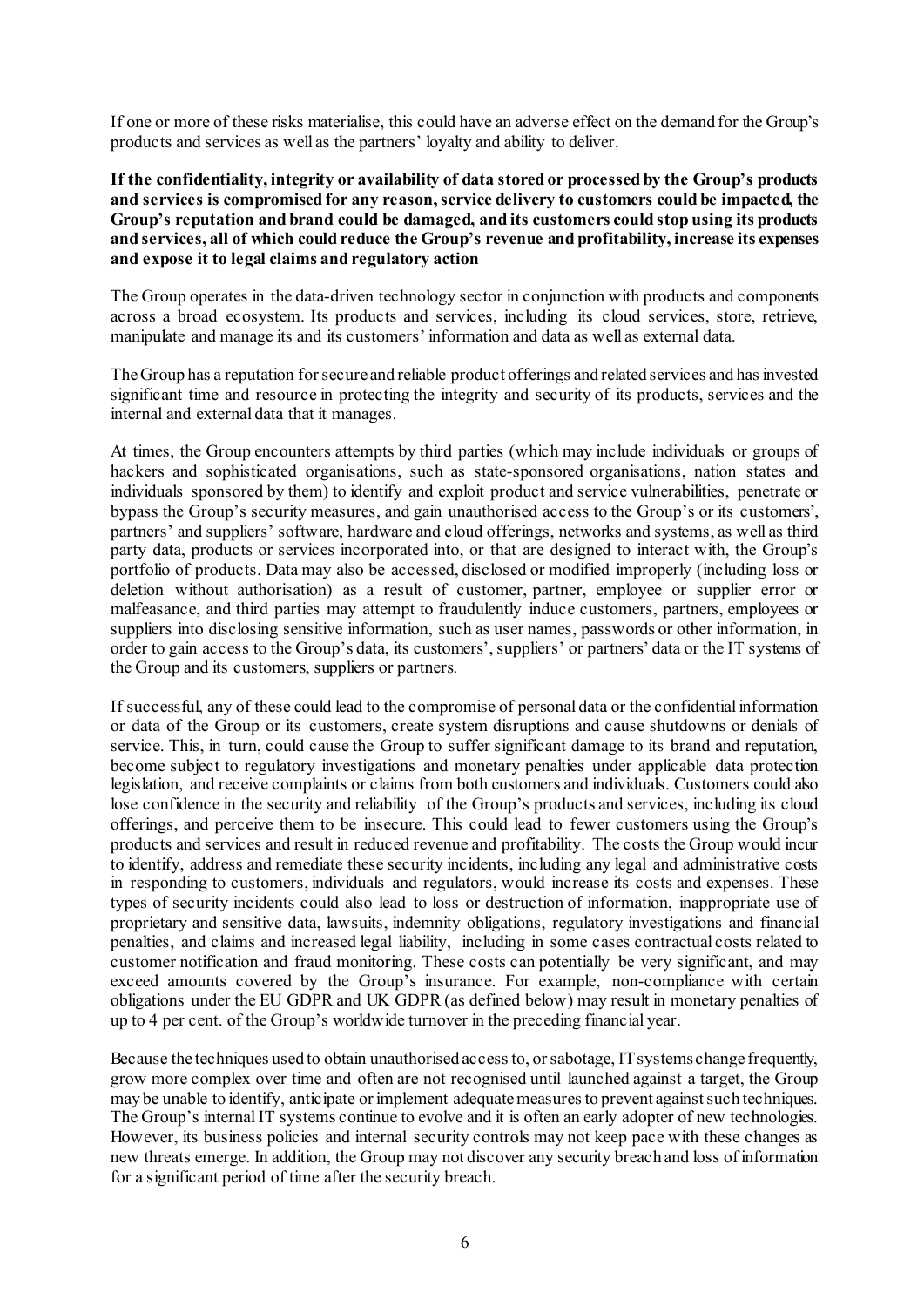### **The Group's market share and profit could decline due to increased competition, market consolidation, technological innovation, and new business models in the software industry**

The Group believes that the market for cloud computing is increasing and shows strong growth relative to the market for on-premise solutions. To maintain or improve its operating results in the cloud business, it is important that its customers renew their agreements with the Group when the initial contract term expires and continue to purchase additional modules or additional capacity.

Additionally, the Group intends to bring new solutions based on its cloud platform to the market in line with demand and ahead of its competitors. The Group believes that growth in the cloud computing market and any inability on its part to compete effectively in that market, see "—*If the Group is unable to compete effectively, its results of operations and prospects could be adversely affected*" below, could result in:

- potential loss of existing on-premise customers due to competing cloud market trends;
- customers and partners being reluctant or unwilling to migrate and adapt to the cloud or considering competitive cloud offerings or not extending renewals;
- existing customers cancelling or not renewing their maintenance contracts, or deciding not to buy additional products and services from the Group;
- the market for cloud business failing to develop further, or developing more slowly than currently anticipated by the Group; and
- strategic alliances among competitors and/or their growth-related efficiency gains in the cloud area leading to significantly increased competition in the market with regards to pricing and ability to integrate solutions.

Any one or more of these events could materially adversely affect the Group's revenue.

### **If the Group is unable to compete effectively, its results of operations and prospects could be adversely affected**

The Group faces intense competition in all aspects of its business. The nature of the IT industry creates a competitive landscape that is constantly evolving as firms emerge, expand or are acquired, as technology evolves, and as delivery models change. The Group believes that by offering its current and potential customers the right information on the right products and services at the right time, it can maximise the value that it can obtain from its marketing and customer engagement activities. This can shorten the Group's sales cycle and ensure that customer retention is improved. The Group can also use new products and services, such as payments and banking technologies, to attract new customers.

However, other vendors may spend greater amounts than the Group at different points in their product cycles to develop and market applications and technologies which compete with the Group's offerings. Existing use of a competitors' technology may influence a customer's purchasing decision or create an environment that makes it less efficient to utilise the Group's products and services.

The Group may fail to realise some or all of the benefits described in the first paragraph above and it could lose customers if its competitors introduce new competitive products, add new functionality, acquire competitive products, reduce prices, better execute on their sales and marketing strategies, offer more flexible business practices or form strategic alliances with other companies. The Group may also face increasing competition from open source software initiatives in which competitors may provide software and intellectual property for free. Existing or new competitors could gain sales opportunities or customers at the Group's expense.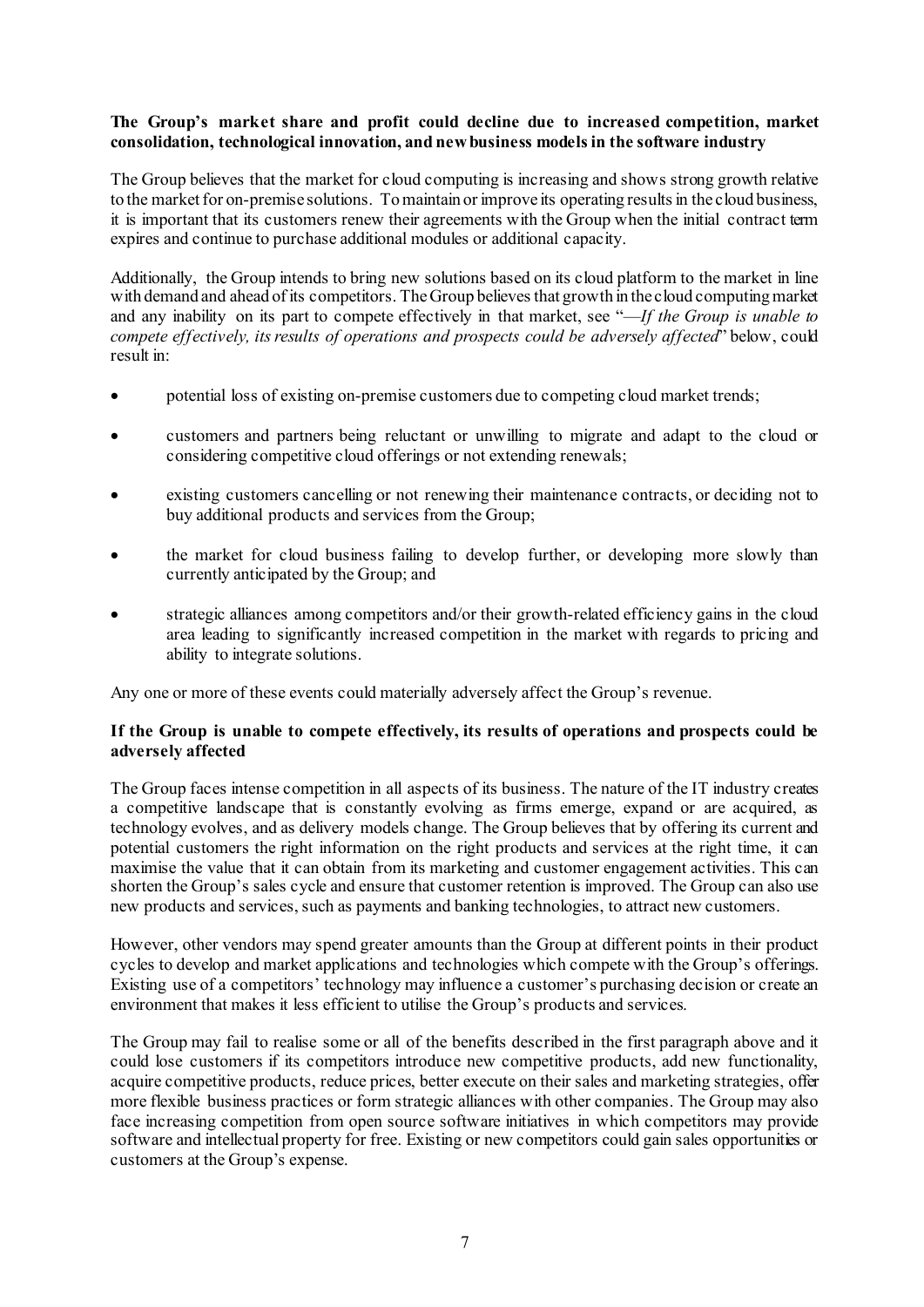Further, the collection and use of information is fundamental to the Group's business as it enables revenue creation, gives the Group the ability to improve its customers' experience and enables the Group to meet its obligations and commitments. Any failure to gather and use its information effectively may result in the Group failing to identify particular market opportunities which could result in lost revenue and a weakened competitive position if the Group's competitors are able to leverage these opportunities before the Group.

### **The Group might experience significant coding or other errors in its cloud and on-premise licence offerings**

Despite testing prior to the release and throughout the lifecycle of a product or service, the Group's cloud and on-premise licence offerings sometimes contain coding or other errors that can impact their function, performance and security, and result in other negative consequences. The detection and correction of any errors in released offerings can be time consuming and costly. Errors in the Group's cloud and onpremise licence offerings could:

- affect their ability to properly function or operate with other cloud, licence or hardware offerings;
- delay the development or release of new products or services or new versions of products or services;
- potentially create security vulnerabilities in the Group's products or services; and
- adversely affect market acceptance of the Group's products or services.

This includes third-party software products or services incorporated into the Group's. If the Group experiences errors or delays in releasing its cloud or on-premise licence offerings or new versions of them, its sales could be affected and its revenue could decline.

In addition, the Group runs many of its business operations on its own networks, and using some of its own products. As a result, any flaws in its products could affect the Group's ability to conduct its own business operations. Customers rely on the Group's cloud and on-premise licence offerings and related services to run their businesses and errors in those offerings and related services could expose the Group to product liability, performance and warranty claims as well as significant damage to its brand and reputation, which could impact the Group's future sales.

# **Any failure to offer high-quality technical support services may adversely affect the Group's relationships with its customers and its financial results**

The Group's customers depend on its support organisation to resolve technical issues relating to its offerings. The Group may be unable to respond quickly enough to accommodate short-term increases in customer demand for support services. Increased customer demand for these services, without corresponding revenue, could increase costs and adversely affect the Group's operating results. Any failure to maintain high-quality technical support, or a market perception that the Group does not maintain high-quality support, could adversely affect the Group's reputation, its ability to sell its products and services to existing and prospective customers and its business, operating results and financial position.

# **The knowledge and skills of its employees are critical to the Group's future success**

As the Group continues to invest and innovate, the capacity, knowledge and leadership skills that it needs are changing. As a result, the Group increasingly needs to attract specialist talent and experience to help it make this change and also needs to provide an environment where its employees can develop to meet new expectations. In the technology industry, there is substantial and continuous competition for highly skilled personnel. The Group may not therefore be successful in recruiting the new personnel that it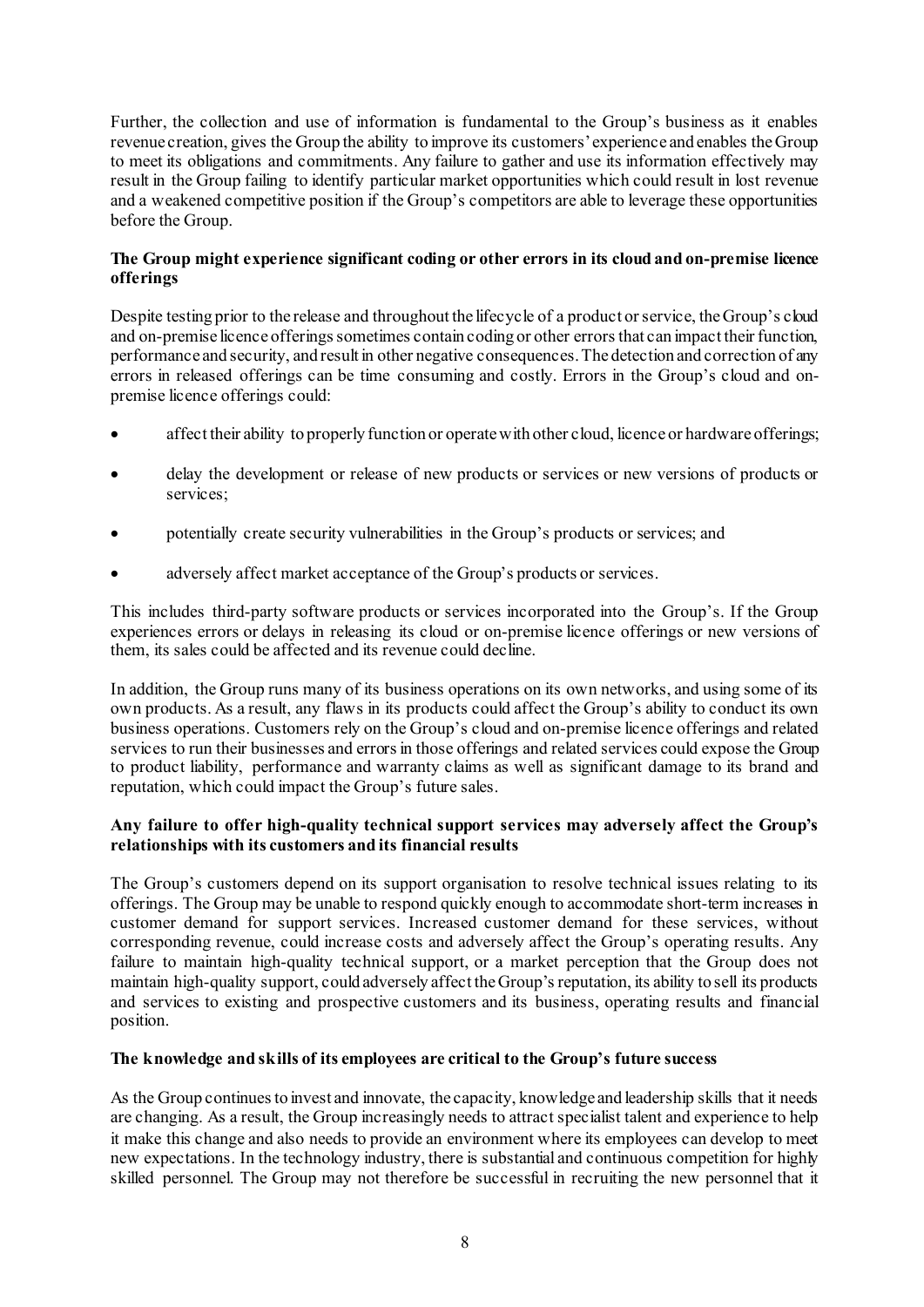requires or in retaining and motivating existing personnel, which could, over time, adversely affect its financial performance. The Group may also experience increased compensation costs that are not offset by either improved productivity or higher sales.

The Group believes that a shared value-based behavioural competency that encourages employees to always do the right thing, put customers at the heart of business and drive innovation are critical for a successful SaaS business. In particular, the Group is focusing on devolution of decision making, and the acceptance of accountability for these decisions, as the Group develops and sustains its shared values and behaviours, and develops a SaaS culture. The Group also believes that it will need to create a culture of empowered leaders that support the development of ideas, and that provide employees with a safe environment that allows for honest disclosures and discussions. Any failure by the Group to develop these competencies and culture could materially adversely affect its future success as a SaaS business.

#### **Governmental regulation, legal requirements or industry standards relating to consumer privacy and data protection could significantly negatively impact the Group's business**

The Group is subject to a number of laws and regulations relating to privacy and data protection, including the General Data Protection Regulation (EU) 2016/679 (**EU GDPR**), Regulation (EU) 2016/679 as it forms part of UK domestic law by virtue of the EUWA (**UK GDPR**), and US federal and applicable state privacy laws (including the California Consumer Privacy Act 2018). As the regulatory focus on privacy issues continues to increase and worldwide laws and regulations concerning the handling of personal data expand and become more complex (including in relation to privacy, the use of artificial intelligence (**AI**), the operation of digital platforms, and provision of digital services), the Group expects that potential risks related to data collection and use within its business will intensify. Data protection laws applicable to the Group impact the ability of its customers, partners and data providers, to collect, augment, analyse, use, transfer and share personal and other information that is integral to certain services the Group provides. In addition, new laws or regulations governing privacy, data localisation, security, the use of AI, the provision of digital services, and data protection may be introduced that could apply to the Group in future. The nature and extent of such additions and changes in data protection laws or regulations, and the application to, or impact they may have on the Group, is uncertain.

Regulators can impose significant monetary fines for violations of laws and regulations relating to privacy and data protection. For example, non-compliance with certain obligations under the EU GDPR and UK GDPR may result in monetary penalties of up to, the greater of, 4 per cent. of the Group's worldwide turnover in the preceding financial year, or  $\epsilon$ 20 million (under EU GDPR) or £17.5 million (under UK GDPR) as applicable. The size of potential fines related to data protection and the increased cost of providing its products and services, could result in changes to the Group's business practices, and could prevent the Group from offering certain services in jurisdictions in which it operates. Although the Group has implemented contracts, policies and procedures designed to ensure compliance with applicable laws and regulations, there can be no assurance that its employees, contractors, partners, data providers or agents will not violate such laws and regulations or the Group's contracts, policies and procedures.

The Group is also subject to restrictions under applicable data protection laws in relation to the international transfer of personal data. For example, in order to transfer data outside of the EEA or UK to a non-adequate country, the EU GDPR and UK GDPR (as applicable) requires the Group to enter into an appropriate transfer mechanism, and often take additional steps to ensure an essentially equivalent level of data protection. These transfer mechanisms are subject to change, and implementing new or revised transfer mechanisms or ensuring an essentially equivalent protection may involve additional expense and potentially increased compliance risk. In the event a legislator, government, regulator or court imposes additional restrictions on international transfers, there may be operational interruption in the performance of services for customers and internal processing of employee information. Such restrictions may also increase the Group's obligations in relation to carrying out international transfers of personal data, and incur additional expense and increased regulatory liabilities.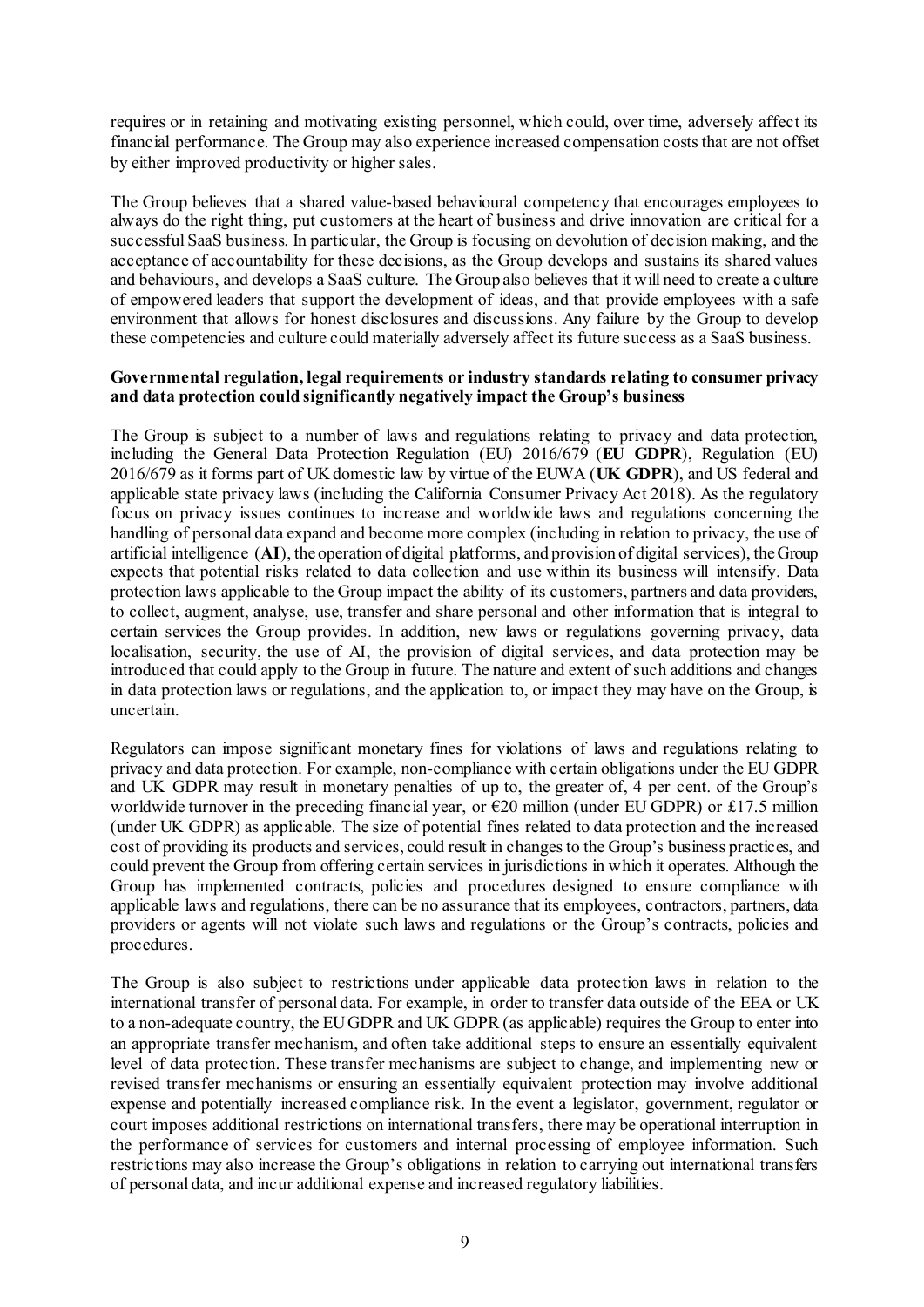The Group may make statements about its use and disclosure of personal data through its privacy policy, information provided on its website and press statements. Any failure, or perceived failure, by the Group to comply with these public statements or with applicable laws and regulations, including laws and regulations regulating privacy, data security or consumer protection, could result in lost or restricted business, proceedings, actions or fines brought against the Group or levied by governmental entities or others, or could adversely affect the Group's business and damage its reputation. Public perception and standards related to the privacy of personal data can shift rapidly, in ways that may affect the Group's reputation, regulators' approaches to the enforcement of existing regulations and laws, or influence legislators to enact regulations and laws that may limit the Group's ability to handle personal data or provide certain products and services in the future.

### **Economic, political and market conditions could have a material adverse effect on the Group**

The Group's business is influenced by a range of factors that are beyond its control and that are difficult to forecast accurately. These include:

- general economic and business conditions;
- overall demand for cloud and licenced products and services;
- governmental budgetary constraints or shifts in government spending priorities; and
- general legal, regulatory and political developments.

Due to its wide geographic spread, the Group is generally protected from localised or regional economic downturns. However, macroeconomic developments that lead to significant global uncertainty or instability in economic, political or market conditions could negatively affect the Group's business, operating results, financial condition and outlook. Any general weakening of, and related declining corporate confidence in, the global economy or the curtailment of government or corporate spending across multiple markets could cause current or potential customers to reduce or eliminate their IT budgets and spending, which could cause customers to delay, decrease or cancel purchases of the Group's products and services or cause customers not to pay the Group or to delay paying the Group for previously purchased products and services.

The Group was affected by the impact of the Covid-19 pandemic in FY2020 which impacted its revenue growth in the second half of the financial year and contributed to a small decline in its organic operating margin. In addition, during FY2020, the Group extended by one year each of its syndicated term loan and revolving credit facilities and also announced the cancellation of its previously announced £250 million share buyback programme, after £7 million of shares had been purchased. These actions were taken to support the Group's financial strength given the uncertain macroeconomic environment due to Covid-19.

Whilst the Covid-19 pandemic did not significantly impact the Group's FY2021 financial performance, the Group believes that it is subject to increased uncertainty in the near term, particularly from the potential impact on its customers from the winding down of government support schemes, which could lead to increased churn in the Group's customers base, a reduction in new customers and/or an increase in the Group's expected credit loss levels, all of which could negatively impact its profitability.

In addition, the emergence of new variants remains a risk, as evidenced by the omicron variant identified in late 2021 which has resulted in the re-imposition of certain restrictive measures in a number of countries around the world. It is not yet possible to predict the full impact of the omicron variant on the Group's business and further variants which may be vaccine resistant or highly transmissible may also be identified in the future.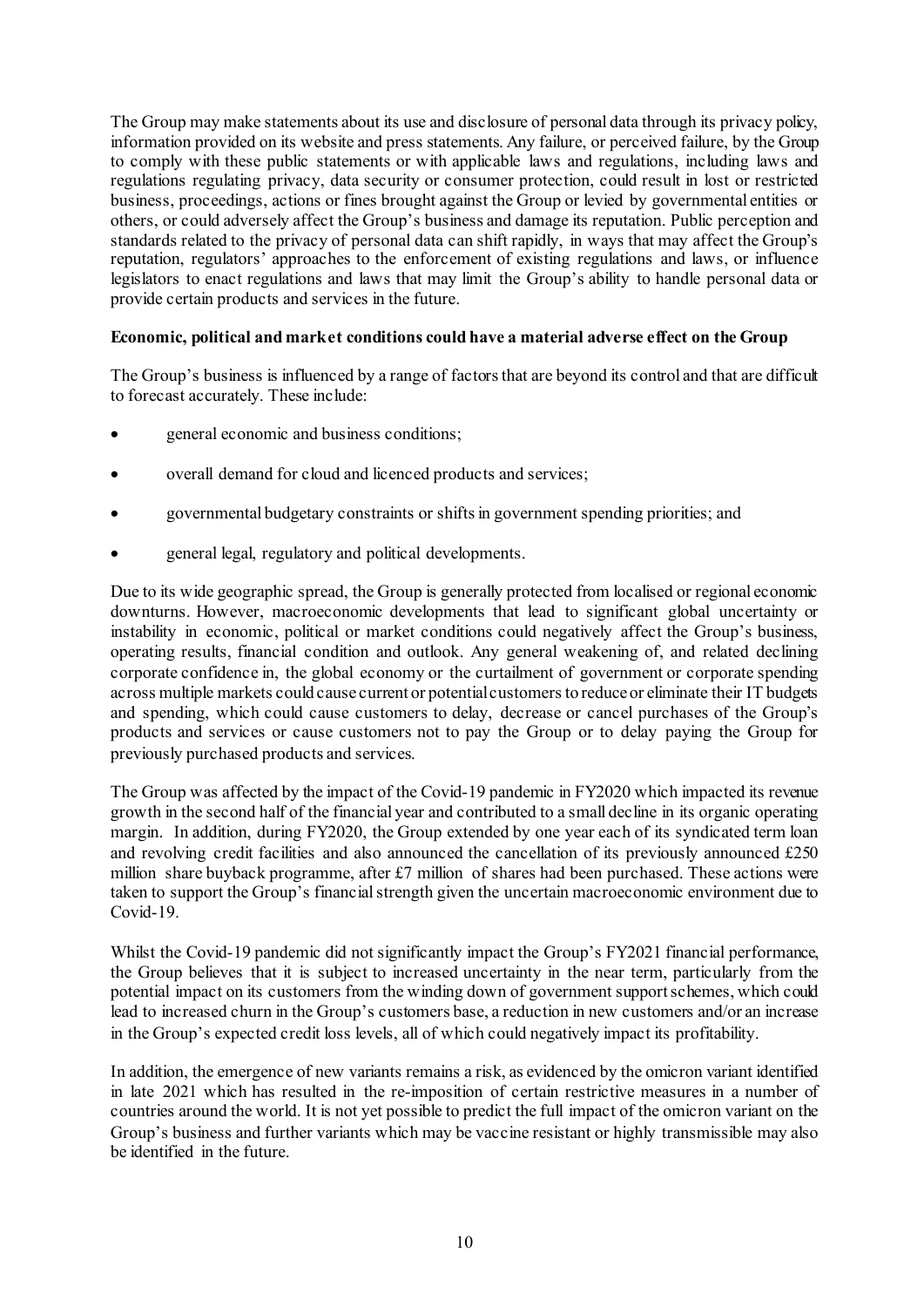### **The Group's international sales and operations subject it to additional risks that can adversely affect its operating results**

The Group derives a substantial portion of its revenue from, and has significant operations, outside the UK. The Group's international operations include cloud operations, customer support, and other services and shared administrative service centres. As a result, it is critical that the Group continuously applies sustainable and repeatable end-to-end business processes and controls, through a business control framework that prioritises processes, technology and ownership, and ensures that its control framework is simplified to enable improved focus on the outcomes that help drive customer success and therefore translate into enhanced subscription growth.

Compliance with the laws and regulations that apply to the Group's international operations increases its cost of doing business. These laws and regulations include data privacy requirements, labour relations laws, tax laws, foreign currency-related regulations, competition regulations, money laundering regulations, anti-corruption laws, sanctions legislation, market access, import, export and general trade regulations. Violations of these laws and regulations could result in fines and penalties, criminal sanctions against the Group, its officers or employees, and prohibitions on the conduct of the Group's business, including the loss of trade privileges. Any such violations could also materially damage the Group's reputation, brand and ability to attract and retain employees.

Compliance with these laws requires a significant amount of management attention and effort, which may divert management's attention from running the Group's business operations and could harm the Group's ability to grow its business, or may increase the Group's expenses as it engages specialised or other additional resources to assist it with its compliance efforts. The Group's success depends, in part, on its ability to anticipate these risks and manage these difficulties. The Group monitors its operations and investigates allegations of improprieties relating to transactions and the way in which such transactions are recorded. Where circumstances warrant, the Group provides information and reports its findings to government authorities, but no assurance can be given that action will not be taken by such authorities.

The Group is also subject to a variety of other risks and challenges in managing an organisation operating globally, including those related to:

- general economic conditions in each country or region;
- fluctuations in currency exchange rates and related impacts to customer demand and the Group's operating results;
- regulatory changes, including government austerity measures in certain countries that the Group may not be able to sufficiently plan for or avoid that may unexpectedly impair bank deposits or other cash assets that the Group holds in these countries or that impose additional taxes that the Group may be required to pay in these countries;
- political unrest, terrorism and the potential for other hostilities;
- common or customary local business behaviours that are in direct conflict with the Group's business ethics, practices and conduct policies;
- longer payment cycles and difficulties in collecting accounts receivable;
- overlapping tax regimes;
- public health risks, social risks and supporting infrastructure stability risks, particularly in areas in which the Group has significant operations; and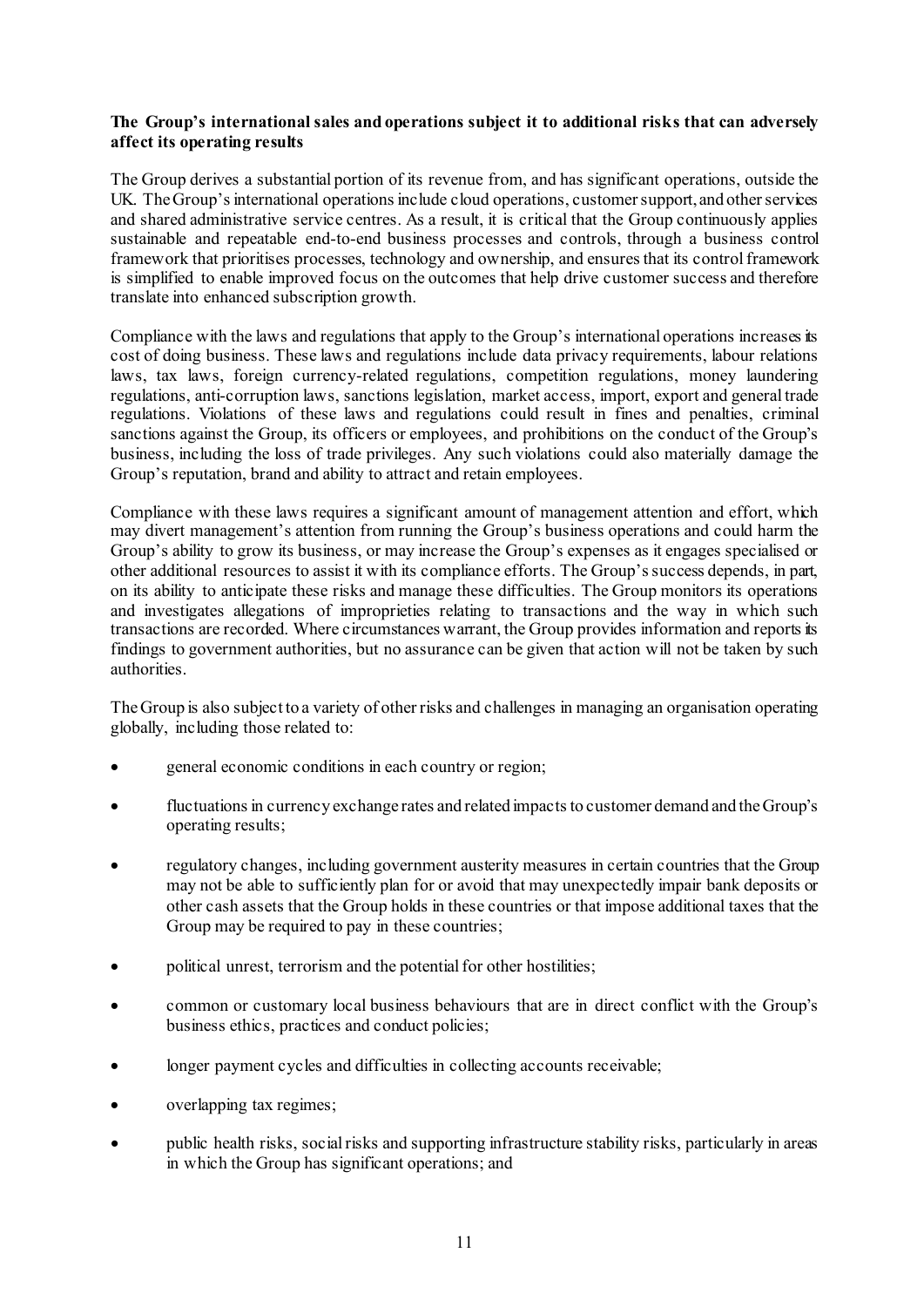reduced protection for the Group's intellectual property rights in some countries.

The variety of risks and challenges listed above could also disrupt or otherwise negatively impact the sales of the Group's products and services in affected countries or regions.

# **The Group might not acquire and integrate companies effectively or successfully**

As part of its growth strategy, the Group may acquire businesses, products and technologies. For example, between 2019 and 2021 it acquired Ocrex Limited (which traded as **AutoEntry**), HR Bakery Limited (renamed **Sage HR**), TaskSheriff Limited and GoProposal Limited (renamed GoProposal by Sage), each of which was a small but strategically important acquisition. The negotiation of potential acquisitions and alliances, and the subsequent integration of acquired businesses, products and/or technologies demands time, focus and resources of both management and workforce, and may expose the Group to unpredictable operational difficulties.

Any acquisition entered into by the Group, including those described above, exposes the Group to a range of risks, including:

- disruption of the Group's ongoing business and diversion of its management's attention by acquisition, transition or integration activities;
- incorrect assumptions made during the due diligence process for the acquisition which could result in (i) an acquisition not furthering the Group's business strategy as expected, (ii) integration of an acquired company or technology not being as successful as expected or (iii) the acquired business otherwise being negatively impacted, any of which could mean that the Group overpays for, or otherwise fails to realise the expected return on, the investment;
- the failure to successfully integrate (i) acquired technologies or solutions into the Group's solution portfolio and strategy, (ii) acquired operations, cultures or languages, all within the constraints of applicable local laws and (iii) the Group's internal controls and other systems, procedures and policies within acquired companies, which could result in higher costs or lower revenue than anticipated and could cause customer confusion;
- the loss of the acquired company's key employees, customers and partners, which could reduce the anticipated revenue to be derived from the acquisition;
- the Group's operating results or financial condition being adversely impacted by (i) claims or liabilities that the Group assumes from an acquired company or technology or that are otherwise related to an acquisition, including, among others, claims from government agencies, terminated employees, current or former customers, former shareholders or other third parties; (ii) preexisting contractual relationships of an acquired company that the Group would not have otherwise entered into, the termination or modification of which may be costly or disruptive to the Group's business; (iii) unfavourable revenue recognition or other accounting treatment as a result of an acquired company's practices; and (iv) intellectual property claims or disputes;
- the failure to coordinate the acquired company's research and development, sales and marketing activities with those of the Group, thereby losing anticipated synergistic benefits from the acquisition;
- the incurrence of significant debt to make the acquisition or significant unexpected cash expenditures, which could give rise to a number of risks, see "—*There are risks associated with the Group's outstanding and future borrowings*" below; and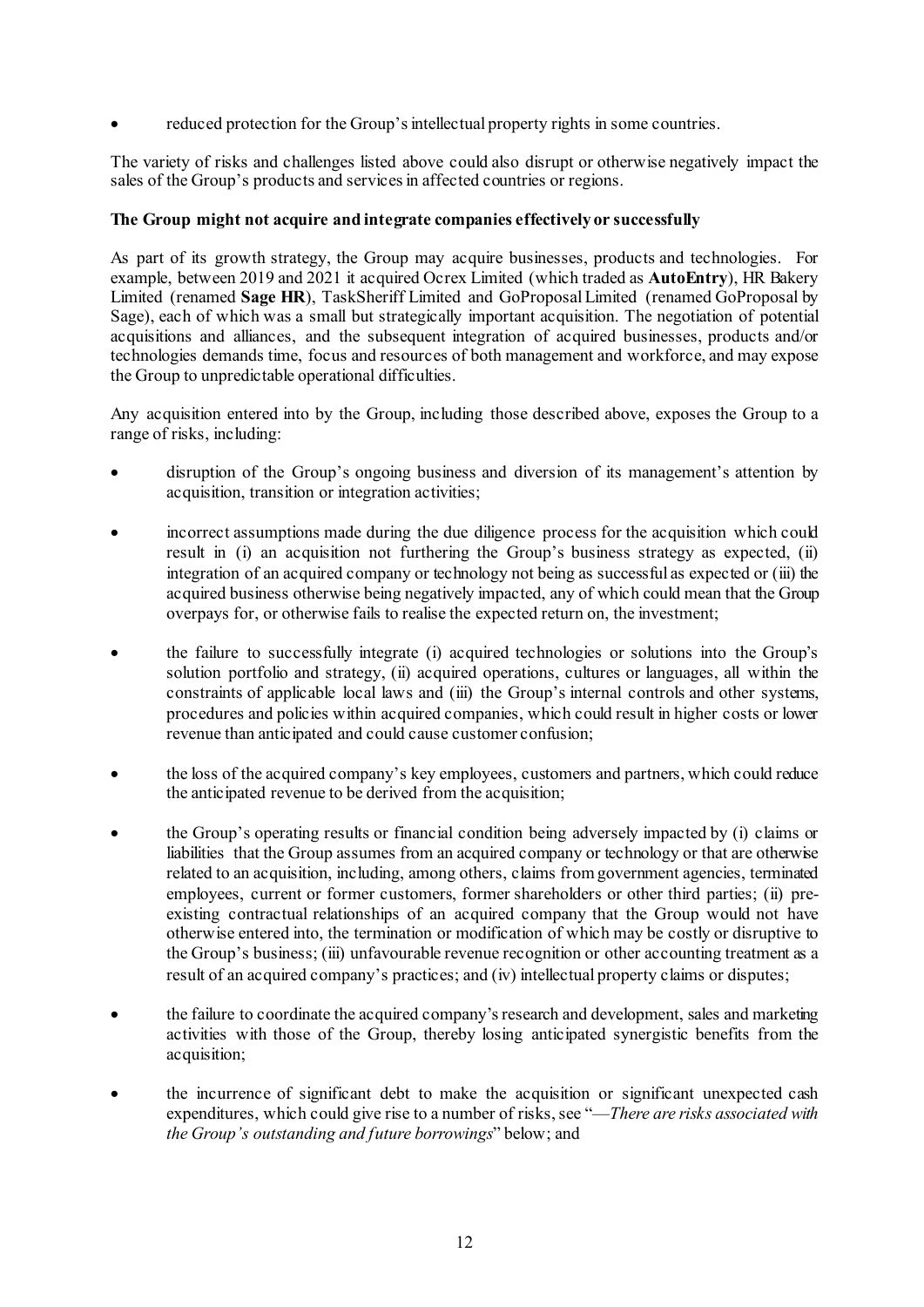• the impairment of goodwill and other intangible assets acquired in business combinations which could reduce the Group's profitability.

Any one or more of these events could have a material adverse effect on the Group.

# **There are risks associated with the Group's outstanding and future borrowings**

As at 30 September 2021, the Group had an aggregate of £814 million of outstanding borrowings, the majority of which mature between January 2022 and February 2031 and the Group may incur additional indebtedness in the future. The Group's ability to pay interest on, and repay the principal of, its indebtedness is dependent upon its ability to manage its business operations and generate sufficient cash flows to service that debt, which in turn are subject to a range of factors, many of which are outside the Group's control, including:

- general economic and market conditions;
- international and domestic interest rates:
- credit availability from banks or other financiers; and
- investor confidence in the Group.

At times in the past, global credit markets have experienced difficult conditions, including reduced liquidity, greater volatility, widening of credit spreads, bank liquidity and solvency concerns leading to significant government intervention and financial support, and decreased availability of funding generally. Any recurrence of these conditions could make it difficult or significantly more expensive for the Group to obtain additional financing, either on a short-term or long-term basis, to fund developments or to repay existing financing.

To the extent that the Group's debt increases significantly in the future, its leverage could:

- require a substantial portion of the Group's cash flow from operations to be dedicated to the payment of principal and interest on its indebtedness, thereby reducing its ability to use its cash flow to fund its operations, capital expenditures and future business opportunities and to pay dividends;
- expose the Group to the risk of increased interest rates with respect to its borrowings at variable rates of interest;
- limit the Group's ability to react to changes in the international economy;
- limit the Group's ability to obtain additional financing for working capital, capital expenditures, debt service requirements and general corporate or other purposes;
- affect the Group's ability to access funding through the debt capital markets on terms that are favourable for the Group;
- negatively impact the credit ratings of the Group; and
- increase the likelihood of failure to meet all of its debt obligations.

The Group may also need to refinance a portion of its outstanding debt as it matures. There is a risk that the Group may not be able to refinance existing debt or that the terms of any refinancing may not be as favourable as the terms of its existing debt. Furthermore, if prevailing interest rates or other factors at the time of refinancing result in higher interest rates upon refinancing, then the interest expense relating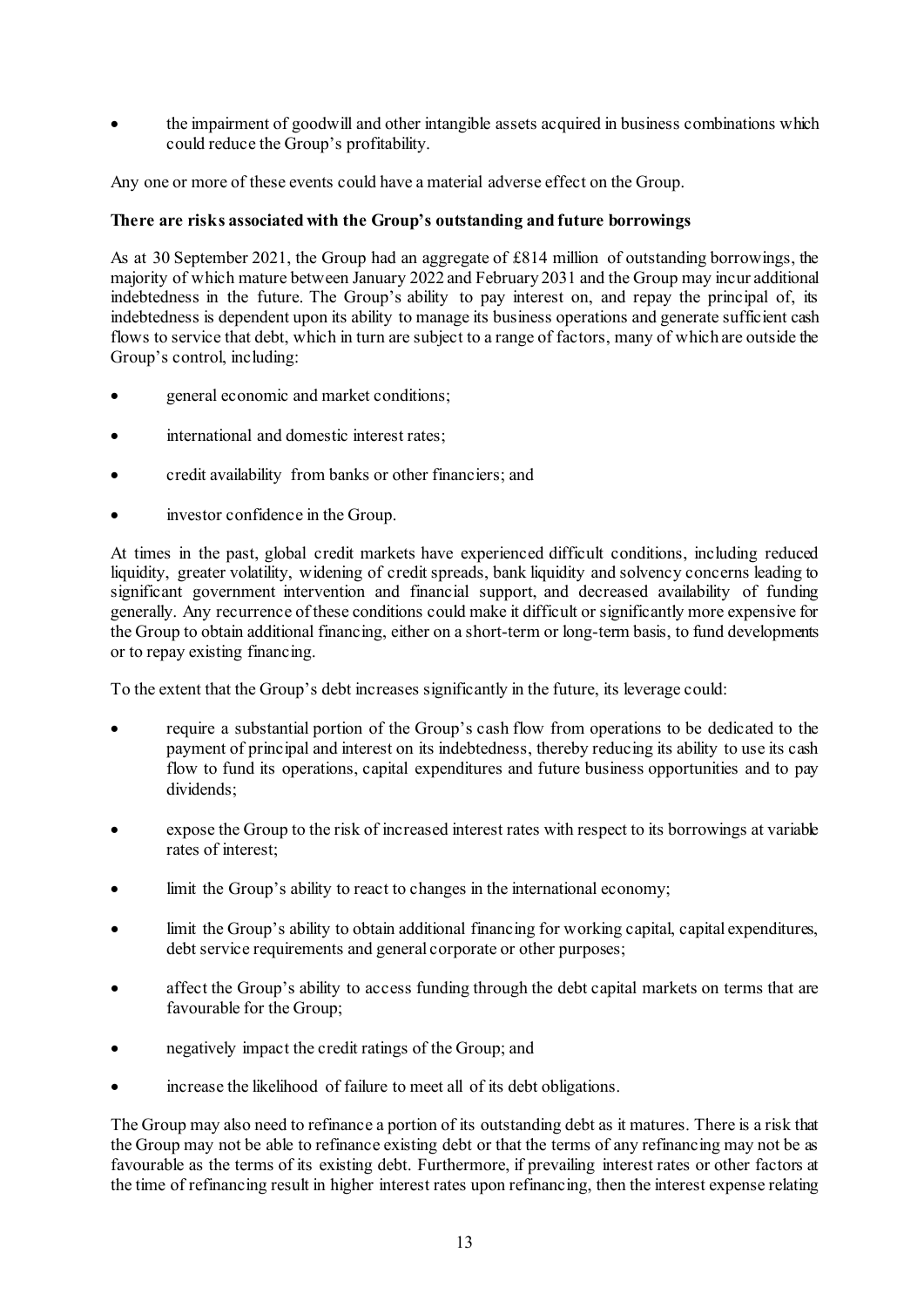to that refinanced indebtedness would increase. In addition, changes by any rating agency to the Group's outlook or credit rating could negatively affect the value of its debt and increase the interest amounts it pays on certain outstanding or future debt.

### **The Issuer's credit ratings may change and any ratings downgrade could make it more expensive for the Issuer to obtain new financing and adversely affect the value of the Notes**

The Issuer has a rating of BBB+ (with stable outlook) from S&P.

The Issuer cannot be certain that a credit rating will remain for any given period of time or that a credit rating will not be downgraded or withdrawn entirely by any relevant rating agency if, in its judgment, circumstances in the future so warrant.

Any future downgrade or withdrawal at any time of a credit rating assigned to the Issuer by any rating agency could have a material adverse effect on its cost of borrowing and could limit its access to debt capital markets. A downgrade may also adversely affect the market price of the Notes and cause trading in the Notes to be volatile.

# **The Group may not be able to protect its intellectual property rights**

The Group relies on copyright, trademark, patent and trade secrecy laws, confidentiality procedures, controls and contractual commitments to protect its intellectual property rights. Despite the Group's efforts, these protections may be limited. Unauthorised third parties may try to copy or reverse engineer all or parts of the Group's products or otherwise obtain and use its intellectual property. Any patents owned by the Group may be invalidated, circumvented or challenged. Any of the Group's pending or future patent applications, whether or not being currently challenged, may not be issued with the scope of the claims sought, if at all. In addition, the laws of some countries do not provide the same level of protection of the Group's intellectual property rights as do the laws and courts of the UK. If the Group cannot protect its intellectual property rights against unauthorised copying or use, or other misappropriation, it may not remain competitive.

### **Third parties have claimed, and in the future may claim, infringement or misuse of intellectual property rights and/or breach of licence agreement provisions**

The Group periodically receives notices from, or has lawsuits filed against it by, third parties claiming infringement or other misuse of their intellectual property rights and/or breach of the Group's agreements with them. These third parties include entities that acquire intellectual property like patents for the sole purpose of monetising their acquired intellectual property through asserting claims of infringement and misuse. The Group expects to continue to receive such claims as:

- it acquires companies and expands into new businesses;
- the number of products and competitors in its industry segments grows;
- the use and support of third-party code (including open source code) becomes more prevalent in the industry;
- the volume of issued patents continues to increase; and
- non-practicing entities continue to assert intellectual property infringement in the Group's industry segments.

Responding to any such claim, regardless of its validity, could:

be time consuming, costly and result in litigation;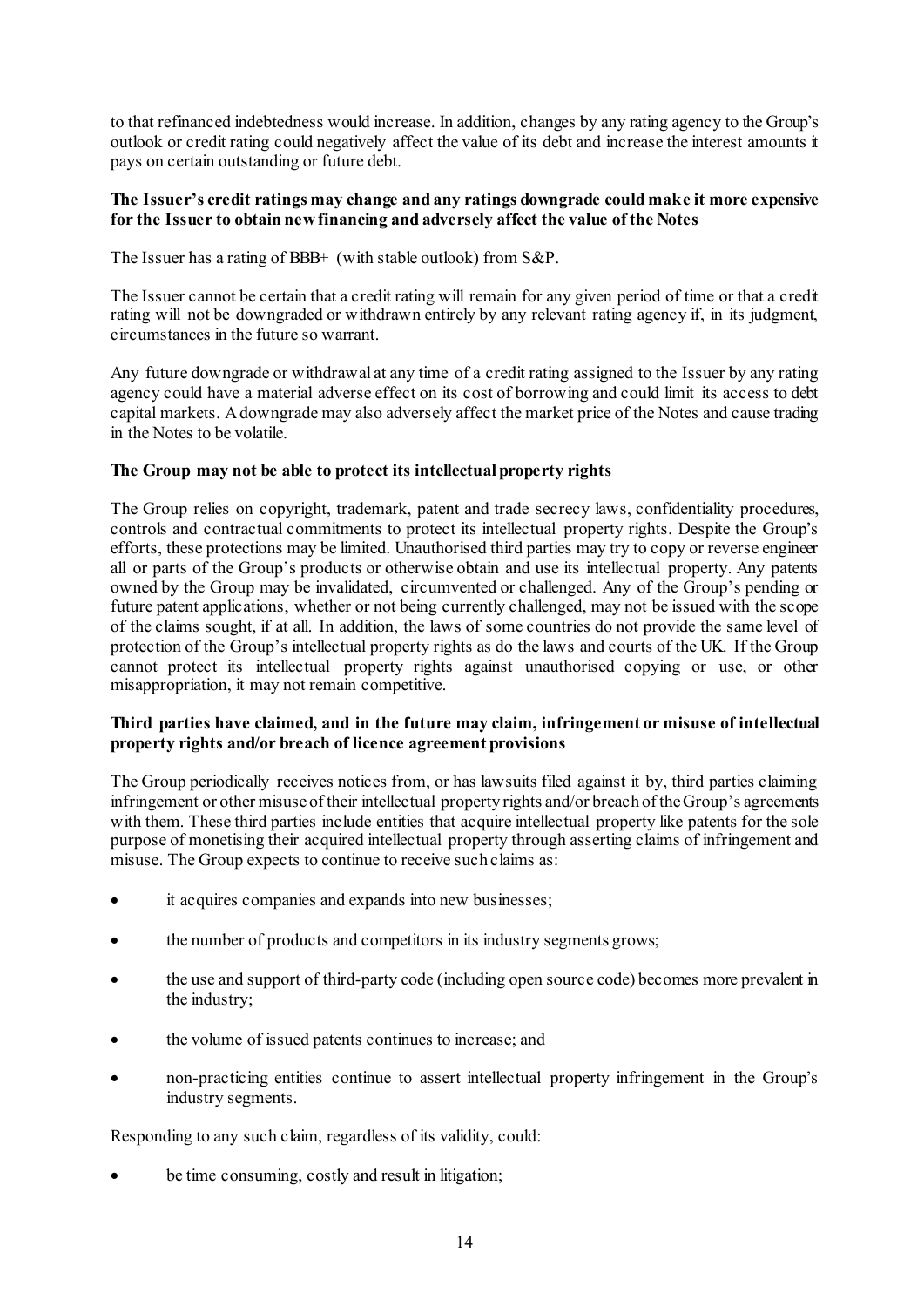- divert management's time and attention from developing the Group's business;
- require the Group to pay monetary damages or enter into royalty and licensing agreements that it would not normally find acceptable;
- require the Group to stop selling or to redesign certain of its products;
- require the Group to release source code to third parties, possibly under open source licence terms;
- require the Group to satisfy indemnification obligations to its customers; or
- otherwise materially adversely affect the Group.

Any legal action that the Group brings to enforce its proprietary rights could also involve enforcement against a partner or other third party, which might have an adverse effect on the Group's ability, and its customers' ability, to use that partner's or other third parties' products.

The outcome of litigation and other claims or lawsuits is intrinsically uncertain. Management's view of the litigation might also change in the future. Actual outcomes of litigation and other claims or lawsuits could differ from the assessments made by management in prior periods, which are the basis for the Group's accounting for these litigations and claims under IFRS.

# **The Group is exposed to a range of operational risks**

Operational risk and losses can result from fraud and errors by the Group's employees, failure to comply with regulatory requirements and equipment failures. In particular the proper functioning of the Group's IT systems is critical to its business and ability to compete effectively. The Group's business activities would be materially disrupted if there is a partial or complete failure of any of its IT systems or the IT systems of its key suppliers. Such failures can be caused by a variety of factors, some of which are wholly or partially outside the Group's control, including natural disasters, extended power outages, computer viruses and malicious third party intrusions, see "—*If the confidentiality, integrity or availability of data stored or processed by the Group's products and services is compromised for any reason, service delivery to customers could be impacted, the Group's reputation and brand could be damaged, and its customers could stop using its products and services, all of which could reduce the Group's revenue and profitability, increase its expenses and expose it to legal claims and regulatory action*" above. Losses from any failure of the Group's system of internal controls could materially adversely affect it.

The Group's employees could engage in misrepresentation, misconduct or improper practice that could expose the Group to direct and indirect financial loss and damage to its reputation. Such practices may include engaging in corrupt or illegal practices, intentionally or inadvertently releasing confidential information about customers or failing to follow internal procedures. It will not always be possible for the Group to detect or deter these types of misconduct, and the precautions which the Group takes to detect and prevent such misconduct may not be effective in all cases. Any such actions by the Group's employees could expose the Group to financial losses resulting from the need to reimburse customers who suffered loss or as a result of fines or other regulatory sanctions, and could damage the Group's reputation.

These risks are aggravated in an organisation, such as the Group, which operates across a wide range of businesses in a number of different geographies. Accordingly, if the Group fails to apply sustainable and repeatable end-to-end business processes and controls, this could significantly increase the risks of operational losses.

### **The Group may not be able to deliver on its ESG strategy which could adversely affect the Group's reputation**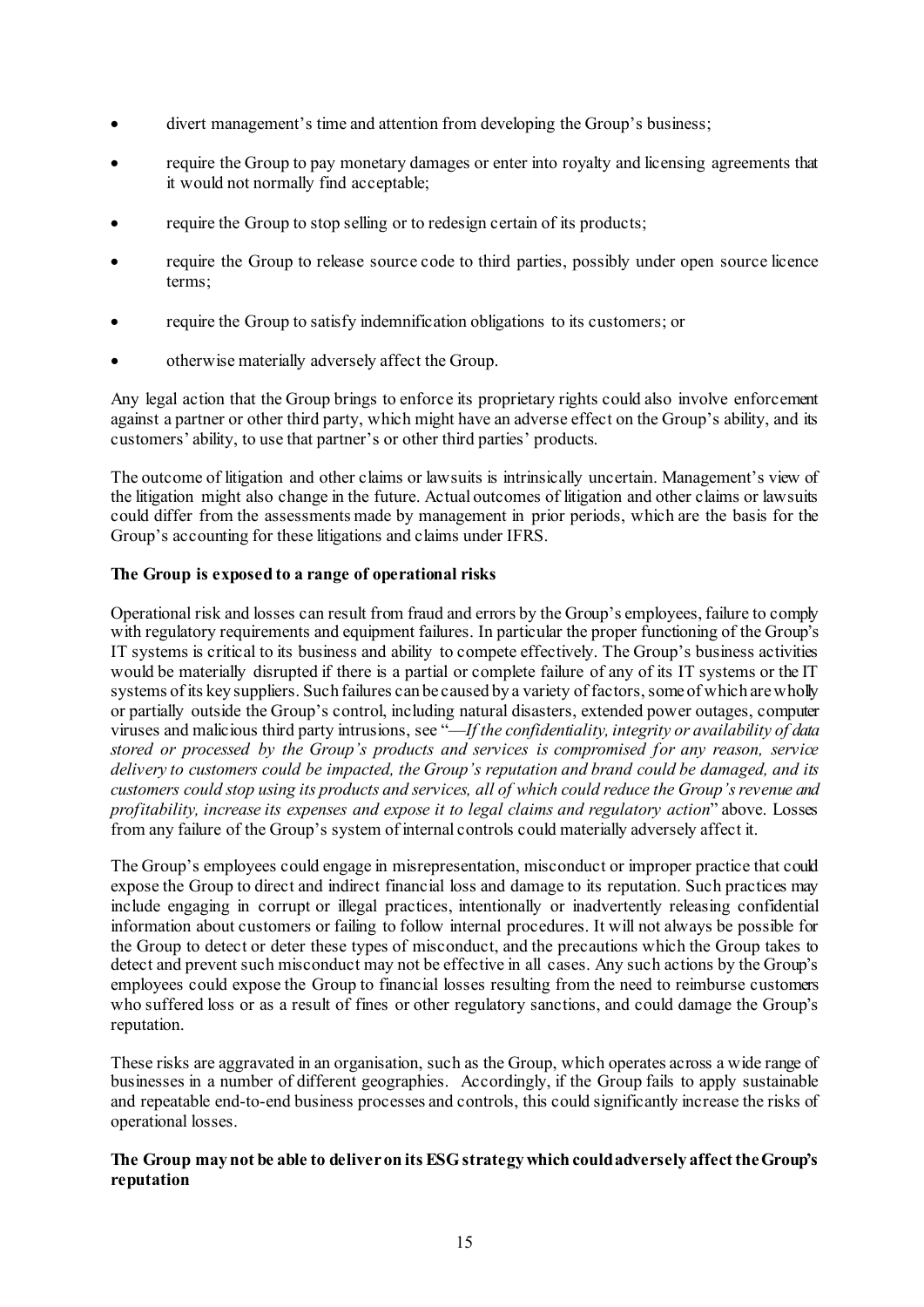The Group is committed to investing in education, technology and the environment to give individuals, small and mid-sized businesses (**SMBs**) and the planet the opportunity to thrive. Its goal is to use its technology, time and experience to back a generation of diverse, sustainable businesses.

The Group believes that the potential benefits of investing in its environment, social and governance (**ESG**) strategy include:

- increased customer engagement;
- better use of resources, for example lower energy and water consumption and associated costs;
- enhanced stakeholder trust;
- improved ability to attract and retain talent, enabling colleagues to perform at their best; and
- stronger community relations.

If the Group fails to fully, and continually, respond to the range of ESG-related opportunities and risks, it may fail to deliver positive change to social and environmental issues and damage the confidence of its stakeholders. This may damage its reputation which in turn could adversely impact its financial performance.

### **The Group spends significant amounts on research and development efforts which may not prove successful**

An important element of the Group's corporate strategy is to continue to dedicate a significant amount of resources to research and development and related product and service opportunities both through internal investments and the acquisition of intellectual property from companies that it may acquire. Accelerated product and service introductions and short life cycles require high levels of expenditure for research and development that could adversely affect the Group's operating results if not offset by revenue increases. The Group believes that it must continue to dedicate a significant amount of resources to its research and development efforts to maintain its competitive position. However, there is no assurance that all of the Group's research and development activities will prove successful and the Group's future profitability could be negatively impacted if significant amounts invested are written off in future periods or if products and services derived from its research and development activity do not generate revenue in the originally anticipated amounts.

# **Business disruptions could adversely affect the Group's operating results**

A significant portion of the Group's critical business operations are concentrated in a few geographic areas. The Group is a highly automated business and a disruption or failure of its systems and processes could cause delays in completing sales, providing services, including some of its cloud offerings, and enabling a seamless customer experience with respect to its customer facing back office processes. A major earthquake or fire, political, social or other disruption to infrastructure that supports its operations or other catastrophic event or the effects of climate change (such as increased storm severity or drought) and pandemics that result in the destruction or disruption of any of the Group's critical business or IT systems could severely affect its ability to conduct normal business operations and, as a result, could materially adversely affect the Group.

# **The Group may not have adequate insurance**

Although the Group seeks to ensure that its businesses and assets are appropriately insured, no assurance can be given that any existing insurance policies will be renewed on equivalent terms or at all. In addition, the Group's businesses and assets could suffer damage from fire or other causes, including from datarelated incidents, resulting in losses that may not be fully compensated by insurance. Further, certain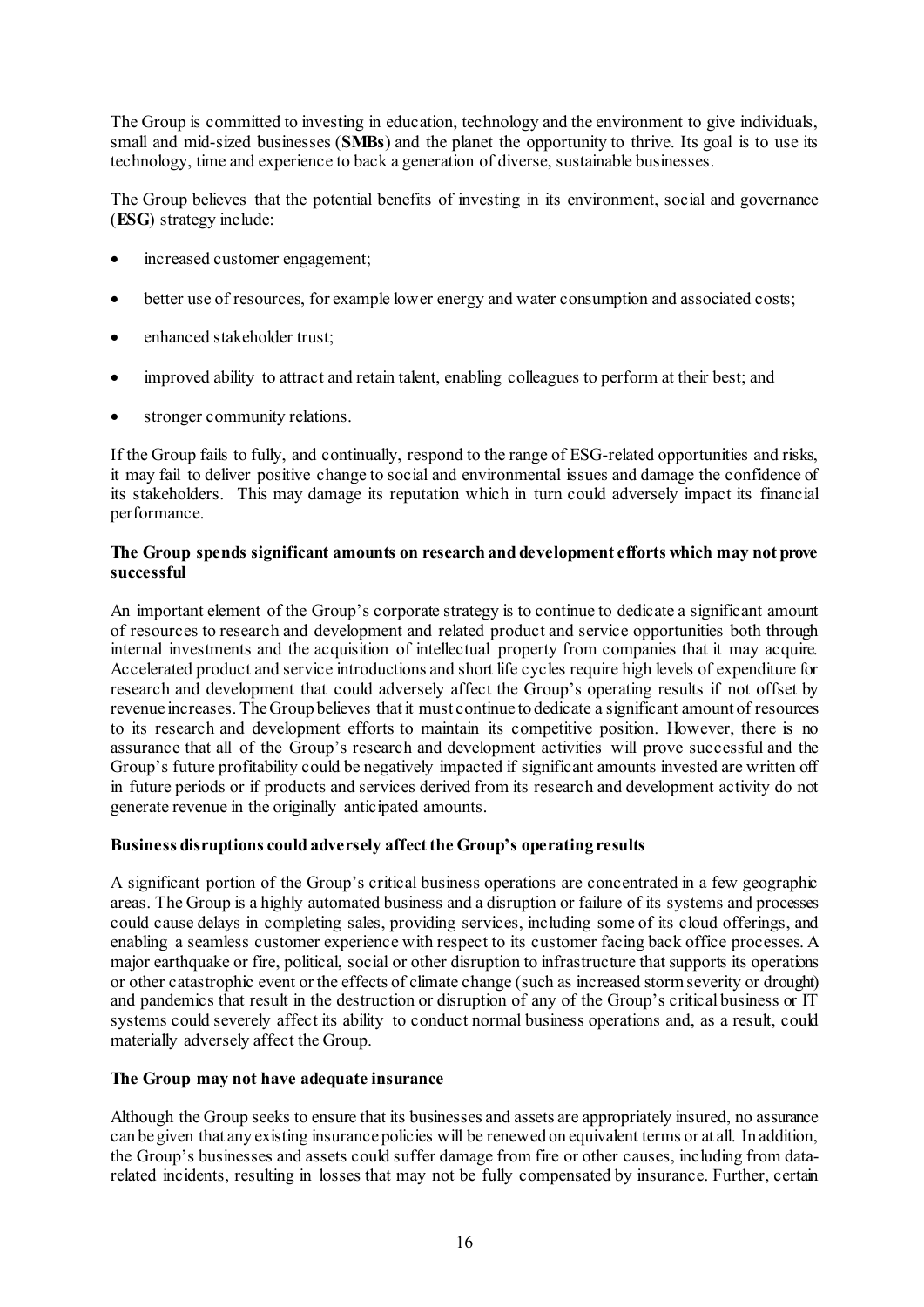types of risks and losses, such as those resulting from acts of war, are generally excluded from coverage, and certain natural disasters are not economically insurable. If an uninsured, underinsured or uninsurable loss were to occur, or if insurance proceeds were insufficient to repair or replace a damaged or destroyed property, the Group's business could be materially adversely affected.

Where an insured against event occurs, there is no certainty that any proceeds of insurance received will fully cover the loss experienced by the Group. The Group's insurance policies may be subject to limits, deductibles or exclusions that could materially reduce the amount recoverable by the Group and, in certain circumstances, the policies could be void or voidable at the option of the insurer. In addition, the Group's insurers may become insolvent and therefore not be able to satisfy any claim in full or at all.

# **RISKS RELATED TO THE NOTES GENERALLY**

# **The Notes and the Guarantee are not protected by the Financial Services Compensation Scheme**

Unlike a bank deposit, the Notes and the Guarantee are not protected by the Financial Services Compensation Scheme (the **FSCS**). As a result, the FSCS will not pay compensation to an investor in the Notes upon the failure of the Issuer and/or the Guarantor. If the Issuer and/or the Guarantor go out of business or become insolvent, Noteholders may lose all or part of their investment in the Notes.

### **The value of the Notes could be adversely affected by a change in English law or administrative practice**

The Conditions of the Notes (the **Conditions**) are governed by English law in effect as at the date of this Prospectus. No assurance can be given as to the impact of any possible judicial decision or change to English law or administrative practice after the date of this Prospectus and any such change could materially adversely impact the value of any Notes affected by it.

### **Investors who hold less than the minimum denomination may be unable to sell their Notes and may be adversely affected if definitive Notes are subsequently required to be issued**

The Notes have denominations consisting of a minimum of  $£100,000$  plus integral multiples of £1,000 in excess thereof up to (and including) £199,000. It is possible that the Notes may be traded in amounts that are not integral multiples of £100,000. In such a case a holder who, as a result of trading such amounts, holds an amount which is less than £100,000 in its account with the relevant clearing system would not be able to sell the remainder of such holding without first purchasing a principal amount of Notes at or in excess of  $\text{\pounds}100,000$  such that its holding amounts to  $\text{\pounds}100,000$  or a higher integral multiple of £1,000. Further, a holder who, as a result of trading such amounts, holds an amount which is less than £100,000 or a higher integral multiple of £1,000 in his account with the relevant clearing system at the relevant time may not receive a definitive Note in respect of such holding (should definitive Notes be printed) and would need to purchase a principal amount of Notes such that its holding amounts to £100,000.

If such Notes in definitive form are issued, holders should be aware that definitive Notes which have a denomination that is not an integral multiple of £100,000 may be illiquid and difficult to trade.

#### **Notes subject to optional redemption by the Issuer**

Optional redemption features are likely to limit the market value of the Notes. During any period when the Issuer may elect to redeem the Notes, the market value of the Notes generally will not rise substantially above the price at which they can be redeemed. This also may be true prior to any redemption period or if less than 20 per cent. of the Notes originally issued are outstanding (thereby allowing the Issuer's Clean-up Call Option referred to in the Conditions).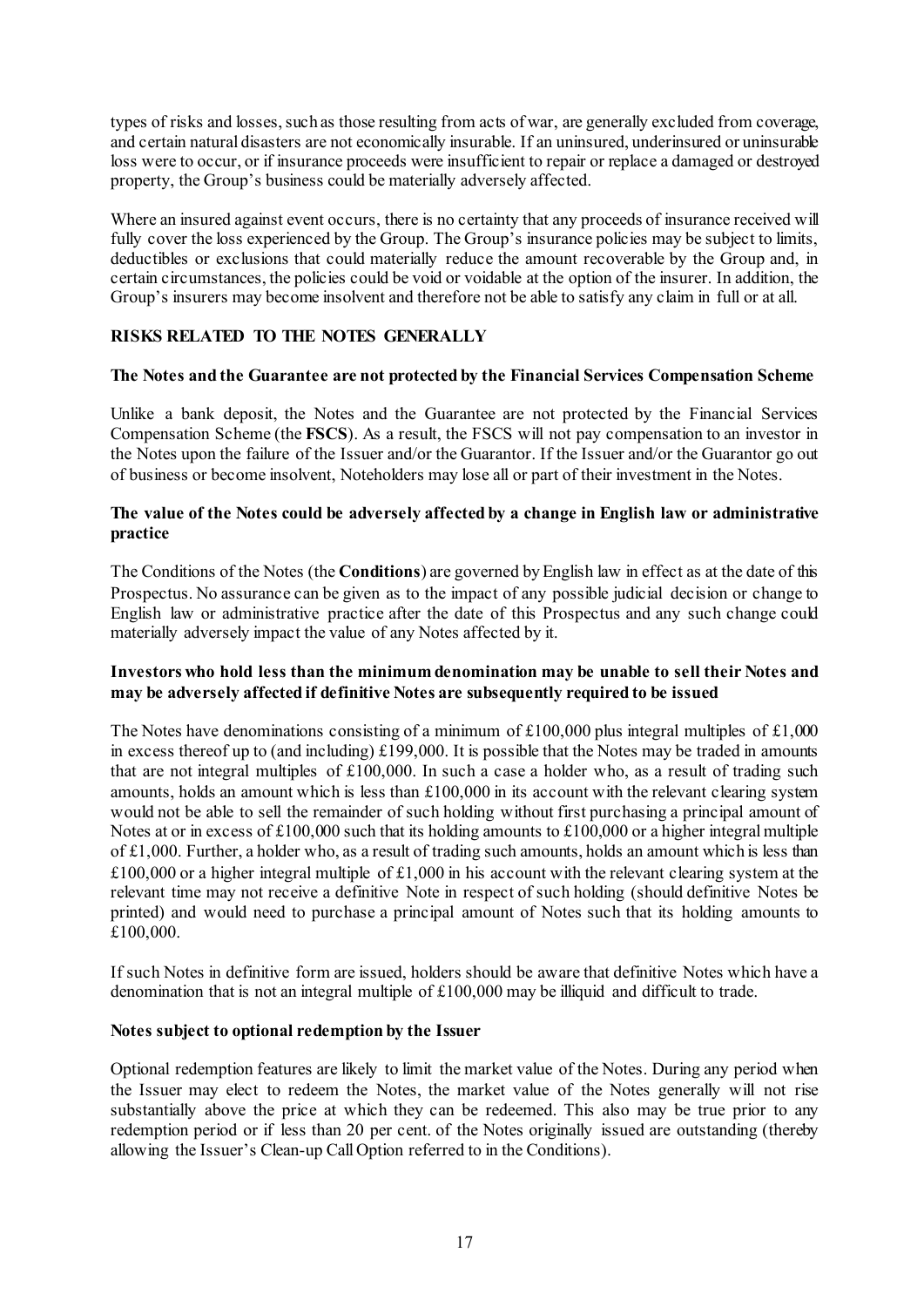The Issuer may be expected to redeem Notes when its cost of borrowing is lower than the interest rate on the Notes. At those times, an investor generally would not be able to reinvest the redemption proceeds at an effective interest rate as high as the interest rate on the Notes being redeemed and may only be able to do so at a significantly lower rate. Potential investors should consider reinvestment risk in light of other investments available at that time.

With respect to the Clean-up Call Option by the Issuer in Condition 7.4, there is no obligation on the Issuer to inform investors if and when the 20 per cent. threshold referred to above has been reached or is about to be reached, and the Issuer's right to redeem will exist notwithstanding that immediately prior to the serving of a notice in respect of the exercise of the Clean-up Call Option, the Notes may have been trading significantly above par, thus potentially resulting in a loss of capital invested.

### **The Conditions will contain provisions which may permit their modification without the consent of all investors and confer significant discretions on the Trustee which may be exercised without the consent of the Noteholders and without regard to the individual interests of particular Noteholders**

The Trust Deed contains provisions for calling meetings of Noteholders to consider any matter affecting their interests generally. These provisions permit defined majorities to bind all Noteholders including Noteholders who did not attend and vote at the relevant meeting and Noteholders who voted in a manner contrary to the majority.

The Conditions also provide that the Trustee may, without the consent of Noteholders, agree to (i) any modification of, or to the waiver or authorisation of any breach or proposed breach of, the Conditions or any of the provisions of the Trust Deed or (ii) determine without the consent of the Noteholders that any Event of Default or Potential Event of Default shall not be treated as such or (iii) the substitution of another entity as principal debtor under any Notes in place of the Issuer, in the circumstances described in Condition [14](#page-48-0) (*Substitution*) of the Notes and as more particularly described in the Trust Deed.

# **RISKS RELATED TO THE MARKET GENERALLY**

Set out below is a brief description of the principal market risks, including liquidity risk, exchange rate risk, interest rate risk and credit risk:

# **Secondary market**

The Notes may have no established trading market when issued, and one may never develop. If a market does develop, it may not be very liquid. Therefore, investors may not be able to sell their Notes easily or at prices that will provide them with a yield comparable to similar investments that have a developed secondary market.

#### **Exchange rate risks and exchange controls**

The Issuer will pay principal and interest on the Notes and the Guarantor will make any payments under the Guarantee in sterling. This presents certain risks relating to currency conversions if an investor's financial activities are denominated principally in a currency or currency unit (the **Investor's Currency**) other than sterling. These include the risk that exchange rates may significantly change (including changes due to devaluation of sterling or revaluation of the Investor's Currency) and the risk that authorities with jurisdiction over the Investor's Currency may impose or modify exchange controls. An appreciation in the value of the Investor's Currency relative to sterling would decrease (1) the Investor's Currency-equivalent yield on the Notes, (2) the Investor's Currency equivalent value of the principal payable on the Notes and (3) the Investor's Currency equivalent market value of the Notes.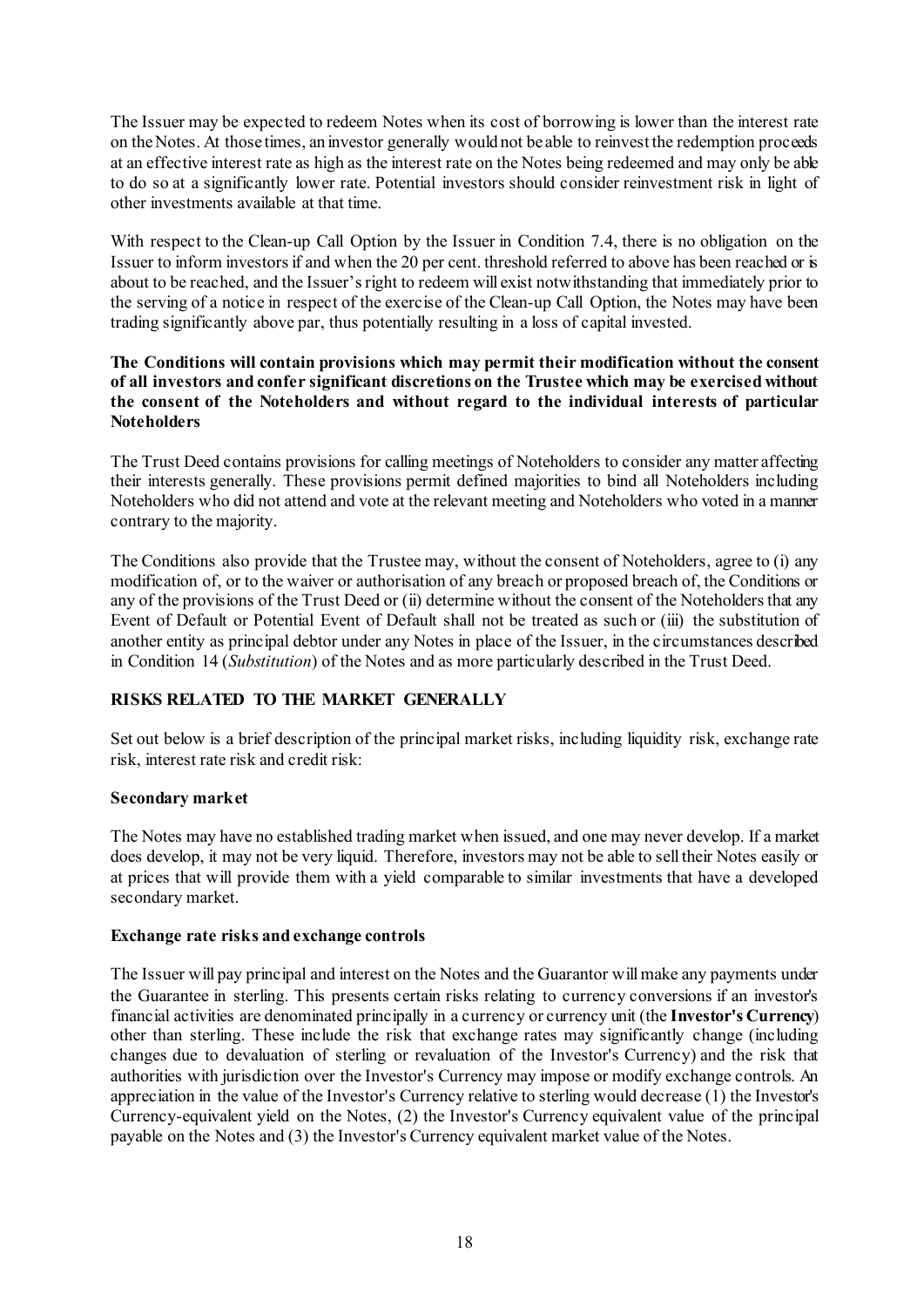Government and monetary authorities may impose (as some have done in the past) exchange controls that could adversely affect an applicable exchange rate. As a result, investors may receive less interest or principal than expected, or no interest or principal.

# **Interest rate risks**

The Notes bear interest at a fixed rate. Investors should note that if market interest rates start to rise then the income to be paid on the Notes might become less attractive and the price the investors get if they sell such Notes could fall (however, the market price of the Notes has no effect on the interest amounts due on the Notes or what investors will be due to be repaid on 8 February 2034 if the Notes are held by the investors until they expire).

# **A credit rating may not reflect all risks**

One or more independent credit rating agencies may assign credit ratings to the Issuer, the Guarantor or the Notes. The rating may not reflect the potential impact of all risks related to structure, market, additional factors discussed above, and other factors that may affect the value of the Notes. A credit rating is not a recommendation to buy, sell or hold securities and may be revised or withdrawn by the relevant rating agency at any time.

In general, European regulated investors are restricted under the EU CRA Regulation from using credit ratings for regulatory purposes in the EEA, unless such ratings are issued by a credit rating agency established in the EEA and registered under the EU CRA Regulation (and such registration has not been withdrawn or suspended subject to transitional provisions that apply in certain circumstances). Such general restriction will also apply in the case of credit ratings issued by third country non-EEA credit rating agencies, unless the relevant credit ratings are endorsed by an EEA-registered credit rating agency or the relevant third country rating agency is certified in accordance with the EU CRA Regulation (and such endorsement action or certification, as the case may be, has not been withdrawn or suspended subject to transitional provisions that apply in certain circumstances). The list of registered and certified rating agencies published by the ESMA on its website in accordance with the EU CRA Regulation is not conclusive evidence of the status of the relevant rating agency included in such list, as there may be delays between certain supervisory measures being taken against a relevant rating agency and the publication of the updated ESMA list.

Investors regulated in the UK are subject to similar restrictions under the UKCRA Regulation. As such, UK regulated investors are required to use for UK regulatory purposes ratings issued by a credit rating agency established in the UK and registered under the UK CRA Regulation. In the case of ratings issued by third country non-UK credit rating agencies, such third country credit ratings can either be: (a) endorsed by a UK registered credit rating agency; or (b) issued by a third country credit rating agency that is certified in accordance with the UK CRA Regulation. Note this is subject, in each case, to (a) the relevant UK registration, certification or endorsement, as the case may be, not having been withdrawn or suspended, and (b) transitional provisions that apply in certain circumstances.

If the status of the rating agency rating the Notes changes for the purposes of the EU CRA Regulation or the UK CRA Regulation, relevant regulated investors may no longer be able to use the rating for regulatory purposes in the EEA or the UK, as applicable, and the Notes may have a different regulatory treatment, which may impact the value of the Notes and their liquidity in the secondary market. Certain information with respect to the credit rating agency and rating of the Notes is set out on the cover of this Prospectus.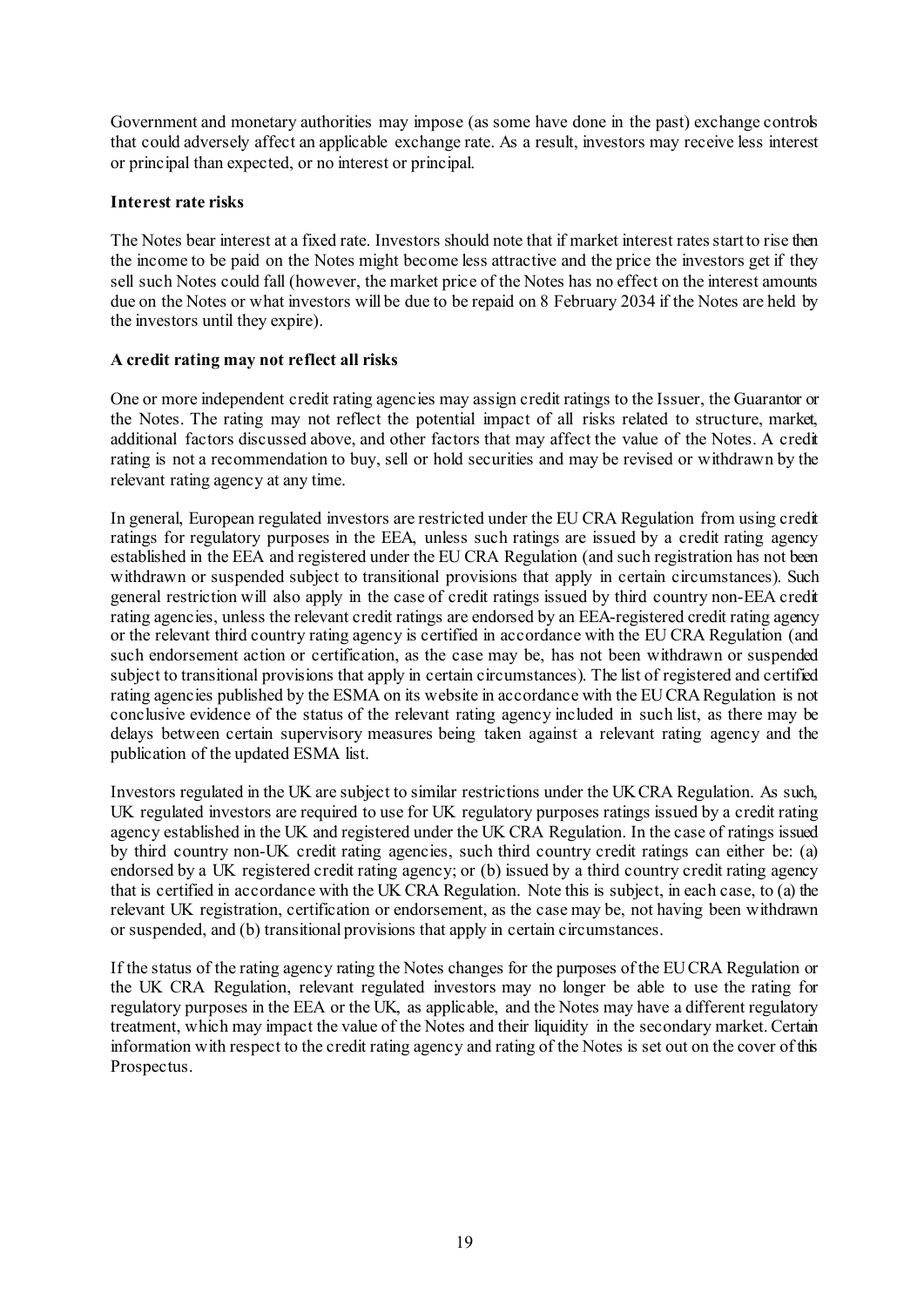#### **OVERVIEW**

*This overview must be read as an introduction to this Prospectus and any decision to invest in the Notes should be based on a consideration of the Prospectus as a whole.*

Words and expressions defined in the "*[Terms and Conditions of the Notes](#page-34-1)*" or elsewhere in this Prospectus have the same meanings in this overview.

| The Issuer:                                           | The Sage Group plc                                                                                                                                                                                                                                                                                                                                                                                                                                                                                                                                      |
|-------------------------------------------------------|---------------------------------------------------------------------------------------------------------------------------------------------------------------------------------------------------------------------------------------------------------------------------------------------------------------------------------------------------------------------------------------------------------------------------------------------------------------------------------------------------------------------------------------------------------|
| The Guarantor:                                        | Sage Treasury Company Limited                                                                                                                                                                                                                                                                                                                                                                                                                                                                                                                           |
| The Joint Lead Managers:                              | HSBC Bank plc, J.P. Morgan Securities plc, Merrill Lynch<br><b>International and NatWest Markets Plc</b>                                                                                                                                                                                                                                                                                                                                                                                                                                                |
| Trustee:                                              | HSBC Corporate Trustee Company (UK) Limited                                                                                                                                                                                                                                                                                                                                                                                                                                                                                                             |
| <b>Principal Paying Agent:</b>                        | HSBC Bank plc                                                                                                                                                                                                                                                                                                                                                                                                                                                                                                                                           |
| <b>Paying Agent:</b>                                  | Banque Internationale à Luxembourg                                                                                                                                                                                                                                                                                                                                                                                                                                                                                                                      |
| <b>The Notes:</b>                                     | £400,000,000 2.875 per cent. Guaranteed Notes due 8<br>February 2034                                                                                                                                                                                                                                                                                                                                                                                                                                                                                    |
| <b>Issue Price:</b>                                   | 99.459 per cent. of the principal amount of the Notes                                                                                                                                                                                                                                                                                                                                                                                                                                                                                                   |
| <b>Issue Date:</b>                                    | 8 February 2022                                                                                                                                                                                                                                                                                                                                                                                                                                                                                                                                         |
| Use of Proceeds and Estimated Net<br><b>Proceeds:</b> | See "Use of Proceeds"                                                                                                                                                                                                                                                                                                                                                                                                                                                                                                                                   |
| Interest:                                             | 2.875 per cent. per annum payable annually in arrear on $8$<br>February of each year, commencing on 8 February 2023                                                                                                                                                                                                                                                                                                                                                                                                                                     |
| Status:                                               | The Notes constitute direct, unconditional, unsubordinated<br>and (subject to the provisions of Condition 4 (Negative<br>Pledge)) unsecured obligations of the Issuer and rank pari<br>passu among themselves and (save for certain obligations<br>required to be preferred by law) equally with all other<br>unsecured obligations (other than subordinated obligations, if<br>any) of the Issuer, from time to time outstanding                                                                                                                       |
| Guarantee:                                            | The Notes will be unconditionally and irrevocably<br>guaranteed by the Guarantor. The obligations of the<br>Guarantor under the Guarantee will be direct, unconditional,<br>unsubordinated and (subject to the provisions of Condition 4<br>(Negative Pledge)) unsecured obligations of the Guarantor<br>and will rank pari passu and (save for certain obligations<br>required to be preferred by law) equally with all other<br>unsecured obligations (other than subordinated obligations, if<br>any) of the Guarantor from time to time outstanding |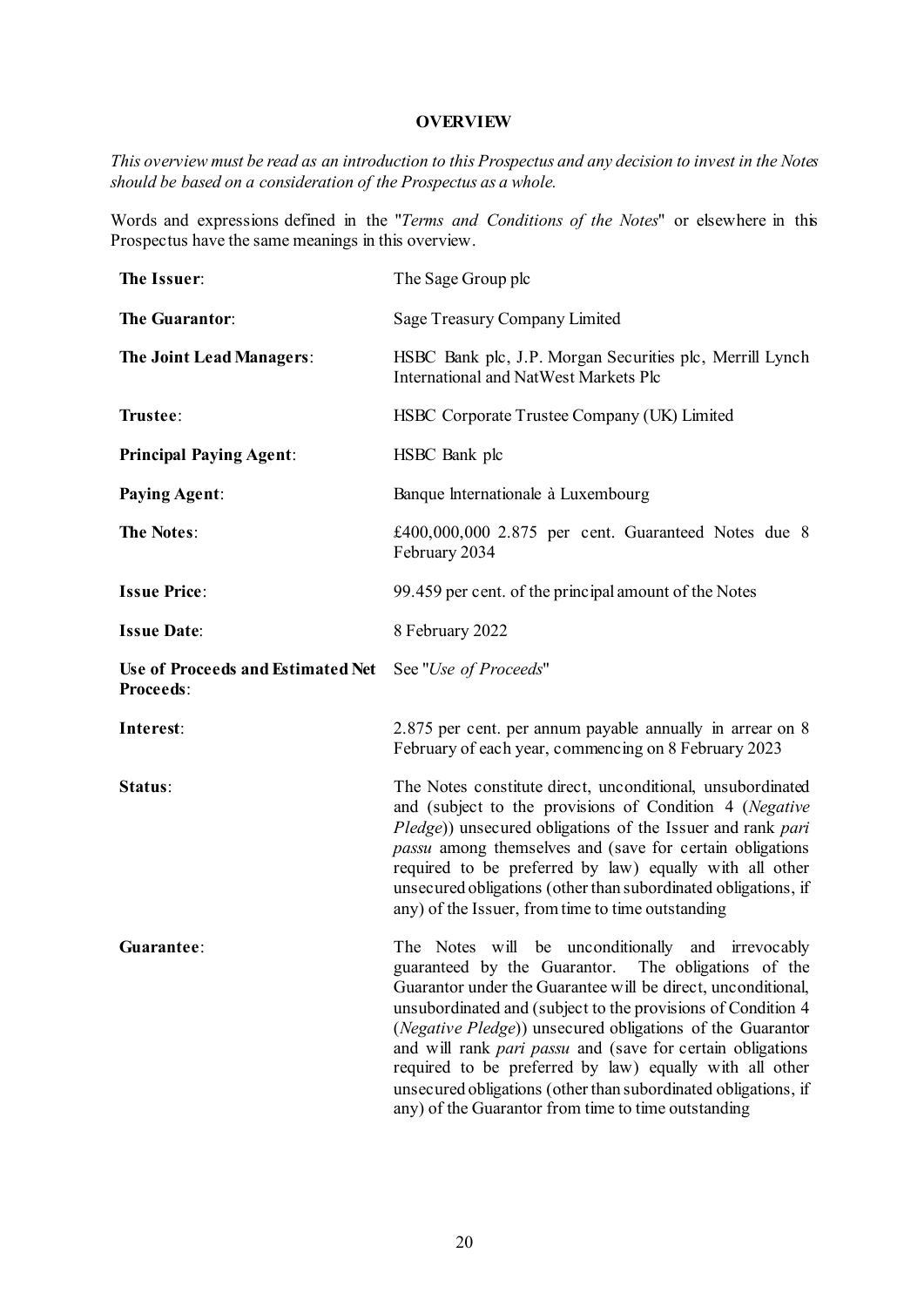| <b>Form and Denomination:</b>              | The Notes will be issued in bearer form in denominations of<br>£100,000 and integral multiples of £1,000 in excess thereof<br>up to (and including) $£199,000$                                                                                                                                                                                                                                                                                                                                                                                                                                                                                                                                                                                                                                          |
|--------------------------------------------|---------------------------------------------------------------------------------------------------------------------------------------------------------------------------------------------------------------------------------------------------------------------------------------------------------------------------------------------------------------------------------------------------------------------------------------------------------------------------------------------------------------------------------------------------------------------------------------------------------------------------------------------------------------------------------------------------------------------------------------------------------------------------------------------------------|
|                                            | The Notes will be represented initially by the Temporary<br>Global Note which will be deposited on or about 8 February<br>2022 with a common safekeeper for Clearstream,<br>Luxembourg and Euroclear. Interests in the Temporary<br>Global Note will be exchangeable for interests in the<br>Permanent Global Note, in accordance with the provisions of<br>the Permanent Global Note, upon certification of non-U.S.<br>beneficial ownership. The Permanent Global Note will be<br>exchangeable for Notes in definitive form only in certain<br>limited circumstances. See "Summary of Provisions relating<br>to the Notes while Represented by the Global Notes"                                                                                                                                      |
|                                            | The Notes will be issued in new global note form and are not,<br>at the date of this Prospectus, intended to be held in a manner<br>which would allow Eurosystem eligibility. However, should<br>the Eurosystem eligibility criteria be amended in the future<br>such that the Notes are capable of meeting them, the Global<br>Note by which the Notes are at such time represented, may<br>then be deposited with one of Clearstream, Luxembourg or<br>Euroclear. This does not necessarily mean that the Notes will<br>be recognised as eligible collateral for Eurosystem monetary<br>policy and intra-day credit operations by the Eurosystem at<br>any time during their life. Such recognition will depend upon<br>the ECB being satisfied that Eurosystem eligibility criteria<br>have been met |
| <b>Maturity Date:</b>                      | 8 February 2034                                                                                                                                                                                                                                                                                                                                                                                                                                                                                                                                                                                                                                                                                                                                                                                         |
| Redemption at the Option of the<br>Issuer: | Subject as provided in Condition 7.3 (Redemption at the<br>Option of the Issuer), the Notes may be redeemed at the<br>option of the Issuer, in whole or in part, (i) at any time up to<br>(and including) 8 November 2033 at the relevant make-whole<br>redemption amount plus a margin of 0.250 per cent.; or (ii) at<br>any time thereafter at par, in each case together with any<br>accrued but unpaid interest to (but excluding) the date of<br>redemption. The Issuer may also redeem the Notes pursuant<br>to, and subject as provided in, Condition 7.4 (Clean-Up Call<br>Option)                                                                                                                                                                                                              |
| <b>Change of Control Put Option:</b>       | Upon the occurrence of certain events constituting a "Put<br>Event" (as defined in Condition 7.6 (Redemption at the<br>Option of the Noteholders on a Change of Control),<br>Noteholders will have the right to require the Issuer to<br>repurchase all or part of the Notes at par, together with any<br>accrued and unpaid interest to (but excluding) the date of<br>redemption. See Condition 7.6 (Redemption at the Option of<br>the Noteholders on a Change of Control)                                                                                                                                                                                                                                                                                                                           |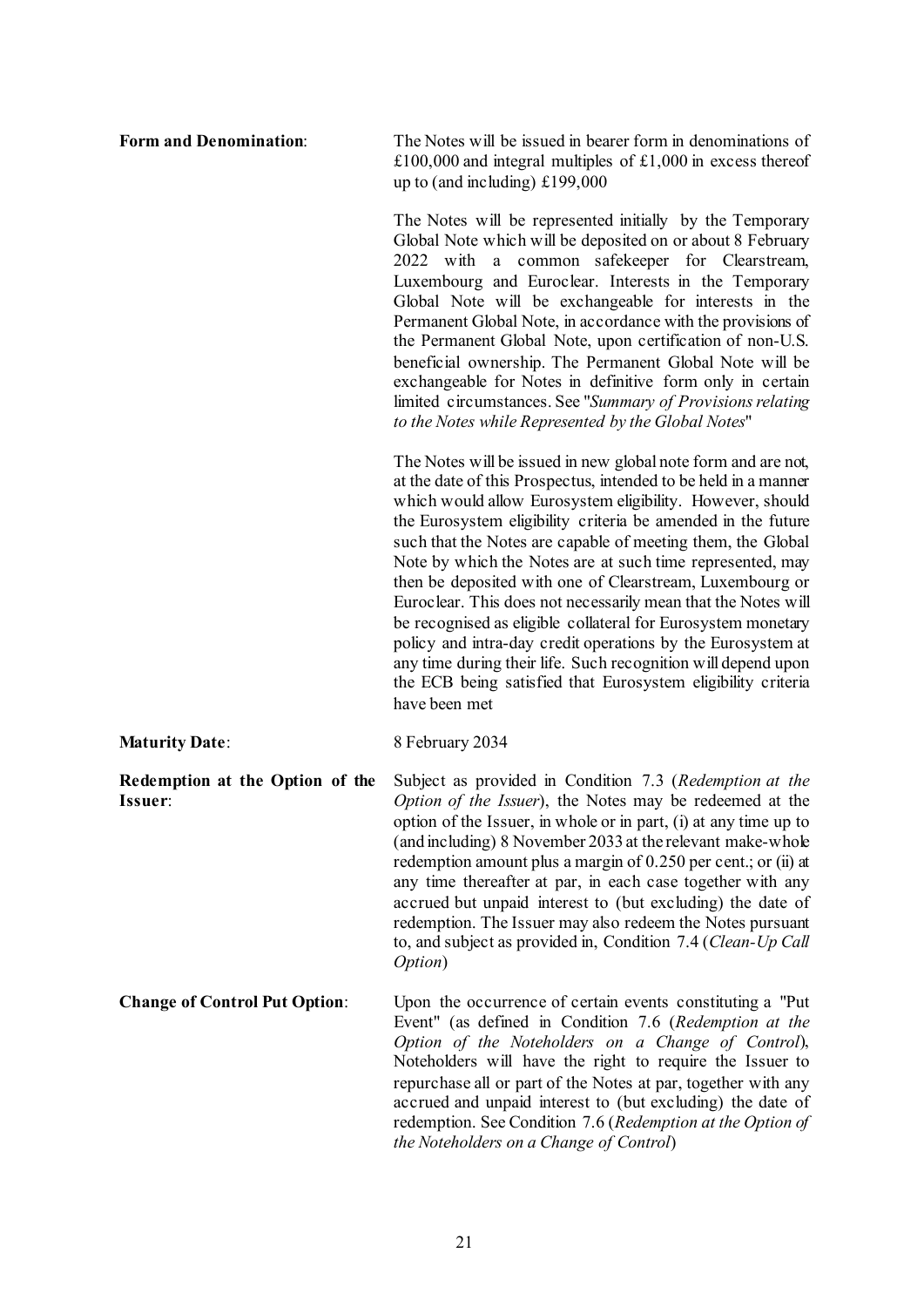| <b>Tax Redemption:</b>     | Subject as provided in Condition 7.2 (Redemption for<br>Taxation Reasons), if the Issuer has or will become obliged<br>to pay additional amounts as provided or referred to in<br>Condition 8 ( <i>Taxation</i> ) or the Guarantor would be unable for<br>reasons outside of its control to procure payment by the Issuer<br>and in making payment itself would be required to pay such<br>additional amounts, in each case as a result of any change in,<br>or amendment to, the laws or regulations of the UK or any<br>change in the application or official interpretation of such<br>laws or regulations, and such obligation cannot be avoided by<br>the Issuer or, as the case may be, the Guarantor taking<br>reasonable measures available to it, the Notes may be<br>redeemed at the option of the Issuer, in whole but not in part,<br>at par together with any accrued but unpaid interest to (but<br>excluding) the date of redemption |
|----------------------------|-----------------------------------------------------------------------------------------------------------------------------------------------------------------------------------------------------------------------------------------------------------------------------------------------------------------------------------------------------------------------------------------------------------------------------------------------------------------------------------------------------------------------------------------------------------------------------------------------------------------------------------------------------------------------------------------------------------------------------------------------------------------------------------------------------------------------------------------------------------------------------------------------------------------------------------------------------|
| <b>Negative Pledge:</b>    | The Notes contain a negative pledge provision as further<br>described in Condition 4 (Negative Pledge)                                                                                                                                                                                                                                                                                                                                                                                                                                                                                                                                                                                                                                                                                                                                                                                                                                              |
| <b>Cross Acceleration:</b> | The Notes contain a cross acceleration provision as further<br>described in Condition 10 (Events of Default)                                                                                                                                                                                                                                                                                                                                                                                                                                                                                                                                                                                                                                                                                                                                                                                                                                        |
| <b>Rating:</b>             | The Notes are expected to be rated BBB+ by S&P                                                                                                                                                                                                                                                                                                                                                                                                                                                                                                                                                                                                                                                                                                                                                                                                                                                                                                      |
|                            | S&P: an obligation rated 'BBB' exhibits adequate protection<br>parameters. However, adverse economic conditions or<br>changing circumstances are more likely to weaken the<br>obligor's capacity to meet its financial commitments on the<br>obligation. The modifier '+' indicates that the obligation ranks<br>in the higher end of its generic rating category. (Source:<br>https://www.standardandpoors.com/en_US/web/guest/articl<br>$e$ /-/view/sourceId/504352)                                                                                                                                                                                                                                                                                                                                                                                                                                                                              |
| <b>Withholding Tax:</b>    | All payments in respect of the Notes and Coupons by or on<br>behalf of the Issuer or the Guarantor shall be made without<br>withholding or deduction for or on account of any present or<br>future taxes, duties, assessments or governmental charges of<br>whatever nature imposed or levied by or on behalf of the UK<br>or any political subdivision thereof or any authority thereof<br>having power to tax, unless such withholding or deduction is<br>required by law. In that event, the Issuer or, as the case may<br>be, the Guarantor will, save in certain limited circumstances,<br>pay additional amounts to cover the amounts so withheld or<br>deducted, all as described in Condition 8 ( <i>Taxation</i> )                                                                                                                                                                                                                         |
| <b>Governing Law:</b>      | The Notes, the Trust Deed, the Agency Agreement and the<br>Subscription Agreement and any non-contractual obligations<br>arising out of or in connection with the Notes, the Trust Deed,<br>the Agency Agreement and the Subscription Agreement will<br>be governed by English law                                                                                                                                                                                                                                                                                                                                                                                                                                                                                                                                                                                                                                                                  |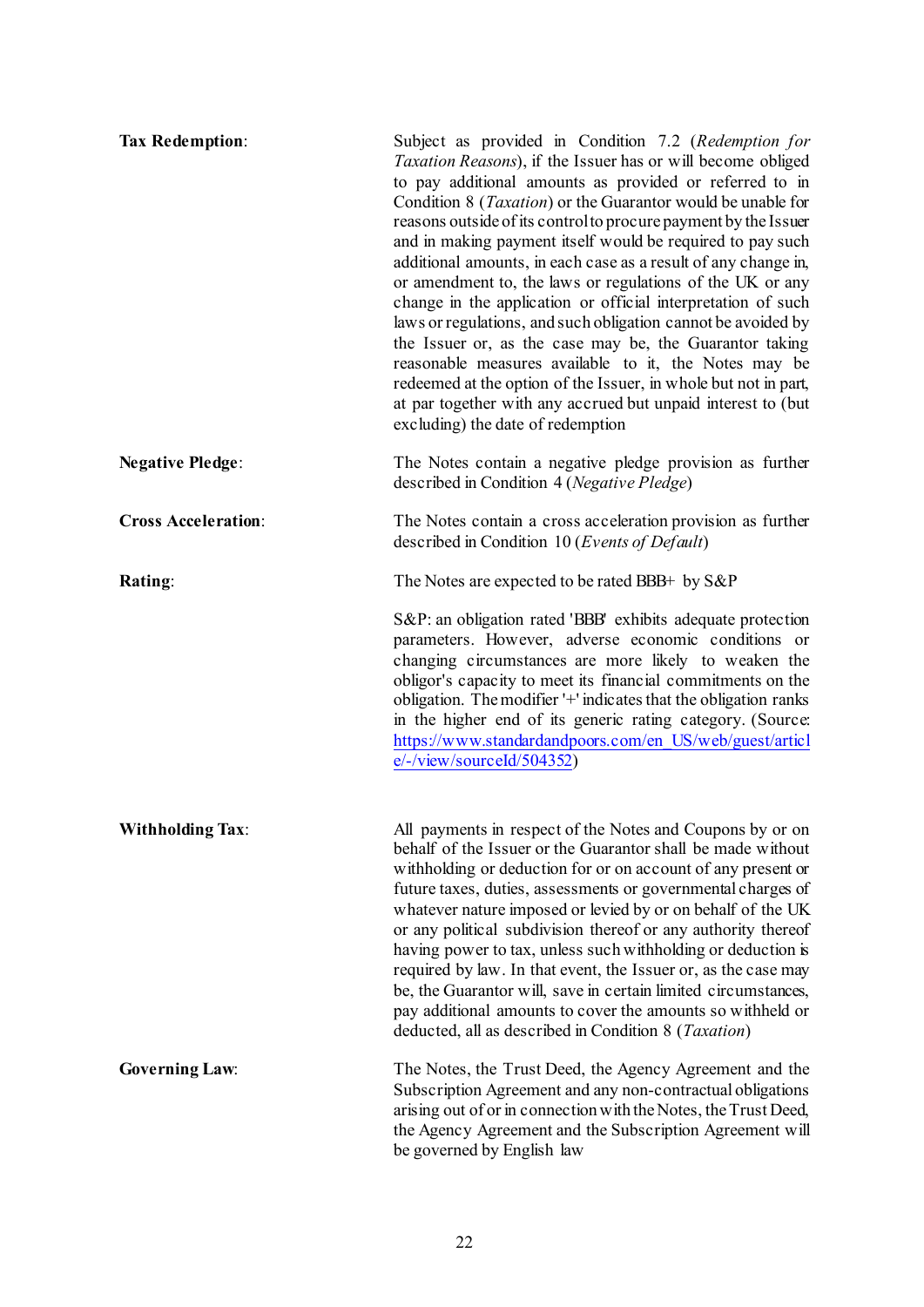| <b>Listing and Trading:</b>  | Applications have been made for the Notes to be admitted to<br>listing on the Official List and to trading on the Market                                                                                                                 |
|------------------------------|------------------------------------------------------------------------------------------------------------------------------------------------------------------------------------------------------------------------------------------|
| <b>Clearing Systems:</b>     | Euroclear and Clearstream, Luxembourg                                                                                                                                                                                                    |
| <b>Selling Restrictions:</b> | For a description of certain restrictions on offers, sales and<br>deliveries of the Notes and on the distribution of offering<br>material, including in the United States of America, the EEA<br>and the UK, see "Subscription and Sale" |
|                              | Category 2 selling restrictions will apply to the Notes for the<br>purposes of Regulation S under the Securities Act                                                                                                                     |
| <b>Risk Factors:</b>         | Investing in the Notes involves risks. See "Risk Factors"                                                                                                                                                                                |
| ISIN:                        | XS2441259137                                                                                                                                                                                                                             |
| <b>Common Code:</b>          | 244125913                                                                                                                                                                                                                                |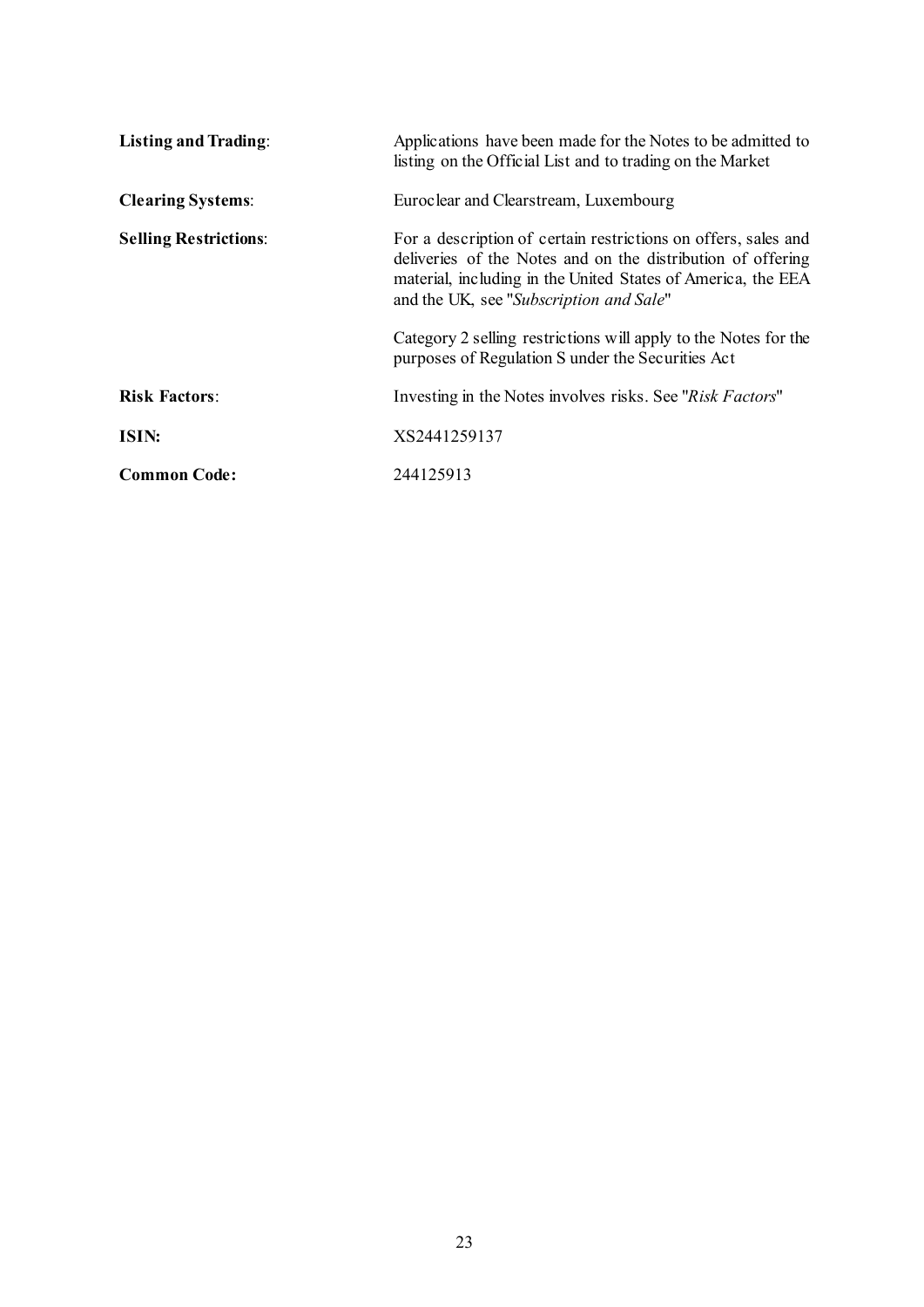### **TERMS AND CONDITIONS OF THE NOTES**

# <span id="page-34-1"></span><span id="page-34-0"></span>*The following is the text of the Conditions of the Notes which (subject to modification) will be endorsed on each Note in definitive form (if issued):*

The £400,000,000 2.875 per cent. Guaranteed Notes due 8 February 2034 (the **Notes**, which expression shall in these Conditions, unless the context otherwise requires, include any further notes issued pursuant to Condition [17](#page-50-0) (*[Further Issues](#page-50-0)*) and forming a single series with the Notes) of The Sage Group plc (the **Issuer**) are constituted by a Trust Deed dated 8 February 2022 (the **Trust Deed**) made between the Issuer, Sage Treasury Company Limited (the **Guarantor**) as guarantor and HSBC Corporate Trustee Company (UK) Limited (the **Trustee**, which expression shall include its successor(s)) as trustee for the holders of the Notes (the **Noteholders**) and the holders of the interest coupons appertaining to the Notes (the **Couponholders** and the **Coupons** respectively).

The statements in these Conditions include summaries of, and are subject to, the detailed provisions of and definitions in the Trust Deed. Copies of the Trust Deed and the Agency Agreement dated 8 February 2022 (the **Agency Agreement**) made between the Issuer, the Guarantor, the initial Paying Agents, and the Trustee are available by appointment for inspection during normal business hours by the Noteholders and the Couponholders at, the principal office for the time being of the Trustee, being at the date of issue of the Notes at 8 Canada Square, London, E14 5HQ and at the specified office of each of the Paying Agents and copies may at the Trustee's or the relevant Agent's option be sent by electronic mail. The Noteholders and the Couponholders are entitled to the benefit of, are bound by, and are deemed to have notice of, all the provisions of the Trust Deed and the provisions of the Agency Agreement applicable to them.

All capitalised terms that are not defined in these terms and conditions (the **Conditions**) will have the meanings given to them in the Trust Deed.

# **1. FORM, DENOMINATION AND TITLE**

#### **1.1 Form and Denomination**

The Notes are in bearer form, serially numbered, in the denominations of  $\pounds 100,000$  and integral multiples of £1,000 in excess thereof up to (and including) £199,000, each with Coupons attached on issue.

#### **1.2 Title**

Title to the Notes and to the Coupons will pass by delivery.

# **1.3 Holder Absolute Owner**

The Issuer, the Guarantor, any Paying Agent and the Trustee will (except as otherwise required by law) deem and treat the bearer of any Note or Coupon as the absolute owner for all purposes (whether or not the Note or Coupon shall be overdue and notwithstanding any notice of ownership or writing on the Note or Coupon or any notice of previous loss or theft of the Note or Coupon) and shall not be required to obtain any proof thereof or as to the identity of such bearer.

# **2. STATUS OF THE NOTES**

The Notes and the Coupons are direct, unconditional and (subject to the provisions of Condition [4](#page-35-0) (*[Negative Pledge](#page-35-0)*)) unsecured obligations of the Issuer and (subject as provided above) rank and will rank *pari passu*, without any preference among themselves, with all other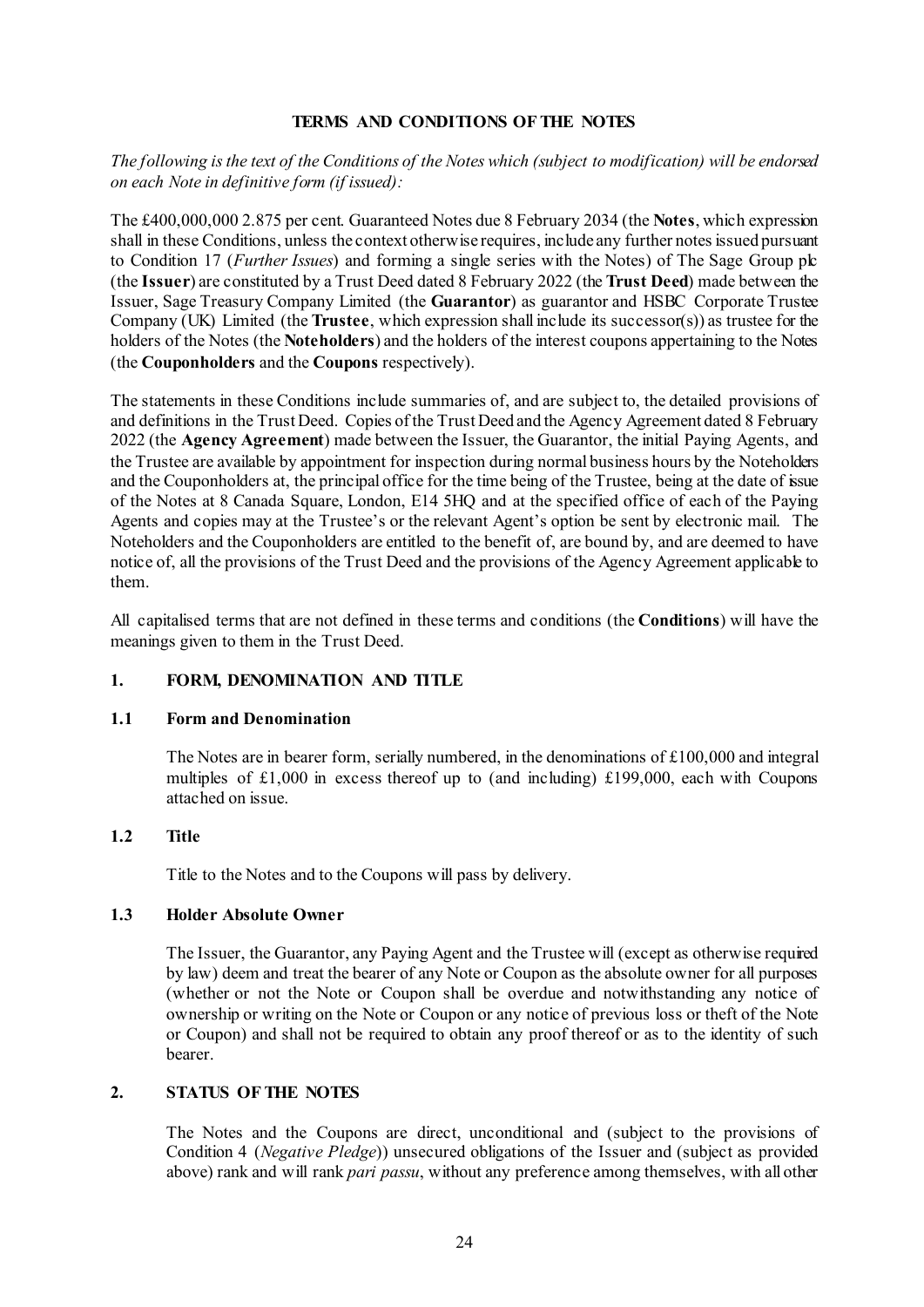outstanding unsecured and unsubordinated obligations of the Issuer, present and future, but, in the event of insolvency, only to the extent permitted by applicable laws relating to creditors' rights.

### **3. GUARANTEE**

#### **3.1 Guarantee**

The payment of the principal and interest in respect of the Notes and all other moneys payable by the Issuer under or pursuant to the Trust Deed has been unconditionally and irrevocably guaranteed by the Guarantor (the **Guarantee**) in the Trust Deed.

### **3.2 Status of the Guarantee**

The obligations of the Guarantor under the Guarantee constitute direct, unconditional and (subject to the provisions of Condition [4](#page-35-0) (*[Negative Pledge](#page-35-0)*)) unsecured obligations of the Guarantor and (subject as provided above) rank and will rank *pari passu* with all other outstanding unsecured and unsubordinated obligations of the Guarantor, present and future, but, in the event of insolvency, only to the extent permitted by applicable laws relating to creditors' rights.

# <span id="page-35-0"></span>**4. NEGATIVE PLEDGE**

### **4.1 Restriction**

So long as any Note or Coupon remains outstanding (as defined in the Trust Deed), neither the Issuer nor the Guarantor will create or permit to subsist, and the Issuer will procure that no Material Subsidiary (as defined below) will create or permit to subsist, any mortgage, charge, pledge, lien or other form of encumbrance or security interest (other than any arising by operation of law) (**Security**) upon the whole or any part of its undertaking, assets or revenues (including uncalled capital), present or future, to secure any Relevant Debt, or to secure any guarantee of or indemnity in respect of any Relevant Debt unless, at the same time or prior thereto, the Issuer's obligations under the Notes, the Coupons and the Trust Deed or, as the case may be, the Guarantor's obligations under the Trust Deed, (i) are secured equally and rateably therewith, or (ii) have the benefit of such other security, guarantee, indemnity or other arrangement (whether or not it includes the giving of Security) as shall be approved by an Extraordinary Resolution (as defined in the Trust Deed) of the Noteholders save that the Issuer may permit to subsist (without the obligation to provide to the Notes, Coupons and the Trust Deed any security, guarantee, indemnity or other arrangement as aforesaid) any Permitted Security.

#### **4.2 Relevant Debt**

For the purposes of this Condition, **Relevant Debt** means any present or future indebtedness (whether being principal, premium, interest or other amounts) in the form of, or represented by, bonds, notes, debentures, loan stock or other securities which are for the time being, or are capable of being, quoted, listed or ordinarily dealt in on any stock exchange, over-the-counter or other recognised securities market, but excluding any such indebtedness which has a stated maturity of less than one year.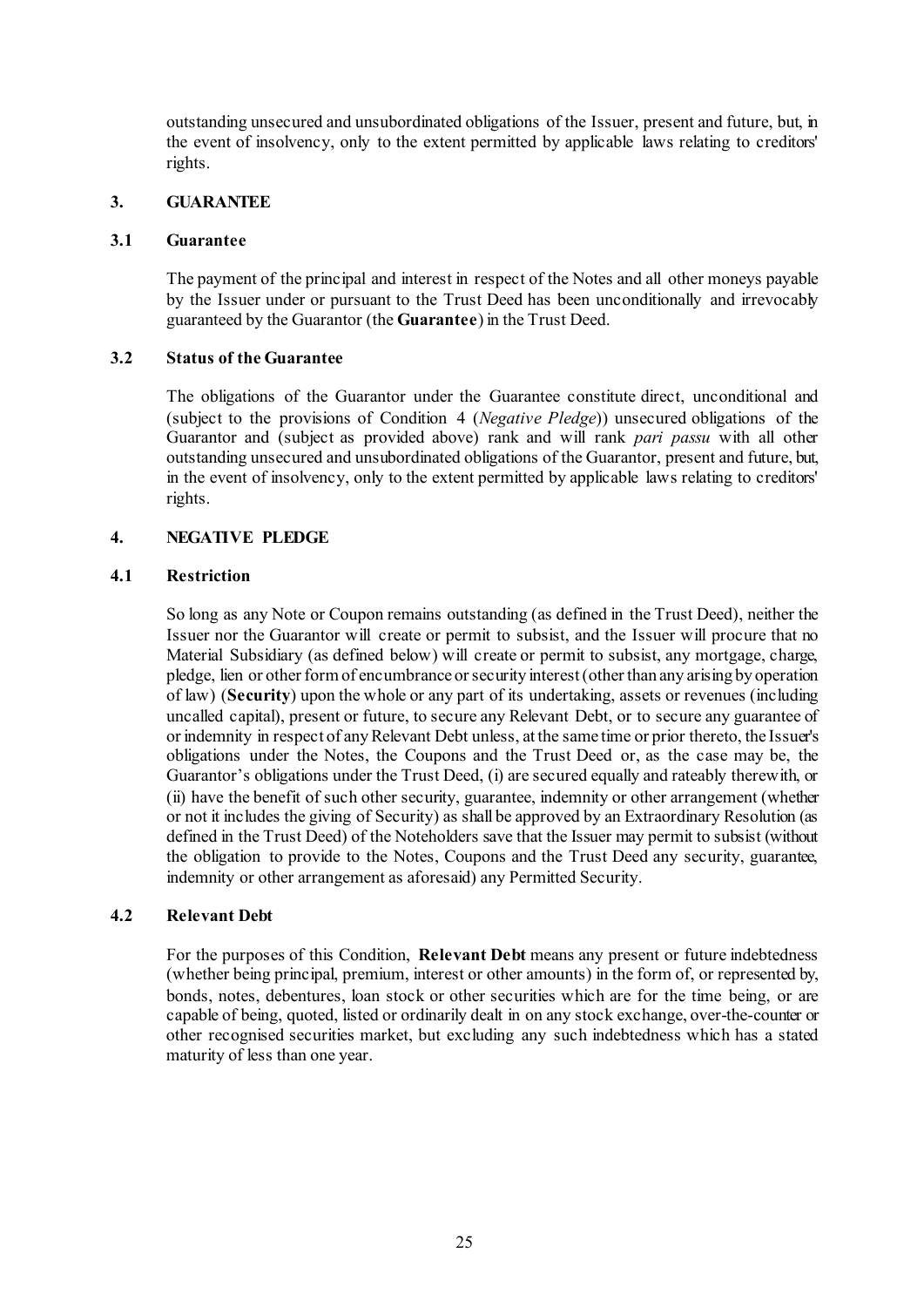## **4.3 Permitted Security**

For the purposes of this Condition, **Permitted Security** means:

- (a) any Security in respect of any Relevant Debt (**Existing Relevant Debt**), or in respect of any guarantee of or indemnity in respect of any Existing Relevant Debt, given by any Material Subsidiary where such entity becomes a Subsidiary after the Issue Date and where such Security exists at the time such entity becomes a Subsidiary (provided that (i) such Security was not created in connection with or in contemplation of that entity becoming a Subsidiary; and (ii) the principal amount secured at the time of that company becoming a Subsidiary is not subsequently increased; and (iii) such Security does not extend to or cover any undertaking, assets or revenues (including any uncalled capital) of the Issuer, the Guarantor or any of their respective other Subsidiaries); or
- (b) any Security given by any Material Subsidiary in respect of any Relevant Debt, or in respect of any guarantee of or indemnity in respect of any Relevant Debt where such Relevant Debt (**New Relevant Debt**) is incurred to refinance Existing Relevant Debt in circumstances where there is outstanding Security (**Existing Security**) given by that Material Subsidiary in respect of such Existing Relevant Debt or, as the case may be, in respect of any guarantee or indemnity in respect of such Existing Relevant Debt, provided that (i) the principal amount of the New Relevant Debt is not greater than the outstanding principal amount of the Existing Relevant Debt, (ii) the Security does not extend to any undertaking, assets or revenues (including any uncalled capital), present or future, of (A) that Material Subsidiary which were not subject to the Existing Security or (B) the Issuer, the Guarantor or any of their respective other Subsidiaries; and (iii) the final maturity date of the New Relevant Debt does not exceed the final maturity date of the Existing Relevant Debt.

#### **4.4 Definitions**

For the purposes of these Conditions:

**Group** means the Issuer, the Guarantor and the Issuer's Subsidiaries taken as a whole;

**Material Subsidiary** means any Subsidiary of the Issuer which (itself or together with its own Subsidiaries) by reference to the most recently published full or half year consolidated financial statements of the Issuer, accounts for at least 10 per cent. of consolidated turnover or gross assets of the Group for the period or as at the last day of the period, as the case may be, in respect of which such accounts have been prepared (provided that if a Subsidiary has been acquired since the date as at which the last full or half year consolidated financial statements of the Issuer have been prepared, the financial statements shall be deemed to be adjusted in order to take into account the acquisition of that Subsidiary (that adjustment being certified by an Authorised Signatory as representing an accurate reflection of the consolidated turnover and/or gross assets of the Issuer); and

**Subsidiary** has the meaning ascribed thereto in Section 1159 of the Companies Act 2006.

A report by an Authorised Signatory (as defined in the Trust Deed) of the Issuer (whether or not addressed to the Trustee) that in their opinion a Subsidiary is or is not or was not at any particular time or throughout any specified period a Material Subsidiary may be relied upon by the Trustee without liability to any person and without further enquiry or evidence and, if relied upon by the Trustee, shall be conclusive and binding on all parties.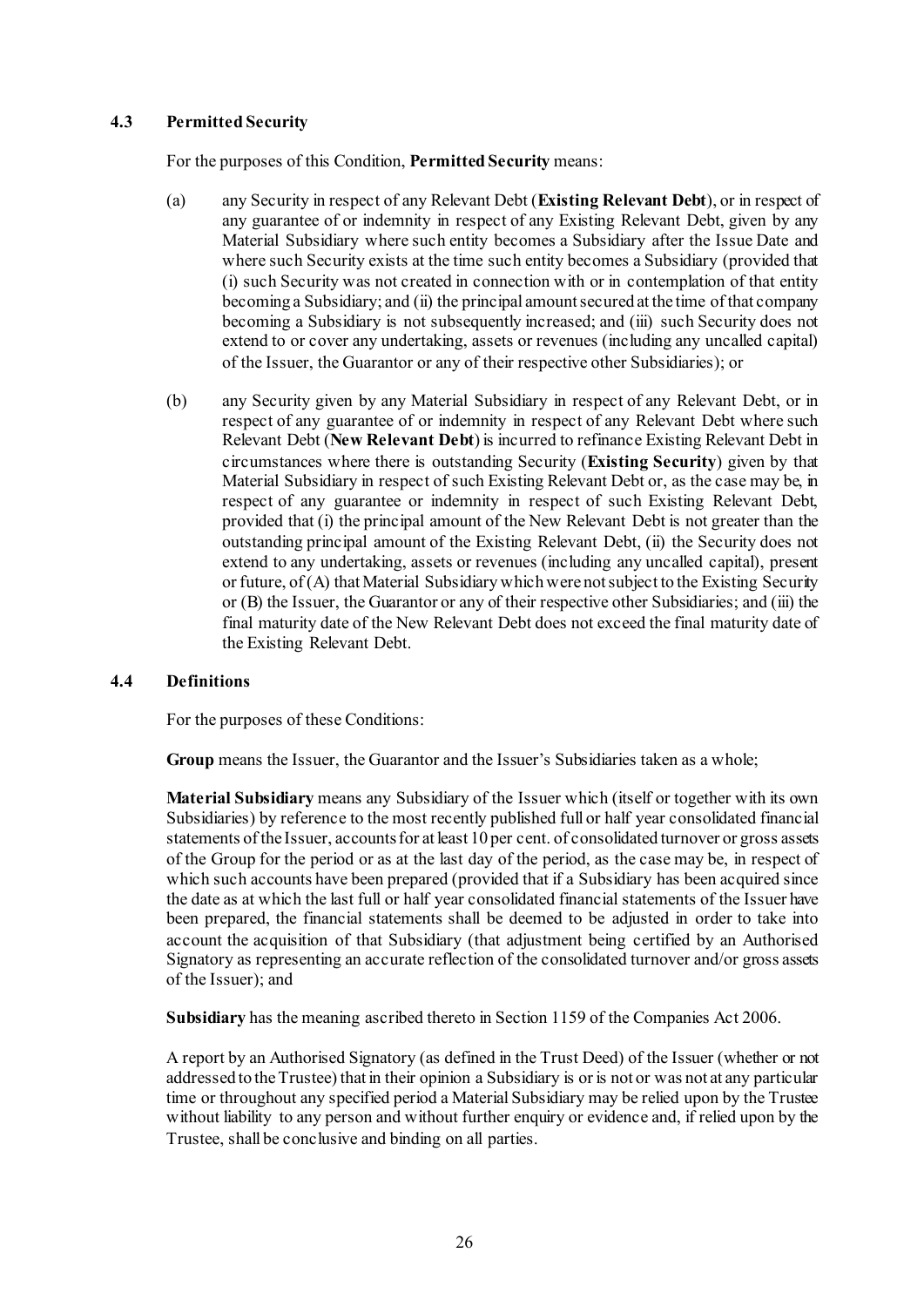### <span id="page-37-0"></span>**5. INTEREST**

### **5.1 Interest Rate and Interest Payment Dates**

The Notes bear interest on their outstanding principal amount from (and including) 8 February 2022 (the **Issue Date**) at the rate of 2.875 per cent. per annum (the **Rate of Interest**), payable annually in arrear on 8 February in each year (each an **Interest Payment Date**). The first payment (representing a full year's interest) shall be made on 8 February 2023. The amount of interest payable on the Notes on each Interest Payment Date will be £28.75 per £1,000 in principal amount of the Notes (the **Calculation Amount**). In relation to a Note, the amount of interest payable in respect of such Note on each Interest Payment Date shall be the product of £28.75 and the amount by which the Calculation Amount is multiplied to reach the denomination of such Note.

## **5.2 Interest Accrual**

Each Note will cease to bear interest from (and including) its due date for redemption unless, upon due presentation, payment of the principal in respect of the Note is improperly withheld or refused or unless default is otherwise made in respect of payment. In such event interest will continue to accrue as provided in the Trust Deed.

## **5.3 Calculation of Broken Interest**

When interest is required to be calculated in respect of a period of less than a full year, it shall be calculated by (i) applying the Rate of Interest to the Calculation Amount, (ii) multiplying such product by (a) the actual number of days in the period from (and including) the date from which interest begins to accrue (the **Accrual Date**) to (but excluding) the date on which it falls due divided by (b) the actual number of days from (and including) the Accrual Date to (but excluding) the next following (or first) Interest Payment Date and (iii) rounding the resultant figure to the nearest penny, half of any penny being rounded upwards. In the case of any such period, the amount of interest payable in respect of a Note shall be the amount (determined in the manner provided above) per Calculation Amount and the amount by which the Calculation Amount is multiplied to reach the denomination of such Note, without any further rounding.

### <span id="page-37-1"></span>**6. PAYMENTS**

#### **6.1 Payments in respect of Notes**

Payments of principal and interest in respect of each Note will be made against presentation and surrender (or, in the case of part payment only, endorsement) of the Note, except that payments of interest due on an Interest Payment Date will be made against presentation and surrender (or, in the case of part payment only, endorsement) of the relevant Coupon, in each case at the specified office outside the United States of any of the Paying Agents.

#### **6.2 Method of Payment**

Payments will be made by credit or transfer to an account in Pounds Sterling maintained by the payee within London.

#### **6.3 Missing Unmatured Coupons**

Each Note should be presented for payment together with all relative unmatured Coupons, failing which the full amount of any relative missing unmatured Coupon (or, in the case of payment not being made in full, that proportion of the full amount of the missing unmatured Coupon which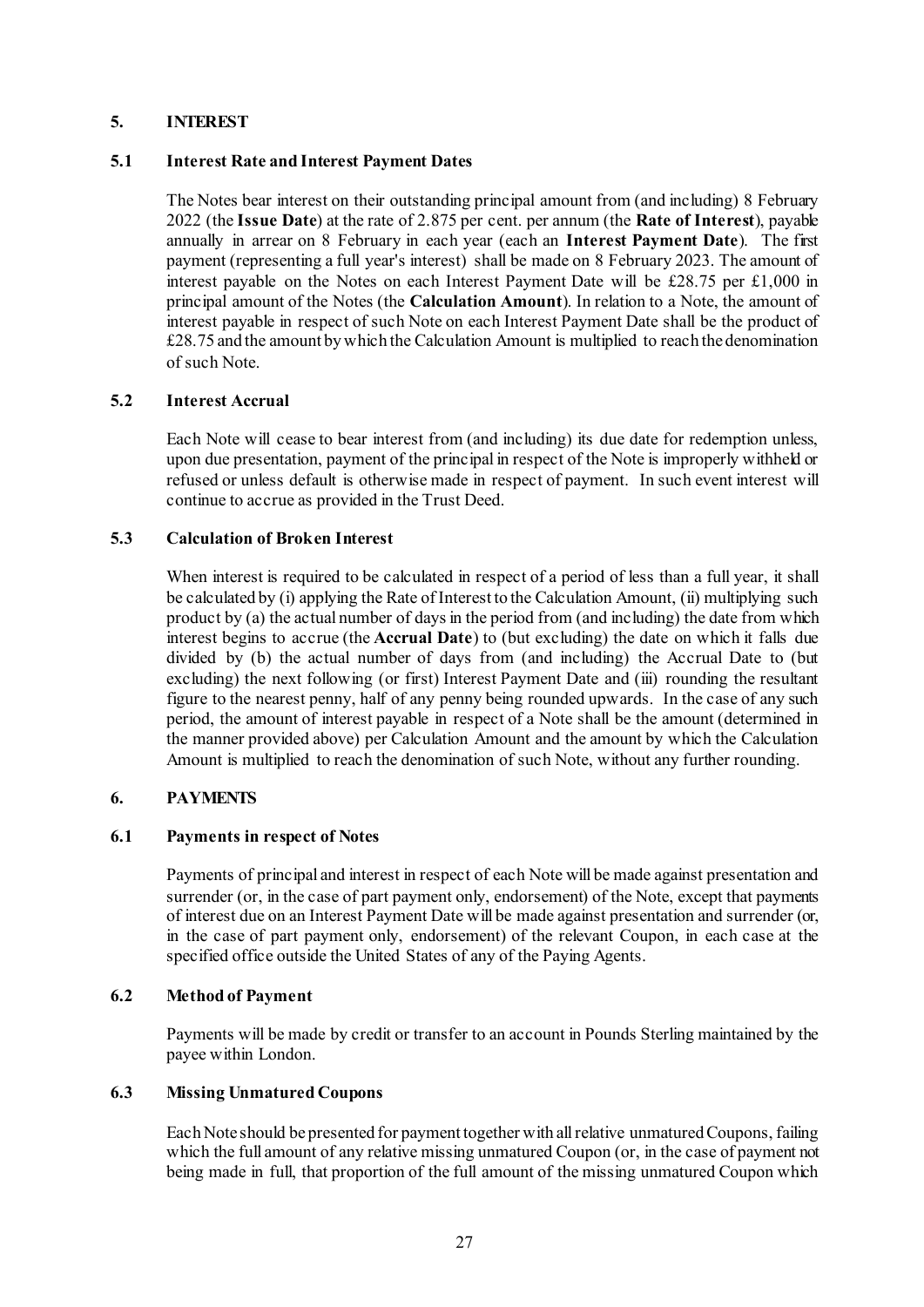the amount so paid bears to the total amount due) will be deducted from the amount due for payment. Each amount so deducted will be paid in the manner mentioned above against presentation and surrender (or, in the case of part payment only, endorsement) of the relative missing Coupon at any time before the expiry of 10 years after the Relevant Date (as defined in Condition [8](#page-44-0) (*[Taxation](#page-44-0)*)) in respect of the relevant Note (whether or not the Coupon would otherwise have become void pursuant to Condition [9](#page-44-1) (*[Prescription](#page-44-1)*)) but not thereafter.

## <span id="page-38-0"></span>**6.4 Payments subject to applicable laws**

Payments in respect of principal and interest on the Notes are subject in all cases to (i) any fiscal or other laws and regulations applicable in the place of payment, but without prejudice to the provisions of Condition [8](#page-44-0) (*[Taxation](#page-44-0)*) and (ii) any withholding or deduction required pursuant to an agreement described in Section 1471(b) of the U.S. Internal Revenue Code of 1986 (the **Code**) or otherwise imposed pursuant to Sections 1471 through 1474 of the Code, any regulations or agreements thereunder, any official interpretations thereof, or (without prejudice to the provisions of Condition [8](#page-44-0) (*[Taxation](#page-44-0)*)) any law implementing an intergovernmental approach thereto.

## **6.5 Payment only on a Presentation Date**

A holder shall be entitled to present a Note or Coupon for payment only on a Presentation Date and shall not, except as provided in Condition [5](#page-37-0) (*[Interest](#page-37-0)*), be entitled to any further interest or other payment if a Presentation Date is after the due date.

**Presentation Date** means a day which (subject to Conditio[n 9](#page-44-1) (*[Prescription](#page-44-1)*)):

- (a) is or falls after the relevant due date;
- (b) is a Business Day in the place of the specified office of the Paying Agent at which the Note or Coupon is presented for payment; and
- (c) in the case of payment by credit or transfer to a Pounds Sterling account in London (as referred to above), is a Business Day in London.

In these Conditions, **Business Day** means, in relation to any place, a day on which commercial banks and foreign exchange markets settle payments and are open for general business (including dealing in foreign exchange and foreign currency deposits) in that place.

### **6.6 Initial Paying Agents**

The names of the initial Paying Agents and their initial specified offices are set out at the end of these Conditions. The Issuer and the Guarantor reserve the right, subject to the prior written approval of the Trustee, at any time to vary or terminate the appointment of any Paying Agent and to appoint additional or other Paying Agents provided that:

- (a) there will at all times be a Principal Paying Agent;
- (b) so long as the Notes are listed on any stock exchange or admitted to listing by any other relevant authority, there will at all times be at least one Paying Agent (which may be the Principal Paying Agent) having a specified office in the place (if any) required by the rules and regulations of the relevant Stock Exchange or any other relevant authority; and;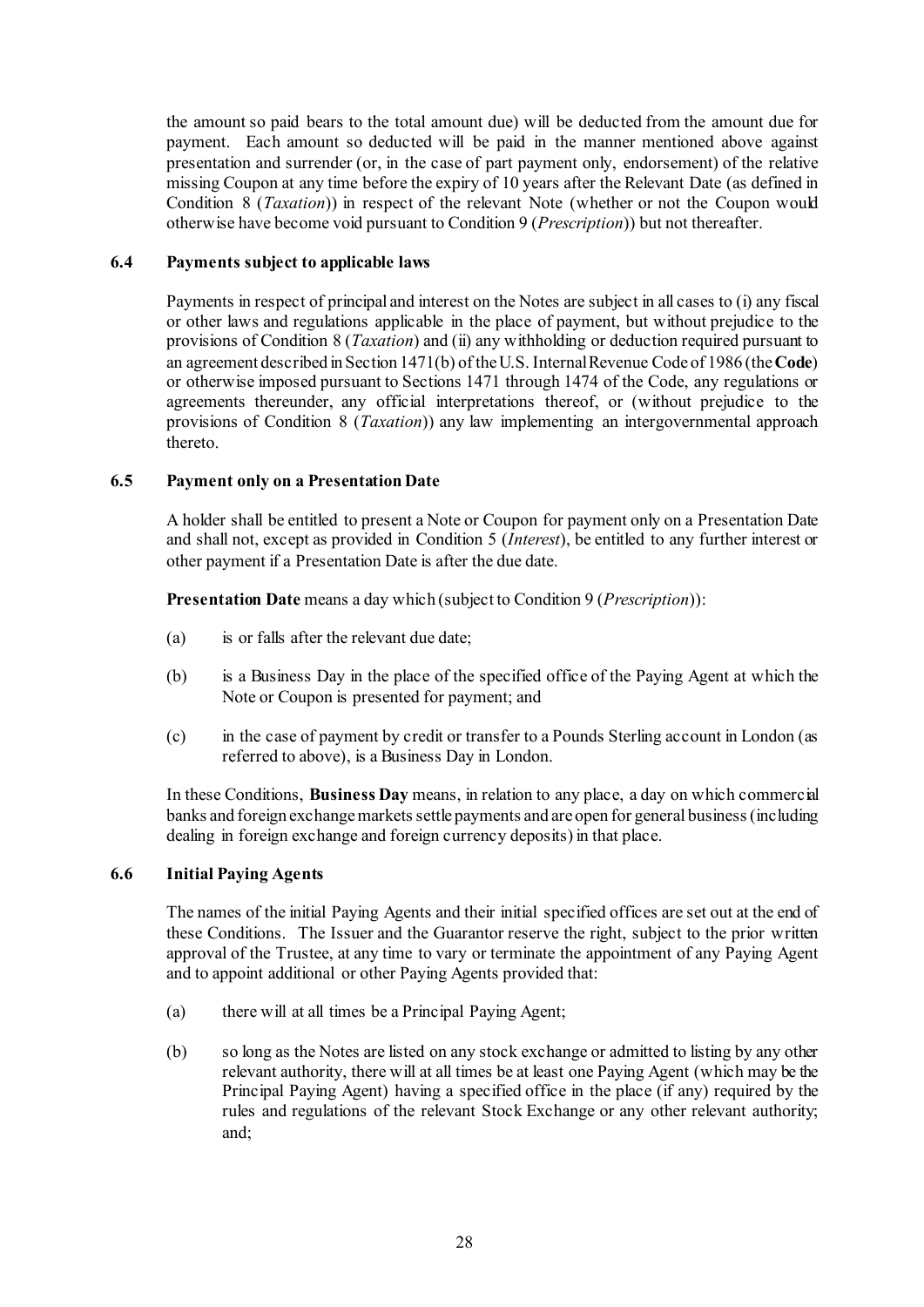(c) there will at all times be a Paying Agent in a jurisdiction within Europe, other than the jurisdiction in which the Issuer or the Guarantor is incorporated.

Notice of any variation, termination, appointment and/or of any changes in specified offices will be given to the Noteholders promptly by the Issuer in accordance with Condition [13](#page-47-0) (*[Notices](#page-47-0)*).

### **7. REDEMPTION AND PURCHASE**

#### **7.1 Redemption at Maturity**

Unless previously redeemed or purchased and cancelled as provided below, the Issuer will redeem the Notes at their principal amount on 8 February 2034 (the **Maturity Date**).

#### <span id="page-39-2"></span>**7.2 Redemption for Taxation Reasons**

If immediately before the giving of the notice referred to below:

- (a) as a result of any change in, or amendment to, the laws or regulations of the United Kingdom, or any change in the application or official interpretation of the laws or regulations of the United Kingdom, which change or amendment becomes effective after 4 February 2022, on the next Interest Payment Date either (i) the Issuer would be required to pay additional amounts as provided or referred to in Condition [8](#page-44-0) (*[Taxation](#page-44-0)*) or (ii) the Guarantor would be unable for reasons outside its control to procure payment by the Issuer and in making payment itself would be required to pay such additional amounts; and
- (b) the requirement cannot be avoided by the Issuer or, as the case may be, the Guarantor taking reasonable measures available to it,

the Issuer may at its option, having given not less than 30 nor more than 60 days' notice to the Noteholders in accordance with Condition [13](#page-47-0) (*[Notices](#page-47-0)*) (which notice shall be irrevocable and shall specify the date fixed for redemption), redeem all the Notes, but not some only, at any time at their principal amount, together with interest accrued to (but excluding) the date fixed for redemption, provided that no such notice of redemption shall be given earlier than 90 days prior to the earliest date on which the Issuer or, as the case may be, the Guarantor would be obliged to pay such additional amounts, were a payment in respect of the Notes then due. Prior to the publication of any notice of redemption pursuant to this paragraph, the Issuer shall deliver to the Trustee (i) a certificate signed by an Authorised Signatory of the Issuer or, as the case may be, an Authorised Signatory of the Guarantor stating that the Issuer is entitled to effect such redemption and setting forth a statement of facts showing that the conditions precedent to the right of the Issuer so to redeem have occurred and (ii) an opinion of independent legal advisers of recognised standing to the effect that the Issuer or, as the case may be, the Guarantor has or will become obliged to pay such additional amounts as a result of the change or amendment, and the Trustee shall be entitled to accept the certificate and opinion as sufficient evidence of the satisfaction of the conditions precedent set out above, in which event they shall be conclusive and binding on the Noteholders and the Couponholders.

### <span id="page-39-1"></span><span id="page-39-0"></span>**7.3 Redemption at the Option of the Issuer**

The Issuer may, having given:

(a) not less than 15 nor more than 30 days' notice to the Noteholders in accordance with Condition [13](#page-47-0) (*[Notices](#page-47-0)*); and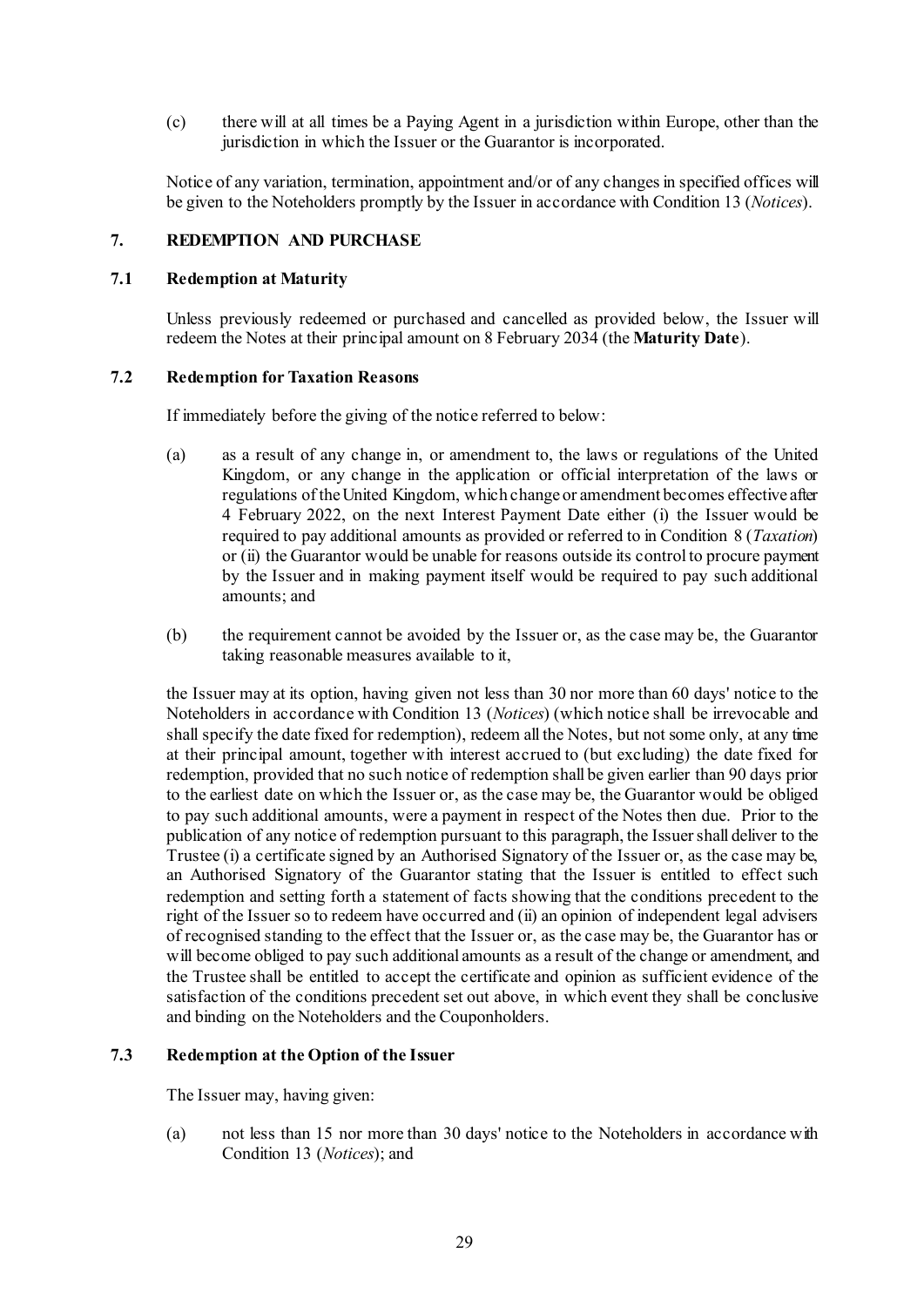(b) notice to the Trustee and the Principal Paying Agent not less than 15 days before the giving of the notice referred to i[n \(a\);](#page-39-0)

(which notices shall be irrevocable and shall specify the date fixed for redemption (the **Optional Redemption Date**)), redeem all of the Notes or, subject as provided in Condition 7.5 below, some only of the Notes at any time at the Relevant Optional Redemption Amount.

For the purposes of this Conditio[n 7.3:](#page-39-1)

#### **Relevant Optional Redemption Amount** means:

- (a) if the Optional Redemption Date falls in the period up to (and including) 8 November 2033, such amount as is equal to the greater of the following, together with interest accrued to (but excluding) the Optional Redemption Date:
	- (i) the principal amount of the Notes; and
	- (ii) the principal amount of the Notes multiplied by the price (as reported in writing to the Issuer, the Principal Paying Agent and the Trustee by the Determination Agent), expressed as a percentage (rounded to four decimal places, 0.00005 being rounded upwards), at which the Gross Redemption Yield on a Note on the Reference Date is equal to the Gross Redemption Yield (determined by reference to the middle market price) at 3.00 p.m. (London time) on the Reference Date of the Reference Bond plus a margin of 0.250 per cent., all as determined by the Determination Agent; and
- (b) if the Optional Redemption Date falls in the period from (but excluding) 8 November 2033 to (but excluding) the Maturity Date, such amount as is equal to the principal amount of the Notes together with interest accrued to (but excluding) the Optional Redemption Date.

For the purposes of the definition of Relevant Optional Redemption Amount:

**Determination Agent** means an investment bank or financial institution of international standing selected and appointed by the Issuer at its own expense;

**Gross Redemption Yield** means, with respect to a security, the gross redemption yield on such security, as calculated by the Determination Agent on the basis set out by the United Kingdom Debt Management Office in the paper "Formulae for Calculating Gilt Prices from Yields", page 4, Section One: Price/Yield Formulae "Conventional Gilts; Double dated and Undated Gilts with Assumed (or Actual) Redemption on a Quasi Coupon Date" (published 8 June 1998, as amended or updated from time to time) on a semi-annual compounding basis (converted to an annualised yield and rounded up (if necessary) to four decimal places);

**Reference Bond** means the 4.500 per cent. Treasury Stock due September 2034 (ISIN: GB00B52WS153) (or, where the Determination Agent provides written advice to the Issuer and the Trustee (on which advice the Issuer and the Trustee shall be entitled to rely without further investigation or enquiry and without liability to the Noteholder or any other person) that, for reasons of illiquidity or otherwise, such stock is not appropriate for such purpose, such other United Kingdom government stock as the Determination Agent may, with the advice of the Reference Market Makers, recommend);

**Reference Date** means the date which is the third Business Day (as defined in Condition 6.5) in London prior to the Optional Redemption Date; and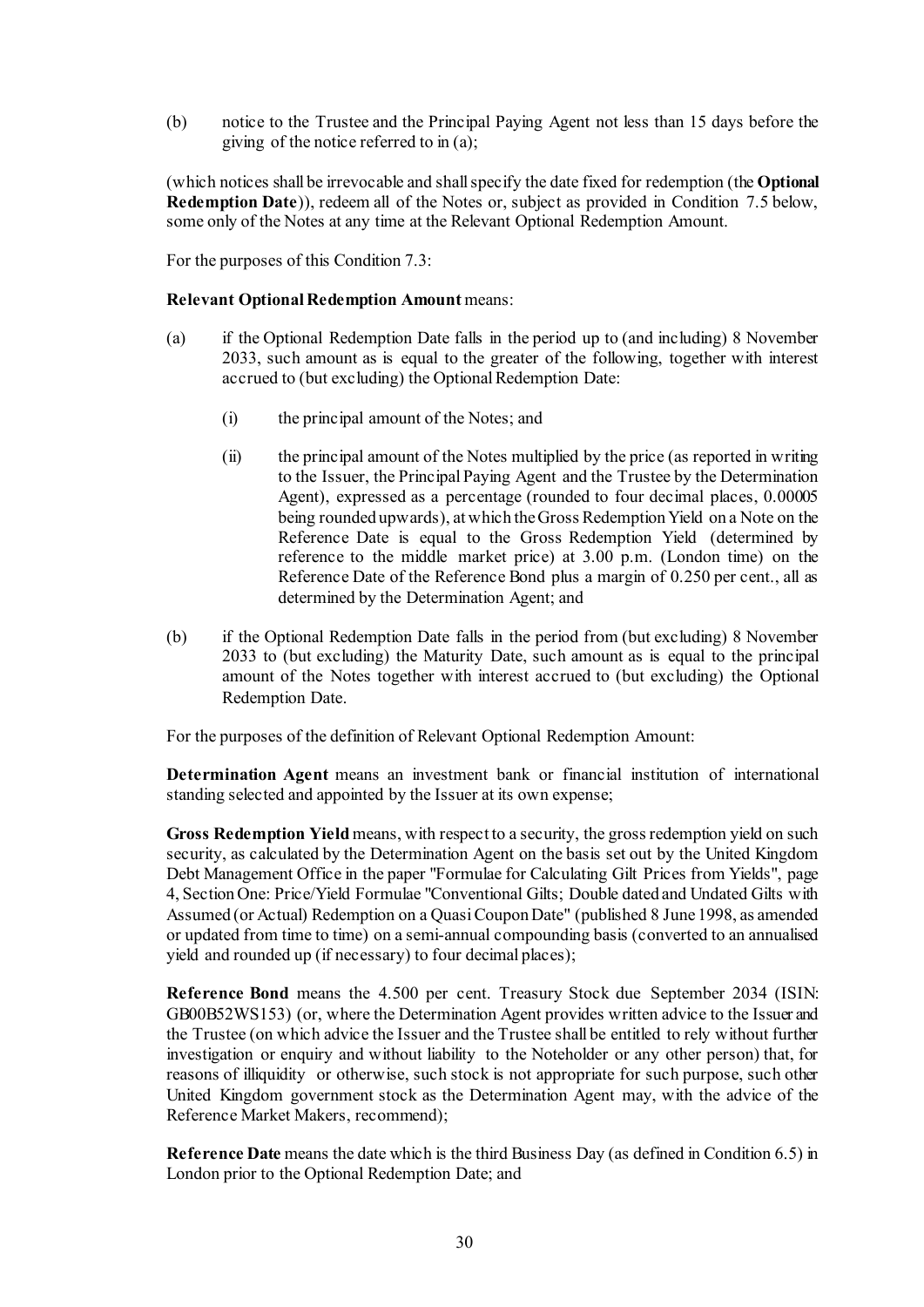**Reference Market Makers** means three brokers of gilts and/or gilt-edged market makers selected by the Determination Agent in consultation with the Issuer.

The Trustee shall rely absolutely on the advice of any Determination Agent appointed as provided in this Condition [7.3](#page-39-1) and shall not be liable for so doing.

### **7.4 Clean-Up Call Option**

If, at any time, the principal amount of the Notes then outstanding is 20 per cent. or less of the aggregate principal amount of the Notes originally issued (for these purposes, any further notes issued pursuant to Condition 17 (*[Further Issues](#page-50-0)*) and consolidated with this series of Notes shall be deemed to have been originally issued), the Issuer may redeem, at its option, all but not some only of the Notes then outstanding, on giving not less than 15 days' nor more than 30 days' notice in accordance with Condition 13 (*Notices*) (which notice shall be irrevocable and shall specify the date fixed for redemption) at the outstanding principal amount thereof, together with interest accrued to (but excluding) the date fixed for redemption provided that the Notes no longer outstanding have not been redeemed by the Issuer pursuant to Conditio[n 7.3.](#page-39-1)

### **7.5 Provisions relating to Partial Redemption**

In the case of a partial redemption of Notes, Notes to be redeemed will be selected in such manner as the Issuer may deem appropriate and fair, not more than 30 days before the date fixed for redemption. Notice of any such selection will be given by the Issuer not less than 15 days before the date fixed for redemption. Each such notice will specify the date fixed for redemption and the aggregate principal amount of the Notes to be redeemed, the serial numbers of the Notes called for redemption, the serial numbers of the Notes previously called for redemption and not presented for payment and the aggregate principal amount of the Notes which will be outstanding after the partial redemption.

#### <span id="page-41-1"></span><span id="page-41-0"></span>**7.6 Redemption at the Option of the Noteholders on a Change of Control**

- (a) A **Put Event** will be deemed to occur if:
	- (i) (A) any person or any persons acting in concert (as defined in the City Code on Takeovers and Mergers), other than a holding company (as defined in Section 1159 of the Companies Act 2006, as amended) whose shareholders are or are to be substantially similar to the pre-existing shareholders of the Issuer, shall become interested (within the meaning of Part 22 of the Companies Act 2006, as amended) in (x) more than 50 per cent. of the issued or allotted ordinary share capital of the Issuer or (y) shares in the capital of the Issuer carrying more than 50 per cent. of the voting rights normally exercisable at a general meeting of the Issuer, or (B) the Guarantor ceases to be a direct or indirect Subsidiary of the Issuer (each, a **Change of Control**); and
	- (ii) at the time of the occurrence of a Change of Control, the Notes carry, on a solicited basis, an investment grade credit rating (Baa3/BBB-, or equivalent, or better) (an **Investment Grade Rating**), from any Rating Agency and such rating from any Rating Agency is, within the Change of Control Period, either downgraded to a non-investment grade credit rating (Ba1/BB+, or equivalent, or worse) or withdrawn and such rating is not within the Change of Control Period (in the case of a downgrade) upgraded or (in the case of a withdrawal) reinstated to an Investment Grade Rating by such Rating Agency or replaced by an Investment Grade Rating of another Rating Agency on a solicited basis; and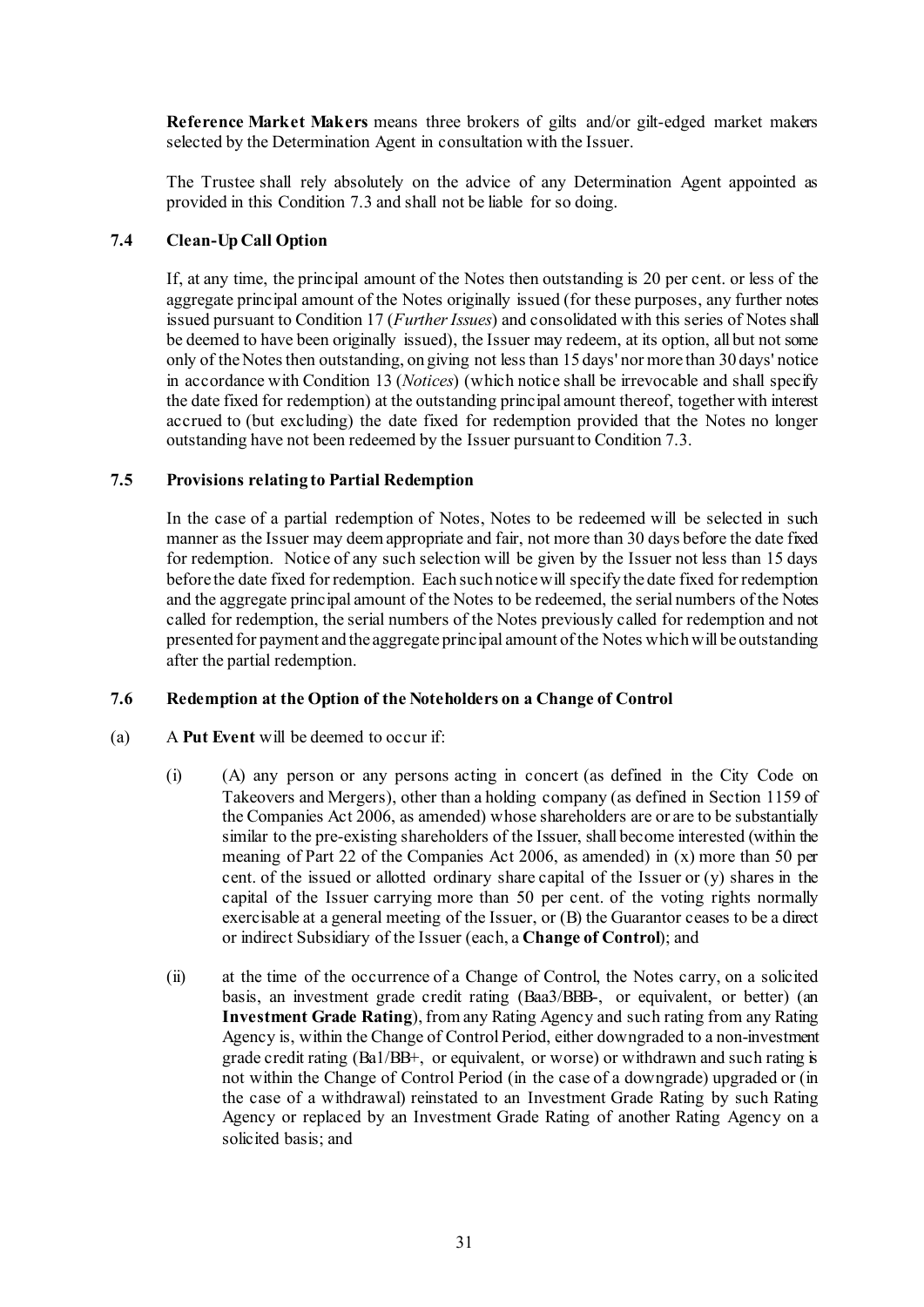(iii) in making the relevant decision(s) referred to above, the relevant Rating Agency announces publicly or confirms in writing to the Issuer that such decision(s) resulted, in whole or in part, from the occurrence of the Change of Control.

Further, (aa) if at the time of the occurrence of the Change of Control the Notes carry either a non-investment grade credit rating from each Rating Agency then assigning a credit rating to the Notes on a solicited basis or no credit rating from any Rating Agency on a solicited basis, a Put Event will be deemed to occur upon the occurrence of a Change of Control alone; and (bb) if at the time of the occurrence of the Change of Control the Notes carry an Investment Grade Rating from more than one Rating Agency on a solicited basis, then a Put Event will be deemed to occur upon the first of such Rating Agencies, within the Change of Control Period, downgrading its rating to a non-investment grade credit rating or withdrawing its rating, and such Rating Agency's assigned rating is not, within the Change of Control Period, (in the case of a downgrade) upgraded or (in the case of a withdrawal) reinstated to an Investment Grade Rating by such Rating Agency or replaced by an Investment Grade Rating of another Rating Agency on a solicited basis.

- (b) If a Put Event occurs, each Noteholder shall have the option to require the Issuer to redeem or repay that Note on the Put Date (as defined below) at its principal amount together with interest accrued to (but excluding) the date of redemption or purchase. Such option shall operate as set out below.
- (c) Promptly upon the Issuer or the Guarantor becoming aware that a Put Event has occurred the Issuer or the Guarantor shall notify the Trustee in writing and the Issuer or the Guarantor shall, and at any time upon the Trustee receiving such express notice the Trustee may, and if so requested by the holders of at least one-quarter in nominal amount of the Notes then outstanding or if so directed by an Extraordinary Resolution of the Noteholders, shall (subject in each case to being indemnified and/or secured and/or pre-funded to its satisfaction), give notice (a **Put Event Notice**) to the Noteholders in accordance with Condition [13](#page-47-0) (*[Notices](#page-47-0)*) specifying the nature of the Put Event and the procedure for exercising the option contained in this Condition [7.6.](#page-41-0)
- (d) To exercise the option to require the redemption or repayment of a Note under this Condition [7.6](#page-41-0) the holder of the Note must deliver a Change of Control Put Notice (as defined below), on any day on which commercial banks and foreign exchange markets are open in the city of the relevant Paying Agent falling within the period (the **Put Period**) of 45 days after a Put Event Notice is given, at the specified office of any Paying Agent, accompanied by a duly signed and completed notice of exercise in the form (for the time being current) obtainable from the specified office of any Paying Agent (a **Change of Control Put Notice**). The Note should be delivered together with all Coupons appertaining thereto maturing after the date which is seven days after the expiration of the Put Period (the **Put Date**), failing which the Paying Agent will require payment of an amount equal to the face value of any missing such Coupon. Any amount so paid will be reimbursed in the manner provided in Condition [6.4](#page-38-0) against presentation and surrender of the relevant missing Coupon (or any replacement therefor issued pursuant to Condition [12](#page-47-1) (*[Replacement of Notes and Coupons](#page-47-1)*)) at any time after such payment, but before the expiry of the period of 10 years from the Relevant Date (as defined in Conditio[n 8](#page-44-0) (*[Taxation](#page-44-0)*)) in respect of that Coupon. The Paying Agent to which such Note and Change of Control Put Notice are delivered will issue to the Noteholder concerned a non-transferable receipt in respect of the Note so delivered. Payment in respect of any Note so delivered will be made, if the holder duly specified a bank account in the Change of Control Put Notice to which payment is to be made, on the Put Date by transfer to that bank account and, in every other case, on or after the Put Date against presentation and surrender or (as the case may be) endorsement of such receipt at the specified office of any Paying Agent. A Change of Control Put Notice, once given, shall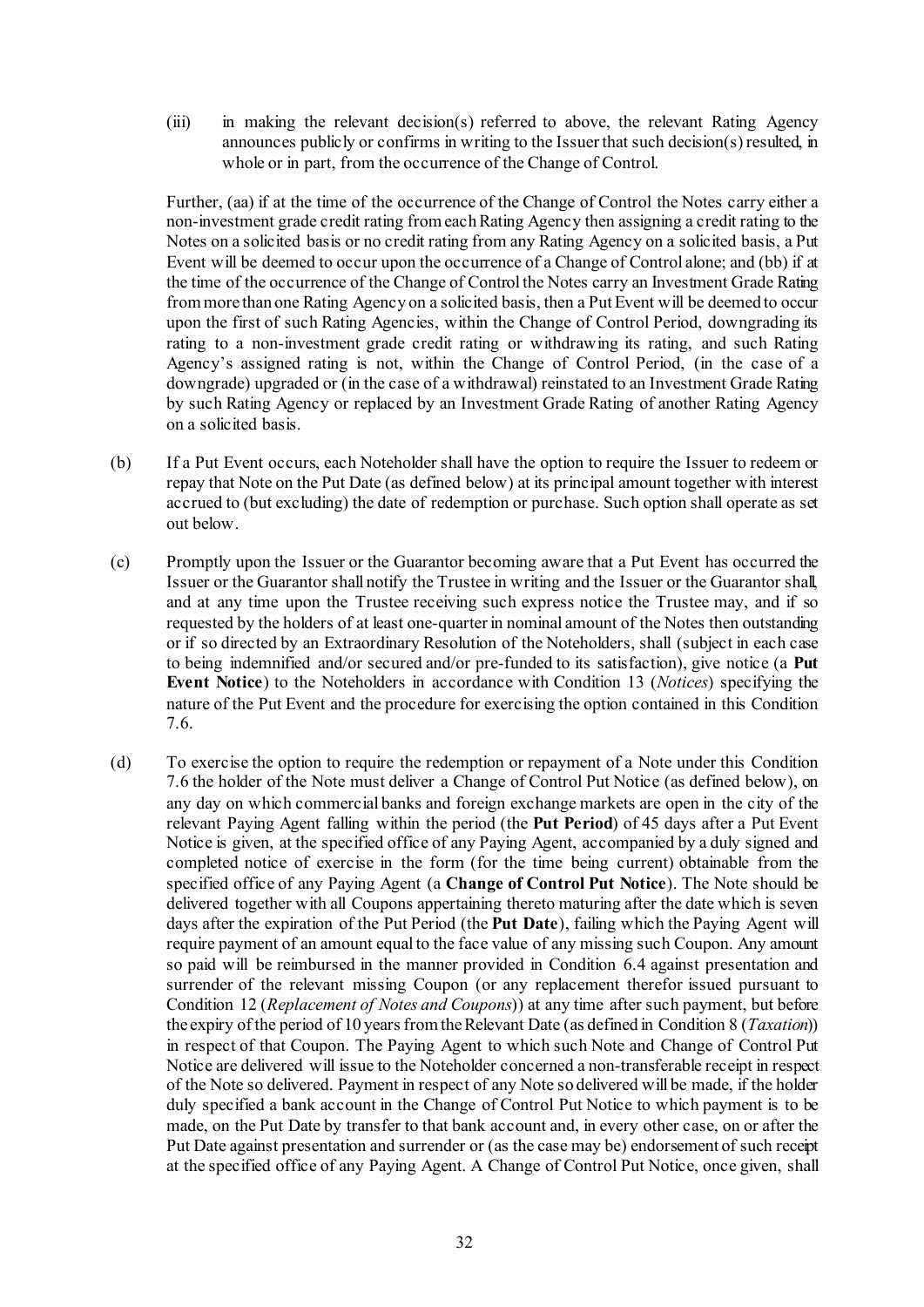be irrevocable. The Issuer shall redeem or repay the relevant Notes on the Put Date unless previously redeemed and cancelled.

If 80 per cent. or more in nominal amount of the Notes then outstanding have been redeemed pursuant to this Condition [7.6,](#page-41-0) the Issuer may, on not less than 15 or more than 30 days' notice to the Noteholders given within 30 days after the Put Date, redeem, at its option, the remaining Notes as a whole at their principal amount plus interest accrued to (but excluding) the date of such redemption.

- (e) If the rating designations employed by any of Moody's, S&P or Fitch are changed from those which are described in paragrap[h \(a\)\(ii\) above](#page-41-1), or if a rating is procured from a Substitute Rating Agency, the Issuer shall determine the rating designations of Moody's or S&P or Fitch or such Substitute Rating Agency (as appropriate) as are most equivalent to the prior rating designations of Moody's or S&P or Fitch and paragrap[h \(a\)\(ii\)](#page-41-1) shall be read accordingly.
- (f) The Trustee is under no obligation to monitor or ascertain whether a Put Event or Change of Control or any event which could lead to the occurrence of or could constitute a Put Event or Change of Control has occurred and, until it shall have express notice in writing pursuant to the Trust Deed to the contrary, the Trustee may assume that no Put Event or Change of Control or other such event has occurred.
- (g) In these Conditions:

**Change of Control Period** means the period commencing on the date of the announcement of the Change of Control having occurred and ending 120 days after such date (or such longer period as the Notes are under consideration, announced publicly within such 120 day period, for rating review); and

**Rating Agency** means Moody's Investors Service Ltd. (**Moody's**) or Standard & Poor's Credit Market Services Europe Limited (**S&P**) or Fitch Ratings Ltd (**Fitch**), or their respective successors or any rating agency (a **Substitute Rating Agency**) substituted for any of them by the Issuer from time to time with the prior written approval of the Trustee.

#### **7.7 Purchases**

The Issuer, the Guarantor or any of their respective Subsidiaries (as defined above) may at any time purchase Notes (provided that all unmatured Coupons appertaining to the Notes are purchased with the Notes) in any manner and at any price and at the option of the Issuer, the Guarantor or any of their respective Subsidiaries, such Notes may be surrendered for cancellation, held or resold.

#### **7.8 Cancellations**

All Notes which are purchased and surrendered for cancellation pursuant to Condition 7.7 or which are to be redeemed will be cancelled, together with all relative unmatured Coupons attached to the Notes or surrendered with the Notes, and accordingly may not be reissued or resold.

### **7.9 Notices Final**

Upon the expiry of any notice as is referred to in Condition [7.2](#page-39-2)[, 7.3](#page-39-1) o[r 7.6 above](#page-41-0), the Issuer shall be bound to redeem the Notes to which the notice refers in accordance with the terms of such paragraph.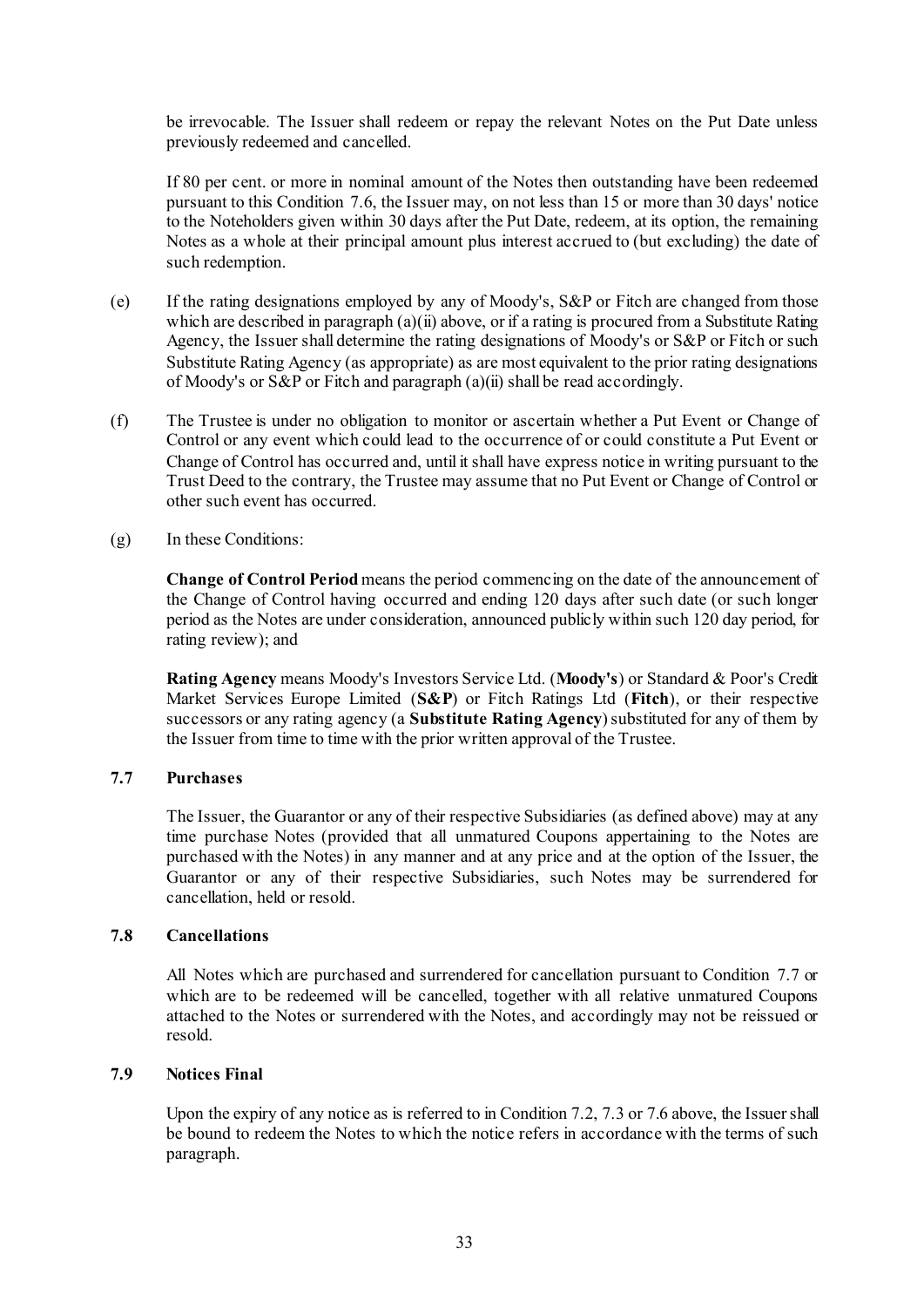### <span id="page-44-0"></span>**8. TAXATION**

### **8.1 Payment without Withholding**

All payments in respect of the Notes and Coupons by or on behalf of the Issuer or the Guarantor shall be made without withholding or deduction for, or on account of, any present or future taxes, duties, assessments or governmental charges of whatever nature (**Taxes**) imposed or levied by or on behalf of the United Kingdom or any political subdivision or any authority thereof or therein having power to tax, unless the withholding or deduction of the Taxes is required by law. In that event, the Issuer or, as the case may be, the Guarantor will pay such additional amounts as may be necessary in order that the net amounts received by the Noteholders and Couponholders after the withholding or deduction shall equal the respective amounts which would have been receivable in respect of the Notes or, as the case may be, Coupons in the absence of the withholding or deduction; except that no additional amounts shall be payable in relation to any payment in respect of any Note or Coupon:

- (a) the holder of which is liable for Taxes in respect of such Note or Coupon by reason of having some connection with the United Kingdom other than a mere holding of the Notes or Coupons; or
- (b) presented for payment in the United Kingdom; or
- (c) presented for payment more than 30 days after the Relevant Date (as defined below) except to the extent that a holder would have been entitled to additional amounts on presenting the same for payment on the last day of the period of 30 days assuming that day to have been a Presentation Date (as defined in Condition [6](#page-37-1) (*[Payments](#page-37-1)*)); or
- (d) presented for payment by or on behalf of a holder who would be able to avoid such withholding or deduction by complying with any statutory requirements (including, but not limited to, obtaining and/or presenting any form of certificate) or by making a declaration or any other statement or claim for exemption (including, but not limited to, a declaration of non-residence), but fails to do so.

## **8.2 Interpretation**

In these Conditions, **Relevant Date** means the date on which the payment first becomes due but, if the full amount of the money payable has not been received by the Principal Paying Agent or the Trustee on or before the due date, it means the date on which, the full amount of the money having been so received, notice to that effect has been duly given to the Noteholders by the Issuer in accordance with Conditio[n 13](#page-47-0) (*[Notices](#page-47-0)*).

#### **8.3 Additional Amounts**

Any reference in these Conditions to any amounts in respect of the Notes shall be deemed also to refer to any additional amounts which may be payable under this Condition or under any undertakings given in addition to, or in substitution for, this Condition pursuant to the Trust Deed.

### <span id="page-44-1"></span>**9. PRESCRIPTION**

Notes and Coupons will become void unless presented for payment within periods of 10 years (in the case of principal) and five years (in the case of interest) from the Relevant Date in respect of the Notes or, as the case may be, the Coupons, subject to the provisions of Condition [6](#page-37-1) (*[Payments](#page-37-1)*).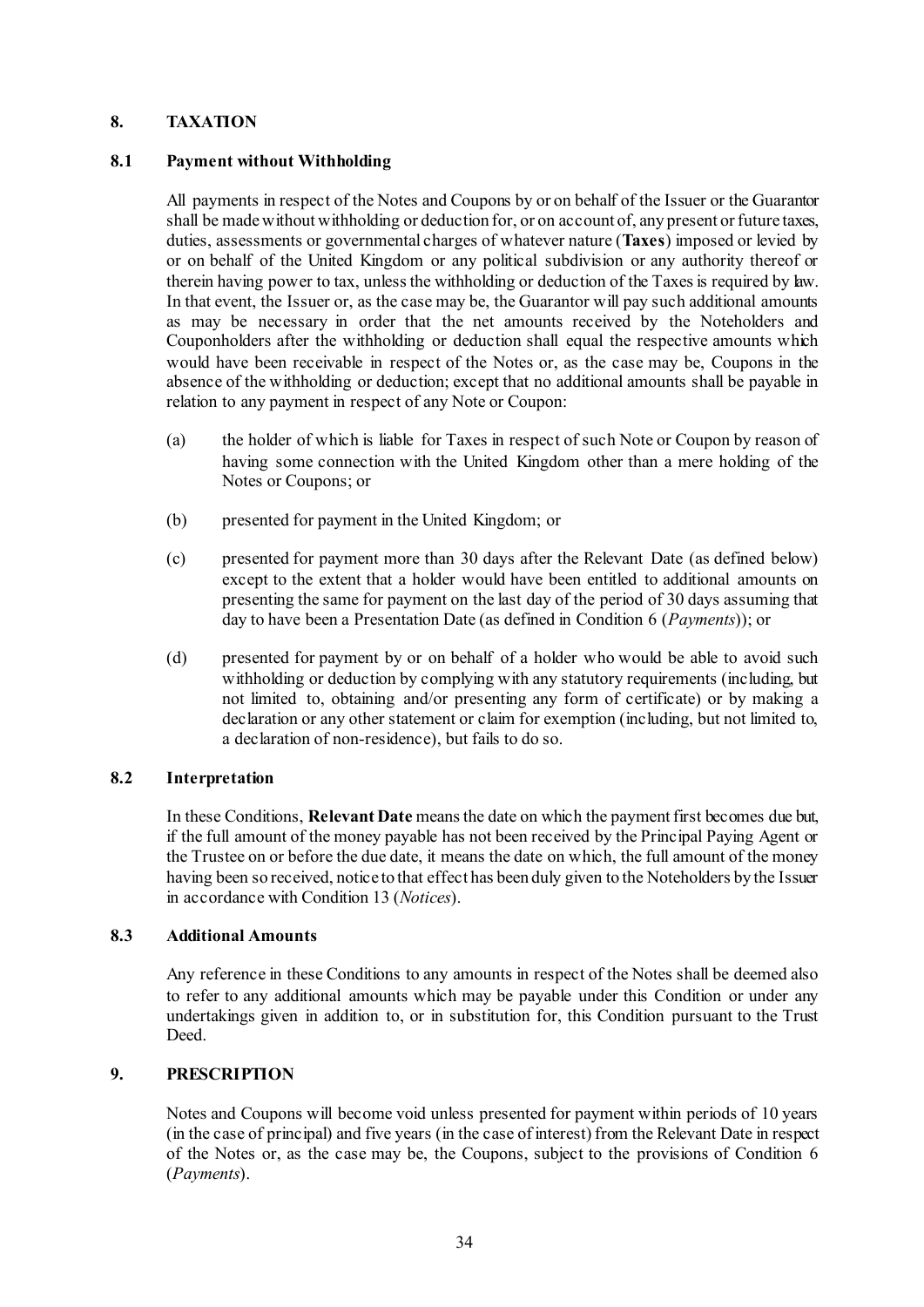### **10. EVENTS OF DEFAULT**

#### **10.1 Events of Default**

The Trustee at its discretion may, and if so requested in writing by the holders of at least onequarter in principal amount of the Notes then outstanding or if so directed by an Extraordinary Resolution of the Noteholders shall (subject in each case to being indemnified and/or secured and/or pre-funded to its satisfaction), (but, in the case of the happening of any of the events described in subparagraphs [\(b\)](#page-45-0) t[o \(d\)](#page-45-1) (other than the winding up or dissolution of the Issuer or the Guarantor), an[d \(e\)](#page-46-0) t[o \(h\)](#page-46-1) inclusive below, only if the Trustee shall have certified in writing to the Issuer and the Guarantor that such event is, in its opinion, materially prejudicial to the interests of the Noteholders) give notice to the Issuer and the Guarantor that the Notes are, and they shall accordingly forthwith become, immediately due and repayable at their principal amount, together with accrued interest as provided in the Trust Deed, in any of the following events (each, together where applicable with certification by the Trustee as described above, an **Event of Default** and together, **Events of Default**):

- (a) if default is made in the payment of any principal or interest due in respect of the Notes or any of them and the default continues for a period of 7 days in the case of principal or 14 days in the case of interest; or
- <span id="page-45-0"></span>(b) if the Issuer or the Guarantor fails to perform or observe any of its other obligations under these Conditions or the Trust Deed and (except in any case where, in the opinion of the Trustee, the failure is incapable of remedy, when no such continuation or notice as is hereinafter mentioned will be required) the failure continues for the period of 30 days next following the service by the Trustee on the Issuer or the Guarantor (as the case may be) of notice requiring the same to be remedied; or
- <span id="page-45-2"></span>(c) if (i) any Indebtedness for Borrowed Money (as defined below) of the Issuer, the Guarantor or any Material Subsidiary becomes due and payable prematurely by reason of an event of default (however described); (ii) the Issuer, the Guarantor or any Material Subsidiary fails to make any payment in respect of any Indebtedness for Borrowed Money on the due date for payment as extended by any originally applicable grace period; (iii) any security given by the Issuer, the Guarantor or any Material Subsidiary for any Indebtedness for Borrowed Money becomes enforceable and steps are taken to enforce the same; or (iv) default is made by the Issuer, the Guarantor or any Material Subsidiary in making any payment due under any guarantee and/or indemnity given by it in relation to any Indebtedness for Borrowed Money of any other person; provided that no event described in this subparagraph [\(c\)](#page-45-2) shall constitute an Event of Default unless the relevant amount of Indebtedness for Borrowed Money or other relative liability due and unpaid, either alone or when aggregated (without duplication) with other amounts of Indebtedness for Borrowed Money and/or other liabilities due and unpaid relative to all (if any) other events specified in (i) to (iv) above which have occurred and are continuing, exceeds the greater of 1 per cent. of the value of the net assets of the Group as shown in the most recent annual or interim, as the case may be, consolidated financial statements of the Issuer or £20,000,000 (or its equivalent in any other currency); or
- <span id="page-45-1"></span>(d) if any order is made by any competent court or resolution is passed for the winding up or dissolution of the Issuer, the Guarantor or any Material Subsidiary, save for the purposes of reorganisation on terms previously approved by an Extraordinary Resolution of the Noteholders; or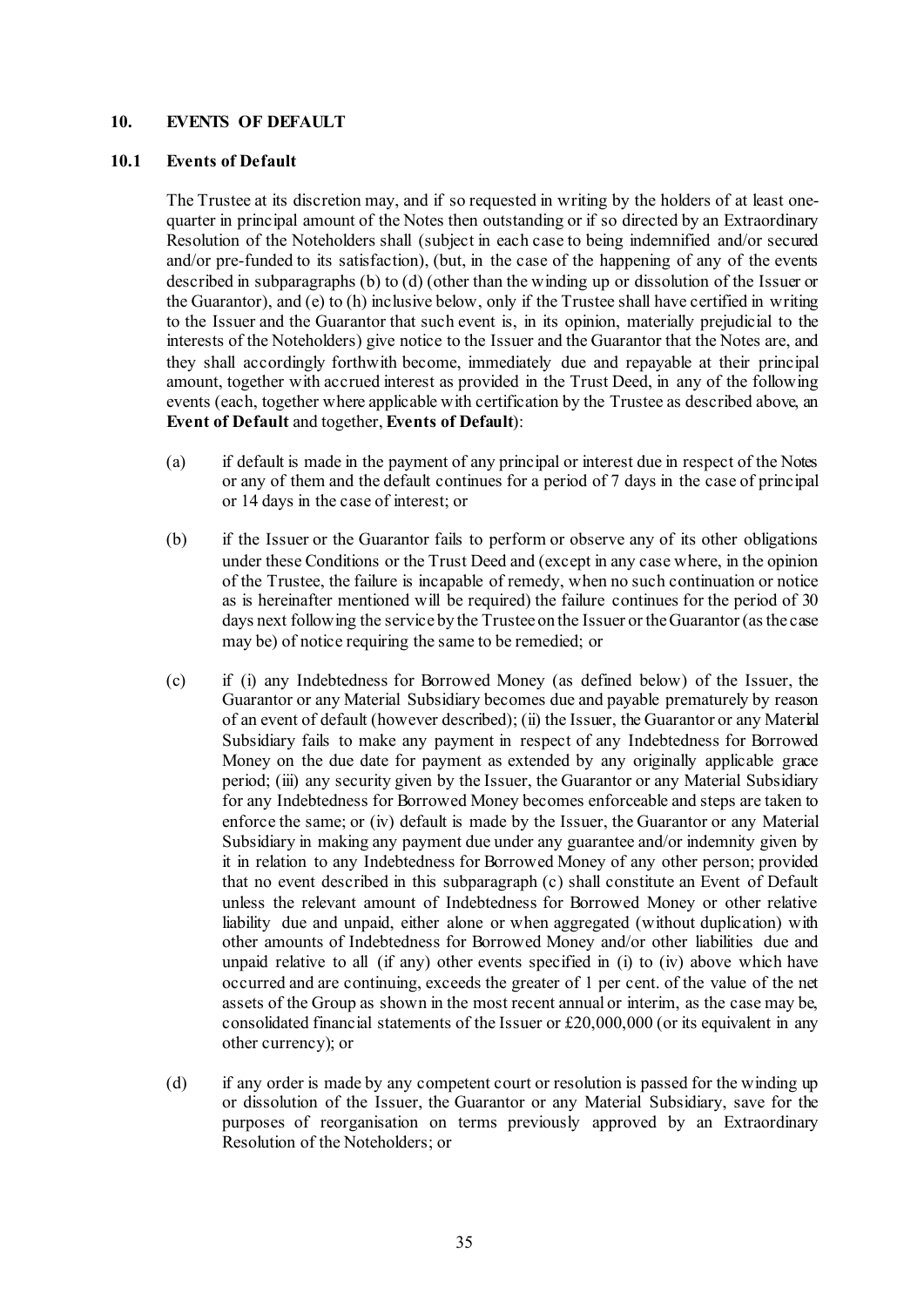- <span id="page-46-0"></span>(e) if the Issuer, the Guarantor or any Material Subsidiary ceases or threatens to cease to carry on all or substantially all of its business, save for the purposes of reorganisation on terms previously approved by an Extraordinary Resolution of the Noteholders or where such cessation is in connection with the transfer of all or substantially all of the business of the Issuer, Guarantor or Material Subsidiary to a Subsidiary of the Issuer or a sale of assets of the Issuer, Guarantor or Material Subsidiary at fair market value where the proceeds of such sale are reinvested in the business of the Group; or
- (f) if the Issuer, the Guarantor or any Material Subsidiary stops or threatens to stop payment of, or is unable to, or admits inability to, pay, its debts (or any class of its debts) as they fall due or is deemed unable to pay its debts pursuant to or for the purposes of any applicable law, or is adjudicated or found bankrupt or insolvent; or
- (g) if (i) proceedings are initiated against the Issuer, the Guarantor or any Material Subsidiary under any applicable liquidation, insolvency, composition, reorganisation or other similar laws or an application is made (or documents filed with a court) for the appointment of an administrative or other receiver, manager, administrator, liquidator or other similar official, or an administrative or other receiver, manager, administrator, liquidator or other similar official is appointed, in relation to the Issuer, the Guarantor or any Material Subsidiary or, as the case may be, in relation to all or substantially all of the undertaking or assets of any of them or an encumbrancer takes possession of all or substantially all of the undertaking or assets of any of them, or a distress, execution, attachment, sequestration or other process is levied, enforced upon, sued out or put in force against all or substantially all of the undertaking or assets of any of them, and (ii) in any such case (other than the appointment of an administrator) is not discharged within l4 days; or
- <span id="page-46-1"></span>(h) if the Issuer, the Guarantor or any Material Subsidiary initiates or consents to judicial proceedings relating to itself under any applicable liquidation, insolvency, composition, reorganisation or other similar laws (including the obtaining of a moratorium) or makes a conveyance or assignment for the benefit of, or enters into any composition or other arrangement with, its creditors generally (or any class of its creditors) or any meeting is convened to consider a proposal for an arrangement or composition with its creditors generally (or any class of its creditors); or
- (i) if the Guarantee ceases to be, or is claimed by the Issuer or the Guarantor not to be, in full force and effect.

#### **10.2 Interpretation**

For the purposes of this Condition:

**Indebtedness for Borrowed Money** means any indebtedness (whether being principal, premium, interest or other amounts but excluding any intra-Group indebtedness) for or in respect of any borrowed money or any liability under or in respect of any acceptance or acceptance credit or any notes, bonds, debentures, debenture stock, loan stock or other securities.

#### **11. ENFORCEMENT**

#### **11.1 Enforcement by the Trustee**

The Trustee may at any time, at its discretion and without notice, take such proceedings and/or other steps or action (including lodging an appeal in any proceedings) against or in relation to the Issuer and/or the Guarantor as it may think fit to enforce the provisions of the Trust Deed,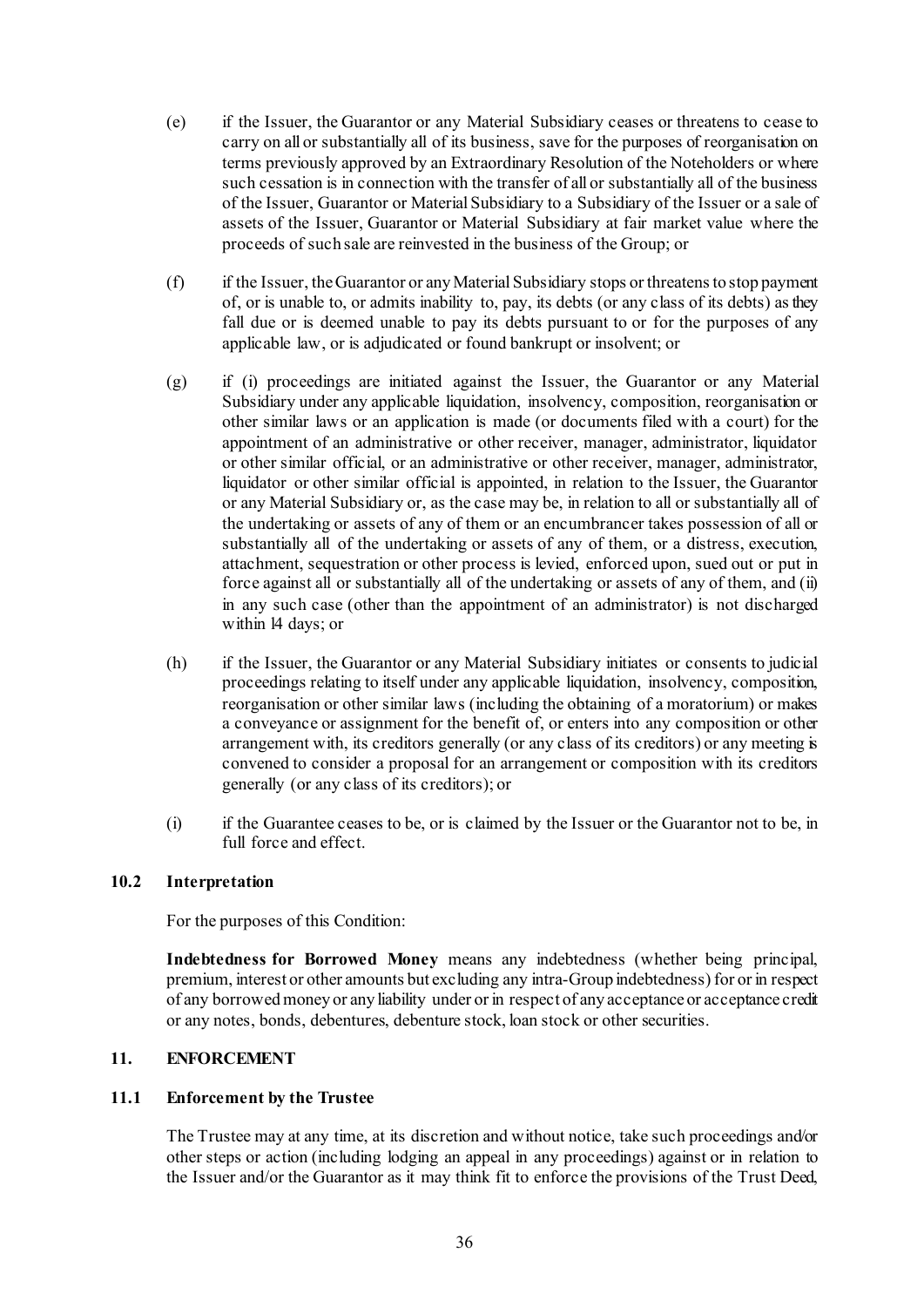the Notes and the Coupons or otherwise, but it shall not be bound to take any such proceedings or other steps or action unless (a) it has been so directed by an Extraordinary Resolution of the Noteholders or so requested in writing by the holders of at least one-quarter in principal amount of the Notes then outstanding and (b) it has been indemnified and/or secured and/or pre-funded to its satisfaction.

## **11.2 Limitation on Trustee actions**

The Trustee may refrain from taking any action in any jurisdiction if the taking of such action in that jurisdiction would be illegal or contrary to any applicable law of any jurisdiction or any applicable directive or regulation of any agency of any state (including, without limitation, section 619 of the Dodd-Frank Wall Street Report and Consumer Protection Act) or which would or might otherwise render it liable to any person and may do anything which is, in its opinion, necessary to comply with any such law, directive or regulation.

### **11.3 Enforcement by the Noteholders**

No Noteholder or Couponholder shall be entitled to (i) take any steps or action against the Issuer or the Guarantor to enforce the performance of any of the provisions of the Trust Deed, the Notes or the Coupons or (ii) take any other proceedings (including lodging an appeal in any proceedings) in respect of or concerning the Issuer or the Guarantor, in each case unless the Trustee, having become bound so to take any such action, steps or proceedings, fails so to do within a reasonable period and the failure shall be continuing.

### <span id="page-47-1"></span>**12. REPLACEMENT OF NOTES AND COUPONS**

Should any Note or Coupon be lost, stolen, mutilated, defaced or destroyed it may be replaced at the specified office of the Principal Paying Agent upon payment by the claimant of the expenses incurred in connection with the replacement and on such terms as to evidence and indemnity as the Issuer may reasonably require. Mutilated or defaced Notes or Coupons must be surrendered before replacements will be issued.

## <span id="page-47-0"></span>**13. NOTICES**

## **13.1 Notices to the Noteholders**

All notices required to be given to the Noteholders pursuant to these Conditions and the Trust Deed will be valid if published in a leading English language daily newspaper published in London. It is expected that publication in a newspaper will normally be made in the *Financial Times*. The Issuer shall also ensure that notices are duly published in a manner which complies with the rules and regulations of any stock exchange or other relevant authority on which the Notes are for the time being listed. Any such notice will be deemed to have been given on the date of the first publication or, where required to be published in more than one newspaper, on the date of the first publication in all required newspapers. If publication as provided above is not practicable, notice will be given in such other manner, and shall be deemed to have been given on such date, as the Trustee may approve. Couponholders will be deemed for all purposes to have notice of the contents of any notice given to the Noteholders in accordance with this paragraph.

#### **13.2 Notices from the Noteholders**

Notices to be given by any Noteholder shall be in writing and given by lodging the same, together with the relative Note or Notes, with the Principal Paying Agent or, if the Notes are held in a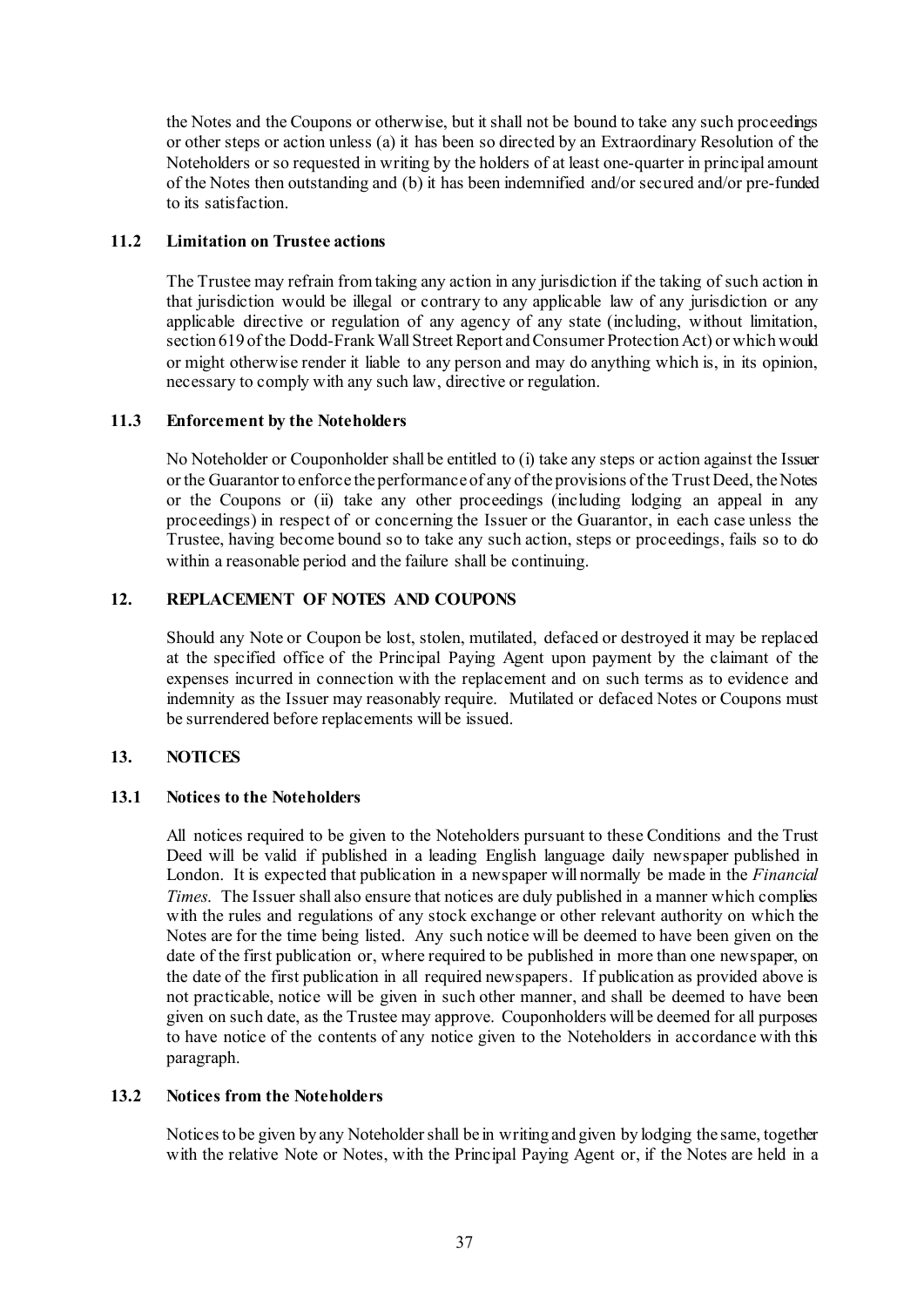clearing system, may be given through the clearing system in accordance with its standard rules and procedures.

### **14. SUBSTITUTION**

The Trustee may, without the consent of the Noteholders or Couponholders, agree with the Issuer and the Guarantor to the substitution in place of the Issuer (or of any previous substitute under this Condition) as the principal debtor under the Notes, the Coupons and the Trust Deed of the Guarantor or any other company being a Subsidiary of the Issuer, subject to:

- (a) the Notes being unconditionally and irrevocably guaranteed by the Issuer;
- (b) the Trustee being satisfied that the substitution is not materially prejudicial to the interests of the Noteholders; and
- (c) certain other conditions set out in the Trust Deed being complied with.

### **15. MEETINGS OF NOTEHOLDERS, MODIFICATION, WAIVER, AUTHORISATION AND DETERMINATION**

#### **15.1 Meetings of Noteholders**

The Trust Deed contains provisions for convening meetings of the Noteholders (including by way of conference call or a video call or as a combined physical meeting and meeting by way of conference call or a video call) to consider any matter affecting their interests, including the modification or abrogation by Extraordinary Resolution of any of these Conditions or any of the provisions of the Trust Deed. The quorum at any meeting for passing an Extraordinary Resolution will be one or more persons present holding or representing more than 50 per cent. in principal amount of the Notes for the time being outstanding, or at any adjourned such meeting one or more persons present whatever the principal amount of the Notes held or represented by him or them, except that, at any meeting the business of which includes any matter defined in the Trust Deed as a Basic Terms Modification, including the modification of certain of the provisions of these Conditions and certain of the provisions of the Trust Deed (including the date of maturity of the Notes or any date for payment of interest thereon, reducing or cancelling the amount of principal or the rate of interest payable in respect of the Notes or altering the currency of payment of the Notes), the necessary quorum for passing an Extraordinary Resolution will be one or more persons present holding or representing not less than two-thirds, or at any adjourned such meeting not less than one-third, of the principal amount of the Notes for the time being outstanding. The Trust Deed provides that (i) a resolution passed at a meeting duly convened and held in accordance with the Trust Deed by a majority consisting of not less than three-fourths of the votes cast on such resolution, (ii) a resolution in writing signed by or on behalf of the holders of not less than three-fourths in principal amount of the Notes for the time being outstanding or (iii) consent given by way of electronic consents through the relevant clearing system(s) (in a form satisfactory to the Trustee) by or on behalf of the holders of not less than three-fourths in principal amount of the Notes for the time being outstanding, shall, in each case, be effective as an Extraordinary Resolution of the Noteholders. An Extraordinary Resolution passed by the Noteholders will be binding on all Noteholders, whether or not they are present at any meeting and whether or not they voted on the resolution, and on all Couponholders.

#### **15.2 Modification, Waiver, Authorisation and Determination**

The Trustee may agree, without the consent of the Noteholders or Couponholders (i) to any modification of, or to the waiver or authorisation of any breach or proposed breach of, any of these Conditions or any of the provisions of the Trust Deed or the Agency Agreement, or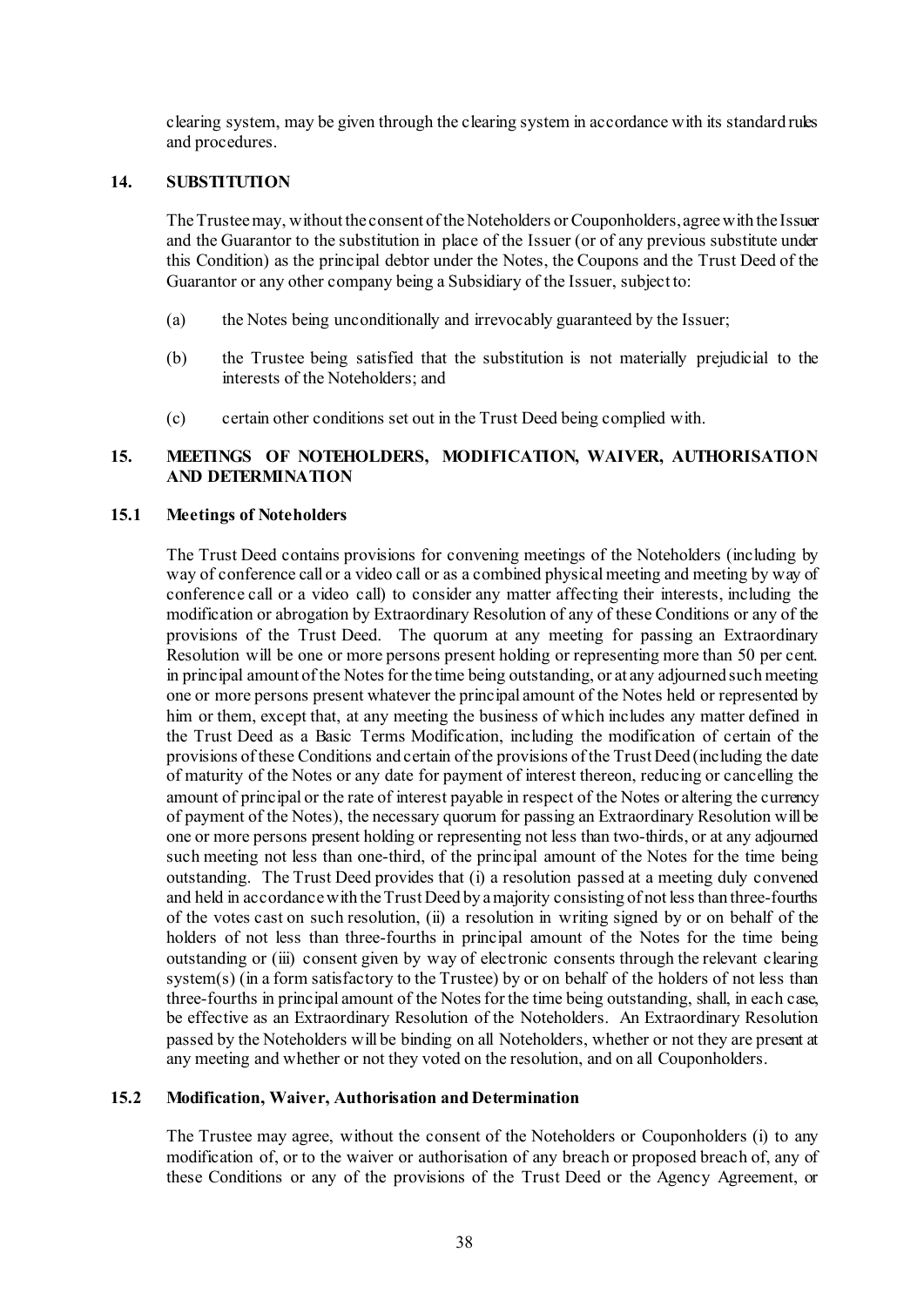determine, without any such consent as aforesaid, that any Event of Default or Potential Event of Default (as defined in the Trust Deed) shall not be treated as such (provided that, in any such case, it is not, in the opinion of the Trustee, materially prejudicial to the interests of the Noteholders), or (ii) to any modification which, in its opinion, is of a formal, minor or technical nature or to correct a manifest error or an error which is, in the opinion of the Trustee, proven.

### **15.3 Trustee to have Regard to Interests of Noteholders as a Class**

In connection with the exercise by it of any of its trusts, powers, authorities and discretions (including, without limitation, any modification, waiver, authorisation, determination or substitution), the Trustee shall have regard to the general interests of the Noteholders as a class but shall not have regard to any interests arising from circumstances particular to individual Noteholders or Couponholders (whatever their number) and, in particular but without limitation, shall not have regard to the consequences of any such exercise for individual Noteholders or Couponholders (whatever their number) resulting from their being for any purpose domiciled or resident in, or otherwise connected with, or subject to the jurisdiction of, any particular territory or any political sub-division thereof and the Trustee shall not be entitled to require, nor shall any Noteholder or Couponholder be entitled to claim, from the Issuer, the Guarantor, the Trustee or any other person any indemnification or payment in respect of any tax consequence of any such exercise upon individual Noteholders or Couponholders except to the extent already provided for in Condition [8](#page-44-0) (*[Taxation](#page-44-0)*) and/or any undertaking given in addition to, or in substitution for, Condition [8](#page-44-0) (*[Taxation](#page-44-0)*) pursuant to the Trust Deed.

### **15.4 Notification to the Noteholders**

Any modification, abrogation, waiver, authorisation, determination or substitution shall be binding on the Noteholders and the Couponholders and, unless the Trustee agrees otherwise, any modification or substitution shall be notified by the Issuer to the Noteholders as soon as practicable thereafter in accordance with Conditio[n 8](#page-44-0) (*[Notices](#page-47-0)*).

# **16. INDEMNIFICATION AND PROTECTION OF THE TRUSTEE AND ITS CONTRACTING WITH THE ISSUER AND THE GUARANTOR**

#### **16.1 Indemnification and protection of the Trustee**

The Trust Deed contains provisions for the indemnification of the Trustee and for its relief from responsibility and liability towards the Issuer, the Guarantor, the Noteholders and the Couponholders, including (i) provisions relieving it from taking action unless indemnified and/or secured and/or pre-funded to its satisfaction and (ii) provisions limiting or excluding its liability in certain circumstances. The Trust Deed provides that, when determining whether an indemnity or any security or pre-funding is satisfactory to it, the Trustee shall be entitled (i) to evaluate its risk in any given circumstance by considering the worst-case scenario and (ii) to require that any indemnity or security given to it by the Noteholders or any of them be given on a joint and several basis and be supported by evidence satisfactory to it as to the financial standing and creditworthiness of each counterparty and/or as to the value of the security and an opinion as to the capacity, power and authority of each counterparty and/or the validity and effectiveness of the security.

## **16.2 Trustee Contracting with the Issuer and the Guarantor**

The Trust Deed also contains provisions pursuant to which the Trustee is entitled, *inter alia*, (a) to enter into business transactions with the Issuer and/or the Guarantor and/or any of the Issuer's Subsidiaries and to act as trustee for the holders of any other securities issued or guaranteed by, or relating to, the Issuer and/or the Guarantor and/or any of the Issuer's Subsidiaries, (b) to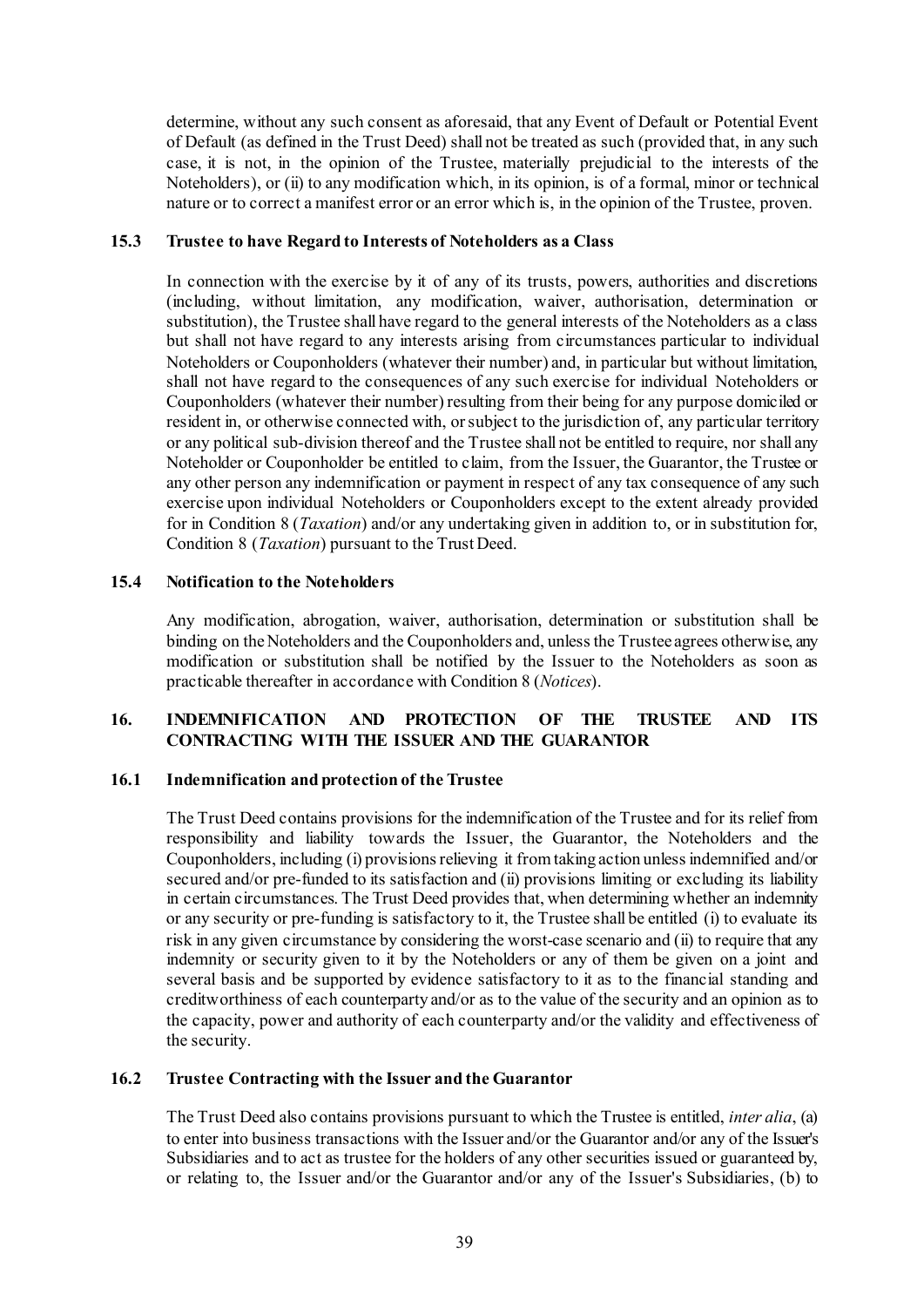exercise and enforce its rights, comply with its obligations and perform its duties under or in relation to any such transactions or, as the case may be, any such trusteeship without regard to the interests of, or consequences for, the Noteholders or Couponholders, and (c) to retain and not be liable to account for any profit made or any other amount or benefit received thereby or in connection therewith.

### <span id="page-50-0"></span>**17. FURTHER ISSUES**

The Issuer may from time to time without the consent of the Noteholders or Couponholders create and issue further notes, having terms and conditions the same as those of the Notes, or the same except for the amount and date of the first payment of interest, which may be consolidated and form a single series with the outstanding Notes. Any further notes which are to form a single series with the outstanding Notes shall be constituted by a deed supplemental to the Trust Deed.

## **18. GOVERNING LAW AND SUBMISSION TO JURISDICTION**

### **18.1 Governing Law**

The Trust Deed (including the Guarantee), the Notes and the Coupons and any non-contractual obligations arising out of or in connection with the Trust Deed (including the Guarantee), the Notes and the Coupons are governed by, and construed in accordance with, English law.

#### **18.2 Submission to Jurisdiction**

- (a) Subject to Condition [18.2\(c\) below,](#page-50-1) the English courts have exclusive jurisdiction to settle any dispute arising out of or in connection with the Trust Deed, the Notes or the Coupons, including any dispute as to their existence, validity, interpretation, performance, breach or termination or the consequences of their nullity and any dispute relating to any non-contractual obligations arising out of or in connection with the Trust Deed, the Notes or the Coupons (a **Dispute**) and each of the Issuer, the Guarantor, the Trustee and any Noteholders or Couponholders in relation to any Dispute submits to the exclusive jurisdiction of the English courts.
- (b) For the purposes of this Condition, each of the Issuer and the Guarantor waives any objection to the English courts on the grounds that they are an inconvenient or inappropriate forum to settle any Dispute.
- <span id="page-50-1"></span>(c) To the extent allowed by law, the Trustee, the Noteholders and the Couponholders may, in respect of any Dispute or Disputes, take (i) proceedings in any other court with jurisdiction and (ii) concurrent proceedings in any number of jurisdictions.

#### **18.3 Other Documents and the Guarantor**

Each of the Issuer and, where applicable, the Guarantor has in the Agency Agreement and the Trust Deed submitted to the jurisdiction of the English courts.

# **19. RIGHTS OF THIRD PARTIES**

No rights are conferred on any person under the Contracts (Rights of Third Parties) Act 1999 to enforce any term of this Note, but this does not affect any right or remedy of any person which exists or is available apart from that Act.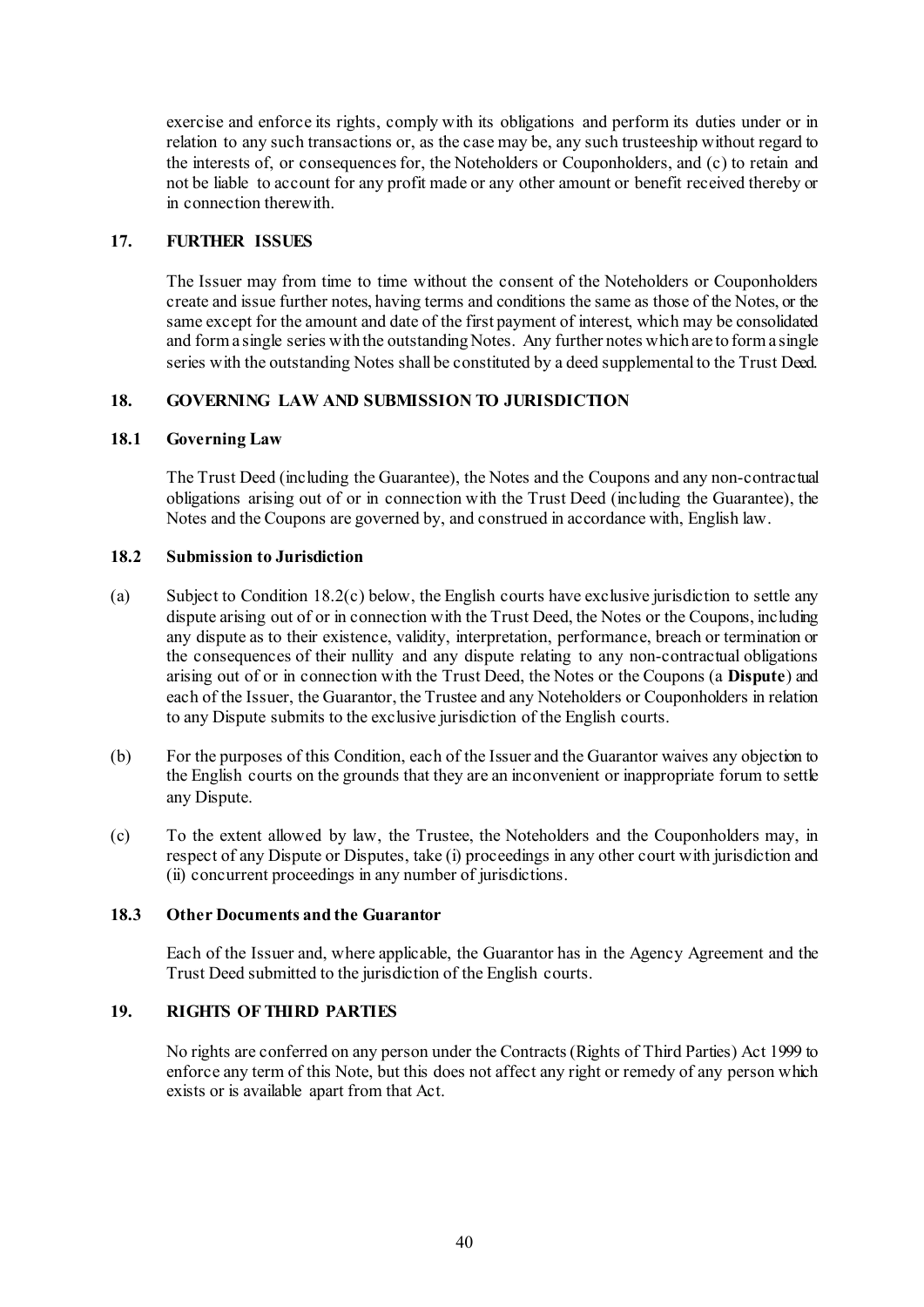### **SUMMARY OF PROVISIONS RELATING TO THE NOTES WHILE REPRESENTED BY THE GLOBAL NOTES**

*The following is a summary of the provisions to be contained in the Trust Deed to constitute the Notes and in the Global Notes which will apply to, and in some cases modify, the Conditions of the Notes while the Notes are represented by the Global Notes.*

#### **1. Accountholders**

For so long as all of the Notes are represented by one or both of the Global Notes and such Global Note(s) is/are held on behalf of Euroclear and/or Clearstream, Luxembourg, each person (other than Euroclear or Clearstream, Luxembourg) who is for the time being shown in the records of Euroclear or Clearstream, Luxembourg as the holder of a particular principal amount of such Notes (each an **Accountholder**) (in which regard any certificate or other document issued by Euroclear or Clearstream, Luxembourg as to the principal amount of such Notes standing to the account of any person shall, in the absence of manifest error, be conclusive and binding for all purposes) shall be treated as the holder of such principal amount of such Notes for all purposes (including but not limited to, for the purposes of any quorum requirements of, or the right to demand a poll at, meetings of the Noteholders and giving notice to the Issuer pursuant to Condition [7.6](#page-41-0) (*[Redemption at the Option of the Noteholders on a Change of Control](#page-41-0)*) other than with respect to the payment of principal and interest on such principal amount of such Notes, the right to which shall be vested, as against the Issuer, the Guarantor and the Trustee, solely in the bearer of the relevant Global Note in accordance with and subject to its terms and the terms of the Trust Deed. Each Accountholder must look solely to Euroclear or Clearstream, Luxembourg, as the case may be, for its share of each payment made to the bearer of the relevant Global Note.

#### **2. Payments**

On and after 20 March 2022, no payment will be made on the Temporary Global Note unless exchange for an interest in the Permanent Global Note is improperly withheld or refused. Payments of principal and interest in respect of Notes represented by a Global Note will, subject as set out below, be made to the bearer of such Global Note and, if no further payment falls to be made in respect of the Notes, against surrender of such Global Note to the order of the Principal Paying Agent or such other Paying Agent as shall have been notified to the Noteholders for such purposes. The Issuer shall procure that the amount so paid shall be entered *pro rata* in the records of Euroclear and Clearstream, Luxembourg and the nominal amount of the Notes recorded in the records of Euroclear and Clearstream, Luxembourg and represented by such Global Note will be reduced accordingly. Each payment so made will discharge the Issuer's obligations in respect thereof. Any failure to make the entries in the records of Euroclear and Clearstream, Luxembourg shall not affect such discharge. Payments of interest on the Temporary Global Note (if permitted by the first sentence of this paragraph) will be made only upon certification as to non-U.S. beneficial ownership unless such certification has already been made.

#### **3. Notices**

For so long as all of the Notes are represented by one or both of the Global Notes and such Global Note(s) is/are held on behalf of Euroclear and/or Clearstream, Luxembourg, notices to Noteholders may be given by delivery of the relevant notice to Euroclear and/or Clearstream, Luxembourg (as the case may be) for communication to the relevant Accountholders rather than by publication as required by Condition [13](#page-47-0) (*[Notices](#page-47-0)*), provided that, so long as the Notes are admitted to the Official List and admitted to trading on the Market, notices shall also be published in accordance with all requirements of the FCA and the London Stock Exchange. Any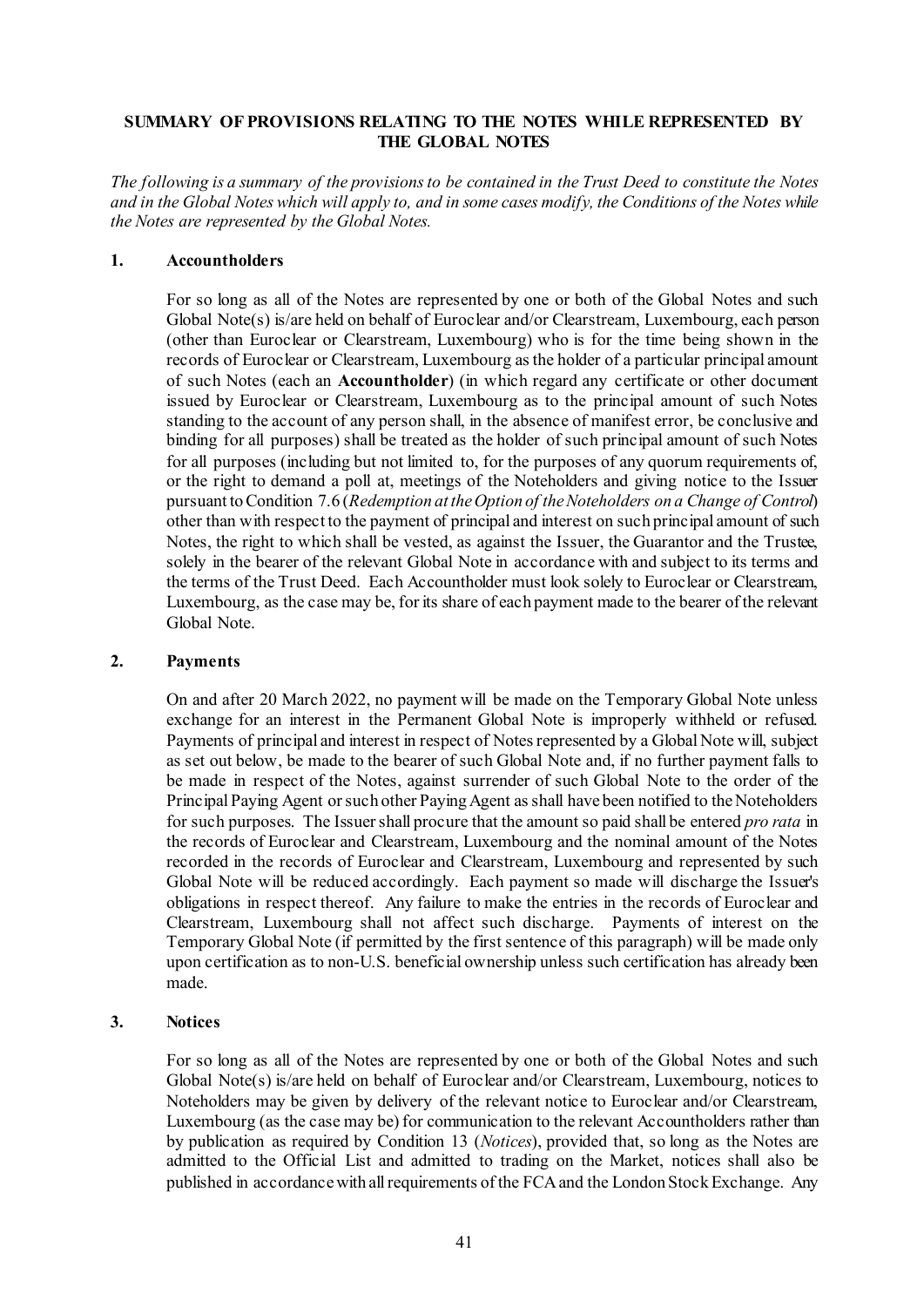such notice shall be deemed to have been given to the Noteholders on the day after the day on which such notice is delivered to Euroclear and/or Clearstream, Luxembourg (as the case may be) as aforesaid.

Whilst any of the Notes held by a Noteholder are represented by a Global Note, notices to be given by such Noteholder may be given by such Noteholder (where applicable) through the applicable clearing system's operational procedures approved for this purpose and otherwise in such manner as the Principal Paying Agent and the applicable clearing system may approve for this purpose.

### **4. Interest Calculation**

For so long as Notes are represented by one or both of the Global Notes, interest payable to the bearer of a Global Note will be calculated by applying the Rate of Interest to the principal amount of the Global Note and on the basis of (a) the actual number of days in the period from (and including) the Accrual Date (as defined in Condition 5.3) to (but excluding) the date on which interest falls due divided by (b) the actual number of days from and including the Accrual Date to (but excluding) the next following Interest Payment Date. The resultant figure is rounded to the nearest penny (half a penny being rounded upwards).

### **5. Exchange**

The Permanent Global Note will be exchangeable in whole but not in part (free of charge to the holder) for definitive Notes only:

- <span id="page-52-0"></span>(a) upon the happening of any of the events defined in the Trust Deed as "Events of Default";
- (b) if the Issuer has been notified that both Euroclear and Clearstream, Luxembourg have been closed for business for a continuous period of 14 days (other than by reason of holiday, statutory or otherwise) or have announced an intention permanently to cease business or have in fact done so and no successor clearing system satisfactory to the Trustee is available; or
- <span id="page-52-1"></span>(c) if the Issuer has or will become subject to adverse tax consequences which would not be suffered were the Notes in definitive form and a certificate to such effect signed by an Authorised Signatory of the Issuer is given to the Trustee.

Thereupon (in the case of [\(a\)](#page-52-0) to [\(c\) above,](#page-52-1) the holder of the Permanent Global Note (acting on the instructions of one or more of the Accountholders (as defined below)) or the Trustee may give notice to the Issuer and the Principal Paying Agent and (in the case o[f \(c\)\)](#page-52-1) the Issuer may give notice to the Trustee, the Principal Paying Agent and the Noteholders, of its intention to exchange the Permanent Global Note for definitive Notes. Any exchange shall occur no later than 45 days after the date of receipt of the first relevant notice by the Principal Paying Agent.

Exchanges will be made upon presentation of the Permanent Global Note to or to the order of the Principal Paying Agent on any day on which banks are open for general business in London. In exchange for the Permanent Global Note the Issuer will deliver, or procure the delivery of, an equal aggregate principal amount of definitive Notes (having attached to them all Coupons in respect of interest which has not already been paid on the Permanent Global Note), security printed in accordance with any applicable legal and stock exchange requirements and in or substantially in the form set out in the Trust Deed. On exchange of the Permanent Global Note, the Issuer will procure that it is cancelled and, if the holder so requests, returned to the holder together with any relevant definitive Notes.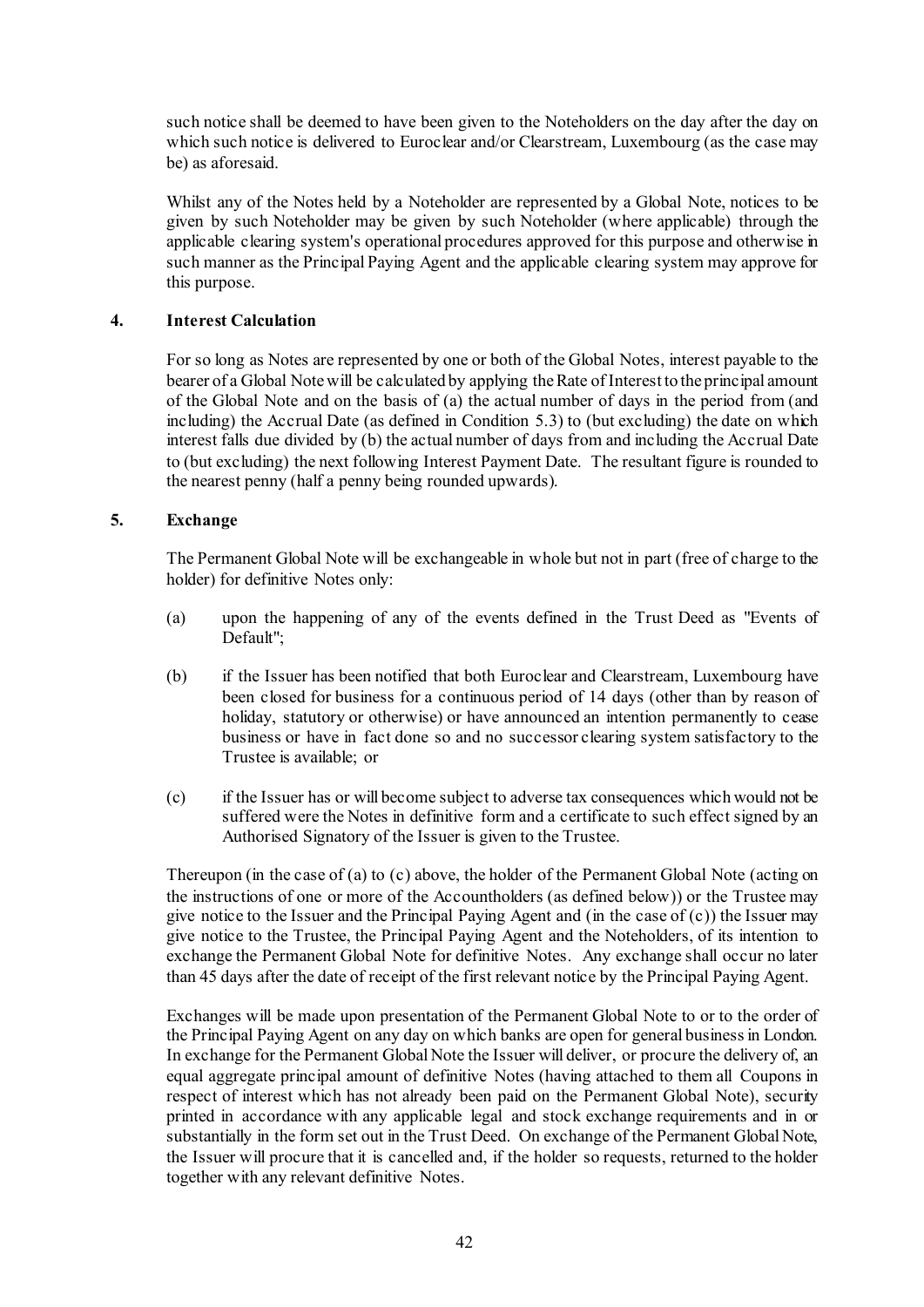### **6. Prescription**

Claims against the Issuer and the Guarantor in respect of principal and interest on the Notes represented by a Global Note will be prescribed after 10 years (in the case of principal) and five years (in the case of interest) from the Relevant Date (as defined in Condition [8](#page-44-0) (*[Taxation](#page-44-0)*)).

### **7. Cancellation**

Cancellation of any Note represented by a Global Note and required by the Conditions of the Notes to be cancelled following its redemption or purchase will be effected by instruction to Euroclear and Clearstream, Luxembourg to make appropriate entries in their records in respect of all Notes which are cancelled.

## **8. Put Option**

For so long as all of the Notes are represented by one or both of the Global Notes and such Global Note(s) is/are held on behalf of Euroclear and/or Clearstream, Luxembourg, the option of the Noteholders provided for in Condition [7.6](#page-41-0) (*[Redemption at the Option of the Noteholders](#page-41-0)  [on a Change of Control](#page-41-0)*) may be exercised by an Accountholder giving notice to the Principal Paying Agent in accordance with the standard procedures of Euroclear and Clearstream, Luxembourg (which may include notice being given on his instructions by Euroclear or Clearstream, Luxembourg or any common safekeeper for them to the Principal Paying Agent by electronic means) of the principal amount of the Notes in respect of which such option is exercised and the Issuer shall procure that the portion of the principal amount of the relevant Global Note so redeemed shall be entered in the records of Euroclear and/or Clearstream, Luxembourg.

## **9. Redemption at the Option of the Issuer**

For so long as all of the Notes are represented by one or both of the Global Notes and such Global Note(s) is/are held on behalf of Euroclear and/or Clearstream, Luxembourg, no selection of Notes to be redeemed will be required under Condition 7.5 (*Provisions relating to Partial Redemption*) in the event that the Issuer exercises its call option pursuant to Condition [7.3](#page-39-1) (*[Redemption at the Option of the Issuer](#page-39-1)*) in respect of less than the aggregate principal amount of the Notes outstanding at such time. In such event, the partial redemption will be effected in accordance with the rules and procedures of Euroclear and/or Clearstream, Luxembourg (to be reflected in the records of Euroclear and Clearstream, Luxembourg as either a pool factor or a reduction in nominal amount, at their discretion).

### **10. Euroclear and Clearstream, Luxembourg**

Notes represented by a Global Note are transferable in accordance with the rules and procedures for the time being of Euroclear and Clearstream, Luxembourg, as appropriate.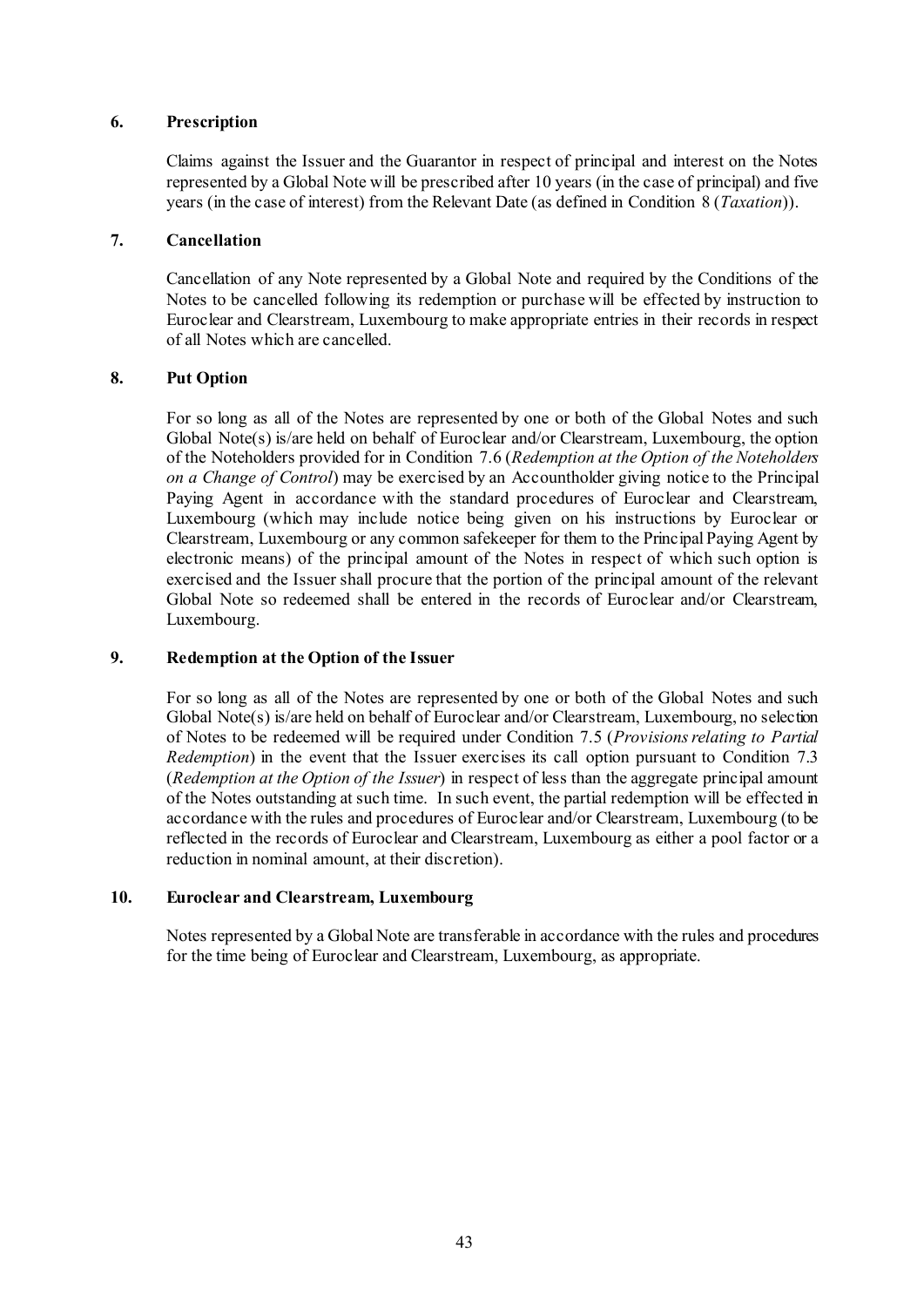## **USE OF PROCEEDS**

The net proceeds from the issue of the Notes are expected to be approximately £396,336,000 and will be applied by the Issuer to repay certain of its existing indebtedness and for its general corporate purposes.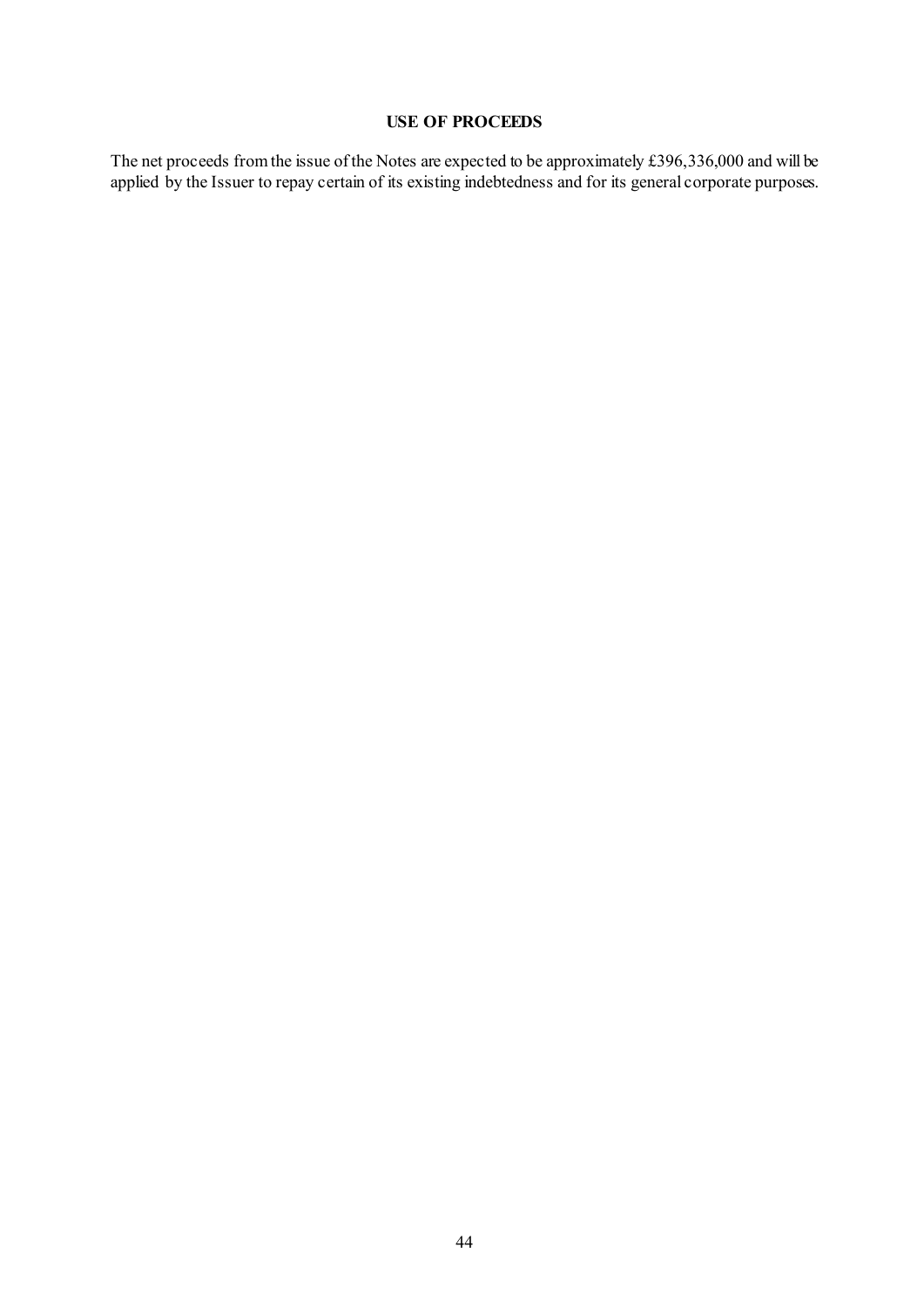### **DESCRIPTION OF THE GROUP**

## **INTRODUCTION**

The Group's purpose is to 'knock down barriers so everyone can thrive', starting with the millions of SMBs served by the Group, its partners and accountants. Customers trust the Group's finance, HR and payroll software to make work and money flow. By digitising business processes and relationships with customers, suppliers, employees, banks and governments, the digital network connects SMBs, removing friction and delivering insights. 'Knocking down barriers' also means the Group uses its time, technology and experience to tackle digital inequality, economic inequality and the climate crisis.

The Issuer, which is one of the UK's largest software companies, is listed on the London Stock Exchange (ticker: SGE.L) and is a member of the FTSE 100 Index with a market capitalisation of approximately £8.7 billion as at 31 December 2021.

The Group has made significant progress in delivering the strategy set out at the start of FY2019, reshaping its operating model and culture as a SaaS-focused business.This has resulted in a shift towards a more focused and higher quality business model, underpinned by predictable subscription revenue streams. Building on this progress and reflecting the accelerating digitisation of its customer base, the Group has refreshed its strategic framework, whilst maintaining its focus on championing SMBs. The Group's evolved purpose is now to break down barriers so that everyone can thrive. This purpose underpins the Group's ambition to become the trusted network for SMBs.

The Group supports millions of SMBs around the world, focusing primarily on professional users, typically accountants or bookkeepers who understand compliance and want rich functionality to help drive efficiencies and gain more insight into their business. The Group delivers this through what it considers to be best in class cloud-based technology and support across accounting, people and payroll solutions.

The Group is a global organisation with local focus. The geographical segments are North America (United States and Canada) which accounted for 39 per cent. of its organic revenue in FY2021, Northern Europe (the UK and Ireland), which accounted for 22 per cent. of its organic revenue in FY2021, and International (including South Africa, France, Iberia and Central Europe) which accounted for 39 per cent. of its organic revenue in FY2021.

Since its formation, the Group has grown by expanding globally and broadening the range of products and services that it provides, both through organic growth and acquisitions, including the acquisition of Sage Intacct and Sage People in 2017, AutoEntry and Sage HR in 2019, alongside a number of bolt-on and minority investments in 2021.

In FY2021, the Group had total organic revenue of £1,778million (reflecting growth of 3.1 per cent from £1,725 million in FY2020), organic recurring revenue of £1,637 million (reflecting growth of 5.4 per cent. from £1,553 million in FY2020), and an organic operating margin of 19.3 per cent. In addition, the Group achieved a cash conversion of 126 per cent. (the third consecutive year in excess of 100 per cent.) and maintains a resilient balance sheet with around £1.2 billion of available cash and liquidity as at 30 September 2021.

## **HISTORY**

The Issuer was founded in 1981 by three entrepreneurs from Newcastle in order to automate accounting processes. The Issuer is a public limited company with an unlimited duration registered in England and Wales under company registration number 02231246 and incorporated under the Companies Act 1985. Its registered office is at C23 5 & 6 Cobalt Park Way, Cobalt Business Park, Newcastle-Upon-Tyne, Tyne & Wear, NE28 9EJ and its telephone number is +44 191 294 3000.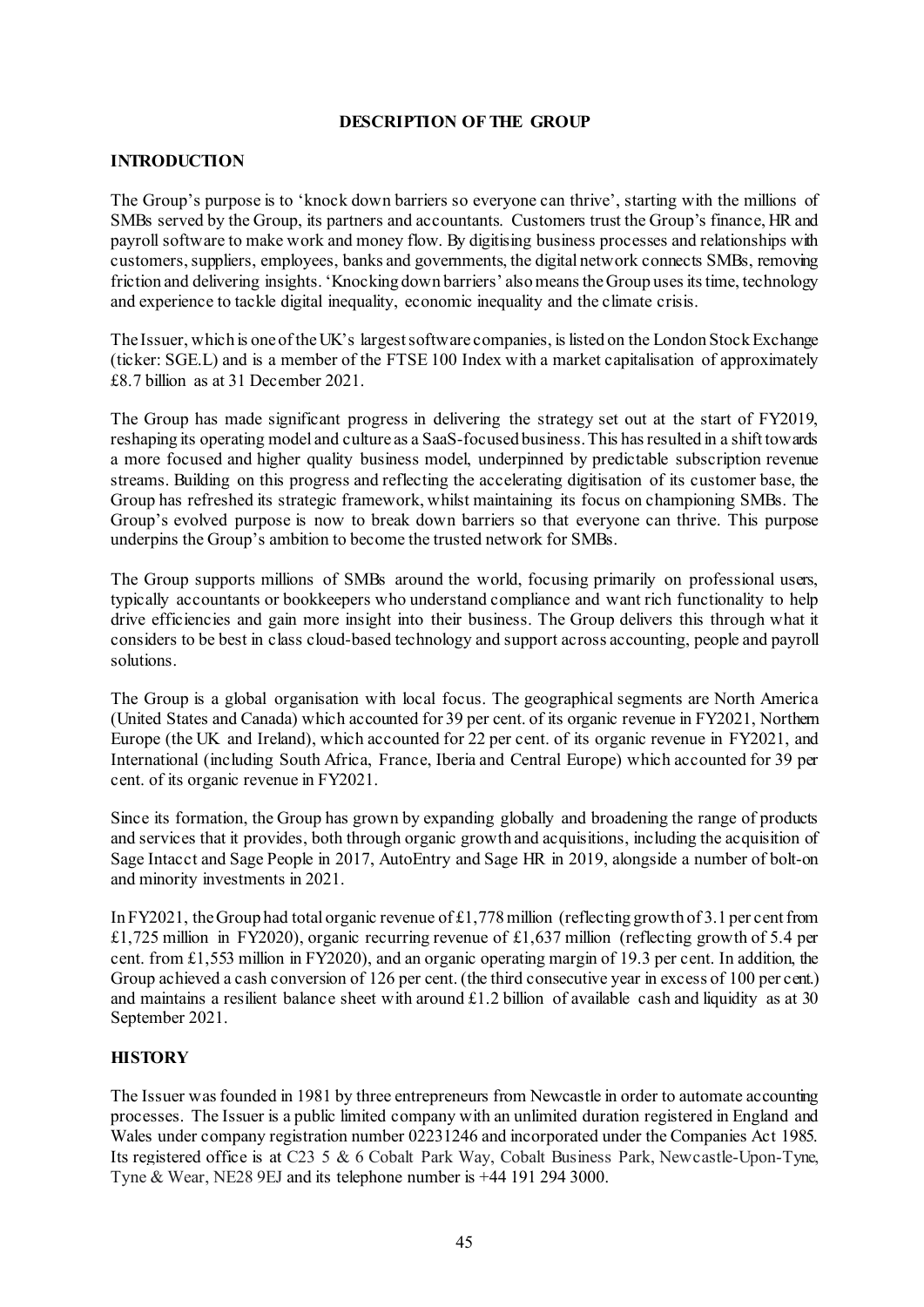In 1989, the Issuer was listed on the London Stock Exchange and it became a FTSE 100 company in 1999. From 1991, the Group began to expand internationally, entering 11 new markets by 2003. In 1998, the Group acquired Peachtree, a leading desktop accounting software company in North America, and in 2005, it acquired Adonix, a French company which developed the original enterprise resource planning software that is now known as Sage X3.

In 2011, the Group launched Sage Business Cloud Accounting. In 2017, it acquired Sage People and Sage Intacct, in 2019, it acquired AutoEntry and Sage HR and, in 2021, it made a number of bolt-on and minority investments. The launch of Sage Business Cloud in 2017 marked the commencement of the Group's transition from an on-premise licence software business to a SaaS business with an increased focus on cloud native solutions.

Alongside this, the Group has pursued divestment or other value creation paths for non-core products which have no route to Sage Business Cloud, resulting in the reduction of organic revenue from non-Sage Business Cloud products from 14 per cent. of total organic revenue in FY2019 to 10 per cent. in FY2021. In March 2020, the Group completed the disposals of Sage Pay and its Brazilian business, in March 2021 it completed the disposal of its Polish business, in May 2021 it disposed of its businesses in Asia and Australia and, in November 2021 it completed the sale of its Swiss business (in each case, excluding global products that are core to the Group's strategy such as Sage Intacct, Sage People and Sage X3). This disposal process has reduced the Group's exposure to non-core business lines and geographies and is now largely complete, with the Group's South African payroll outsourcing business remaining as held-for-sale.

The Guarantor was incorporated in 2012 and is a wholly-owned subsidiary of the Issuer. The Guarantor is a private limited company with an unlimited duration registered in England and Wales under company registration number 08319044 and incorporated under the Companies Act 2006. Its registered office is at C23 5 & 6 Cobalt Park Way, Cobalt Business Park, Newcastle-Upon-Tyne, Tyne & Wear, NE28 9EJ and its telephone number is +44 191 294 3000.

## **STRATEGY**

The Group has made significant progress in delivering the strategy set out at the start of FY2019, reshaping its operating model and culture as a SaaS-focused business. This has resulted in a shift towards a more focused and higher quality business model, underpinned by predictable subscription revenue streams. Business software has traditionally been sold through perpetual licences, where customers pay for their product once to be able to use it forever. Conversely, on subscription, customers pay an ongoing fee which entitles customers to the use of the Group's products and access to support services as long as they continue to pay, and they receive all future updates to the product as soon as the upgrades become available. The subscription and SaaS model drives higher quality recurring revenue with greater predictability of cash flows.

The Group believes that a SaaS model will transform the relationship it has with its customers. The model will result in increased interaction with customers, allowing the Group to continuously refine its understanding of customers' needs, thereby enabling it to add greater value to its customers over time. The Group believes that focus on continuous improvements to the lifetime value of customers, as well as optimising the cost to acquire and serve each customer, will help drive a rapid growth in value creation and provide benefits to the Group through higher quality revenue with improved forward visibility and predictability.

The Group's SaaS transition has focused on cloud solutions rather than on-premise software, with significant progress made in moving customers to cloud based or connected products and a subscription based consumption model over the course of FY2018 to FY2021. The Group focused on a number of key strategic priorities during FY2021, delivering on the following: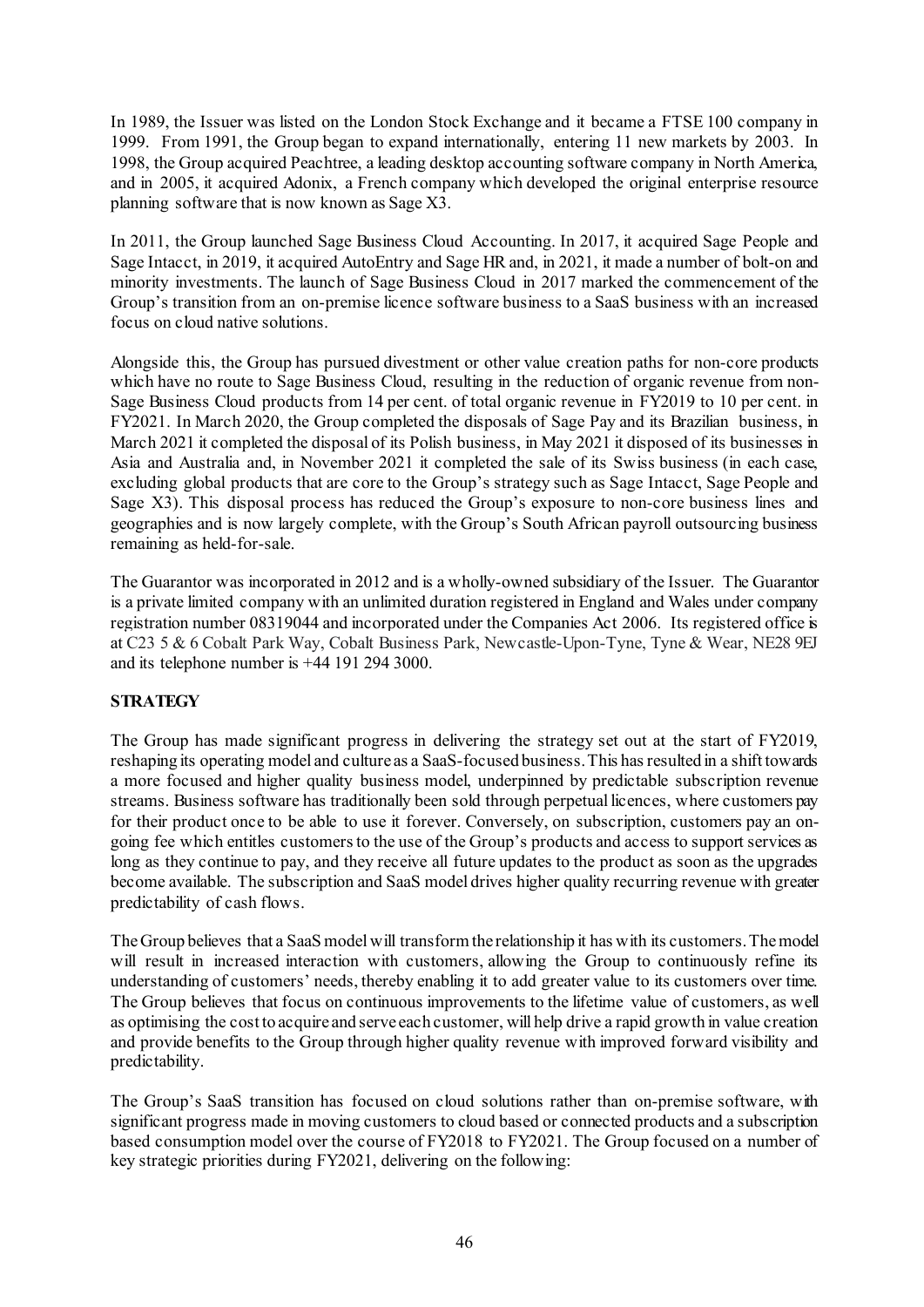- Growth of Sage Business Cloud in its target markets of Northern Europe and North America, with particular success in growing cloud native (with the Group's cloud native ARR growing by 44.0 per cent. from £240 million in FY2020 to £347 million in FY2021) and Sage Business Cloud penetration (which grew by 7 percentage points from 60 per cent. in FY2020 to 67 per cent. in FY2021);
- Increased investment in sales and marketing to drive growth in sales capacity and capability as well as increased product development spend enhancing the Sage Business Cloud digital network capabilities;
	- Embedding of SaaS capabilities based on an innovative and high performing culture, with colleague net promoter score increase from minus 6 in FY2019 to plus 32 in FY2020 and plus 35 in FY2021; and
	- A simplified business model focused on those geographies and verticals where the Group's market opportunity is maximised, with the cumulative value of disposals of non-core businesses increasing from £81 million in FY2019 to £323 million in FY2020 and £523 million in FY2021.

Ahead of FY2022, the Group's strategic framework was refreshed to reflect its evolving priorities, reflecting the growth in market opportunity as businesses accelerate their digital transformations. The Group's purpose is to 'knock down barriers so everyone can thrive', enabling its ambition to be the trusted network for SMBs. To serve this purpose and achieve its ambition, the Group will focus on five strategic priorities that that Group believes will help create value for customers, colleagues, society and shareholders, in FY2022 and beyond.

## **1. Scale Sage Intacct**

Sage Intacct forms the heart of the Group's cloud native financial management proposition for mid-sized businesses, in a fast-growing market driven by rapid digital transformation. It provides finance professionals with a powerful cloud financial management platform that brings significant benefits to its customers in terms of productivity and business insights. The Group has already invested significantly in building the proposition to drive accelerated scale, establishing Sage Intacct in new markets beyond the United States, including Canada, the UK, Australia and South Africa, and expanding its vertical focus into the construction and real estate sector. The Group intends to continue to grow Sage Intacct's customer base and addressable market, which it believes will deepen its capabilities in existing verticals, drive expansion into new verticals and accelerate international growth.

## **2. Expand medium beyond financials**

The Group believes its well-established position in providing financial management solutions to midsized businesses around the world creates a compelling opportunity to expand into adjacent areas – automating and adding value to a broader set of business processes and delivering improved data accuracy and insight. Customers can already benefit from powerful, integrated tools such as Sage Intacct Budgeting and Planning to streamline the planning process, as well as a wide range of add-on modules and services provided by partners. The Group has also partnered with Corporate Spending Innovations to streamline the accounts payable process, while Sage People offers a versatile cloud HR and people management system. Through a combination of organic and inorganic development, the Group intends to continue to broaden its value proposition for mid-sized businesses to support their digital transformation, by automating manual processes and by delivering integrated solutions that connect and deliver insight.

## **3. Build the small business engine**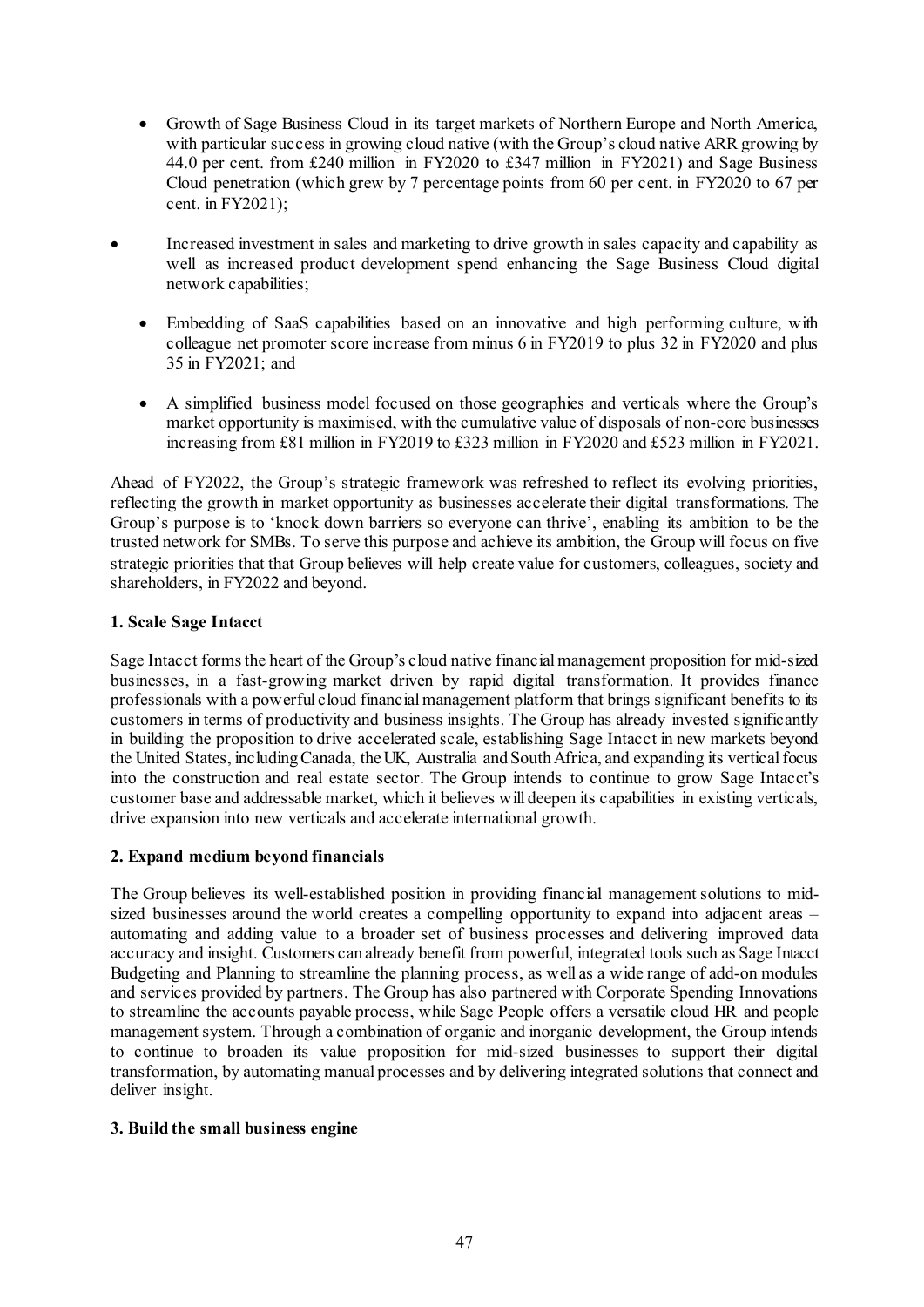The Group made significant progress in the small business market in FY2021, increasing its share of new business wins in the UK by offering an integrated suite of cloud native solutions, including Sage Accounting, Sage Payroll, Sage HR and AutoEntry. By investing in customer experience and digital marketing capabilities, the Group has created a scalable growth 'engine' that can be deployed in other geographies to leverage economies of scale and best practice. To complement this approach, the Group is also focusing on supporting and building advocacy with accountants, as key partners and recommenders, by investing in solutions such as Sage for Accountants, launched in November 2021, to help them digitise their own practice. The Group's priority is to continue to build the small business digital growth engine, including through acquisitions where appropriate, refining the proposition and capabilities in the UK while scaling and internationalising the approach in other markets.

## **4. Scale the network**

The Group is focused not only on developing solutions for specific business needs but also on integrating those solutions to provide a unified digital experience, and on creating a digital network of connections between businesses and their customers, suppliers, employees and regulatory bodies. The Group has several unique assets and capabilities to help it rapidly scale this digital network and drive sustainable competitive advantage, including its strong and loyal global customer base, its vibrant partner, accountant and independent software vendor (**ISV**) network, and its brand and reputation. The Group's priority is to enable and encourage participation in the digital network, migrating customers to Sage Business Cloud so they enjoy an expanding number of cloud-based digital services, delivered either by the Group or through its ISV ecosystem. More digital network participants contributing more data will power the insight required to build more innovative customer experiences, improving the Group's ability to retain existing and attract new customers.

### **5. Learn and disrupt**

Innovation is key to the long-termsuccess of the Group. By providing the opportunity to create actionable insights through data, the Sage Business Cloud digital network is a key enabler of innovation and the Group will continue to invest in the technology and capabilities that underpin it. The Group has already made significant progress in developing the core components of the network (for example through the SageID identity management system, the Service Fabric and the Group's microservices architecture) as well as capabilities in artificial intelligence and machine learning. The resulting innovation, from outlier detection capabilities to intelligent timesheet capture, is already delivering value to customers today. The Group intends to continuously improve its innovation capability and culture, (which it will complement with partnerships, investments and acquisitions) in order to share in early learnings from disruptive trends and inform subsequent investment choices.

## **LATEST FINANCIAL RESULTS**

The Group's progress in strategic execution in FY2021 has resulted in:

- growth in ARR of 7.7 per cent. from £1,560 million in FY2020 to £1,680 million in FY2021 reflecting continued revenue growth despite the continued impact of Covid-19, which particularly impacted the first two quarters. Growth in ARR in Original FY2020 compared to FY2019 was 4.8 per cent.;
- software subscription penetration of 70 per cent.<sup>[1](#page-58-0)</sup> in FY2021 compared to 65 per cent. in FY2020, as the Group continues to transition existing customers and attract new customers to subscription and Sage Business Cloud;

<span id="page-58-0"></span><sup>&</sup>lt;sup>1</sup> This number has subsequently further increased, as noted under "*Trading update*" below.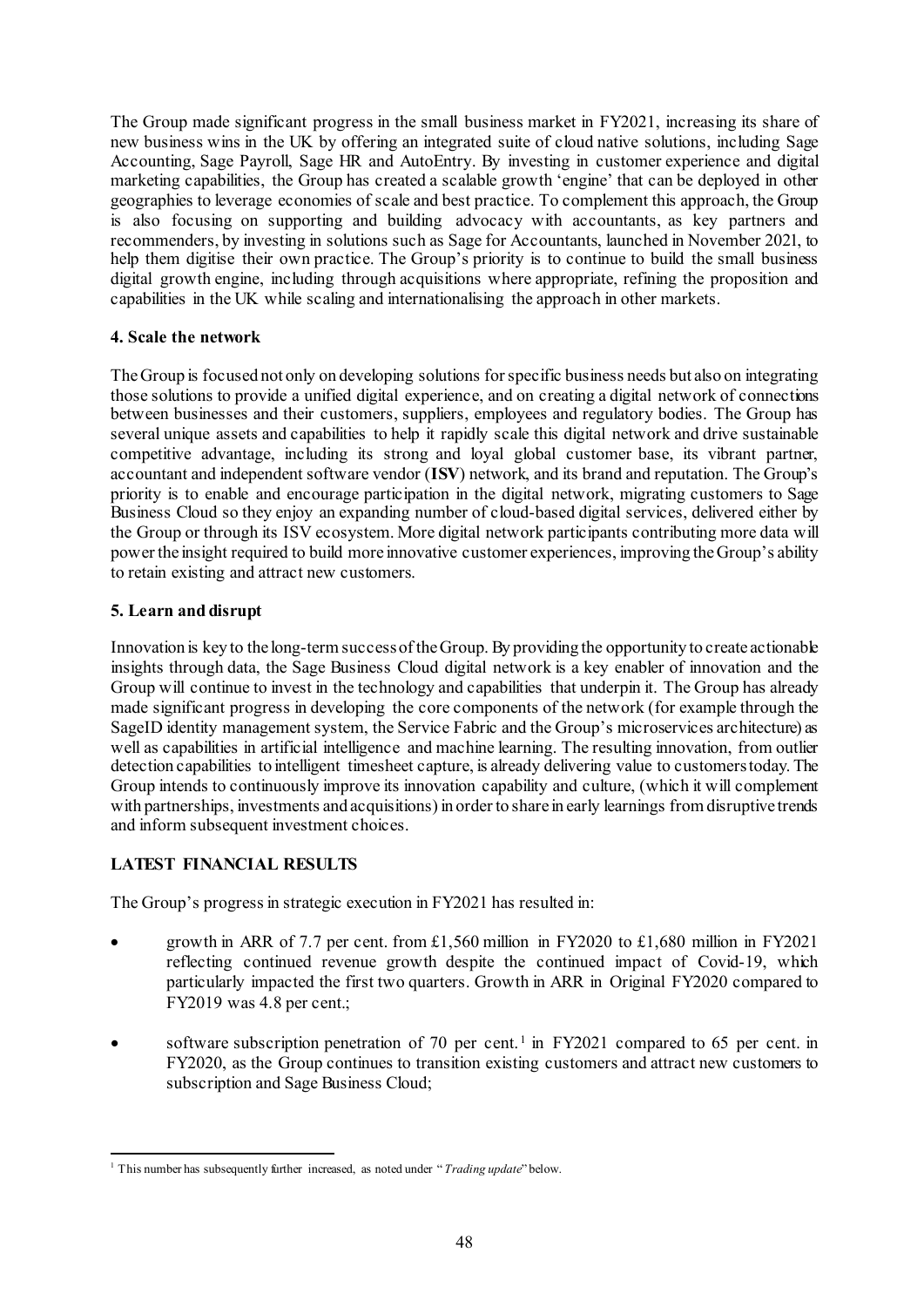- Sage Business Cloud penetration of 67 per cent.  $2 \text{ in } FY2021$  $2 \text{ in } FY2021$  compared to 60 per cent. in FY2020, reflecting continued progress in the shift towards cloud native and cloud connected solutions; and
- renewal by value of 99 per cent. in FY2021 compared to 99 per cent. in FY2020, reflecting lower levels of upsell to existing customers during the first half of FY2021.

The Group's total organic revenue growth in FY2021 was 3.1 per cent. at £1,778 million (FY2020: £1,725 million), reflecting growth in organic recurring revenue of 5.4 per cent. to £1,637 million, underpinned by an 11.3 per cent. rise in software subscription revenue to  $\pounds$ 1,242 million, which was driven by growth from existing and new customers, principally in North America and Northern Europe. Other revenue (Software and Software-Related Services (**SSRS**) and processing) declined by 18 per cent., in line with the Group's strategy to transition to subscription revenue and away from licence sales and professional services implementations.

In FY2021, the Group's organic operating profit was £343 million, a decline of 9.8 per cent. from FY2020. The Group's organic operating margin was 19.3 per cent. in FY2021 compared to 22.0 per cent. in FY2020. The FY2021 margin reflects planned increases in investment in both sales and marketing and in research and development to drive strategic execution in line with guidance given at the end of FY2020.

The Group generated £451 million of cash from operations in FY2021, representing cash conversion of 126 per cent., the third consecutive year that the Group delivered cash conversion in excess of 100 per cent. The strong performance in FY2021 reflects the continued growth in software subscription and sustained improvements in working capital.

# **Trading update**

On 26 January 2022, the Group published its trading update for the three months ended 31 December 2021. The Group's recurring revenue increased by 7.8 per cent. to £429 million, underpinned by a 20.7 per cent. rise in Sage Business Cloud revenue to £280 million, with continued strength in new customer acquisition. Software subscription revenue grew by 13.5 per cent. to £336 million, increasing subscription penetration to 73 per cent. from 68 per cent. at the end of the first quarter of FY2021.

Regionally, North America achieved growth in recurring revenue of 10.8 per cent. to £174 million, reflecting further strength in Sage Intacct, together with growth in cloud connected products. In Northern Europe, recurring revenue increased by 6.7 per cent. to £102 million, driven by accelerating growth in cloud native solutions including Sage Accounting and Sage Intacct. In International, recurring revenue increased by 4.8 per cent. to £152 million, with growth across Sage Business Cloud supported by further progress in migrations.

In terms of the portfolio view of recurring revenue, the Future Sage Business Cloud Opportunity (products within, or to be migrated to, Sage Business Cloud) grew by 10.4 per cent. to £394 million. This was driven by strong growth in cloud native revenue of 44.3 per cent. to £90 million primarily through new customer acquisition, as well as further growth in the cloud connected portfolio. Sage Business Cloud penetration increased to 71 per cent. from 65 per cent. at the end of the first quarter of FY2021.

Other revenue (SSRS and processing) decreased by 21.6 per cent. to £29million, in line with the Group's strategy to transition away from licence sales and professional services implementations.

The Group's total revenue increased by 5.3 per cent. to £458 million in the first three months of FY2022.

<span id="page-59-0"></span> <sup>2</sup> This number has subsequently further increased, as noted under " *Trading update*" below.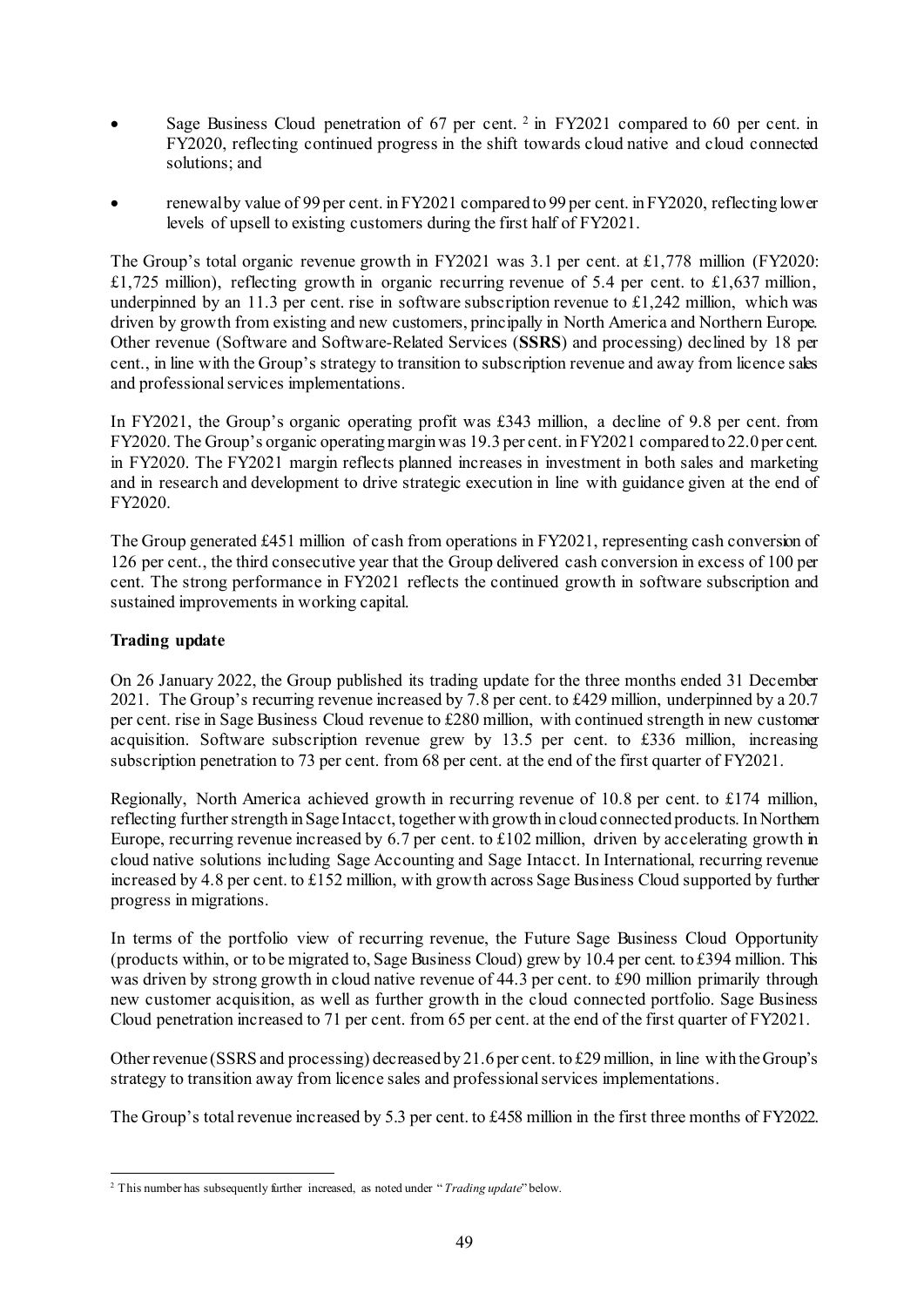On 17 January 2022, the Group completed the previously announced acquisition of Brightpearl, a cloud native multichannel retail management system for the retail and ecommerce vertical. The acquisition accelerates the Group's strategy for growth, including scaling Sage Intacct, broadening the value proposition for mid-sized businesses and expanding the Group's digital network. See further "—*Recent developments*" below.

## **STRENGTHS**

The Group believes that its key strengths are:

### **A large and growing total addressable market with fragmented competition**

Operating across small, medium and large businesses gives the Group access to a total addressable market (**TAM**) that the Group estimates is set to be worth approximately U.S.\$38 billion in 2022 and to comprise 67 million SMBs, increasing in value to approximately U.S.\$40 billion in 2023. The Group's TAM includes Accounting and Financials, HR and Payroll applications for businesses with up to 2,000 employees. The Group expects cloud growth to be 12 per cent. in 2022 and 2023 with a 1 per cent. decline in the on-premise market. The Group also believes that cloud adoption rates globally may reach 55 per cent. in 2022 and 58 per cent. in 2023. The United States is the most cloud adoptive region and the Group believes that its cloud adoption rate may reach 65 per cent. in 2023, with the UK and Ireland's rate expected to be at 56 per cent. and France's at 41 per cent.

Competition within this market is highly fragmented and the Group is active across multiple geographies, customer types and software categories. The Group aims to solve multiple core back-office issues for its customers and thereby establish a deeper relationship with its customers.

The heightened pressure on businesses globally to be more efficient and agile, coupled with increasing regulatory and compliance requirements, is increasing the pace of software adoption. Moreover, constant technological advances in cloud deployment models, enhanced process automation, artificial intelligence and machine learning are also increasing the pace of software adoption, saving users time and money, and making back-office software more and more fundamental to a business's long-term success. The Group uses these latest advances in technology to provide a suite of solutions that allow its customers to run their entire back office through the Group.

## **A strong customer proposition**

The Group continually innovates and invests in technology to provide market leading solutions that connect Sage Business Cloud customers into a single digital network. Sage Business Cloud delivers a suite of cloud software solutions for the accounting, financial management, enterprise resource planning (**ERP**), people and payroll categories, supported by a number of high value third party market-place applications that can be used to create bespoke offerings for customers, tailored to their individual needs. These cloud services comprise both cloud connected versions of the Group's traditionally on-premise solutions, and fully-hosted cloud native solutions.

The Group's cloud connected solutions (Sage 50cloud and Sage 200cloud) combine the power and productivity of the desktop with the freedom and security of the cloud. The Group's cloud native solutions (Sage Accounting, Sage Intacct, Sage People and Sage Payroll) provide the operational advantages of a fully hosted solution, including anytime, anywhere access and automatic upgrades. Cloud native solutions offer open application programming interfaces, giving them access to a wide ecosystem of partners and ISVs.

Sage X3, which is sold to the Group's larger business customers, can be deployed on-premise or in the cloud, providing a functional solution for end-to-end business processes.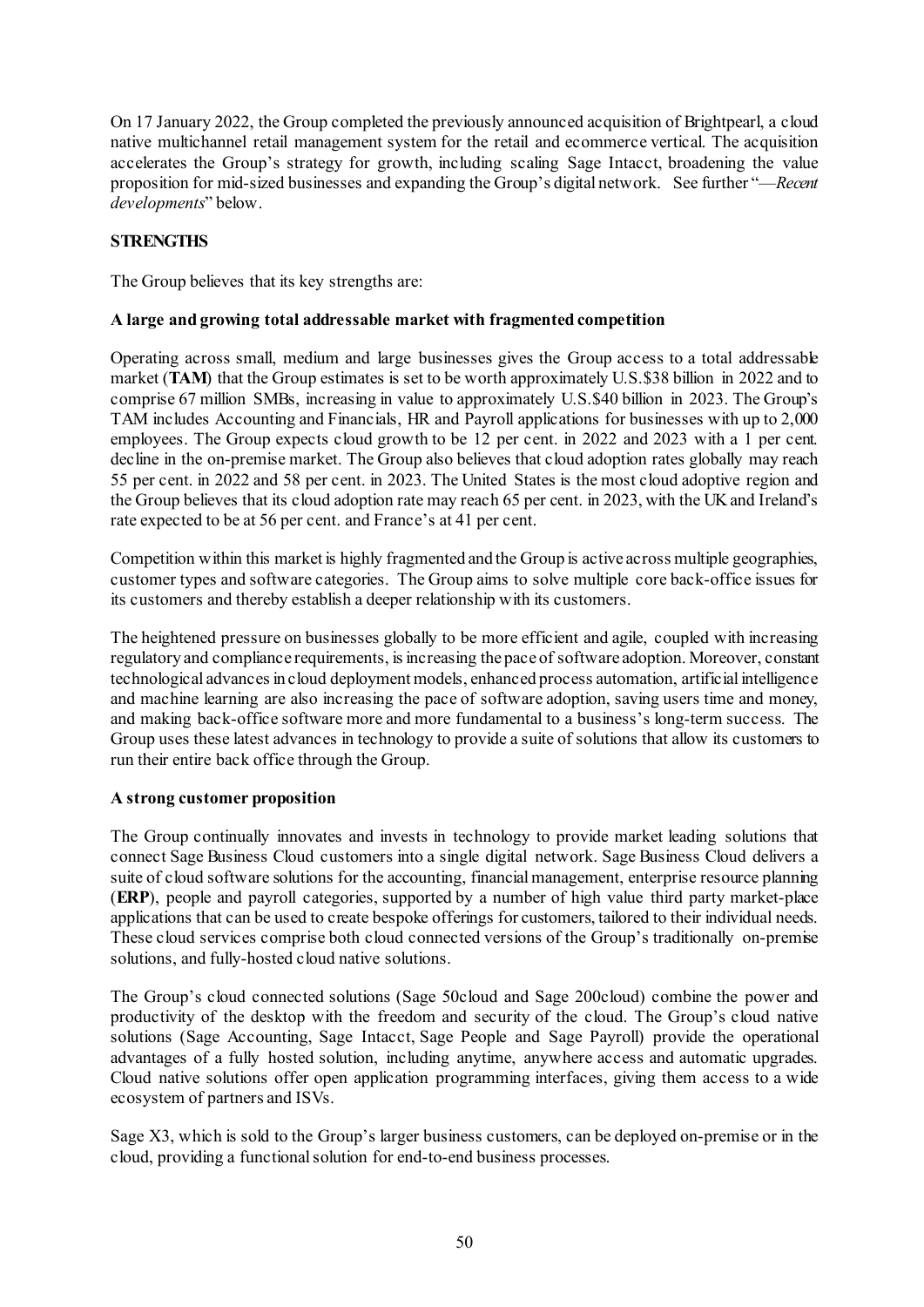Sage Business Cloud was introduced in FY2017. In each of FY2019, FY2020 and FY2021 it generated £652 million, £858 million and £997 million of organic recurring revenue respectively, representing significant growth year on year. For FY2021, Sage Business Cloud penetration was 67 per cent., up from 60 per cent. in FY2020, 61 per cent. in Original FY2020 and 51 per cent. in FY2019.

## **Globally diversified with significant market opportunity**

A deep knowledge of local legislation has allowed the Group to scale globally, with a geographically diverse customer base, and a reputation for compliance, trust and excellent customer service.

The Group's three geographical segments are North America (the United States and Canada), which accounted for 39 per cent. of its organic revenue in FY2021, Northern Europe (the UK and Ireland), which accounted for 22 per cent. of its organic revenue in FY2021 and International (including South Africa, France, Iberia and Germany) which accounted for 39 per cent. of its organic revenue in FY2021.

Cloud adoption rates vary by geography. The United States is the most cloud adoptive region and is forecast to represent 65 per cent. in 2023, with the UK and Ireland's cloud adoption rate expected to be at 56 per cent. and France's at 41 per cent. The Group also believes that cloud adoption rates globally may reach 55 per cent. in 2022 and 58 per cent. in 2023.

The Group believes that transitioning to a high performing SaaS business has enabled it to develop a closer relationship with its customers. As a result, the Group is able to service customer needs better, increasing retention rates and driving greater value. With 70 per cent. of the Group's organic revenue in FY2021 and 65 per cent. in FY2020 driven by software subscription, the Group believes that there is still significant opportunity for growth.

Across the Group's global network, customers move significant funds through the Group's accounting and payroll software each year, making the Group an attractive proposition for ISVs and strategic alliances. Continuing to innovate and partner with technology partners, as well as further internal investment in research and development (**R&D**), means the Group can target further growth through new customer acquisition.

# **Strong environmental, social and governance credentials**

The Group's purpose led culture is a key strength both in terms of colleague engagement and in how the Group interacts with customers and other stakeholders. Barriers like discrimination, bias and unequal access to education and technology negatively impact marginalised communities and under-represented groups. The Group's Sustainability and Society strategy is to 'knock down these barriers' to create equal opportunity by investing in education, technology and environmental change to give individuals, SMBs and the planet the opportunity to thrive.

This strategy has three key pillars:

- Tech for Good which tackles digital inequality for innovation, enterprise and progress. An estimated 70 per cent. of new value created in the global economy over the next decade will be based on digitally enabled platform business models. [3](#page-61-0) The Group will 'knock down barriers' to digital equality by making technology and data open to all and by being a leader in diversity, equity and inclusion innovation in the technology sector;
- Fuel for Business which tackles economic inequality by supporting under-represented groups. The Group will provide advice and support for businesses and start-ups run by under-represented

<span id="page-61-0"></span> <sup>3</sup> Source: https://www.weforum.org/platforms/shaping-the-future-of-digital-economy-and-new-value-creation.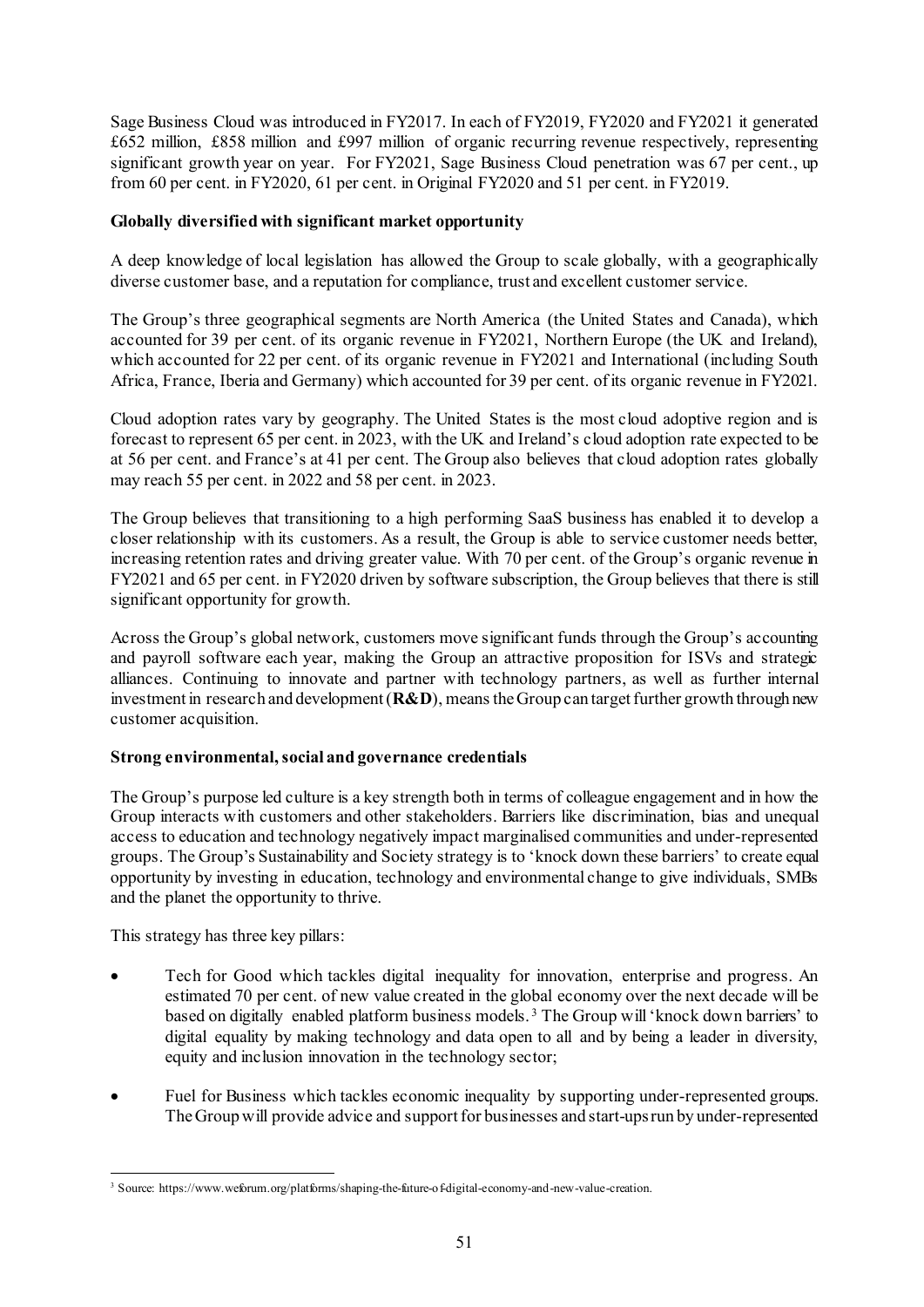groups by working with a number of global partners to address economic inequality, support business growth and create employment opportunities; and

• Protect the Planet by tackling the climate crisis through powering sustainable business models. The Group will help customers to more easily understand how to comply with environmental requirements and reduce their environmental impacts through its Sustainability Hub for small businesses launched in September 2021 in the UK and Ireland. The Group will lead by example with ambitious targets to achieve net zero greenhouse gas emissions by 2040 across Scope 1, 2 and 3 carbon emissions, with a mid-term goal to reduce carbon emissions by 50 per cent. by 2030 against a 2019 baseline and through the Group's commitment to the SBTi (Science-Based Targets initiative) and the UN climate change Race to Zero.

### **High quality recurring and cloud revenue with strong customer retention and a resilient business model**

The Group's revenue comprises both recurring revenue, including software subscription and maintenance and support revenue, and non-recurring revenue, principally one-off licences and services revenue. In FY2021, 92 per cent. of the Group's total organic revenue was organic recurring revenue and 70 per cent. of the Group's total organic revenue was software subscription revenue. Over time, the Group's target is to achieve software subscription revenue aggregating between 85 to 90 per cent. of its total revenue.

During FY2021, the Group's recurring cloud native revenue grew by 35.0 per cent. (from £212 million in FY2020 to £286 million in FY2021) and the Group's recurring cloud connected revenue grew by 14.0 per cent. (from £623 million in FY2020 to £711 million in FY2021). Consistent with the Group's strategy to transition to subscription revenue and away from licence sales and professional services implementations, revenue from business still to be migrated to the cloud fell by 10 per cent. in FY2021 (from £546 million in FY2020 to £490 million in FY2021), and revenue from non-Sage Business Cloud business fell by 12 per cent. (from £172 million in FY2020 to £150 million in FY2021).

In FY2021, the Group's organic recurring revenue grew by 5.4 per cent. compared to 8.4 per cent. in FY2020 and 11.2 per cent. in FY2019. The increase in organic recurring revenue for FY2021 was driven by growth from existing and new customers, principally in North America and Northern Europe.

The Group has strong customer retention, with a renewal rate by value of 99 per cent. in FY2021. This, when combined with new customer acquisition, resulted in ARR growth during FY2021 of 7.7 per cent. (increasing from £1,560 million as at 30 September 2020 to £1,680 million as at 30 September 2021).

## **Attractive profitability and strong cash flow**

The Group's organic operating profit margin was 19.3 per cent. in FY2021, 22.0 per cent. in FY2020 and 23.8 per cent. in FY2019. The change in the Group's organic operating profit margin in FY2020 compared to FY2019 reflected continued investment into the execution of the Group's strategy, and includes a £17 million additional charge to provide for potential bad debts in connection with Covid-19. The change in the Group's organic operating profit margin in FY2021 compared to FY2020 reflected an increased investment in sales and marketing and in R&D, again reflecting investment into the execution of the Group's strategy.

The Group benefits from strong cash flow, with its underlying cash conversion comprising 126 per cent. of its underlying operating profit in FY2021 compared to 123 per cent. in FY2020 and 129 per cent. in FY2019. The Group's free cash flow was 18 per cent. of its underlying revenue in FY2021 compared to 21 per cent. in FY2020 and 23 per cent. in FY2019.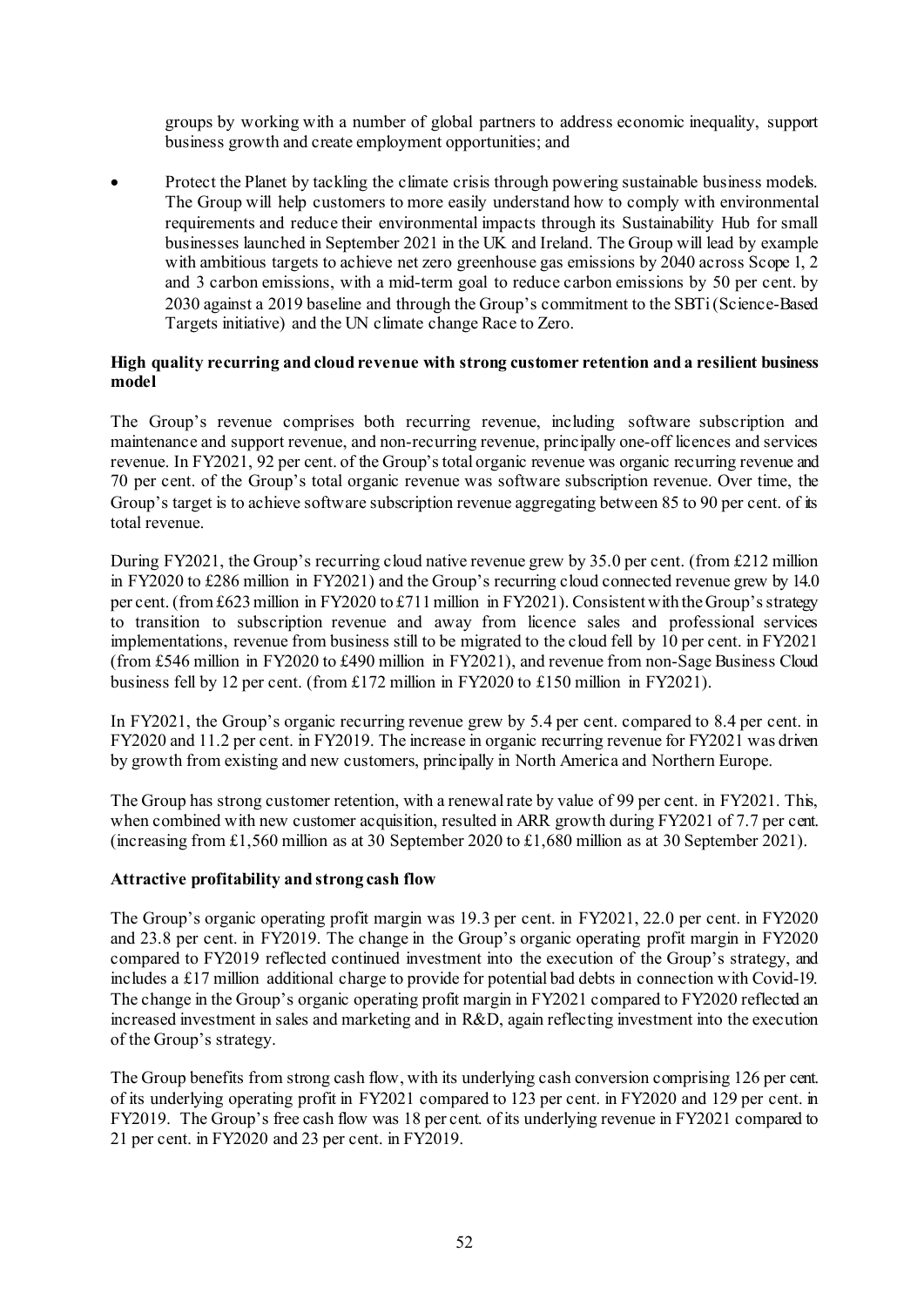### **Low leverage and conservative financial policy**

The Group's strong cash generation allows it to maintain a low net debt/EBITDA leverage ratio. In FY2021 the Group's net debt/EBITDA leverage ratio was 0.6 times compared to 0.3 times in FY2020 and 0.8 times in FY2019. The increase in the Group's leverage in FY2021 resulted from a share buyback programme arising following the realisation of significant disposal proceeds. The Group issued a debut £350 million bond in February 2021 to repay existing indebtedness and for general corporate purposes. The majority of the Group's debt matures in 2025 and 2031, with only small amounts of debt maturing in 2022 and 2023.

Cash and liquidity are closely monitored by the Group, and cash resources required to meet business objectives are reviewed monthly with any surplus cash being repatriated to the Group as soon as possible.

### **Strong management team**

The Group's management team is organised through an Executive Committee and has a broad range of experience in both FTSE100 operations and technology. The Executive Committee consists of two Board members with other key business leaders. The Executive Committee is led by Steve Hare, Chief Executive Officer. Steve joined the Group in 2014 as Chief Financial Officer and became Chief Executive Officer in 2018. Prior to joining the Group, Steve served as Operating Partner and Co-Head of the Portfolio Support Group at the private equity firm Apax Partners, which he joined in 2009.

Jonathan Howell, Chief Financial Officer, is also both a Board member and a member of the Executive Committee. Jonathan previously served as Group Finance Director of Close Brothers Group plc for ten years. In addition, he was a non-executive director and Chair of the Audit and Risk Committee at Sage from 2013 to 2018.

Since FY2019, the Group has also made appointments to its Executive Committee to help the Group to execute on its technology strategy and reinforce its focus on innovation and SaaS. In FY2019, the Group appointed Aaron Harris, Chief Technology Officer, to the Executive Committee. In FY2020, the Group appointed Lee Perkins, Chief Operating Officer [4](#page-63-0), Derk Bleeker, Chief Corporate Development Officer, Sue Goble, Chief Customer Success Officer<sup>[5](#page-63-1)</sup>, and Cath Keers, Chief Marketing Officer to the Executive Committee and Keith Robinson became a full member of the Executive Committee. During FY2021, Rob Reid, managing director of Sage Intacct and Keith Robinson, Chief Strategy Officer, both stepped down from the Executive Committee. Derk Bleeker was subsequently appointed as Chief Strategy and Corporate Development Officer in FY2021 and Walid Abu-Habda, Chief Product Officer, was appointed as a member of the Executive Committee with effect from 1 January 2022.

## **BUSINESS**

The Group's business model is centred around attracting new customers and retaining existing customers. The Group seeks to attract new customers through:

- its reputation as a trusted adviser based on its strong brand of trust and market leading customer services;
- its extensive local knowledge which helps its customers achieve compliance and allows the Group to plan for new legislation before it is introduced;
- its innovation through continual investment in technology to ensure its products remain among the market leaders;

 <sup>4</sup> Lee Perkins is leaving in March 2022.

<span id="page-63-1"></span><span id="page-63-0"></span><sup>5</sup> Sue Goble is retiring at the end of March 2022.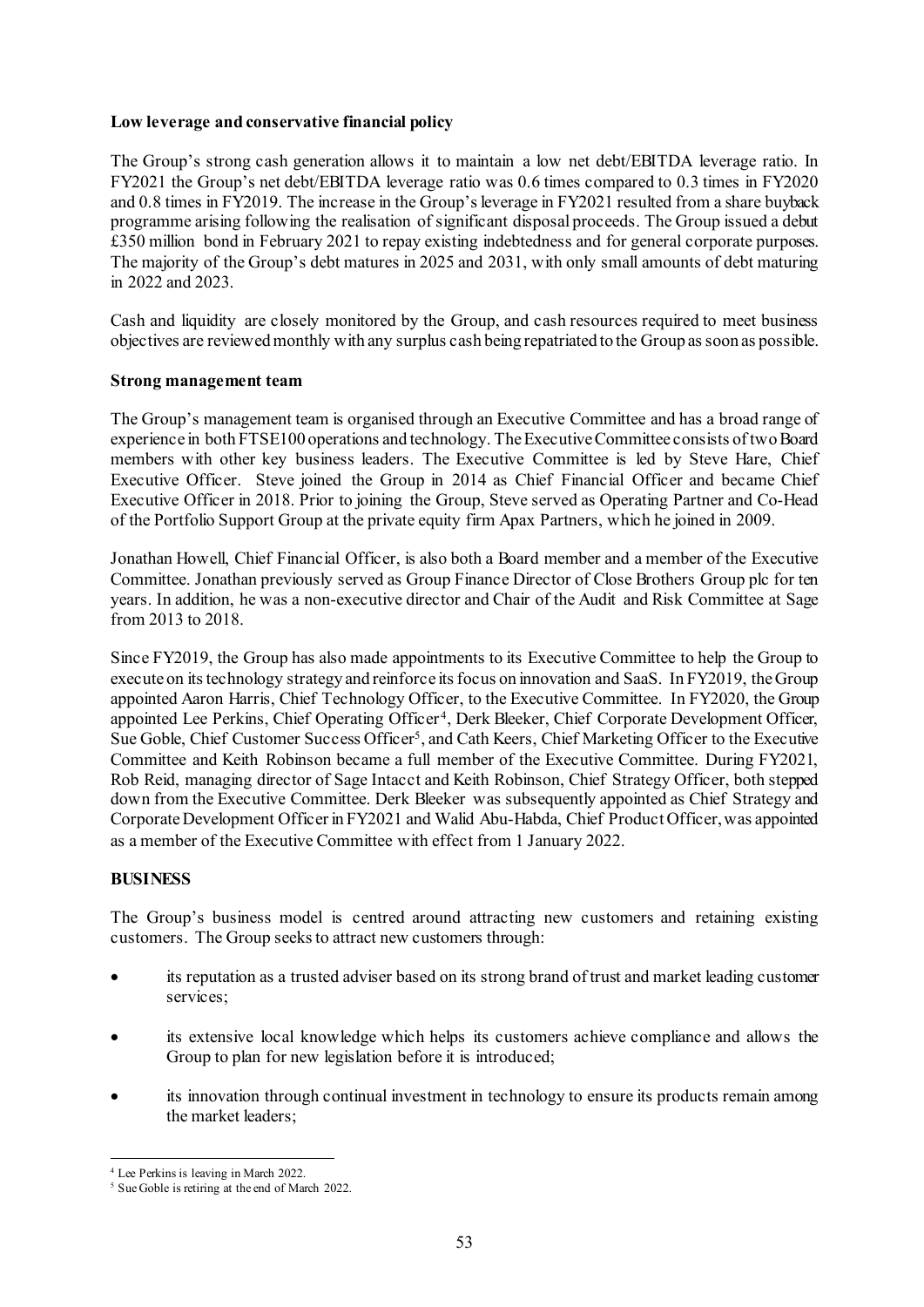- its caring and committed staff invested in driving success for its customers; and
- its multi-sales channel sales approach described below.

The Group aims to retain existing customers by:

- adding value through offering the latest features and functionality and providing solutions tailored to customers' evolving needs;
- enabling customers to move seamlessly to a new Sage product as their needs evolve; and
- providing exceptional customer service.

## **Markets and customers**

The Group helps businesses face the day-to-day challenges of running a business by simplifying complexity, providing greater control and assisting with legislative compliance.

The Group provides accounting, financial management, ERP, people and payroll software to businesses of all sizes. These products are offered on a subscription basis for both its cloud native and cloud connected solutions.

The Group has a global presence with its largest markets of North America (comprising the United States and Canada) and Northern Europe (comprising the UK and Ireland) accounting for 61 per cent. of its organic revenue in FY2021.

The Group's customers comprise businesses from all sectors, including advertising, aerospace, chemicals, construction, credit, distribution, food and drink, financial services, human resources, logistics, marketing, professional services, trade and wholesale. The Group's customer base comprises four categories:

- subscription customers with a cloud native or cloud connected subscription;
- subscription customers with an on-premise product who the Group believes present an opportunity for revenue growth if they migrate to cloud-based subscription contracts which would provide them with superior functionality and access to Sage Business Cloud;
- on-plan customers with both a perpetual licence and a support contract. Again, the Group sees an opportunity to migrate these customers to a subscription contract which would generate additional revenue compared to the revenue derived from a maintenance contract; and
- off-plan customers with a perpetual licence but no support contract. The Group believes that many of these customers, who currently generate no revenue to the Group, will still be using an older version of the Group's product, which presents the Group with an opportunity to migrate them to the latest versions of its subscription based cloud connected products.

The Group has three main routes to market: inbound digital sales, inbound and outbound direct sales and partners. Direct sales include both desk-based inside sales teams and field sales teams for the Group's solutions targeting larger customer segments such as those using Sage Intacct, Sage People and Sage X3. The Group's partners operate in four channels: strategic alliances, accountants, value added resellers (**VARs**) and ISVs. These partners are incentivised to drive new customers to the Group both financially and through their access to the other benefits offered by the Group's partner programme.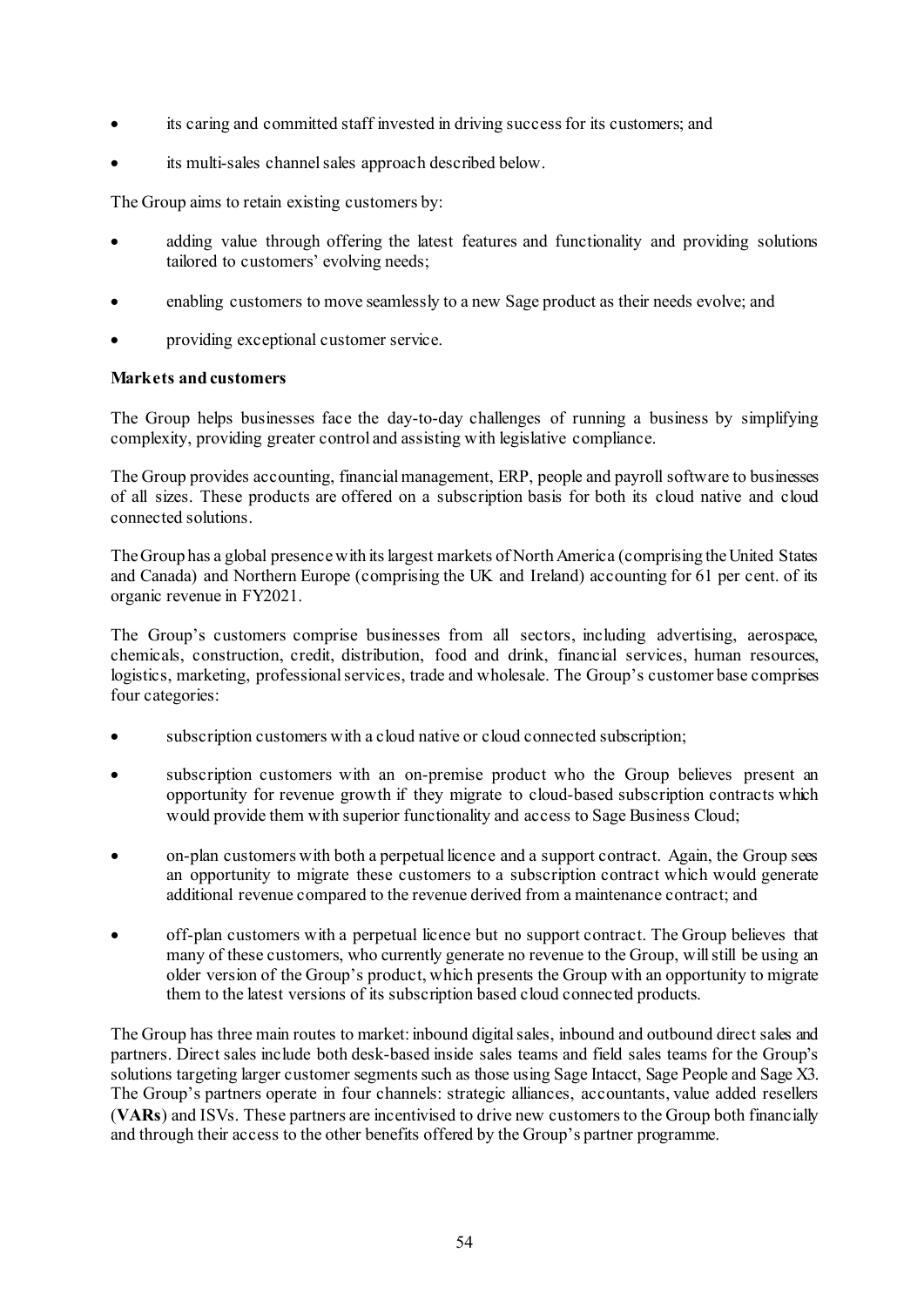The Group believes that its partners are at the heart of everything it does and are core to its strategy. As such, the Group is committed to continuous investment in its partners to drive their success and growth and has a partner code of conduct which defines the minimum standards of behaviour expected from all of its partners.

The Group has a network of approximately 80,000 accountants who buy and use its software while simultaneously recommending the Group's products to other customer segments. The Group believes that accountants are a critical partner as they continue to be a top trusted adviser to businesses, the technology recommendations that they make to their clients drive business decisions, and their consulting services are in high demand. The Group has invested in the growth of this channel through the acquisition of GoProposal (a cloud native client onboarding solution) which is core to the Group's Sage for Accountants platform which was launched in November 2021.

In addition, the Group has approximately 40,000 active VARs who promote and sell the Group's products to new customers, often bundling the products with their own software modules built on Sage technology (which are typically highly vertical specific), as well as value added services, such as integration, customisation, consulting, training and implementation, to meet customer needs.

The Group has approximately 700 ISVs who develop solutions that integrate with the Group's Sage Business Cloud solutions, enhancing their functionality and often allowing the Group to target a new vertical in the market because of the specialisation the ISVs bring.

The Group's strategic alliance partners, which include Microsoft, Salesforce and Amazon, enable the Group to differentiate its own Sage Business Cloud offering by supporting new product innovation and joint go-to-market opportunities. They are central to empowering and growing the Sage Business Cloud and other leading business solutions and innovative technologies.

## **Products**

The Sage Business Cloud vision is at the heart of the Group's overall product strategy. The Group believes that this vision has enabled an alignment of purpose and execution and a prioritisation of investment. As digital working has increased throughout the economies served, this clarity of vision has ensured that the Group has responded appropriately. It involves a portfolio of attractive products and a set of cloud capabilities, equipping customers to thrive in this era of digital transformation. The Group believes that innovation is, and will continue to be, a clear driver of success.

Sage Business Cloud is a suite of unified solutions that add high value with common services, so customers can integrate and migrate across solutions. This is supported by a marketplace with around 700 ISV apps and emerging technology across artificial intelligence, machine learning and automation. Products in Sage Business Cloud include:

## *Sage Intacct*

Sage Intacct is an award-winning cloud native financial management solution enabling organisations from start-ups to public companies to improve performance and make finance more productive. The Sage Intacct accounting software offers broad functionality that automates, accelerates and streamlines complex processes and delivers financial and operational insights through its multi-dimensional general ledger. The software handles basic needs (for example, inventory, accounts payable, accounts receivable, general ledger, and purchasing) as well as sophisticated challenges such as contract and subscription billing, revenue management and project billing. Sage Intacct allows the customer to configure a solution to its requirements, integrate with other solutions, and build its own applications on the Sage Intacct platform.

## *Sage People*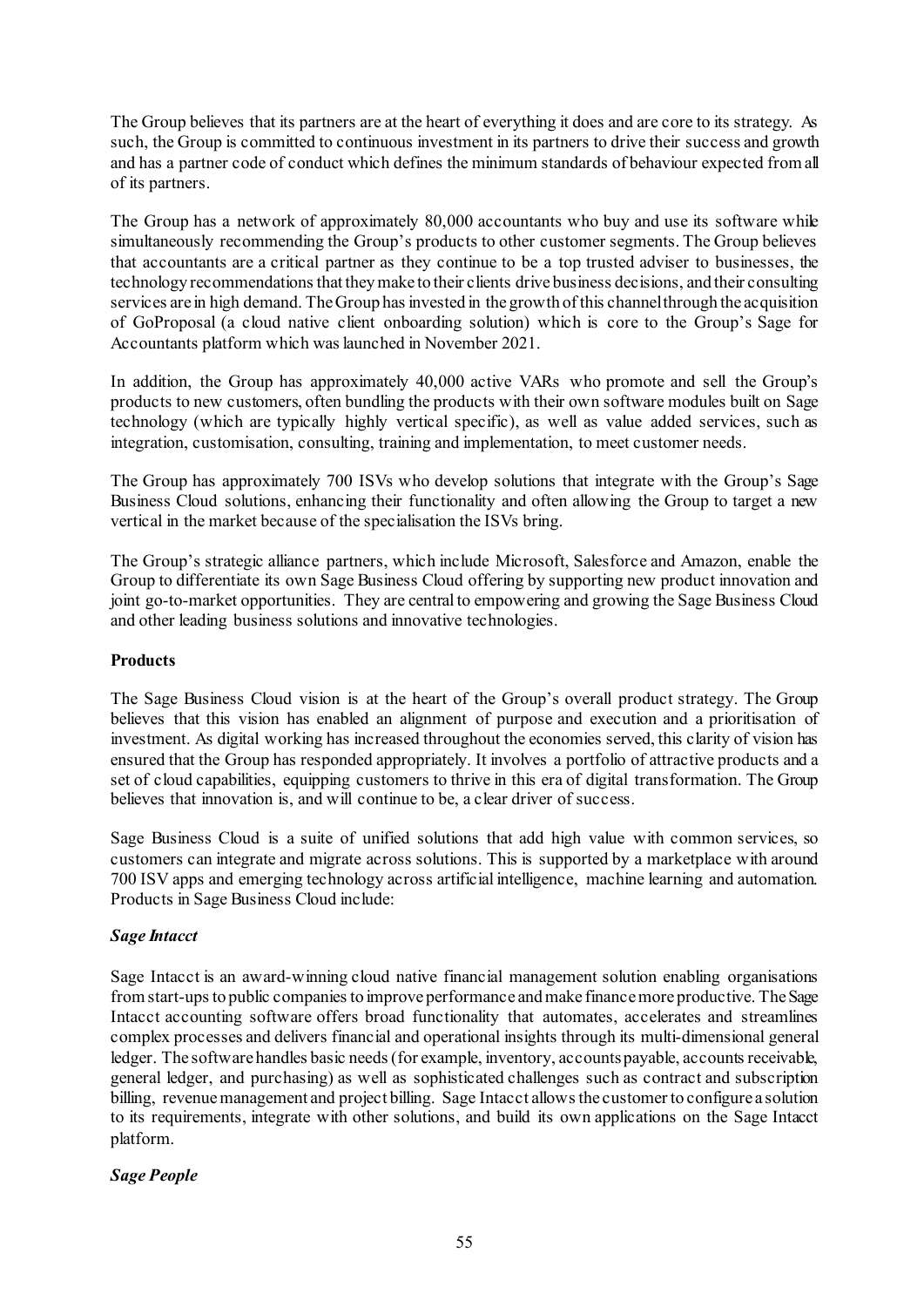Sage People streamlines core human resource processes by automating key tasks and workflows, all in a single system across a customer's entire organisation. It enables instant and complete visibility of a customer's global workforce, with smart analytics and actionable insights. Sage People has a wide range of features covering talent acquisition, attendance and leave management, payroll, compensation and benefit management and performance and talent management.

Sage People is targeted at medium and large businesses and is a cloud native solution.

### *Sage Accounting*

Sage Accounting is an award-winning proposition that ensures small businesses, accountants and bookkeepers can remotely manage their customer data, accounts, and people all in one native cloud destination. This includes online invoicing and expense and stock management to compliance and tax. The invoicing software facilitates the creation and sending of an invoice online and also tracks which invoices have been sent, paid and are overdue, resulting in reduced time between sending an invoice and getting paid. Using the expense management tool, customers can log expenses simply by taking a smartphone photo of the invoice. The software also enables stock notifications and can be linked to the business bank account to allow bank transactions to be automatically matched to invoices.

### *Sage Payroll*

Sage Payroll is a payroll and HR software that provides small businesses with the ability to pay their employees accurately and on time, while ensuring they remain compliant with the latest legislation. It delivers a simple and guided payroll process from start to finish, removing the need to outsource payroll or hire a dedicated payroll expert. The solution automates and streamlines payroll tasks, including data collection, payments and deductions, pension contributions, and submissions such as real time information and auto enrolment. Integration with Sage Accounting means that salary journals are automatically posted into accounts, to provide a complete view of the business. Each time a pay run is completed, the information is posted directly into Sage Accounting, thus removing duplication of effort. Sage Payroll is targeted at small businesses and is a cloud native solution.

## *Sage 50cloud*

The Group's Sage 50cloud solution provides small businesses with an advanced, cloud connected accounting solution, enabling their businesses to benefit from the power of desktop software while giving the freedom of smart secure cloud through connected apps.

Sage 50cloud offers advanced features to enable businesses to streamline tasks including customer and supplier management, invoicing, banking with the ability to connect directly to bank accounts and securely import transactions, income and expense management, stock control, sales and purchase order processing, project management and VAT automation and submission.

Sage 50cloud is designed to support businesses in reducing unnecessary administration, improving cashflow and enabling access to insight to support better decision making and support business growth.

#### *Sage 200cloud*

Sage 200cloud is a cloud connected business management solution, which helps small to medium-sized businesses grow revenue, reduce costs and increase profitability. It helps them manage their sales funnel, cash flow, compliance, inventory, manufacturing and payments processes. It also reveals insight into how their business is performing, and areas where it can be further improved to reduce risk and increase profitability. Sage 200cloud combines the power and productivity of desktop software, with the freedom and control of smart, secure cloud and mobile access.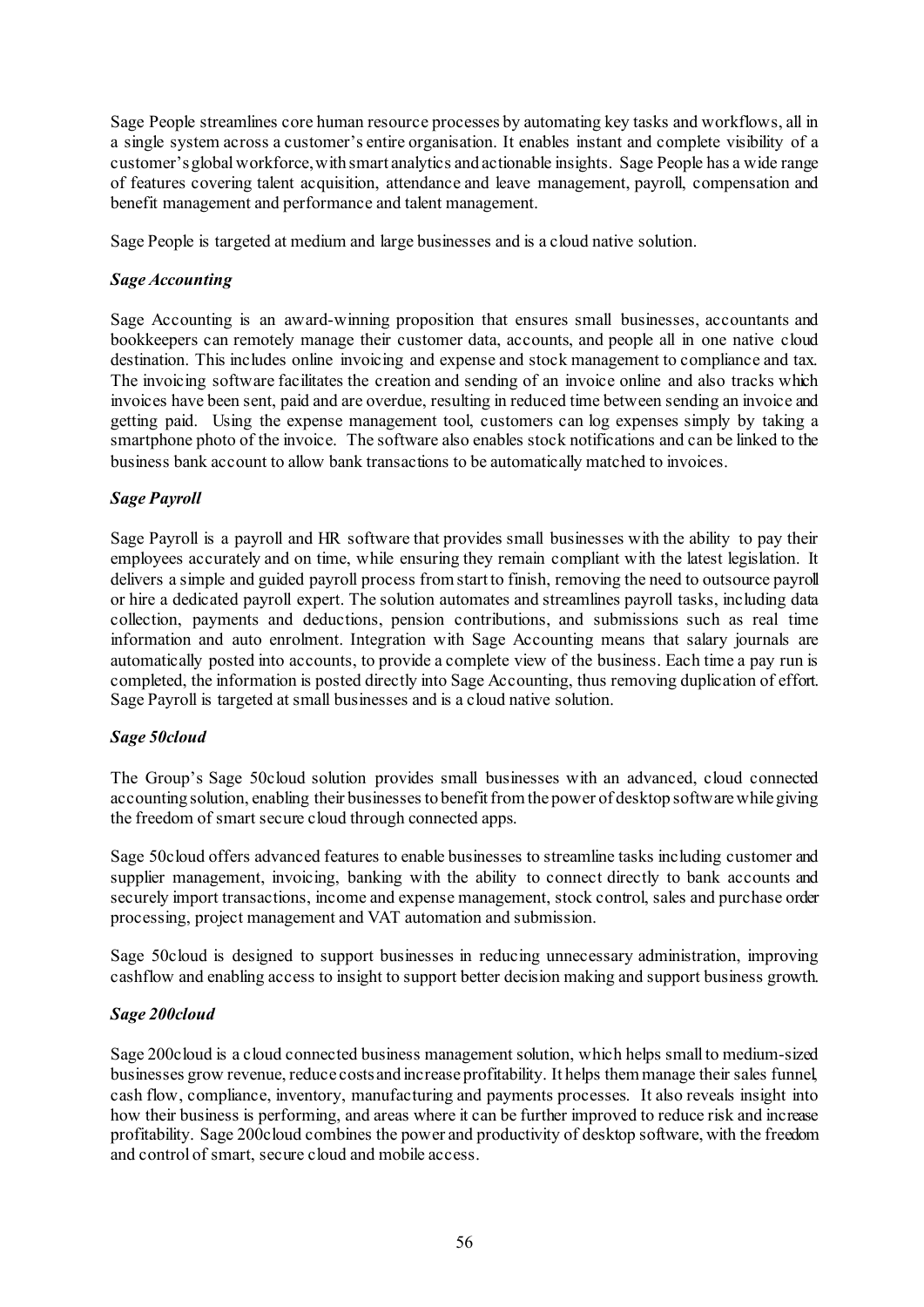# *Sage X3*

Sage X3 provides support across a customer's business, from procurement to production, warehousing, sales, customer service and financial management, and delivers insight into costs and performance at every step. It also adapts to users' unique roles, preferences and workflow and delivers secure cloud and mobile access to the data they need, while simplifying the management of their business software infrastructure with one cohesive suite of applications. The Group's enterprise management software offers flexible configuration options and applications to support industry-specific processes.

Sage X3 is targeted at medium and large businesses and has a number of deployment options including on-premise, privately hosted and cloud native.

## **SAGE DIGITAL NETWORK**

The Group is focused on simplifying the SMB ecosystem by connecting participants, removing friction and delivering insights. The Group believes that digital networks are the breakthrough architecture of the digital era where businesses and individuals all have expectations of a connected world. With SaaS, customers share a common pool of computing resources. In the digital world, customers move beyond simply sharing computing resources to sharing data and activity. The Group's digital network capitalises on this computing evolution by digitising business relationships, allowing work and money to flow smoothly between businesses and everyone they need to connect with, for example, customers and suppliers, banks and governments. For participants of the network it creates trust, saves time and elevates human work.

The more members that participate in the network, the more value it provides as more connections can be digitised and more friction can be removed. Scale also makes the network more attractive for others to join – with network value growing as a direct result of more data being fed into it. The more relevant data that flows through the network, the more specific, tailored insights can be delivered to the Group's customers. With greater insights comes greater value and greater trust in the network – for all of its participants.

## **RISK MANAGEMENT**

The Board is responsible for maintaining and reviewing the effectiveness of the Group's risk management activities. These activities reflect strategic, financial, operational and compliance considerations, and are designed to support the business to successfully achieve its operational and strategic objectives. The Group's risk management strategy provides parameters for the successful management of risk and provides the executive management team with the scope to successfully deliver the business strategy in the most efficient way possible.

The Group's risk identification process follows both a top down approach which seeks to identify strategic and emerging risks and a bottom up approach which seeks to identify operational risks. The Group's risk appetite reflects its ability or desire to accept a certain level of risk in order to achieve its strategy. Principal risks impacting the Group are measured and monitored against the risk appetite statements and supporting metrics which are defined by the Groups' Enterprise Risk Management framework. Risks are owned and managed within the business, and formally reviewed on a quarterly basis through appropriate risk committees.

In FY2021, the Group monitored 11 principal risks and created a new principal risk in relation to the Group's ability to deliver its commitments related to ESG issues. The Covid-19 pandemic continues to bring significant change to the global economic, social, political and business landscape. In response, the Group has continually reviewed the actual, emerging and potential impacts of the Covid-19 pandemic on its principal risks to identify any new risks or changes to existing risks and opportunities that may have arisen, with a specific focus on what could change the risk profile materially. Throughout FY2021,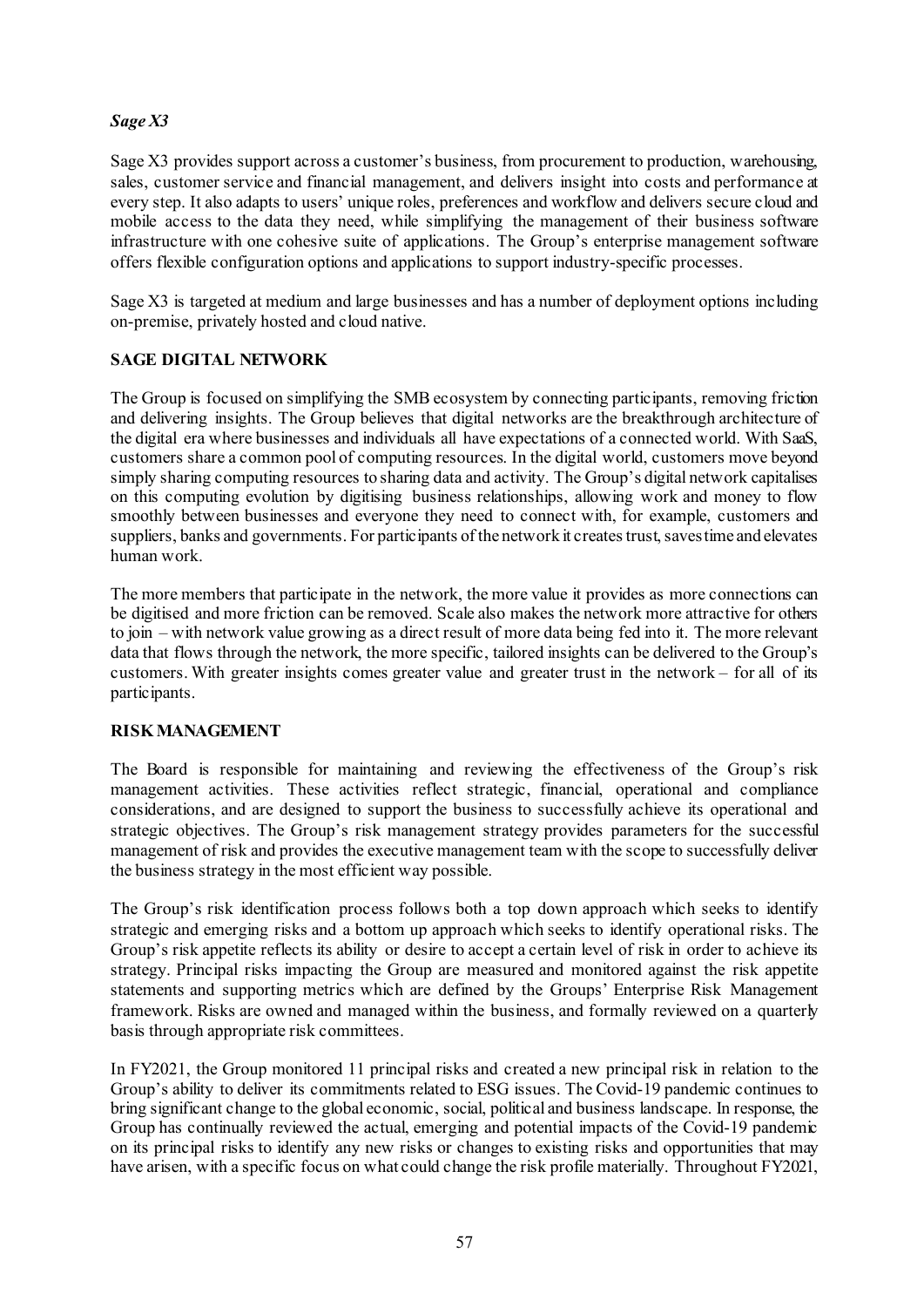the Group's Covid-19 Task Force supported its recovery approach, ensuring that the Group's colleagues, customers and partners were appropriately supported through the resources and expertise the Group had available. During the latter part of the year, the focus shifted to assisting the Group's colleagues with a safe return to an office environment.

# **RESEARCH AND DEVELOPMENT**

The Group develops the substantial majority of its product offerings internally. In addition, it has extended its product offerings and intellectual property through acquisitions of businesses and technologies. The Group also purchases or licenses intellectual property rights in certain circumstances. The Group believes that internal development allows it to maintain technical control over the design and development of its products.

The Group has a number of patents and pending applications that relate to various aspects of its products and technology. While the Group believes that its patents have value, no single patent is essential to the Group or its business.

The Group's R&D expenditure was £281 million, £252 million and £220 million in FY2021, FY2020 and FY2019, respectively, or 15.2 per cent. of its statutory revenue in FY2021, 13.2 per cent. in FY2020 and 11.4 per cent. in FY2019. Rapid technological advances in software development, evolving standards in software technology, changing customer needs and frequent new product introductions, offerings and enhancements characterise the markets in which the Group operates. The Group intends to continue to dedicate a significant amount of resources to R&D efforts to maintain and improve its current product and services offerings.

# **FINANCIAL POLICY**

The Group's leverage policy is to operate in a broad range of 1-2 times net debt to EBITDA over the medium term, with flexibility to move outside this range as the business needs require.

Within the confines of that policy, the Group operates a disciplined approach to capital allocation. The Group's focus is to accelerate strategic execution through organic and inorganic investment, including through acquisitions of complementary technology and partnerships to enhance Sage Business Cloud and further develop the Group's digital network. In line with management's focus on core geographies, the Group's businesses in Poland, Australia and Asia were sold during FY2021, and the sale of the Group's Swiss business completed in November 2021.

The Group's policy is to maintain the dividend in real terms. In line with the Group's policy, and reflecting its strong business performance and cash generation during FY2021, the full year dividend was increased by 2.5 per cent. to 17.68 pence per share.

The Group also considers returning surplus capital to shareholders. On 4 March 2021, the Group launched a £300 million share buyback programme that completed on 3 September 2021. A total of 45.4 million shares were purchased under this programme for a total consideration of £302 million inclusive of stamp duty and fees and are held as treasury shares. A further £300million share buyback programme commenced on 6 September 2021 and ended on 24 January 2022. A total of £39.8 million shares were purchased under this programme for a total consideration of £298 million and are held as treasury shares.

The Group is committed to maintaining good financial discipline whilst continuing to invest in the business and delivering strong shareholder returns.

## **RECENT DEVELOPMENTS**

On 20 December 2021, the Issuer announced that it had agreed to acquire Brightpearl, a cloud native multichannel retail management system for retailers and wholesalers with operations in the US and the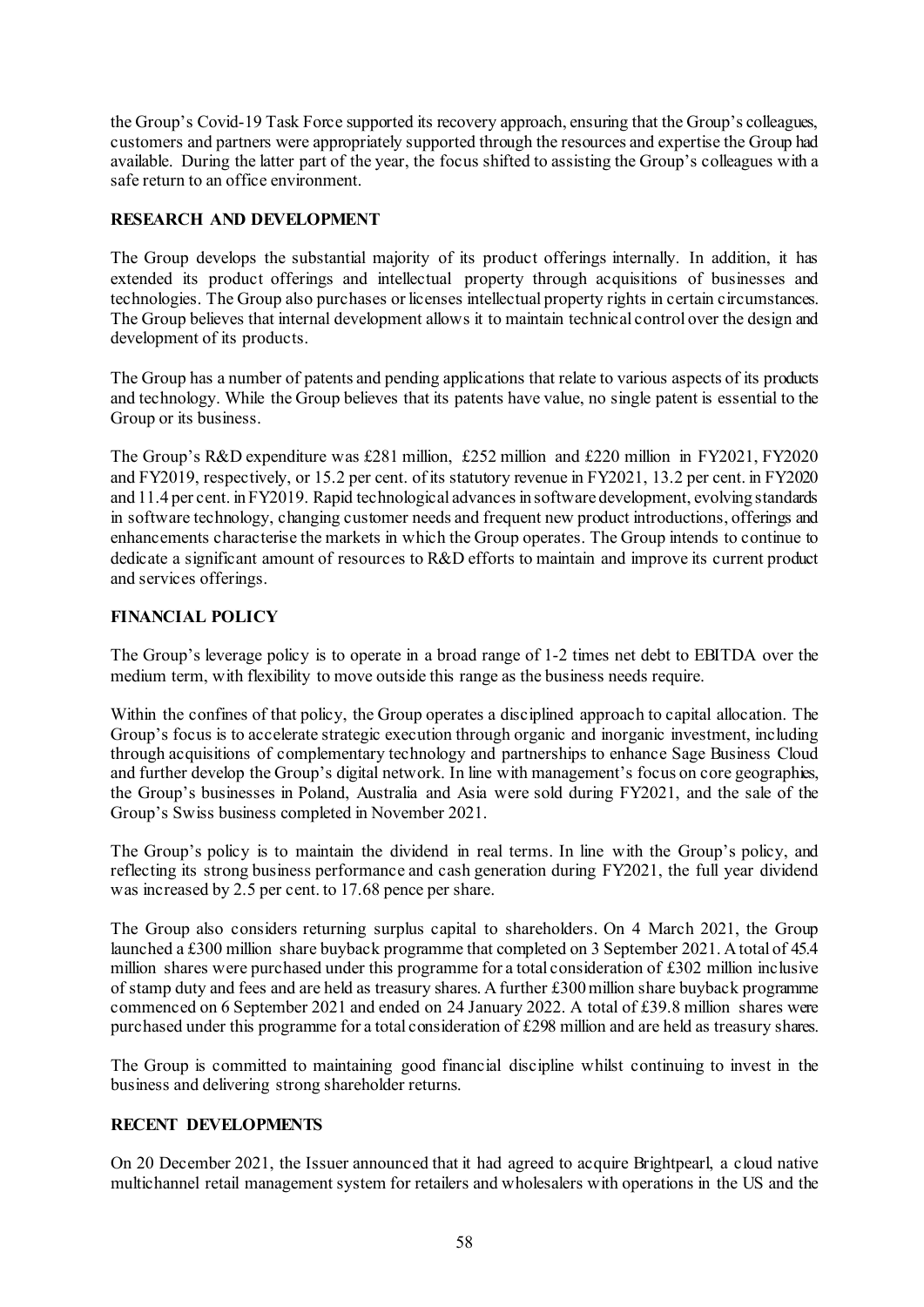UK. The acquisition of Brightpearl, in which the Group already has a 17 per cent. minority stake, accelerates the Group's ongoing strategy for growth, including scaling Sage Intacct by providing a SaaSbased retail operating system, expands the Group's digital network and further strengthens its position as a leading, global enterprise resource planning and trusted network provider to SMBs. The transaction closed on 17 January 2022. The consideration for the 83 per cent. of Brightpearl that the Group did not own was U.S.\$299 million (£225 million) and was funded from the Group's existing cash and available liquidity.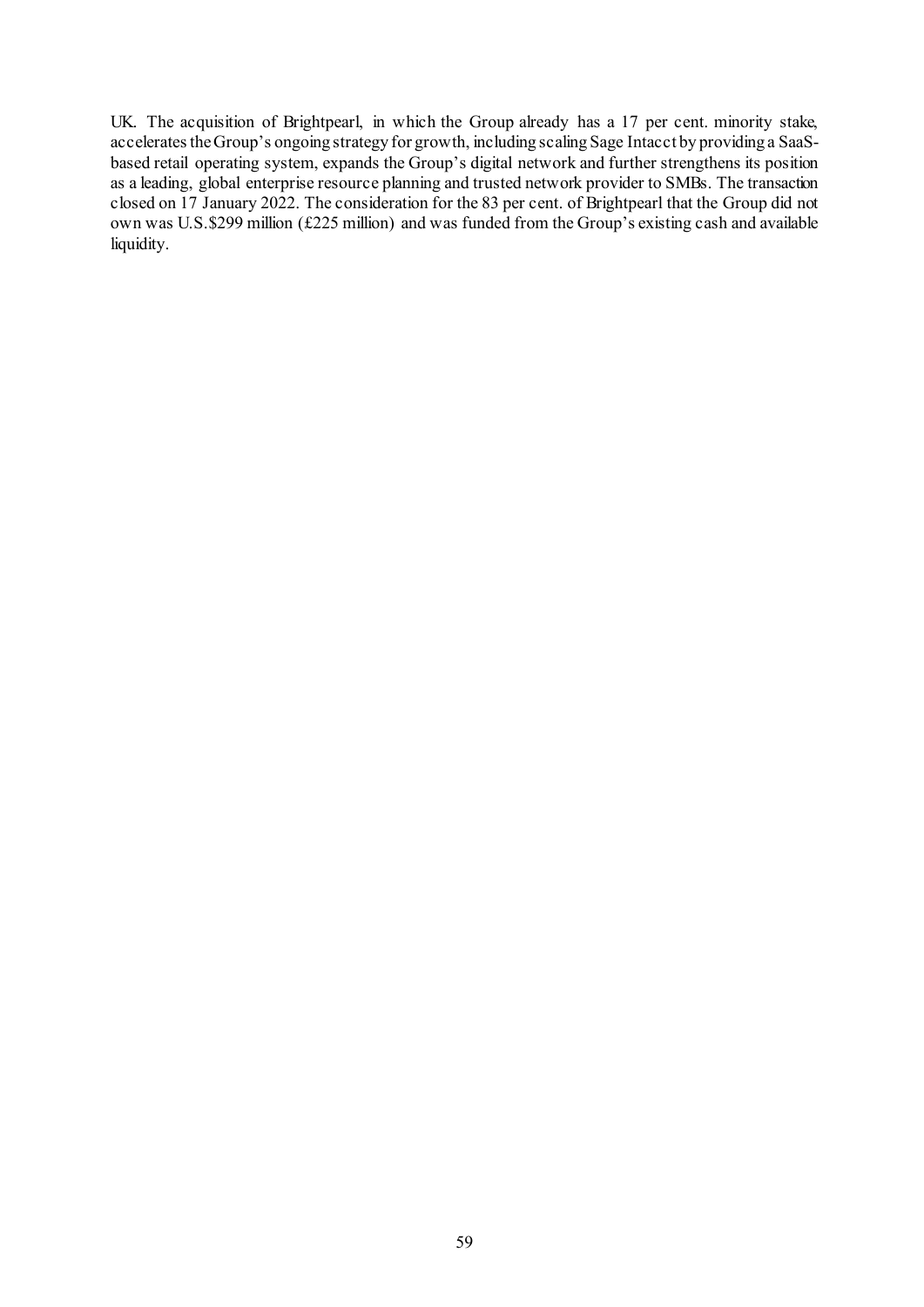### **MANAGEMENT AND EMPLOYEES**

## **OVERVIEW**

The Group's governance framework comprises the Board of Directors (the **Board**), three Board committees [6](#page-70-0), the Chief Executive Officer (the **CEO**) and the Executive Committee, which is chaired by the CEO who in turn reports to the Board.

Beneath the Executive Committee there exists a clearly defined organisational management structure and a governance framework consisting of sub-committees, each of which reports directly or indirectly into one of the Committees referred to above. These sub-committees operate within defined terms of reference and in accordance with the Group's suite of global governance policies, which include Finance, IT, Procurement, Legal and HR policies as well as the Group's Code of Conduct.

### **BOARD OF DIRECTORS**

The Board provides leadership to the business as a whole to drive it forward for the benefit, and having regard to the views, of its shareholders and other stakeholders. The Board:

- sets the Group's long-term strategy and associated risk appetite;
- has overall responsibility for risk management and systems of internal control; and
- ensures processes are in place to identify and manage the Group's principal risks.

During FY2021, the Board held five scheduled meetings.

| Name and title                                                  | Date of Appointment to the Board                                                                 | Principal activities<br>performed<br>outside of the Group                         |
|-----------------------------------------------------------------|--------------------------------------------------------------------------------------------------|-----------------------------------------------------------------------------------|
| <b>Andrew Duff</b><br>Chair                                     | Appointed to the Board 1 May 2021<br>as Non-executive Director and as<br>Chair on 1 October 2021 | UK Government Investments Ltd<br>(UKGI) - Non-executive Director                  |
| <b>Steve Hare</b><br><b>CEO</b>                                 | Appointed to the Board 3 January<br>2014 and as CEO on 2 November<br>2018                        | None                                                                              |
| <b>Jonathan Howell</b><br>Chief<br>Financial<br>Officer (CFO)   | Appointed to the Board 15 May 2013<br>and as CFO on 10 December 2018                             | Experian plc – Independent Non-<br>executive Director                             |
| <b>Drummond Hall</b><br>Senior<br>independent<br>director       | 1 January 2014                                                                                   | None                                                                              |
| <b>Jonathan Bewes</b><br>Independent non-<br>executive director | 1 April 2019                                                                                     | Next plc - Senior<br>Independent<br>Director                                      |
|                                                                 |                                                                                                  | Corporate and Institutional Banking<br>at Standard Chartered Bank - Vice<br>Chair |
| <b>Annette Court</b>                                            | 1 April 2019                                                                                     | Admiral Group plc - Chair                                                         |

<span id="page-70-0"></span> $6$  In addition to the three main board committees, the Group also has a Disclosure Committee.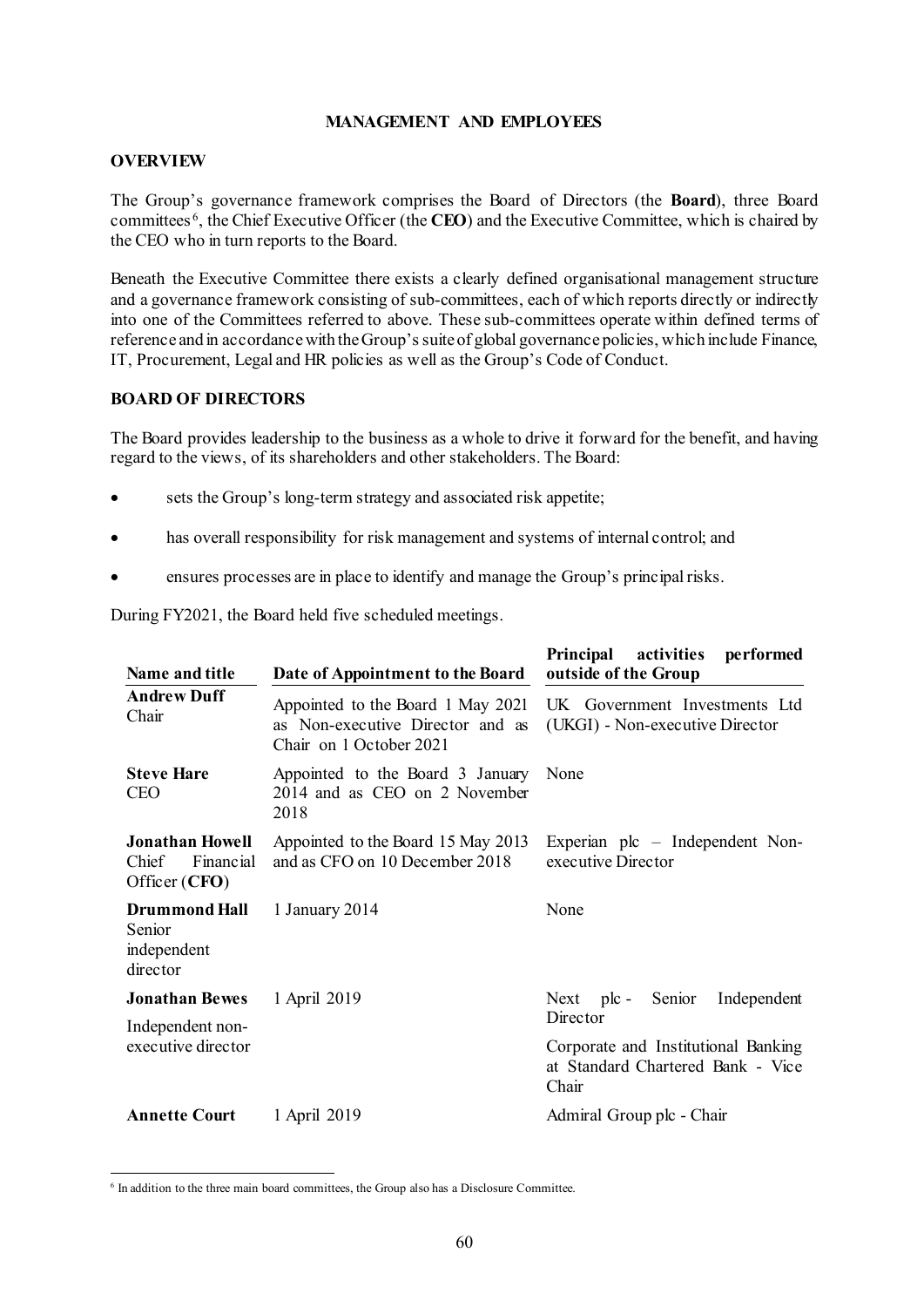| muependent non-<br>executive director                   |              |                                                         |
|---------------------------------------------------------|--------------|---------------------------------------------------------|
| Dr John Bates<br>Independent non-<br>executive director | 31 May 2019  | $SER$ Group Holding GmbH $-$ Chief<br>Executive Officer |
| Sangeeta Anand                                          | 1 May 2020   | None                                                    |
| Independent non-<br>executive director                  |              |                                                         |
| Irana Wasti                                             | 1 May 2020   | Typeform – Chief Product Officer                        |
| Independent non-<br>executive director                  |              |                                                         |
| <b>Derek Harding</b>                                    | 2 March 2021 | Spectris $plc$ – Chief Financial Officer                |
| Independent non-<br>executive director                  |              |                                                         |
|                                                         |              |                                                         |

The address of each member of the Board is  $C23 - 5$  & 6 Cobalt Park Way, Cobalt Business Park, Newcastle upon Tyne, NE28 9EJ. The Group's governance procedures include provisions requiring directors to declare their interests at each Board meeting and not to vote on any matter in which they have an interest. On that basis, there are no potential conflicts of interest between the private interests or other duties of the directors listed above and their duties to the Group.

#### **BOARD COMMITTEES**

Independent non-

### **Audit and Risk Committee**

This committee oversees and assesses the integrity of the Group's financial reporting, risk management and internal control procedures and the work of its internal and external auditors. The members of the Audit and Risk Committee are Jonathan Bewes (Chair), Annette Court, Drummond Hall, Sangeeta Anand and Derek Harding. The committee held four scheduled meetings in FY2021.

#### **Nomination Committee**

This committee reviews the structure, size and composition of the Board and its committees; plans for progressive refreshing of their membership; and considers succession plans for the Board and senior management, to ensure they have the correct balance of diversity,skills, knowledge and experience. The members of the Nomination Committee are Andrew Duff (Chair), Drummond Hall and Dr John Bates. The committee held two scheduled meetings in FY2021.

#### **Remuneration Committee**

This committee determines the Executive Director remuneration policy; sets remuneration for the Chair, Executive Directors, the Company Secretary, other Executive Committee members and senior management; and reviews workforce remuneration and policies. The members of the Remuneration Committee are Annette Court (Chair), Drummond Hall and Dr John Bates. The committee held six scheduled meetings in FY2021.

### **Disclosure Committee**

This committee assesses when the Group may have inside information and advises the Board to ensure that the Group complies with all obligations under the UK Market Abuse Regulation, including the obligation to make accurate and timely disclosure of inside information. The Disclosure Committee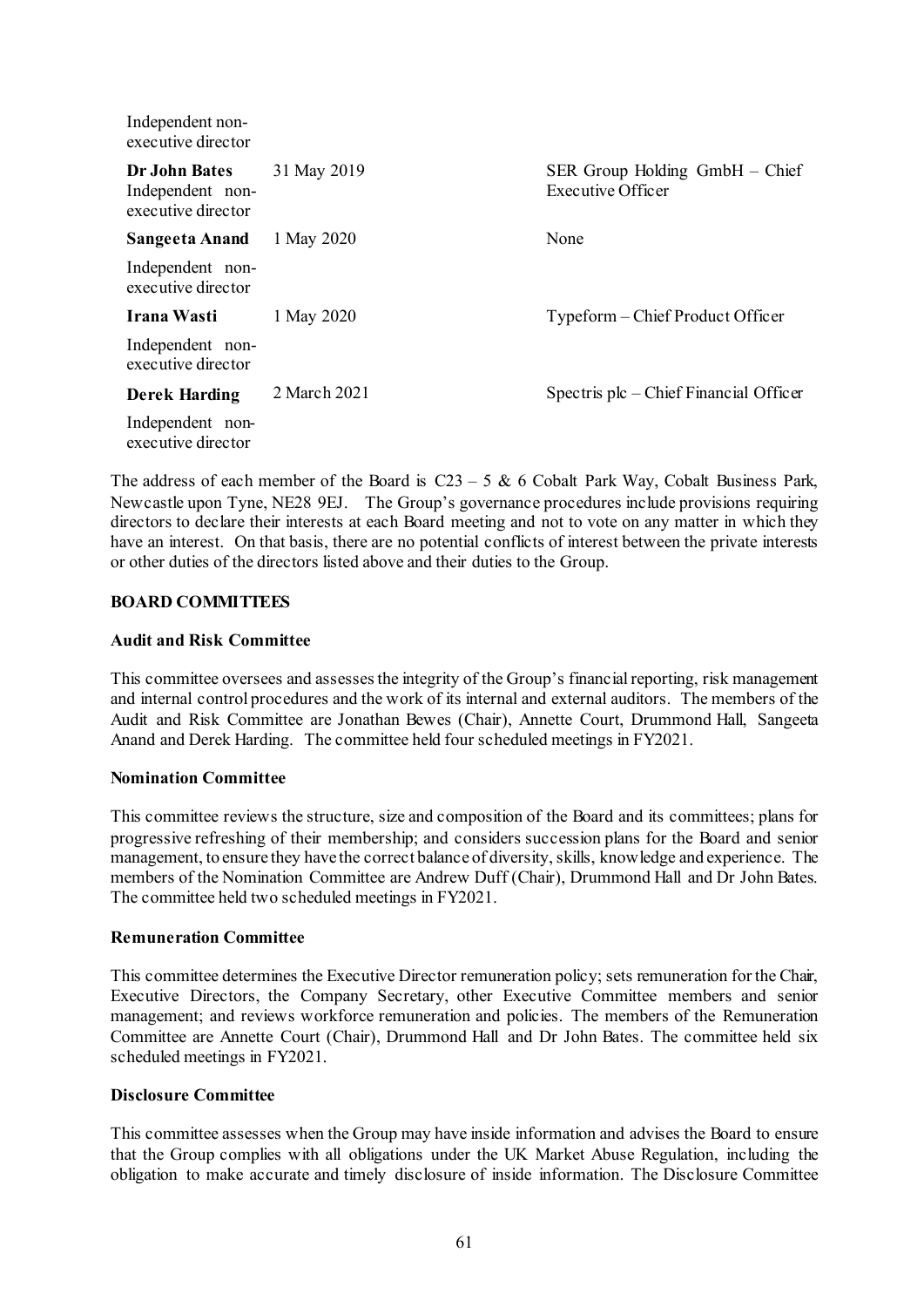members include the Chair, the CEO, the CFO, the Chair of the Audit and Risk Committee and the General Counsel and Company Secretary.

# **EXECUTIVE MANAGEMENT**

The Group's CEO is responsible for management of the Group as a whole and the delivery of strategic objectives within the Board's stated risk appetite. The CEO chairs the Executive Committee which assists the CEO in the performance of their duties, including:

- the development and implementation of strategy, operational plans, policies, procedures and budgets;
- the monitoring of operating and financial performance;
- the assessment and control of risk;
- the prioritisation and allocation of resources; and
- monitoring competitive forces in each area of operation.

The members of the Executive Committee are:

| <b>Name</b>              | Title                                  |  |
|--------------------------|----------------------------------------|--|
| <b>Steve Hare</b>        | <b>CEO</b>                             |  |
| Jonathan Howell          | <b>CFO</b>                             |  |
| Derk Bleeker             | Chief Strategy and Development Officer |  |
| Vicki Bradin             | General Counsel and Company Secretary  |  |
| Amanda Cusdin            | Chief People Officer                   |  |
| Sue Goble <sup>7</sup>   | Chief Customer Success Officer         |  |
| Aaron Harris             | Chief Technology Officer               |  |
| Cath Keers               | Chief Marketing Officer                |  |
| Lee Perkins <sup>8</sup> | Chief Operating Officer                |  |
| Walid Abu-Hadba          | Chief Product Officer                  |  |

The address of each member of the executive management team is  $C23 - 5$  & 6 Cobalt Park Way, Cobalt Business Park, Newcastle upon Tyne, NE28 9EJ. There are no potential conflicts of interest between the private interests or other duties of the executive managers listed above and their duties to the Group.

 <sup>7</sup> Sue Goble is retiring at the end of March 2022.

<span id="page-72-1"></span><span id="page-72-0"></span><sup>8</sup> Lee Perkins is leaving in March 2022.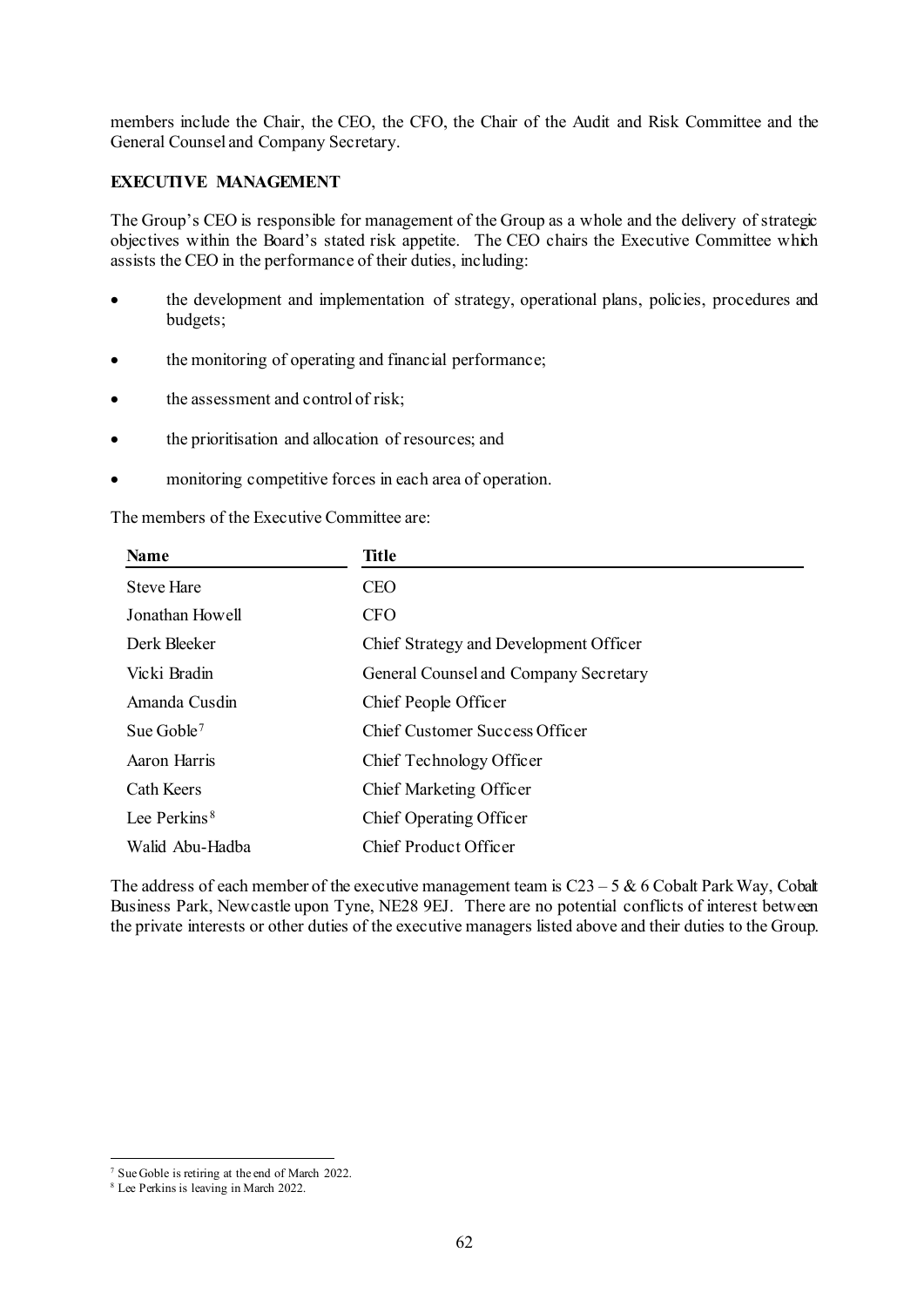# **EMPLOYEES**

During FY2021, the Group employed on an average monthly basis, 11,785 employees (including Directors), including 3,446 in Northern Europe, 2,671 in North America and 5,668 in the International segment (including South Africa, France, Iberia and Germany).

# **BOARD OF DIRECTORS OF THE GUARANTOR**

The table below sets out the names of the directors of the Guarantor, the date of their appointment and their other principal activities.

| Name and title                  | Date of Appointment | activities<br><b>Principal</b><br>performed<br>outside of the Group |
|---------------------------------|---------------------|---------------------------------------------------------------------|
| Victoria Bradin<br>Director     | 16 September 2016   | None                                                                |
| Jacqui Cartin<br>Director       | 6 August 2020       | None                                                                |
| <b>James Thomas</b><br>Director | 12 March 2020       | None                                                                |

The address of each director of the Guarantor is  $C23 - 5$  & 6 Cobalt Park Way, Cobalt Business Park, Newcastle upon Tyne, NE28 9EJ. There are no potential conflicts of interest between the private interests or other duties of the directors listed above and their duties to the Group.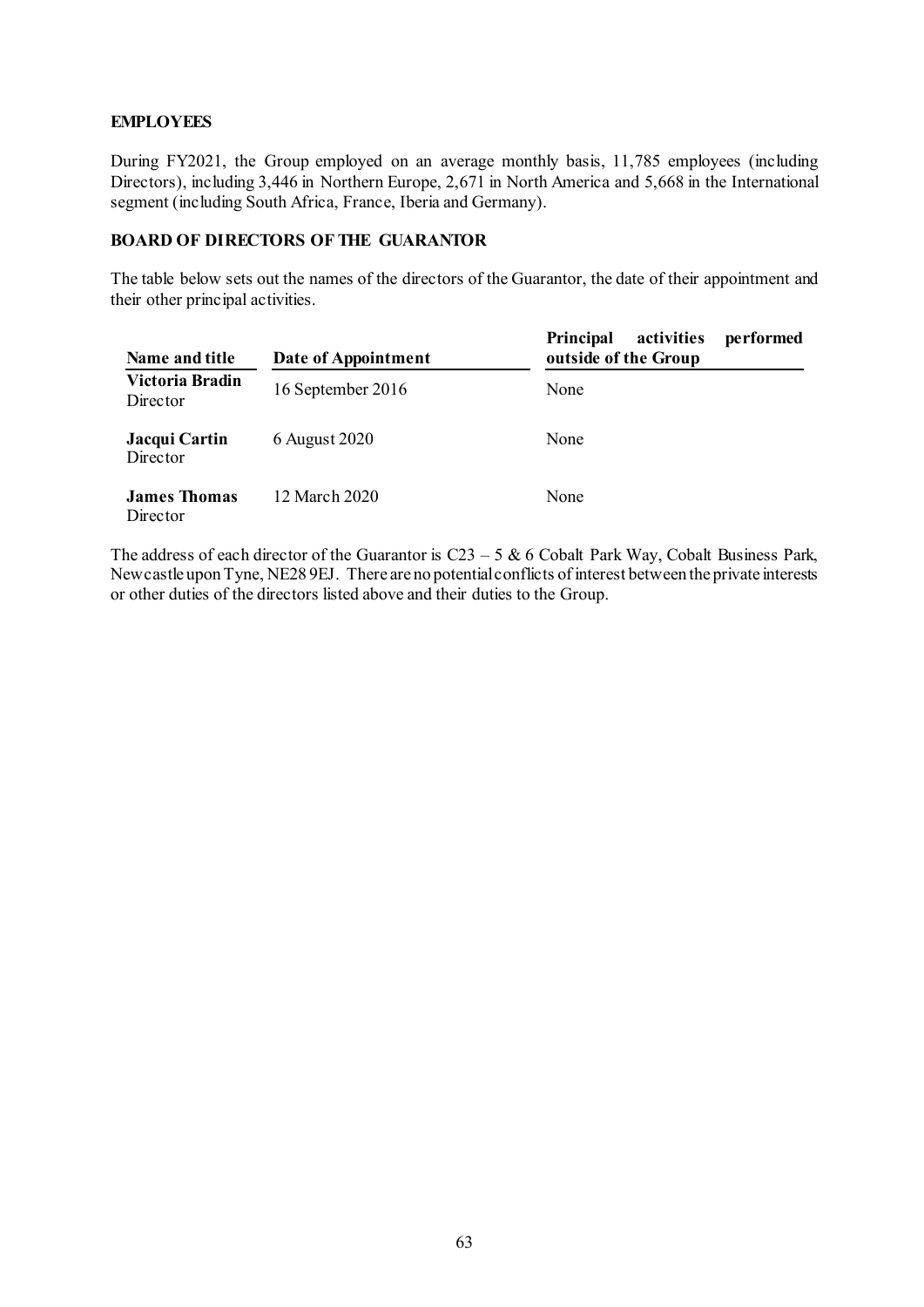## **TAXATION**

#### **UNITED KINGDOM TAXATION**

*The following is a summary of the Issuer's understanding of current UK law and published HM Revenue and Customs' practice (which may not be binding on HM Revenue & Customs), in each case as at the latest practicable date before the date of this Prospectus). The summary relates only to the UK withholding tax treatment of payments of interest (as that term is understood for UK tax purposes) in respect of Notes. It does not deal with any other UK taxation implications of acquiring, holding or disposing of Notes. It relates only to the position of persons who are the absolute beneficial owners of their Notes and all payments made thereon. UK tax treatment of prospective Noteholders depends on their individual circumstances and may be subject to change in the future (possibly with retrospective effect). Prospective Noteholders who may be subject to tax in a jurisdiction other than the UK or who may be unsure as to their tax position should seek their own professional advice.* 

Payments of interest on the Notes may be made without deduction of or withholding on account of UK income tax provided that the Notes carry a right to interest and the Notes are and continue to be listed on a "recognised stock exchange" within the meaning of section 1005 of the Income Tax Act 2007. The London Stock Exchange is a recognised stock exchange for these purposes. Securities will be treated as listed on the London Stock Exchange if they are included in the Official List (within the meaning of and in accordance with the provisions of Part 6 of the Financial Services and Markets Act 2000) and admitted to trading on the London Stock Exchange. Provided, therefore, that the Notes carry a right to interest and are and remain so listed on a "recognised stock exchange", interest on the Notes will be payable without deduction of or withholding on account of UK tax.

In other cases, an amount must generally be withheld from payments of interest on the Notes that has a UK source on account of UK income tax at the basic rate (currently 20 per cent.), subject to any other available exemptions and reliefs. However, where an applicable double tax treaty provides for a lower rate of withholding tax (or for no tax to be withheld) in relation to a Noteholder, HM Revenue & Customs can, provided that any necessary conditions are satisfied, issue a notice to the Issuer to pay interest to the Noteholder without deduction of tax (or for interest to be paid with tax deducted at the rate provided for in the relevant double tax treaty).

The UK withholding tax treatment of payments by the Guarantor under the terms of the Guarantee which have a UK source is uncertain. In particular, such payments by the Guarantor may not be eligible for the exemptions described above in relation to payments of interest. Accordingly, if the Guarantor makes any such payments, these may be subject to UKwithholding tax at the basic rate.

## **FOREIGN ACCOUNT TAX COMPLIANCE ACT**

Pursuant to certain provisions of the U.S. Internal Revenue Code of 1986, commonly known as FATCA, a **foreign financial institution** (as defined by FATCA) may be required to withhold on certain payments it makes (**foreign passthru payments**) to persons that fail to meet certain certification, reporting or related requirements. The issuer may be a foreign financial institution for these purposes. A number of jurisdictions (including the UK) have entered into, or have agreed in substance to, intergovernmental agreements with the United States to implement FATCA (**IGAs**), which modify the way in which FATCA applies in their jurisdictions. Under the provisions of IGAs as currently in effect, a foreign financial institution in an IGA jurisdiction would generally not be required to withhold under FATCA or an IGA from payments that it makes. Certain aspects of the application of the FATCA provisions and IGAs to instruments such as Notes, including whether withholding would ever be required pursuant to FATCA or an IGA with respect to payments on instruments such as Notes, are uncertain and may be subject to change. Even if withholding would be required pursuant to FATCA or an IGA with respect to payments on instruments such as Notes, such withholding would not apply prior to the date that is two years after the date on which final regulations defining foreign passthru payments are published in the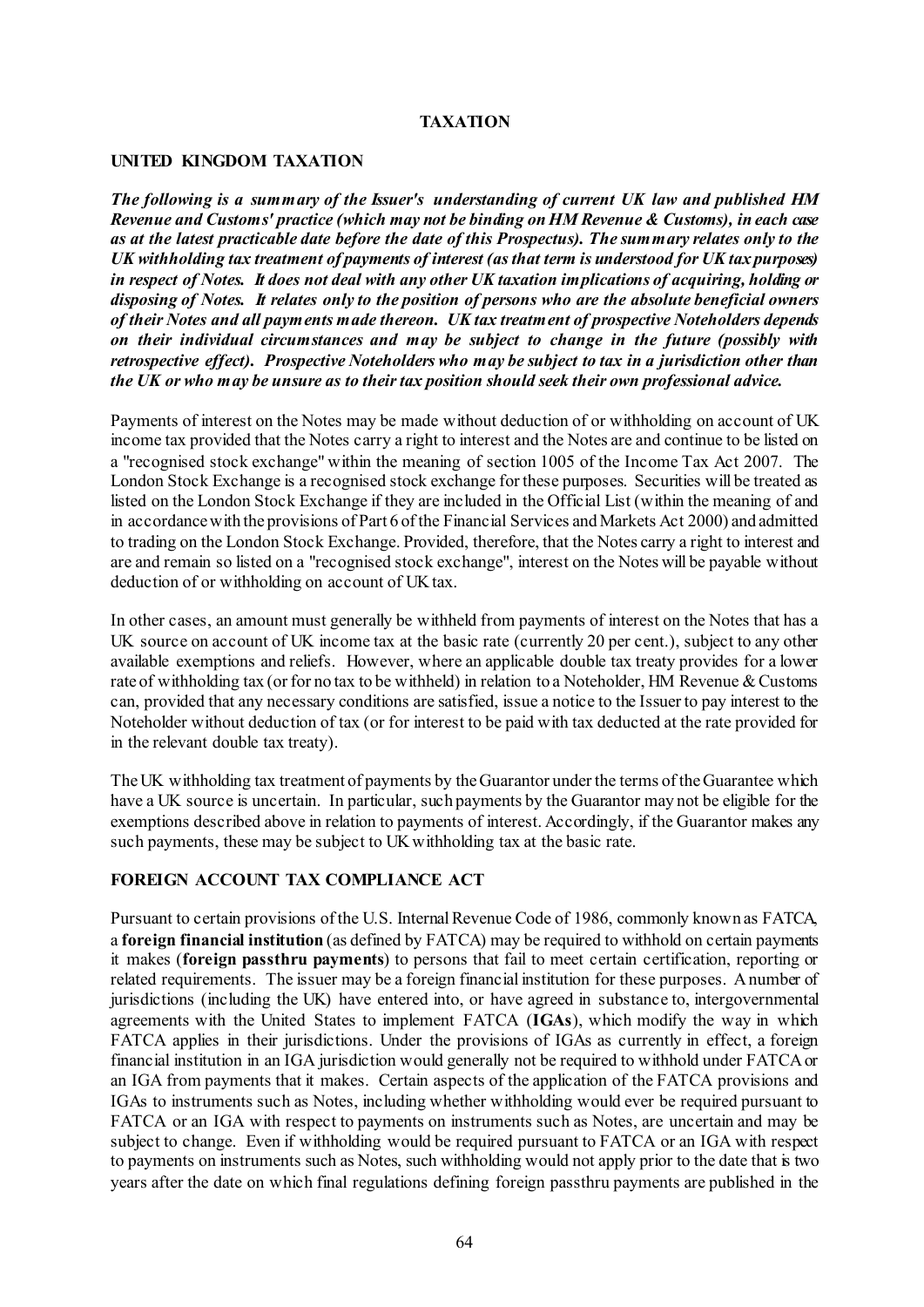U.S. Federal Register and Notes characterised as debt (or which are not otherwise characterised as equity and have a fixed term) for U.S. federal tax purposes that are issued on or prior to the date that is six months after the date on which final regulations defining foreign passthru payments are published generally would be grandfathered for purposes of FATCA withholding unless materially modified after such date (including by reason of a substitution of the issuer). However, if additional Notes (as described under Condition [17](#page-50-0) (*[Further Issues](#page-50-0)*) that are not distinguishable from previously issued Notes are issued after the expiration of the grandfathering period and are subject to withholding under FATCA, then withholding agents may treat all Notes, including the Notes offered prior to the expiration of the grandfathering period, as subject to withholding under FATCA. Holders should consult their own tax advisers regarding how these rules may apply to their investment in Notes.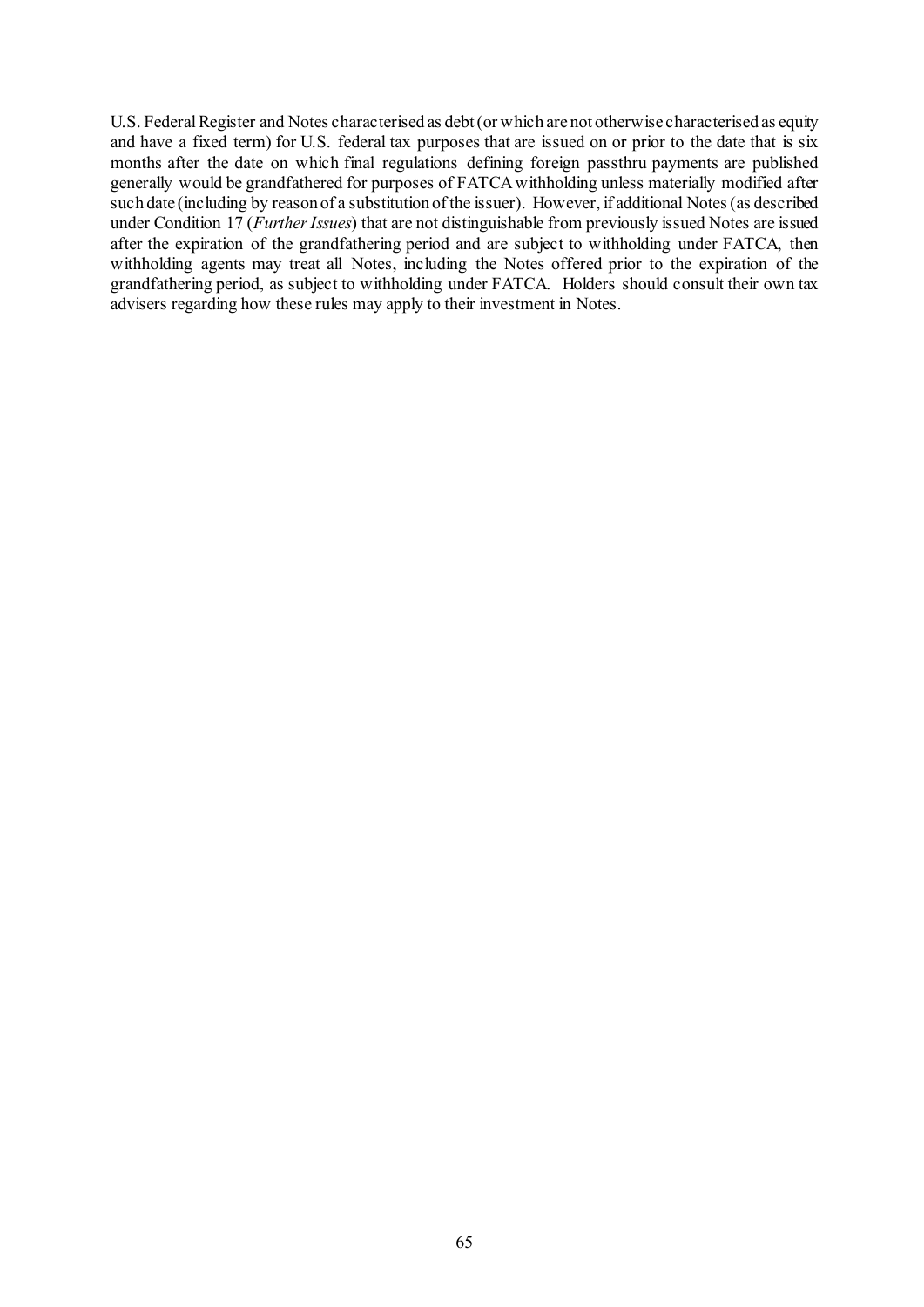#### **SUBSCRIPTION AND SALE**

HSBC Bank plc, J.P. Morgan Securities plc, Merrill Lynch International and NatWest Markets Plc (the **Joint Lead Managers**) have, pursuant to a subscription agreement dated 4 February 2022 (the **Subscription Agreement**), jointly and severally agreed to subscribe for the Notes at the issue price of 99.459 per cent. of the principal amount of the Notes less a combined management and underwriting commission. In addition, the Issuer has agreed to reimburse the Joint Lead Managers for certain of their expenses in connection with the issue of the Notes. The Subscription Agreement may be terminated in certain standard circumstances prior to payment being made to the Issuer.

## **General**

Neither the Issuer nor the Guarantor nor any Joint Lead Manager has made any representation that any action will be taken in any jurisdiction by the Joint Lead Managers or the Issuer or the Guarantor that would permit a public offering of the Notes, or possession or distribution of this Prospectus (in preliminary, proof or final form) or any other offering or publicity material relating to the Notes (including roadshow materials and investor presentations), in any country or jurisdiction where action for that purpose is required.

Each Joint Lead Manager has agreed that it will comply to the best of its knowledge and belief in all material respects with all applicable laws and regulations in each jurisdiction in which it acquires, offers, sells or delivers Notes or has in its possession or distributes this Prospectus (in preliminary, proof or final form) or any such other material, in all cases at its own expense.

# **United States**

The Notes and the Guarantee have not been and will not be registered under the Securities Act or under any relevant securities laws of any state or other jurisdiction of the United States. The Notes may not be offered, sold or delivered within the United States or to, or for the account or benefit of, U.S. persons (as defined in Regulation S), except pursuant to an applicable exemption from, or in a transaction not subject to, the registration requirements of the Securities Act and in accordance with applicable U.S. state securities laws.

Each Joint Lead Manager has agreed that it will not offer, sell or deliver the Notes, (i) as part of its distribution at any time or (ii) otherwise until 40 days after the later of the commencement of the offering of the Notes and the date of issue of the Notes (the **Distribution Compliance Period**) within the United States or to, or for the account or benefit of, U.S. persons, and, at or prior to confirmation of sale of the Notes, it will have sent to each distributor, dealer or other person to which it sells Notes during the Distribution Compliance Period a confirmation or other notice setting forth the restrictions on offers and sales of the Notes within the United States or to, or for the account or benefit of, U.S. persons. In addition, until 40 days after the commencement of the offering of the Notes, an offer or sale of Notes within the United States by any dealer (whether or not participating in the offering of such Notes) may violate the requirements of the Securities Act.

The Notes are subject to U.S. tax law requirements and may not be offered, sold or delivered within the United States or its possessions or to a U.S. person, except in certain transactions permitted by U.S. tax regulations. Terms used in this paragraph have the meanings given to them by U.S. Internal Revenue Code of 1986, as amended and regulations thereunder.

# **United Kingdom**

## *Prohibition of sales to UK Retail Investors*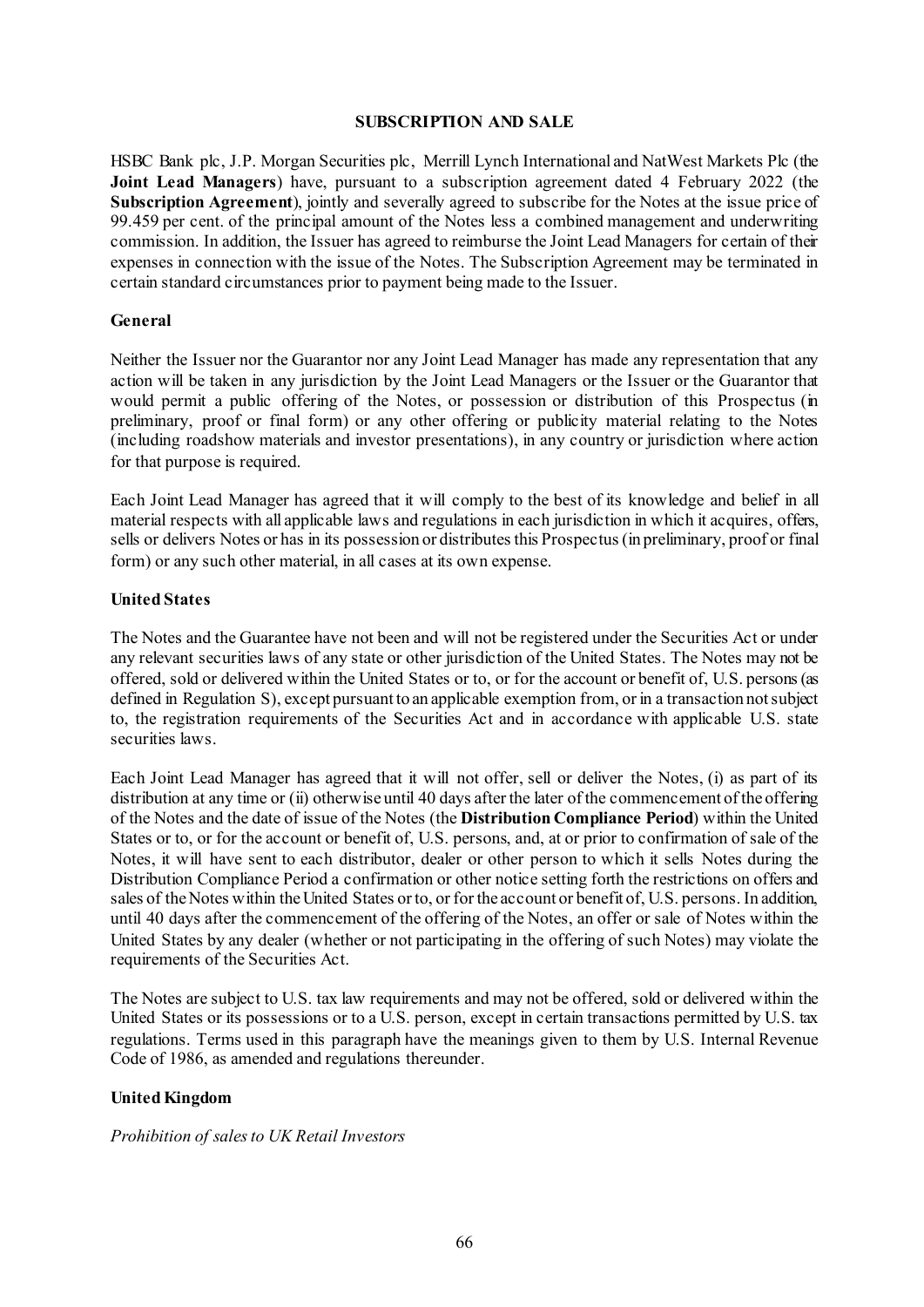Each Joint Lead Manager has represented and agreed, that it has not offered, sold or otherwise made available any Notes to any retail investor in the UK. For the purposes of this provision the expression **retail investor** means a person who is one (or more) of the following:

- (a) a retail client as defined in point (8) of Article 2 of Regulation (EU) No 2017/565 as it forms part of UK domestic law by virtue of the EUWA; or
- (b) a customer within the meaning of the provisions of the FSMA and any rules or regulations made under FSMA to implement the Insurance Distribution Directive, where that customer would not qualify as a professional client as defined in point  $(8)$  of Article 2(1) of Regulation (EU) No 600/2014 as it forms part of UK domestic law by virtue of the EUWA.

*Other regulatory restrictions*

Each Joint Lead Manager has represented and agreed that:

- (a) it has complied and will comply with all applicable provisions of the FSMA with respect to anything done by it in relation to the Notes in, from or otherwise involving the UK; and
- (b) it has only communicated or caused to be communicated and will only communicate or cause to be communicated an invitation or inducement to engage in investment activity (within the meaning of section 21 of the FSMA) received by it in connection with the issue or sale of the Notes in circumstances in which section 21(1) of the FSMAdoes not apply to the Issuer or the Guarantor.

# **Prohibition of sales to EEA Retail Investors**

Each Joint Lead Manager has represented and agreed that it has not offered, sold or otherwise made available and will not offer, sell or otherwise make available any Notes to any retail investor in the EEA. For the purposes of this provision the expression **retail investor** means a person who is one (or more) of the following:

- (a) a retail client as defined in point (11) of Article 4(1) of MiFID II; or
- (b) a customer within the meaning of the Insurance Distribution Directive, where that customer would not qualify as a professional client as defined in point (10) of Article 4(1) of MiFID II.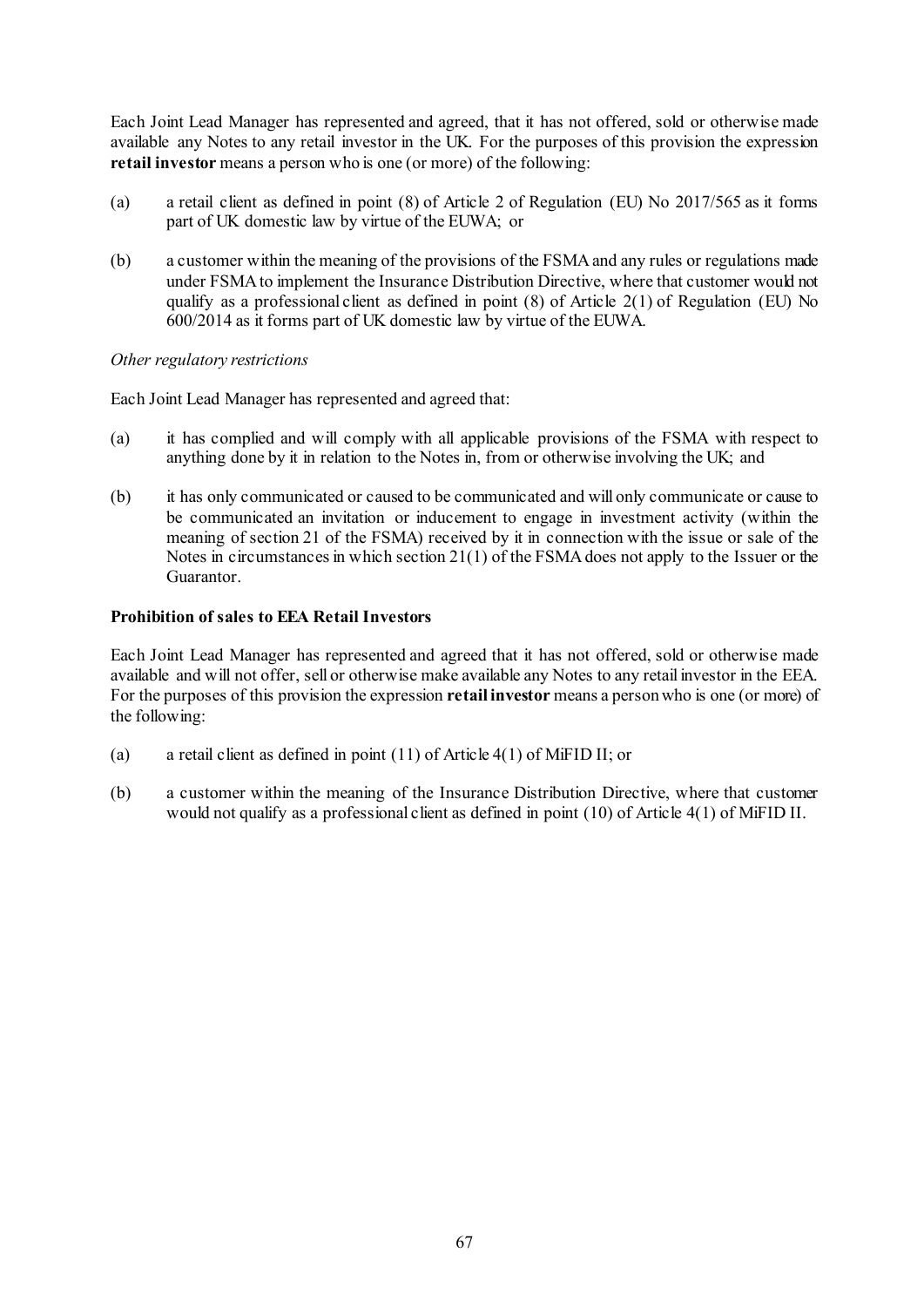### **GENERAL INFORMATION**

- (1) Each of the Issuer and the Guarantor has obtained all necessary consents, approvals and authorisations in connection with the issue and performance of the Notes and the Guarantee. The issue of the Notes was authorised by a resolution of the Board of the Issuer passed on 5 December 2021 and a resolution of a Sub-Committee of the Board of the Issuer passed on 28 January 2022. The giving of the Guarantee was duly authorised by a resolution of the Board of Directors of the Guarantor passed on 26 January 2022.
- (2) Application has been made to the FCA for the Notes to be admitted to the Official List. Application has been made to the London Stock Exchange for the Notes to be admitted to trading on the Market. Such listing and admission to trading is expected to occur on or about 9 February 2022, subject only to the issue of the Notes.
- (3) The Issuer estimates that the total expenses related to the admission to trading of the Notes will be approximately £5,800.
- (4) There has been no significant change in the financial performance or financial position of the Issuer, the Guarantor or the Group, in each case since 30 September 2021 and there has been no material adverse change in the prospects of the Issuer, the Guarantor or the Group, in each case since 30 September 2021.
- (5) There are no governmental, legal or arbitration proceedings (including any such proceedings which are pending or threatened of which the Issuer or the Guarantor is aware) in the 12 months preceding the date of this Prospectus which may have or have had in the recent past significant effects on the financial position or profitability of the Issuer, the Group or the Guarantor.
- (6) The Notes have been accepted for clearance through Clearstream, Luxembourg and Euroclear. The ISIN for the Notes is XS2441259137 and the Common Code is 244125913. The CFI Code and the FISN are available from the website of the Association of National Numbering Agencies (ANNA). The address of Euroclear is 1 Boulevard du Roi Albert II, B-1210 Brussels, Belgium and the address of Clearstream, Luxembourg is 42 Avenue JF Kennedy, L-1855 Luxembourg.
- (7) The Notes (other than the Temporary Global Note) and the Coupons will contain the following legend:

Any United States person who holds this obligation will be subject to limitations under the United States income tax laws, including the limitations provided in Sections 165(j) and 1287(a) of the U.S. Internal Revenue Code of 1986, as amended.

- (8) The auditors of the Issuer and the Guarantor are Ernst & Young LLP, who are registered to carry out audit work by the Institute of Chartered Accountants in England and Wales. Ernst & Young LLP have audited the consolidated financial statements of the Issuer and the unconsolidated financial statements of the Guarantor for the financial years ended 30 September 2021 and 30 September 2020, as stated in their respective reports (which are incorporated by reference into this Prospectus).
- (9) For the period of 12 months starting on the date on which this Prospectus is made available to the public, copies of the following documents will be available for inspection from www.sage.com:
	- (a) this Prospectus (together with any supplements to this Prospectus);
	- (b) the constitutional documents of the Issuer and the Guarantor; and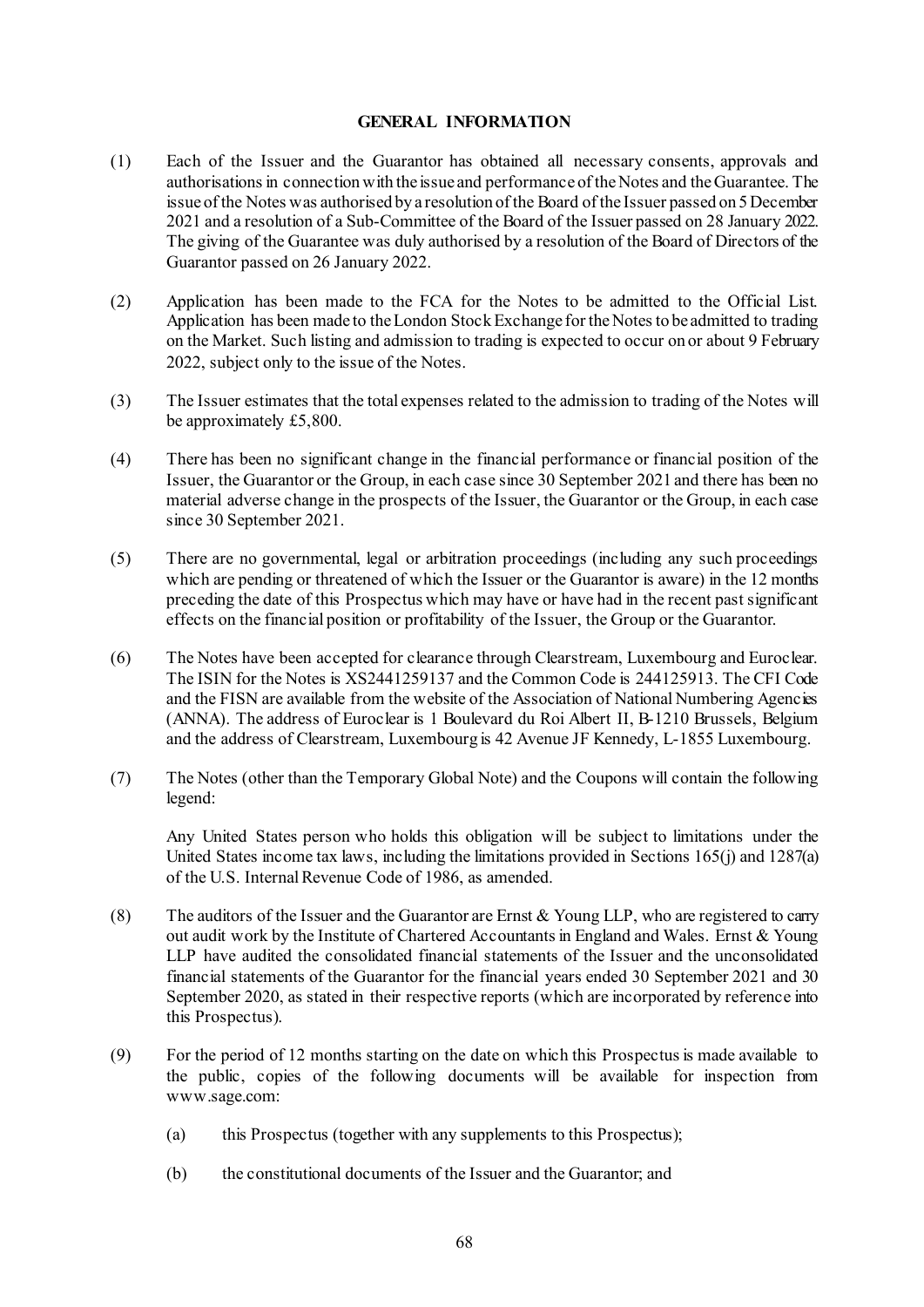- (c) the Trust Deed (which includes the form of the Global Notes, the definitive Notes and the Coupons) and the Agency Agreement.
- (10) For investors in the Notes, the Issue Price is 99.459 per cent. and the yield is 2.929 per cent., calculated on an annual basis. The yield is calculated at the Issue Date. It is not an indication of future yield.
- (11) The Joint Lead Managers and their respective affiliates are full service financial institutions engaged in various activities, which may include securities trading, commercial and investment banking, financial advisory, investment management, principal investment, hedging, financing and brokerage activities. The Joint Lead Managers or their respective affiliates may have performed investment banking and advisory services for the Issuer and its affiliates from time to time for which they may have received fees, expenses, reimbursements and/or other compensation. The Joint Lead Managers or their respective affiliates may, from time to time, engage in transactions with and perform advisory and other services for the Issuer and its affiliates in the ordinary course of their business. Certain of the Joint Lead Managers and/or their respective affiliates have acted and expect in the future to act as a lender to the Issuer and/or other members of the Group and/or otherwise participate in transactions with the Group.

In the ordinary course of their various business activities, the Joint Lead Managers and their respective affiliates may make or hold a broad array of investments and actively trade debt and equity securities (or related derivative securities) and financial instruments (including bank loans) for their own account and for the accounts of their customers and may at any time hold long and short positions in such securities and instruments. Such investment and securities activities may involve securities and/or instruments of the Issuer or the Issuer's affiliates. In addition, certain of the Joint Lead Managers and/or their respective affiliates hedge their credit exposure to the Issuer pursuant to their customary risk management policies. These hedging activities could have an adverse effect on the future trading prices of the Notes offered hereby. The Joint Lead Managers and their respective affiliates may also make investment recommendations and/or publish or express independent research views in respect of such securities or financial instruments and may hold, or recommend to clients that they acquire, long and/or short positions in such securities and instruments.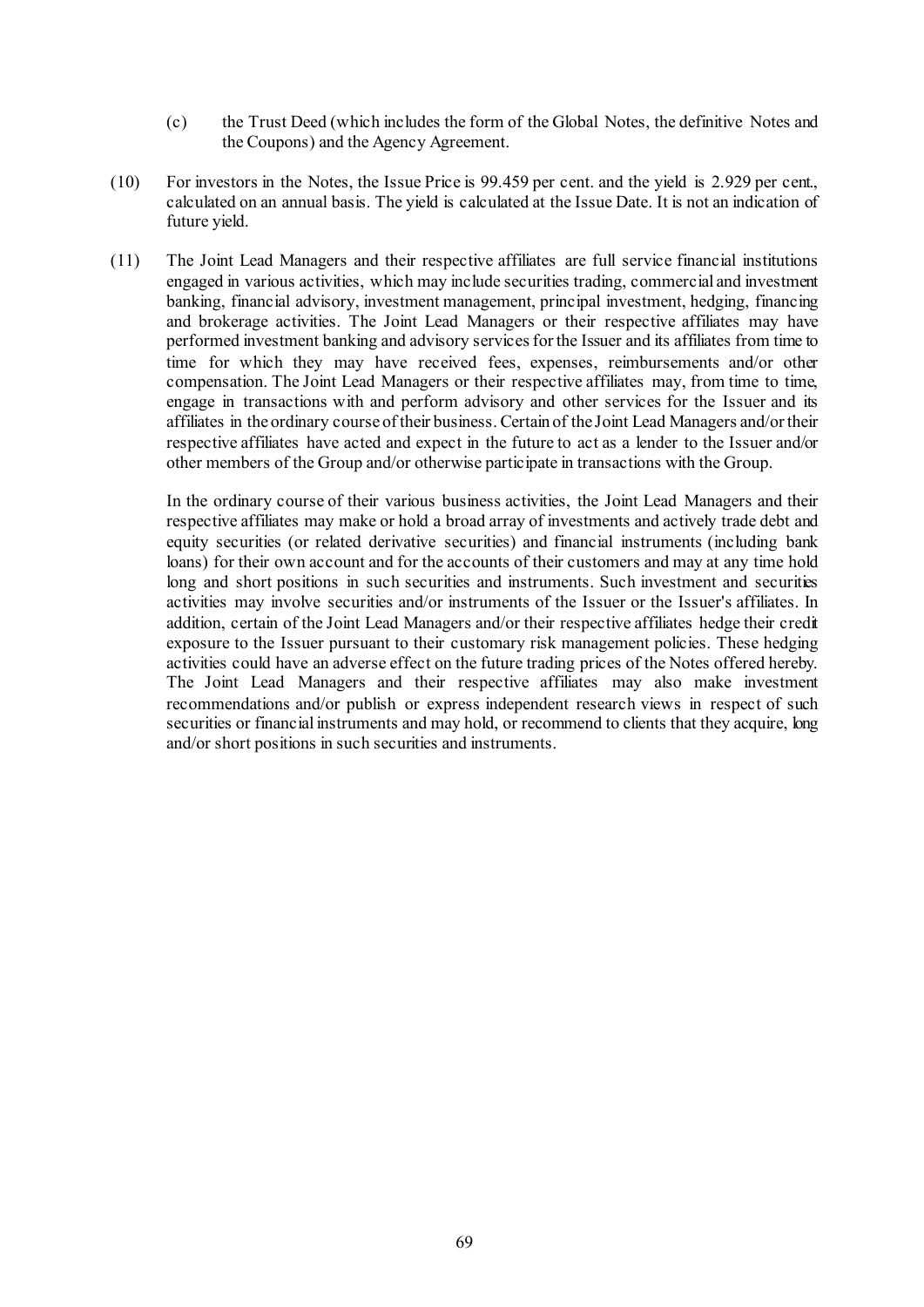# **THE ISSUER**

**The Sage Group plc** C23 5 & 6 Cobalt Park Way Cobalt Business Park Newcastle upon Tyne NE28 9EJ United Kingdom

# **THE GUARANTOR**

#### **Sage Treasury Company Limited**

C23 5 & 6 Cobalt Park Way Cobalt Business Park Newcastle upon Tyne NE28 9EJ United Kingdom

#### **JOINT LEAD MANAGERS**

#### **HSBC Bank plc**

8 Canada Square London E14<sup>5</sup>HQ United Kingdom

#### **Merrill Lynch International**

2 King Edward Street London EC1A 1HQ United Kingdom

# **J.P. Morgan Securities plc**

25 Bank Street Canary Wharf London E14 5JP United Kingdom

#### **NatWest Markets Plc**

250 Bishopsgate London EC2M 4AA United Kingdom

**HSBC Corporate Trustee Company (UK) Limited** 8 Canada Square London E14 5HQ United Kingdom

# **TRUSTEE PRINCIPAL PAYING AGENT**

**HSBC Bank plc** 8 Canada Square London E145 HQ United Kingdom

**PAYING AGENT Banque Internationale à Luxembourg** 69, route d'Esch L-2953 Luxembourg Luxembourg